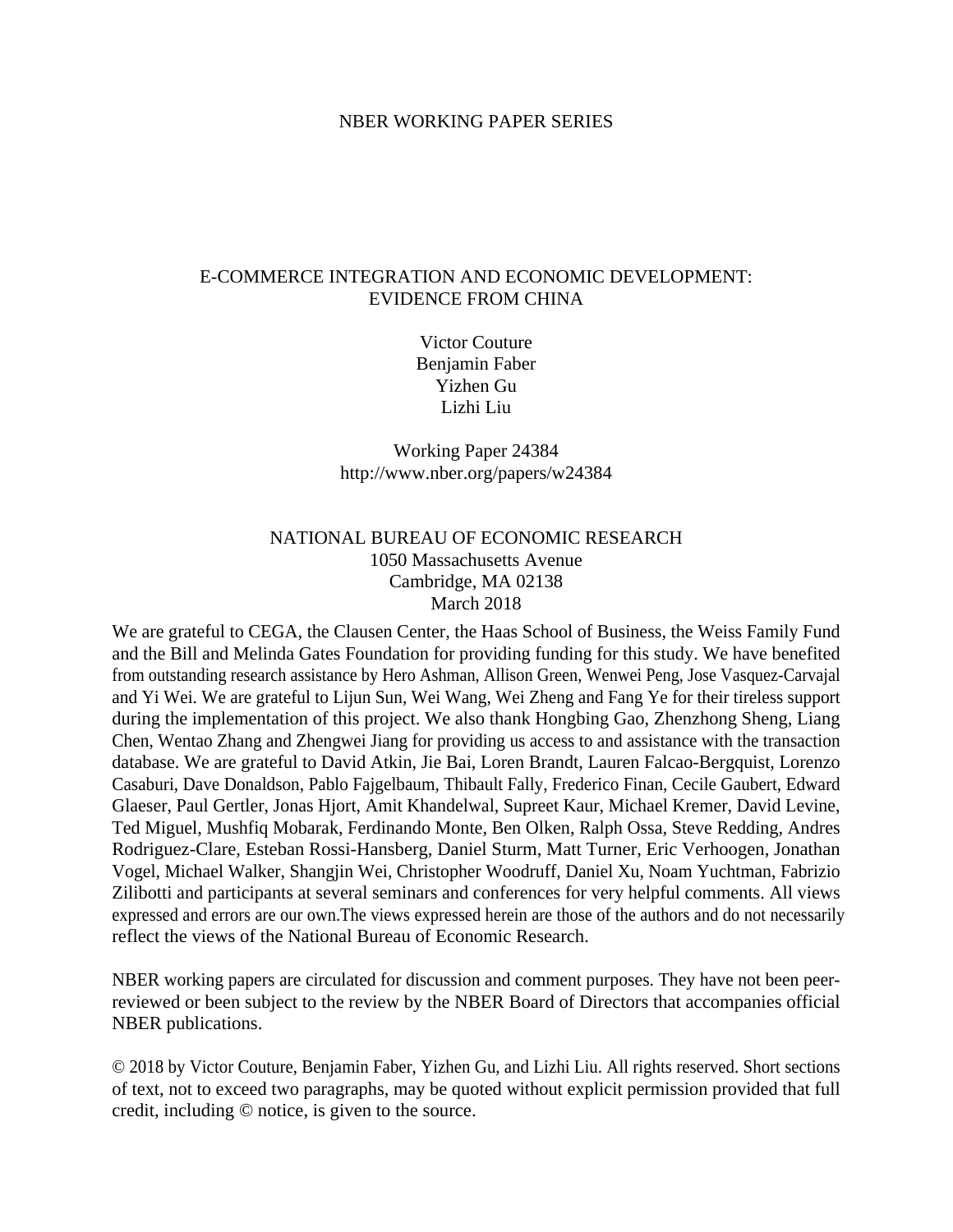E-Commerce Integration and Economic Development: Evidence from China Victor Couture, Benjamin Faber, Yizhen Gu, and Lizhi Liu NBER Working Paper No. 24384 March 2018, Revised August 2018 JEL No. F63,O12,R13

# **ABSTRACT**

E-commerce markets are rapidly growing in the developing world, but this growth has until recently been limited to urban areas. Inspired by growth in cities and numerous case studies on the transformative effect of e-commerce trading on rural markets, policy makers are now targeting large investments to expand access to e-commerce outside of cities. In this paper, we investigate the effect of the first nationwide e-commerce expansion program on household welfare and the underlying channels at work. The program invests in the necessary logistics to ship products to and sell products from tens of thousands of Chinese villages that were largely unconnected to e-commerce. Our analysis combines a new collection of survey and administrative microdata with a randomized control trial (RCT) that we implement across villages in collaboration with a large e-commerce firm. We find that the gains from e-commerce trading are sizable, but only accrue to a minority of rural households who tend to be younger and richer. In contrast to the existing case study evidence that has motivated these policies, we find little evidence for significant income gains to the average rural producer or worker. Instead, the gains are driven by the consumption side, through a significant reduction in household cost of living that is most pronounced in more remote rural markets. Our results also suggest that these effects are mainly due to overcoming the logistical barriers to e-commerce in rural markets, rather than to additional investments targeted at adapting e-commerce to the rural population.

Victor Couture University of California, Berkeley Berkeley, CA 94720-1900 couture@berkeley.edu

Benjamin Faber Department of Economics University of California, Berkeley 697A Evans Hall Berkeley, CA 94720 and NBER benfaber@econ.berkeley.edu

Yizhen Gu Institute for Economic and Social Research Jinan University Guangzhou China yizhengu@jnu.edu.cn

Lizhi Liu Department of Political Science 616 Serra Street, Encina Hall West, Room 100 Stanford, CA 94305-6044 lizhiliu@stanford.edu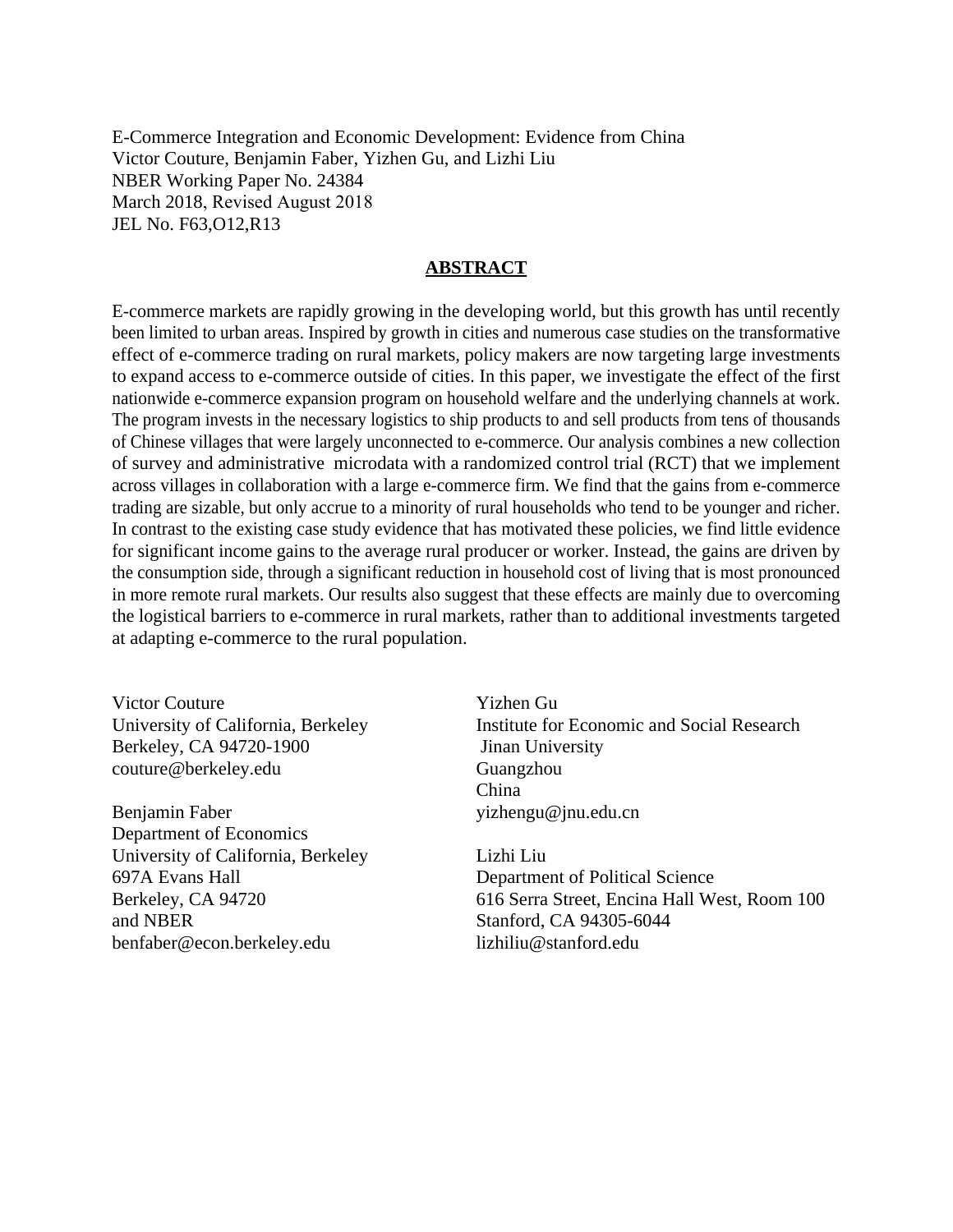# **1 Introduction**

The number of people buying and selling products online in China has grown from practically zero in the year 2000 to more than 400 million by 2015, surpassing the US as the largest e-commerce market in terms of users and total sales.<sup>[1](#page--1-0)</sup> Outside of China, a growing number of developing countries, especially in Asia, Eastern Europe, Latin America and the Middle East, are experiencing rapid growth in e-commerce activity [\(WTO,](#page-38-0) [2013;](#page-38-0) [UNCTAD,](#page-38-1) [2016b\)](#page-38-1). To date, most of this growth has taken place in the cities of the developing world. In this context, the Chinese government recently announced the expansion of e-commerce to the countryside as a national policy priority to foster rural economic development and reduce the rural-urban economic di-vide.<sup>[2](#page--1-0)</sup> Other developing countries, such as Egypt, India and Vietnam, have recently announced similar policies to invest in the expansion of e-commerce trading to rural areas, where the majority of their population live. $3$ 

So far, these policies have been motivated mainly by a number of prominent case studies of highly successful "e-commerce villages" that have experienced rapid output growth by selling both agricultural and non-agricultural products to urban markets via e-commerce. For example, by the end of 2017 China's largest e-commerce platform, Taobao, had branded more than 2000 rural markets in China as so-called "Taobao villages", based on their concentration of online sell-ers and high sales volumes on the firm's platform [\(AliResearch,](#page-36-0) [2017\)](#page-36-0).<sup>[4](#page--1-0)</sup> Inspired by these success stories, much of the current policy focus has been on rural producers. By lowering trade and information costs to urban markets, the arrival of e-commerce is meant to increase rural incomes through higher demand for local production, better access to inputs and stronger incentives for rural entrepreneurship. There has been much less emphasis on the potential benefits to rural consumers. However, recent descriptive evidence from urban China suggests that e-commerce demand is strongest in smaller and more remote cities, pointing to potentially significant con-sumer gains in rural areas.<sup>[5](#page--1-0)</sup>

Despite the fast growth of e-commerce in the developing world and large planned investments to expand access outside of cities, we currently have limited empirical evidence on the economic consequences of access to e-commerce trading. The recent growth of a number of "ecommerce villages" has captured the imagination of policy-makers and the general public, but important questions remain about whether market integration through online trading platforms

<sup>&</sup>lt;sup>1</sup>See e.g. [PFSweb](#page-37-0) [\(2016\)](#page-37-1) and [Statista](#page-37-1) (2016).

<sup>2</sup>The so-called "No.1 Central Document" is the first policy statement released every year by the Chinese central government. It sets out the annual strategic priorities for the country. The expansion of e-commerce access to the countryside has featured in this document each January since 2014.

 $3$ As part of "Digital India", a collaboration between the Ministry of Electronics and IT and India Post have been tasked to expand online buying and selling in rural India [\(MEITY,](#page-37-2) [2016\)](#page-37-2). Other recent examples include Egypt's National E-Commerce Strategy [\(MCIT,](#page-37-3) [2016\)](#page-37-3) and Vietnam's E-Commerce Development Masterplan [\(PM,](#page-37-4) [2016\)](#page-37-4). Following this policy interest, UNCTAD recently announced the launch of a new platform, "eTrade For All: Unlocking the Potential of E-Commerce in Developing Countries", to provide technical assistance and funding for e-commerce expansions in the developing world [\(UNCTAD,](#page-38-2) [2016a\)](#page-38-2).

 $4E$ -commerce villages have also received much press coverage. See e.g. ["China's Number One E-Commerce](http://www.bbc.co.uk/programmes/p033z2yw/p033yssy) [Village"](http://www.bbc.co.uk/programmes/p033z2yw/p033yssy) (BBC Global Business, 01 May 2013), ["Inside China's Tech Villages"](http://www.telegraph.co.uk/news/2016/11/05/inside-chinas-tech-villages-where-farmers-have-replaced-communis/) (The Telegraph, 05 Nov 2016), ["Once](https://qz.com/899922/once-poverty-stricken-chinas-taobao-villages-have-found-a-lifeline-making-trinkets-for-the-internet/) [Poverty-Stricken, China's "Taobao Villages" Have Found a Lifeline Making Trinkets for the Internet"](https://qz.com/899922/once-poverty-stricken-chinas-taobao-villages-have-found-a-lifeline-making-trinkets-for-the-internet/) (QZ, 01 Feb 2017), ["Taobao Villages Are Turning Poor Communities into Huge Online Retail Hubs"](http://www.businessinsider.com/chinese-taobao-villages-escape-poverty-2017-2) (Business Insider, 27 Feb 2017).

 $^5$ In the US, the share of e-commerce in 2015 total US retail sales is estimated to be about 10-15 percent (e.g. [FRED](#page-37-5) [\(2016\)](#page-37-5)). In China, [McKinsey](#page-37-6) [\(2016\)](#page-37-6) reports this share to be as high as 20-30 percent in smaller cities, and [Fan et al.](#page-36-1) [\(2016\)](#page-36-1) find that this share increases by on average 1.2 percentage points as city population decreases by 10 percent.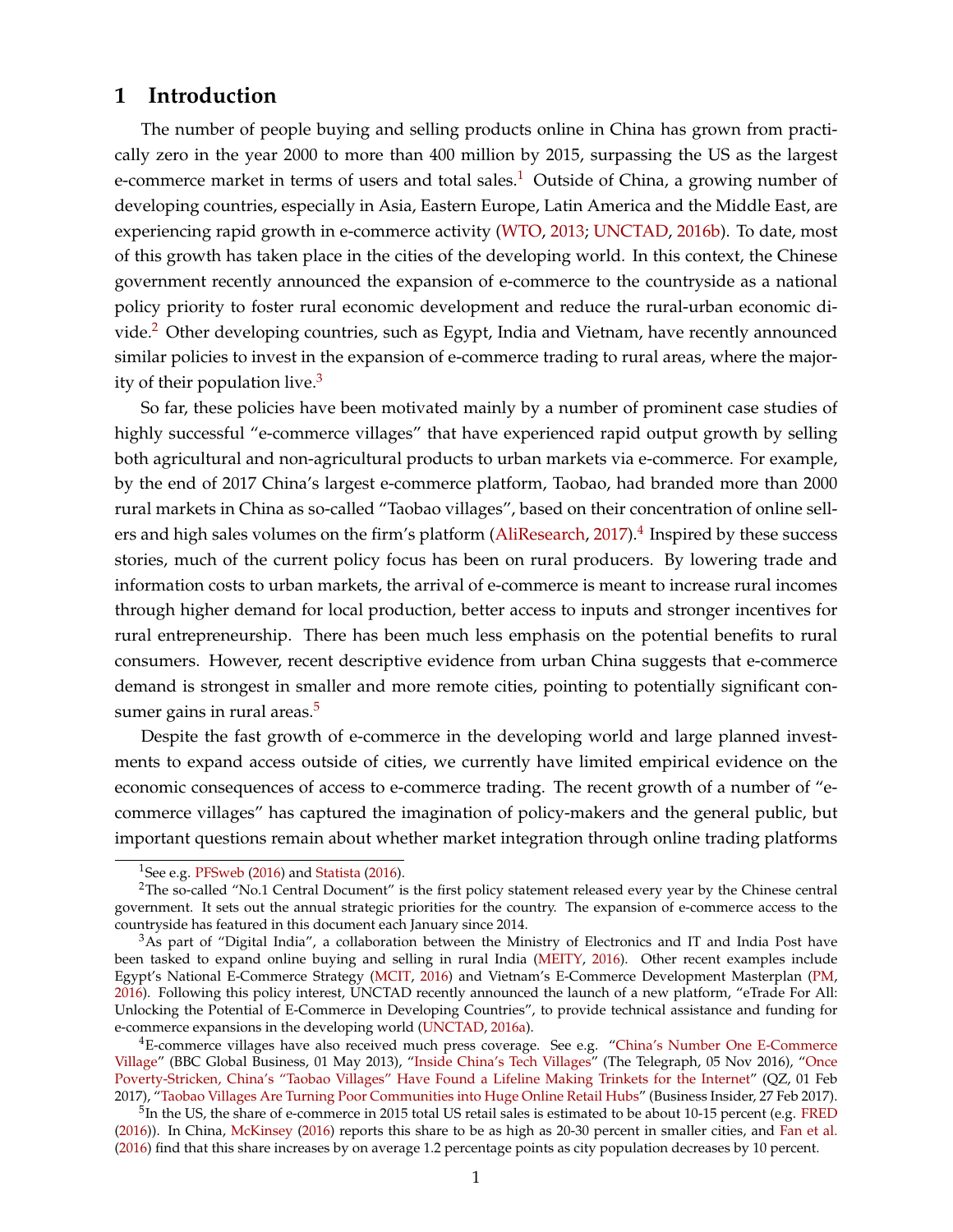can have a broad and significant impact on rural development. There is also little available evidence on the characteristics of households and markets that may benefit more or less from ecommerce, and on the effectiveness of investments targeted at lifting different types of barriers to rural e-commerce access. To investigate these questions, this paper studies the first nationwide e-commerce expansion program. Our analysis combines a randomized control trial (RCT), that we implement across villages in collaboration with a large Chinese e-commerce firm, with a new collection of household and store price survey microdata and the universe of transaction records from the firm's internal database. We use this empirical setting to provide the first set of rigorous evidence on the potential of e-commerce integration to foster economic development in the countryside, the underlying economic channels, and the distribution of the gains from e-commerce across households and villages.

E-commerce is the ability to buy and sell products through online transactions coupled with transport logistics for local parcel delivery and pickup from the producer. Bringing e-commerce to the countryside in developing countries requires more than internet access. As in many emerging countries, the internet has spread rapidly to most parts of the Chinese countryside due to both smartphones and expanding broadband access. Instead, there are two current barriers to e-commerce trading in the Chinese countryside, which we refer to as the logistical and the transactional barriers. First, the logistical barrier relates to the lack of modern commercial parcel delivery services. These distribution networks have started operating in Chinese cities, but have not started servicing large parts of the countryside. One well-known challenge to rural transport logistics is the so-called "last mile" between urban logistical hubs and relatively small pockets of population in the countryside. Second, many rural residents potentially face a transactional barrier, due to lack of familiarity with navigating online platforms and lack of access to online payment methods. In addition, villagers may not trust transactions that occur before inspecting the product or without interacting with buyers in person.

To overcome these barriers, the Chinese government recently partnered with a large firm that operates a popular Chinese e-commerce platform. The program aims to invest in the necessary transport logistics to offer e-commerce in rural villages at the same price, convenience and service quality that buyers and producers face in their county's main city center. To this end, the e-commerce firm builds warehouses as logistical nodes for rural parcel delivery near the urban center, and fully subsidizes transport between the county's city center to and from the participating villages. To address additional transactional barriers for the rural population, the program installs an e-commerce terminal in a central village location. A terminal manager, who is employed by the firm, assists villagers in buying and selling products through the firm's e-commerce platform, and villagers can pay upon receipt of their products or get paid upon pickup of their shipments in cash at the terminal location. From the end of 2014 to June 2016, approximately 16,500 Chinese villages in 333 counties and 27 provinces had been connected to e-commerce through the program. This expansion continues at the time of this writing, with an internal goal of 40,000 villages by the end of 2018.

Theoretically, we rationalize the program as a reduction in trade and information costs between participating villages and the rest of urban China that is already connected to e-commerce. An advantage of this setting is that we can study the reduction in trade frictions through e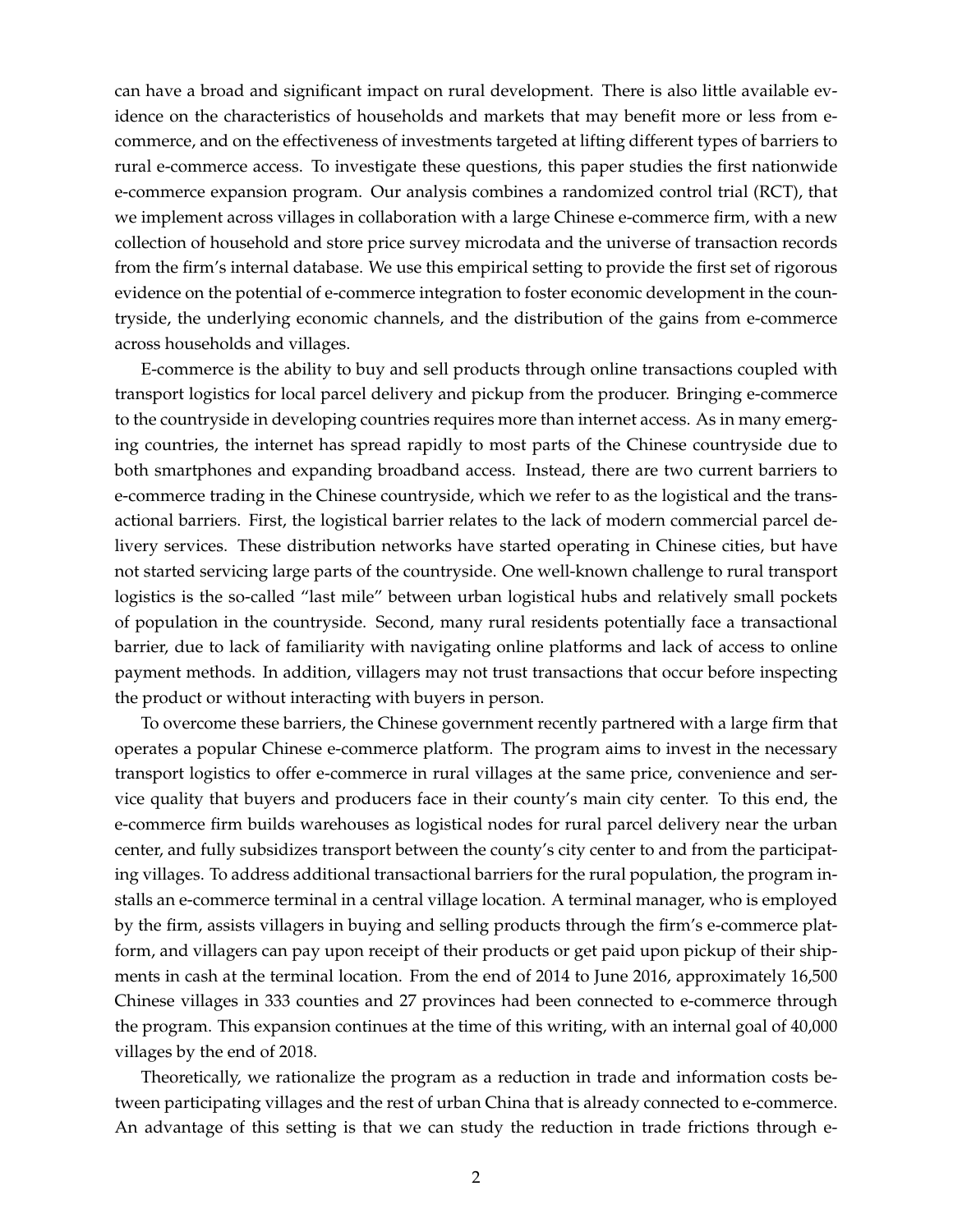commerce without confounding the counterfactual with the effects of first-time internet access or reductions in transport costs more broadly. The participating villages were already connected to the internet, and the program makes no changes on this front. Furthermore, the program only directly affects trading partners through e-commerce, while other trade costs, e.g. to control villages, remain unchanged. The RCT and data analysis that we describe below exploit this empirical setting to provide evidence on the local economic effects of e-commerce trading access on rural households.<sup>[6](#page--1-0)</sup> In addition to evaluating the program's overall impact, we use the features of this setting to provide evidence on the relative importance of trade cost reductions (logistical barrier) and additional investments targeted at adapting e-commerce to the rural population (transactional barrier).

Our analysis proceeds in four steps. In the first step, we derive a general expression to quantify the program's effect on household economic welfare that guides the survey data collection and empirical analysis. Since the program can affect not just the nominal earnings of households, which we can in principle record directly as part of the survey data collection, but also local household price indices in the denominator of real incomes, the evaluation of the welfare impact requires theoretical structure on the demand side. In particular, some of the potential effects on household cost of living are likely to occur at the extensive margin of consumer choice, such as the arrival of a new e-commerce shopping option or local store exit. For such changes in the availability of local consumer options, the effective price changes are unobserved since no information exists at either baseline (new options) or endline (disappearing options) survey periods. Following a revealed-preference approach in industrial organization (e.g. [Hausman](#page-37-7) [\(1996\)](#page-37-7)) and international trade (e.g. [Feenstra](#page-36-2) [\(1994\)](#page-36-2); [Atkin et al.](#page-36-3) [\(2018\)](#page-36-3)), we make use of observed substitution of household spending into new options, or away from disappearing ones, to infer the effective change in consumer welfare across different product groups. More generally, the welfare expression allows us to break down the overall effect of e-commerce integration into several components that we can link to the microdata. We also discuss the assumptions under which rural-to-rural general equilibrium (GE) spillovers on the control group are negligible. Under this baseline assumption, we begin the analysis by estimating simple differences in outcomes between treatment and control villages, and then use two different approaches to investigate the role of cross-village spillovers.

In the second and third steps, we estimate the empirical moments of this welfare expression using household and village survey microdata, as well as the firm's internal database. The RCT takes place in 8 counties located in three provinces, Anhui, Henan and Guizhou, that have a large share of rural population. For each county, the firm gave us authorization to randomly select control villages from a list of candidates that had been extended by 5 villages per county for the purpose of this research. Upon receipt of this extended list of village candidates, we randomly select 5 control villages and 7-8 treatment villages from each county's list. The remaining villages on the list also receive a program terminal as planned. Our sample thus includes 40 control villages and 60 treatment villages across the 8 counties, which we selected from a total number of 432 candidate villages (on average 54 villages per county). Terminal installation and local e-commerce deliveries and pick-ups proceed shortly after we complete the baseline data collection.

<sup>&</sup>lt;sup>6</sup>It would be outside the scope of this study to also attempt a social cost-benefit analysis of the program, which would require additional detailed and confidential information on the cost side from both the e-commerce firm and the government.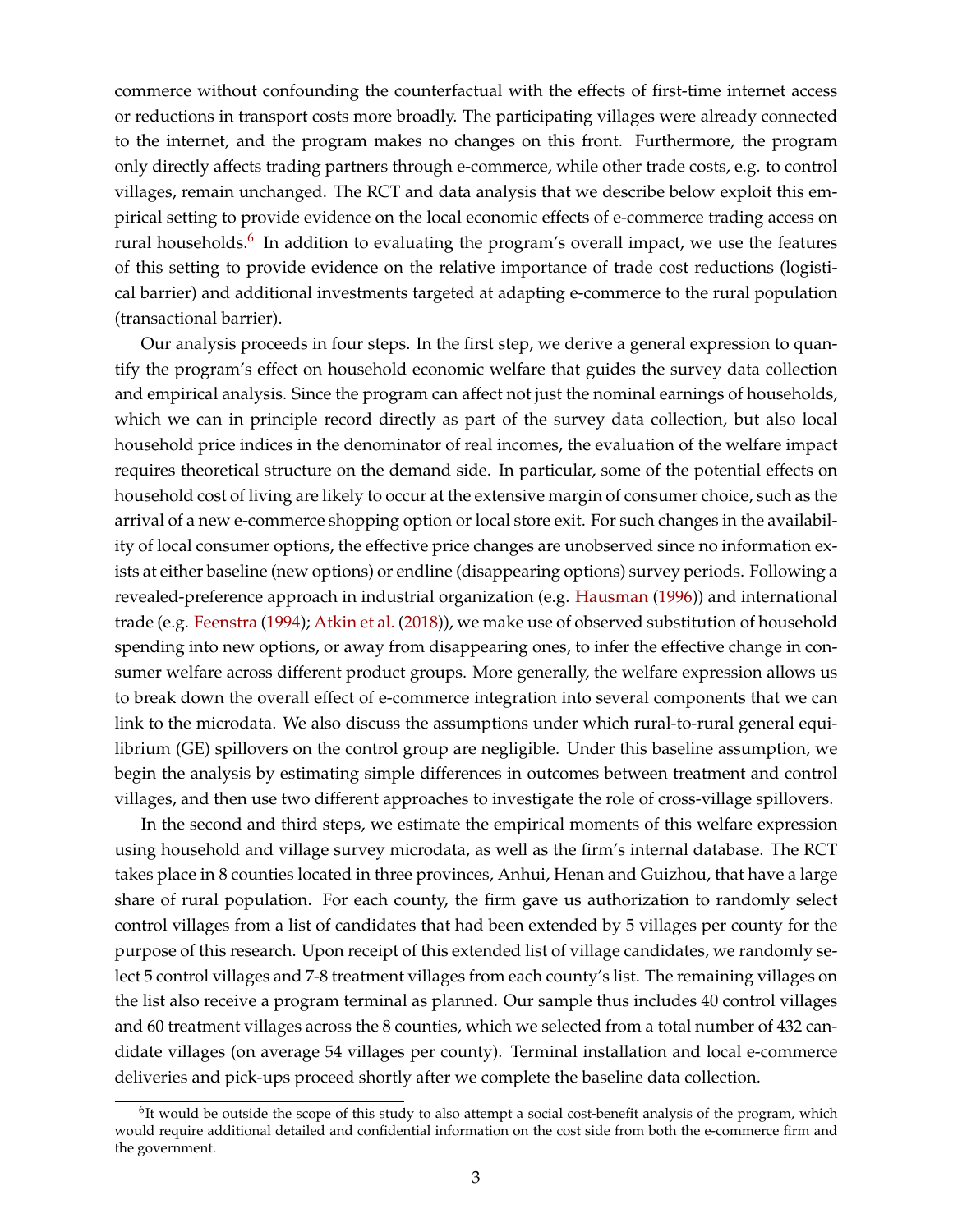We complement this experimental design with survey data that we collect from households and local retail establishments. We collect baseline data in 8 different counties in December 2015, January 2016 and April-May 2016 for 2800 households (roughly 8600 individuals) in the 100 RCT villages. For the endline, we collect data from the original household sample, and also extend the number of households by 10 randomly selected households in each village (leading to an endline sample of 3800 households). For each household, we collect detailed information about consumption expenditures, expenditures on production inputs, economic activities and incomes. We also collect baseline and endline information on 115 local retail price quotes for each village at the barcode-equivalent level across 9 consumer product groups, as well as for business/production inputs. These survey data are aimed at quantifying the effect on household real incomes, and to distinguish between a number of underlying channels for both consumption gains (the denominator of real incomes) and production-side effects (the numerator). In terms of timing, we conduct the endline data collection 12 calendar months after the baseline in each county.<sup>[7](#page--1-0)</sup> This implies that the RCT and survey-based data allow us to quantify the program's effect up to 12 months after the arrival of e-commerce. In order to lift this and some other practical constraints of the fieldwork, and investigate the extent to which the censoring of outcomes one year after the intervention may mask longer-term adjustments on both the consumption and production sides, we then provide additional evidence from the firm's administrative database, to which we turn in the next step. $8$ 

In the third step, we bring to bear the firm's internal database that provides us with access to the universe of village transaction records in five provinces (including the three RCT provinces above) over the period between November 2015 until April 2017. The database covers roughly 27.8 million purchasing and selling transaction records for about 12,000 village terminals that were in operation over this 18-month period. $9$  The data allow us to observe village-level purchases and online sales up to two years and 4 months after the arrival of e-commerce. We use these data to answer four questions that are outside the scope of the RCT and survey data collection: i) to what extent are the RCT sample villages representative of the targeted program villages in the Chinese countryside more broadly?; ii) to what extent are the results from the endline survey data sensitive to monthly seasonality?; iii) what is the time path of adjustment for e-commerce buying and selling each month since program entry, and do the effects increase for periods more than one year post-installation?; and iv) to what extent are the survey data missing very successful, but rare, tail events on the production side that could affect the mean impact on household incomes per capita?

In the final step, we use the empirical estimates from steps 2 and 3 in combination with the theoretical framework in step 1 to quantify the impact of the program on average household eco-

 $7$ The fast pace of the program's expansion places bounds on the timing of the endline. After the baseline data collection and program installation, we were informed about additional waves of implementation that appeared on the county teams' schedules, with roll-outs starting one year after the initial wave. Given that our control villages were selected from a list of promising candidate villages, they ranked highly for additional installations.

 $8R$ elated to this, we note that much of the existing literature on the consequences of ICT in developing countries have estimated effects after relatively short periods of time. For example, [Jensen](#page-37-8) [\(2007\)](#page-37-8) documents significant effects of Indian cell phone towers on local market prices and other outcomes within weeks of installation. More recently, [Hjort & Poulsen](#page-37-9) [\(2017\)](#page-37-9) use quarterly and annual data from several African countries, and document effects of fast-speed internet on local employment and incomes that arise within 3-12 months post-installation.

<sup>&</sup>lt;sup>9</sup>As we discuss below, the out-shipment data cover 16 months starting in January 2016, rather than November 2015 as for the purchase transactions.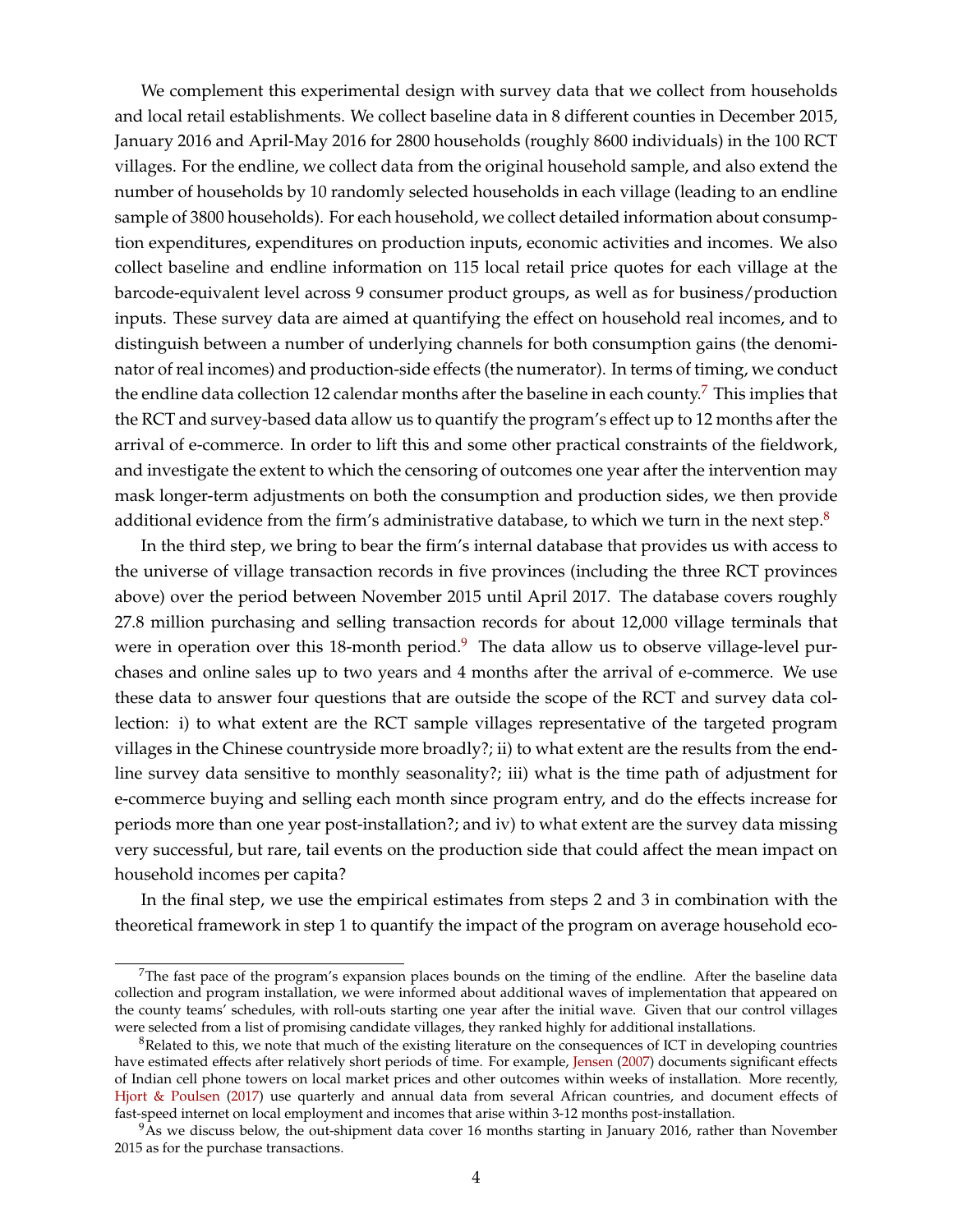nomic welfare, the underlying channels and the distribution across households and villages. We find that the program leads to sizable gains in real incomes among the group of rural households who are induced to use the e-commerce terminal. These users represent 14 percent of the rural household sample and 13 percent of the village population after adjusting for sampling weights. For the average rural household, including non-users, these gains are statistically significant but more muted. Underlying these effects, we find strong heterogeneity across households and villages. Beneficiaries are on average significantly younger, richer, live in closer proximity to the e-commerce terminal, and in villages that are relatively more remote. Conditional on these characteristics, we do not find evidence that household education or the test scores of the terminal managers affect the extent of household gains from e-commerce.

In terms of channels, we find significantly stronger gains among villages that were not previously serviced by commercial parcel delivery, suggesting that the program's effects are mainly due to overcoming the logistical barrier, rather than additional investments targeted at adapting e-commerce to transactional barriers specific to rural households. On the consumption side, we find that the e-commerce terminals offer lower prices, higher convenience and increased product variety compared to the pre-existing local retail environment, both within the village and in nearby towns. The gains in household purchasing power are strongest for durable product groups, such as electronics and appliances. We also find suggestive evidence that the program led to additional product variety in local stores, as their managers source some new products through e-commerce. On the other hand, we find no evidence of significant pro-competitive effects on local retail prices. On the production side, we find no evidence of significant effects (gains or losses) on the local economy: household incomes, labor supply, sourcing of inputs, online sell-ing and entrepreneurship are not significantly affected by the arrival of e-commerce.<sup>[10](#page--1-0)</sup> Overall, we find that the gains from e-commerce are driven by a significant reduction in local household cost of living that is mainly due to the direct gains from access to the new e-commerce shopping option. These gains are in the order of a 5 percent reduction in the cost of living for retail consumption among users, and a 1 percent reduction for the average household living in these villages. For durable good consumption, the estimated reduction in the local cost of living is 17 percent among users, and on average 3 percent among all households.

Using the firm's database, we find little evidence on the consumption side suggesting that household adjustments to the e-commerce program take longer than one year: the consumptionside uptake materializes within 2-4 months of entry and then remains mostly constant over time. On the production side, we find evidence that village-level out-shipments significantly increase over time beyond the 12-month survey window. However, the effect on total out-shipments remains minor after more than two years post-program entry, with a small upper-bound effect on local household incomes that is consistent with the statistical zero in the survey data. Related to this, we do not find evidence that the survey data fails to pick up highly successful but rare tail events on the production side that could in principle shift the mean effect on local household outcomes.

 $10$ In theory, e-commerce could harm rural producers as rural consumers substitute away from local stores to online sellers. Our survey evidence suggests no significant impact of e-commerce on local agricultural or non-agricultural incomes or on the business of local stores. Consistent with this, we find that villagers mainly source goods through e-commerce that are not competing locally, and that they would otherwise have bought in the nearest urban centers.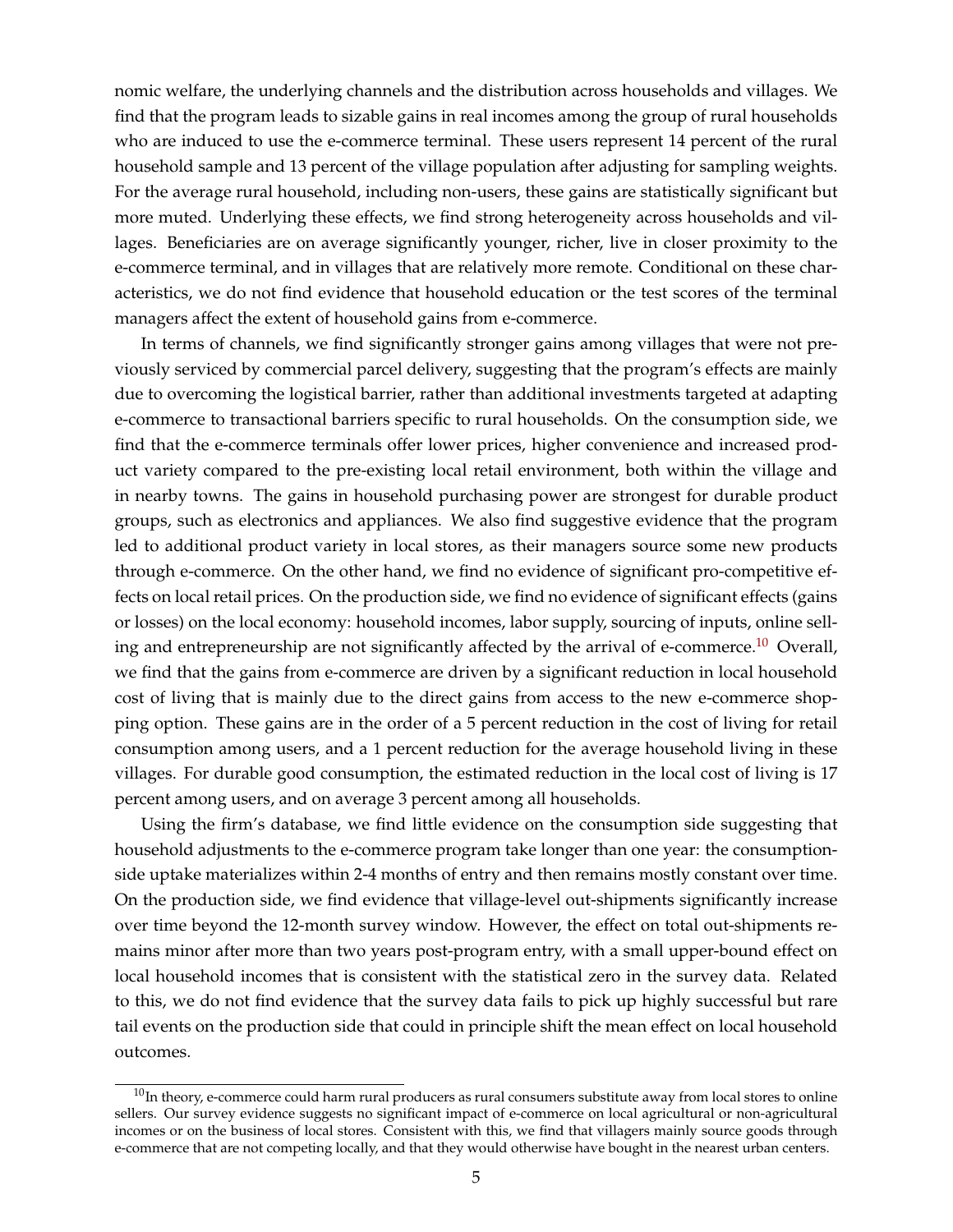Overall, our findings suggest that e-commerce trading access offers significant economic gains to certain groups of the rural population and locations, rather than being broad-based. Compared to existing case study evidence of successful rural production hubs that has motivated recent policy proposals in this area, our analysis reveals that such transformative effects are not representative more generally, even when focusing on rural markets that were chosen by the program for successful e-commerce expansion. On the consumption side, our findings suggest that overcoming the logistical barriers to e-commerce is driving the gains, and that the program's additional investments to adapt e-commerce usage to the rural population have little additional impact. While these findings naturally reflect the empirical setting that we are able to study, we hope that our analysis can provide a first set of evidence to inform the current wave of policy interest and inspire future research in this area.

#### **Related Literature**

Our analysis relates to existing work on the effects of transport cost reductions on rural markets (e.g. [Van de Walle](#page-38-3) [\(2009\)](#page-38-3); [Casaburi et al.](#page-36-4) [\(2013\)](#page-36-4); [Asher & Novosad](#page-36-5) [\(2018\)](#page-36-5)) and on the effects of ICT and the internet on rural markets (e.g. [Chapman & Slaymaker](#page-36-6) [\(2002\)](#page-36-6); [Goyal](#page-37-10) [\(2010\)](#page-37-10); [Forman](#page-36-7) [et al.](#page-36-7) [\(2012\)](#page-36-7); [WB](#page-38-4) [\(2016\)](#page-38-4)). We first note that we are able to study a different counterfactual of policy interest compared to these existing literatures. Rather than estimating the effects of road infrastructure or of the arrival of the internet more broadly, our empirical setting allows us to study the consequences of access to e-commerce trading while holding other factors (such as commuting costs or first-time access to e-mail and online weather forecasts) constant. In particular, the expansion of e-commerce to rural markets requires specific investments to overcome both logistical and transactional barriers beyond the provision of roads and internet access, both of which were in place and left unchanged by the program we study.

Our finding of a significant impact of e-commerce on rural consumption, but little effect on production or incomes, provide an interesting contrast with recent findings by [Asher & Novosad](#page-36-5) [\(2018\)](#page-36-5) on the effect of rural all-weather roads in India. Using a careful regression discontinuity design, they find that new rural roads enable households to seek work outside the village, but find no effects on household consumption. One explanation for this difference is that, unlike rural roads, access to online trading reduces trade costs for goods, but not transportation costs for workers. Our finding of no significant effect on rural incomes also relates to existing work on the effect of the internet in urban versus rural markets. For example, [Forman et al.](#page-36-7) [\(2012\)](#page-36-7) find that the spread of the internet in the late 1990s raised wages in the most densely populated and developed US regions, but had no effect on rural markets. More broadly, these findings also relate to a literature in urban economics suggesting that ICT is a complement to urban density (e.g. [Gaspar](#page-37-11) [& Glaeser](#page-37-11) [\(1998\)](#page-37-11)).

Our study contributes to the recent literature on globalization and development using withincountry empirical variation (e.g. [Topalova](#page-38-5) [\(2010\)](#page-38-5); [Donaldson](#page-36-8) [\(in press\)](#page-36-8); [Atkin et al.](#page-36-3) [\(2018\)](#page-36-3)). Given the empirical context, we also relate to the recent literature on the consequences of transport cost reductions within China (e.g. [Banerjee et al.](#page-36-9) [\(2012\)](#page-36-9); [Baum-Snow et al.](#page-36-10) [\(2016\)](#page-36-10); [Faber](#page-36-11) [\(2014\)](#page-36-11)). Instead of focusing on trade liberalization, transport infrastructure or the effects of FDI, we set focus on the economic consequences of e-commerce, a recent but fast-growing channel of market integration in developing countries that has, so far, received relatively little attention in the literature.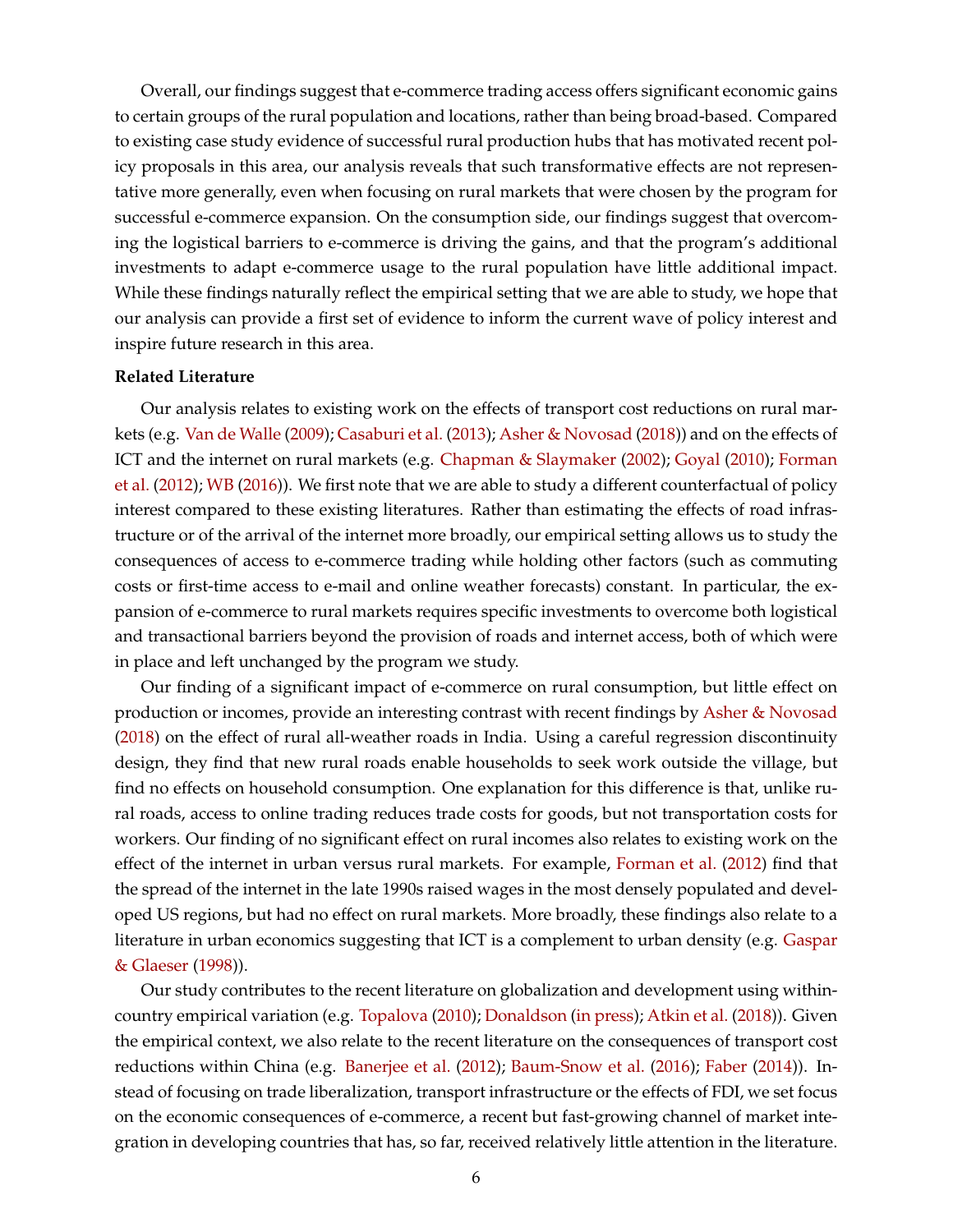<span id="page-8-1"></span>Our findings relate to the literature on the consumer gains from e-commerce in the US (e.g. [Brynjolfsson et al.](#page-36-12) [\(2003\)](#page-36-12); [Goldmanis et al.](#page-37-12) [\(2010\)](#page-37-12); [Einav et al.](#page-36-13) [\(2017\)](#page-36-13)), and on cost of living as a function of city size and urban density (e.g. [Handbury](#page-37-13) [\(2013\)](#page-37-13); [Handbury & Weinstein](#page-37-14) [\(2015\)](#page-37-14); [Couture](#page-36-14) [\(2016\)](#page-36-14); [Fan et al.](#page-36-1) [\(2016\)](#page-36-1)). In this literature, we most closely relate to recent work by [Fan](#page-36-1) [et al.](#page-36-1) [\(2016\)](#page-36-1) who use data on e-commerce sales on the Taobao platform across 315 prefectures in China for the year 2013, to document a decreasing relationship between prefecture population and online expenditure shares in the cross-section. These findings would suggest that the consumer gains from e-commerce are expected to be the largest among small and remote market places. Relative to the existing literature, this paper uses experimental variation in the arrival of e-commerce to rural markets to quantify the effects on both consumption and production. Our findings suggest that the relationship between e-commerce usage and city size does not appear to hold monotonically as we move from relatively large urban centers further to the left tail of the population size distribution in the countryside.

Finally, our findings relate to recent work on the sources of the rural-urban economic divide in developing countries (e.g. [Young](#page-38-6) [\(2013\)](#page-38-6); [Lagakos et al.](#page-37-15) [\(2016\)](#page-37-15); [Hamory et al.](#page-37-16) [\(2016\)](#page-37-16)). A central question in this literature is the extent to which features of locations, rather than the selection of people across space, can explain the observed rural-urban gap in economic development. Our findings suggest, perhaps surprisingly, that in the Chinese case a lack of urban market access –a characteristic that differs between rural and urban locations– does not by itself appear to be a strong factor explaining observed disparities between the countryside and urban centers, at least in the short to medium-run. In this respect, our findings complement existing evidence suggesting that selection plays an important role in rationalizing observed differences in rural and urban economic development.

The remainder of the paper is structured as follows. Section [2](#page-8-0) describes the context, experimental design and data. Section [3](#page-14-0) presents the theoretical framework. Section [4](#page-19-0) presents the empirical analysis based on the RCT and survey data. Section [5](#page-28-0) provides additional evidence using the firm's admin database. Section [6](#page-31-0) presents the welfare quantification. Section [7](#page-35-0) concludes.

# <span id="page-8-0"></span>**2 Context, Experimental Design and Data**

## **2.1 Context and Program Description**

Following the announcement of the policy objective to expand e-commerce to the Chinese countryside as part of the so-called Number One Central Document in January 2014, the Chinese government entered a partnership with a large firm that operates a popular Chinese e-commerce platform. The firm's objective as part of the program is to penetrate the vast and largely untapped e-commerce market outside of Chinese cities. Rural expansion is one of the firm's strategic priorities over the coming years.

The program makes two main types of investments to enable villagers to buy and sell online through the firm's platform. First, the program invests in the local distribution network, which the firms views as a necessary condition to provide e-commerce access in rural areas. Before the arrival of the program, most villages were not serviced by commercial parcel delivery operators, who had not solved the problem of the "last mile" transportation between dispersed rural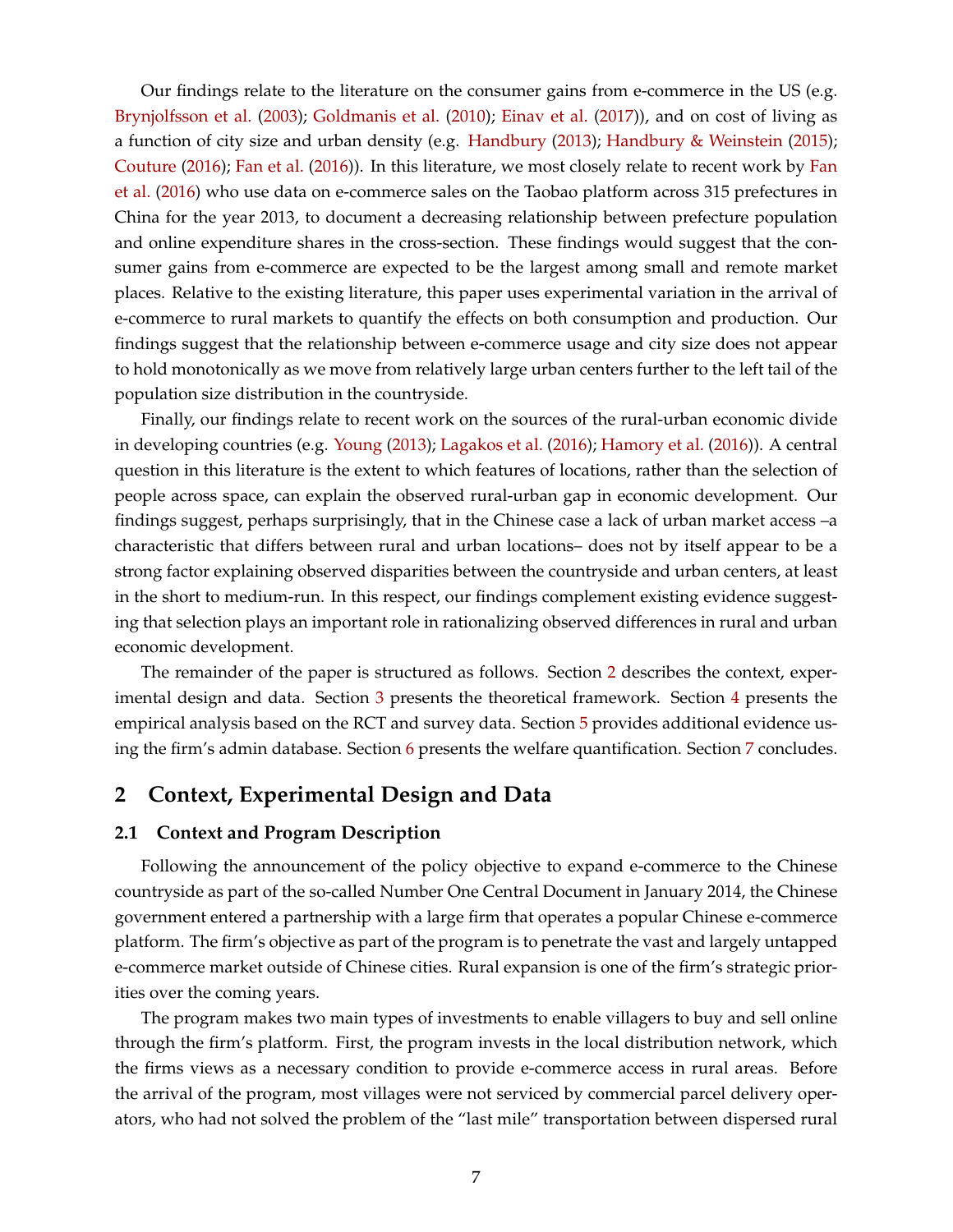households and urban county centers.<sup>[11](#page--1-0)</sup>

The program sets out to change this lack of service with logistics investments targeted at ecommerce. In particular, the firm oversees the construction of warehouses that serve as logistical nodes to pool all e-commerce-related transportation requests to and from the participating villages. These warehouses are located close to the main urban center of the counties with good cross-county transport access. The program also fully subsidizes the transportation cost between these warehouses and participating villages, so that rural households face the same delivery costs and prices as households in the urban parts of the county. The rationale for this subsidy is that village deliveries and pickups start from a low basis, which due to economies of scale in rural transportation makes the starting phase of e-commerce prohibitively costly for village customers despite the investments in warehouses. The calculation of the government and the firm is that as the scale of rural e-commerce grows, per unit transport costs will decline enough to remove the need for a subsidy. Neither the warehouses nor the last-mile subsidy can be used for shipments outside of the firm's e-commerce platform.

The second investment is the installation of a program terminal in a central village location. The e-commerce terminal is a PC, keyboard and mouse connected to a flat-screen monitor mounted on the wall of a dedicated shop space and displaying the firm's website. On the screen, consumers and producers can choose their purchases or see their sales requests on the platform. The firm employs a terminal manager to assist local households in buying and selling products through the firm's e-commerce platform. The terminal manager receives a reward of about 3-5 percent for each transaction completed through the terminal. Before deciding on terminal installations, the firm solicits applications from potential local store operators and schedules an exam for the applicants. The score of this exam is one of the criteria that the firm uses to determine whether a village is a candidate. Villagers can pay in cash when the products arrive at the store for pickup, or they get paid upon delivery of their products for pickup at the store location if selling online. Instead of using the terminal interface, households can also choose to use the firm's e-commerce platform remotely on smartphones or PCs to order product deliveries or pickups at the terminal location. When referring to terminal usage below, we include all types of use of the e-commerce platform. The firm views the village terminals as overcoming three challenges that are specific to the rural population. First, local households may not be used to or comfortable with navigating online platforms. Second, they often do not have access to online payment methods. And third, they may not trust online purchases or sales before inspecting the goods in person or having interacted with buyers directly.

#### **2.2 Sample, Design and Data**

In this section, we briefly describe the sample, experimental design and data used in the analysis. Figure  $1$  presents a map of the locations where the R[C](#page-64-0)T takes place. Appendix  $C$  provides additional details on surveyor training, data quality management, sampling and variable con-struction. And Tables [1](#page-42-0) to [3](#page-44-0) and [A.1](#page-53-0) to [A.4](#page-56-0) present descriptive statistics.

 $11$ To receive packages via mail in absence of commercial parcel delivery services, rural households have to travel to the county or township center to pick up the package after receiving notification by mail that it has arrived.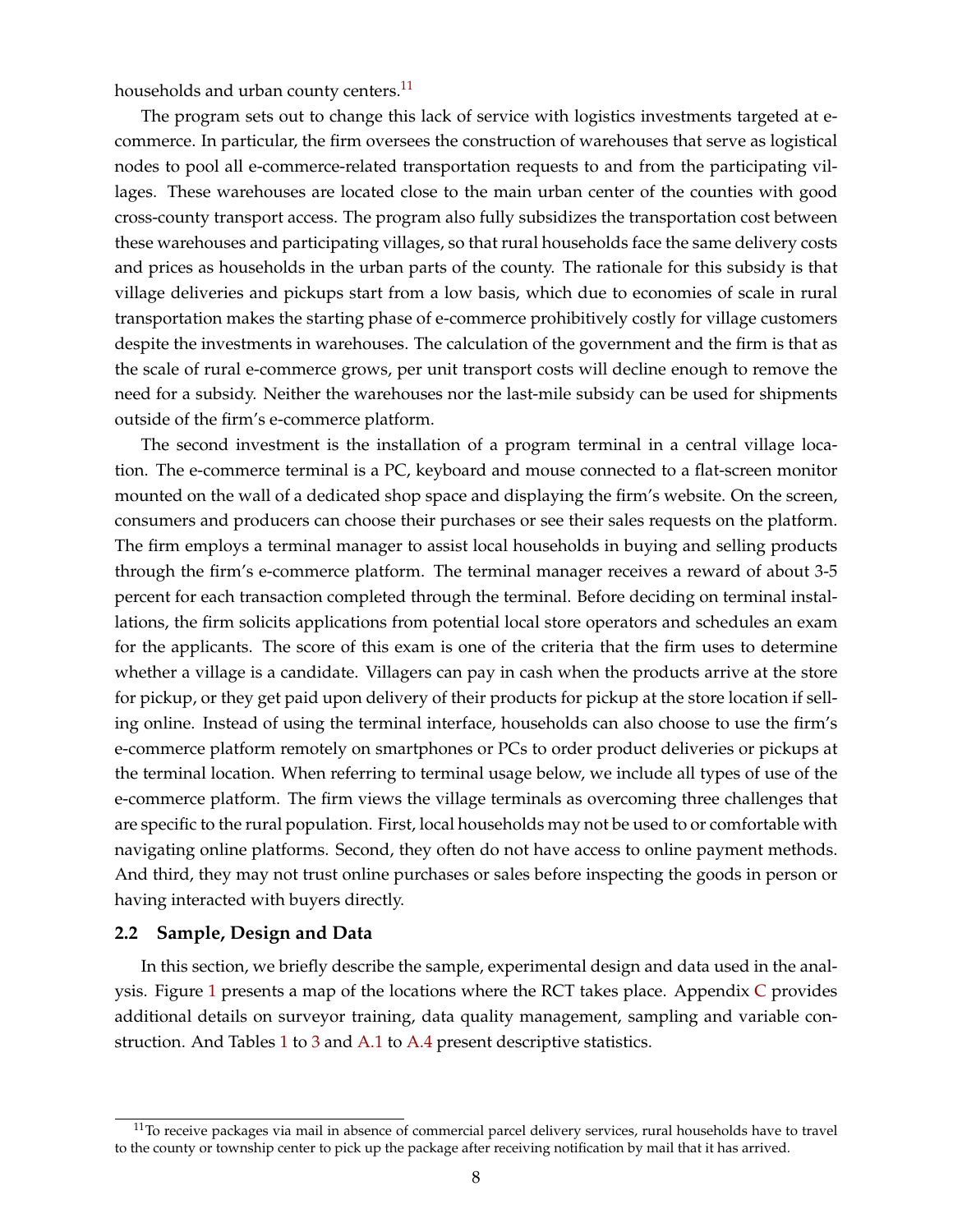#### **Selection of Provinces and Counties**

There are two main factors determining our survey location in Anhui, Henan and Guizhou, and the 8 counties within these provinces. First, our survey location depended on the timing of the program's roll-out across different provinces and counties, which had been decided before our collaboration with the firm. Second, we were guided by the internal evaluation of the program's senior managers as to whether the provincial and county managers in question would be willing to cooperate with our research protocol. These counties are: Huoqiu (Anhui), Linying (Henan), Linzhou (Henan), Minquan (Henan), Suixi (Anhui), Tianchang (Anhui), Xifeng (Guizhou) and Zhenning (Guizhou). In Section [5,](#page-28-0) we are also able to investigate the representativeness of our sample villages relative to all participating villages using the firm's internal transaction data in 5 provinces over this period.

#### **Selection of Villages and Experimental Design**

The unit of randomization is the village. For each county, we obtain a list of candidates that had been extended by 5 promising village candidates that would have not been part of the list in absence of our research. The three main factors determining the village selection within a county from the firm's operational perspective are i) a sufficient level of local population, ii) accessibility by roads, and iii) the presence of a capable store applicant (as measured by the applicant's test score). Overall, we are able to implement randomization on a broad pool of villages selected for participation in the program. This pool, however, is not a random sample of China' rural areas, but instead is likely a group of villages positively selected within each county, with better expected conditions for e-commerce usage on both consumption and production sides.

Upon receipt of this extended list of village candidates for each county, we randomly select 5 control villages and 7-8 treatment villages. The remaining villages on the extended list receive program terminals as planned. The full sample thus includes 40 control villages and 60 treatment villages across the 8 counties, which we selected from a total number of candidates of 432 villages that we received in the extended listings from the 8 county operations teams (on average 54 villages per county).

We restrict the list of villages entering the stratification and randomization to villages with at least 2.5 km distance to the nearest village on the county list, where possible.<sup>[12](#page--1-0)</sup> We then stratify treatment and control villages along four dimensions. First, we balance the selection of treatment and control to both have a ratio of 85:15 with respect to pre-existing availability of commercial package delivery (85% not available, 15% available), which is close to the observed ratio among all candidate villages. We obtain information on the availability of commercial package delivery for each village on the candidate list from the program's local county managers (who are not aware what we require that piece of information for). As we discuss below, having villages in our sample with pre-existing commercial delivery services allows us to further investigate the effect of the program that is driven by the terminal access point (i.e. the effect of lifting only the transactional barrier), relative to the effect of providing both the terminal access point and the necessary logis-

 $12$ In counties with relatively short candidate lists we had to marginally extent this threshold, leading to a small number of villages with less than 2.5 km distances to the nearest other villages on the candidate list. The mean and median distances for villages without terminals to the nearest terminal location were 10.6 and 9.1 km respectively. We return to this discussion as part of the spillover analysis in Section [4.4.](#page-25-0)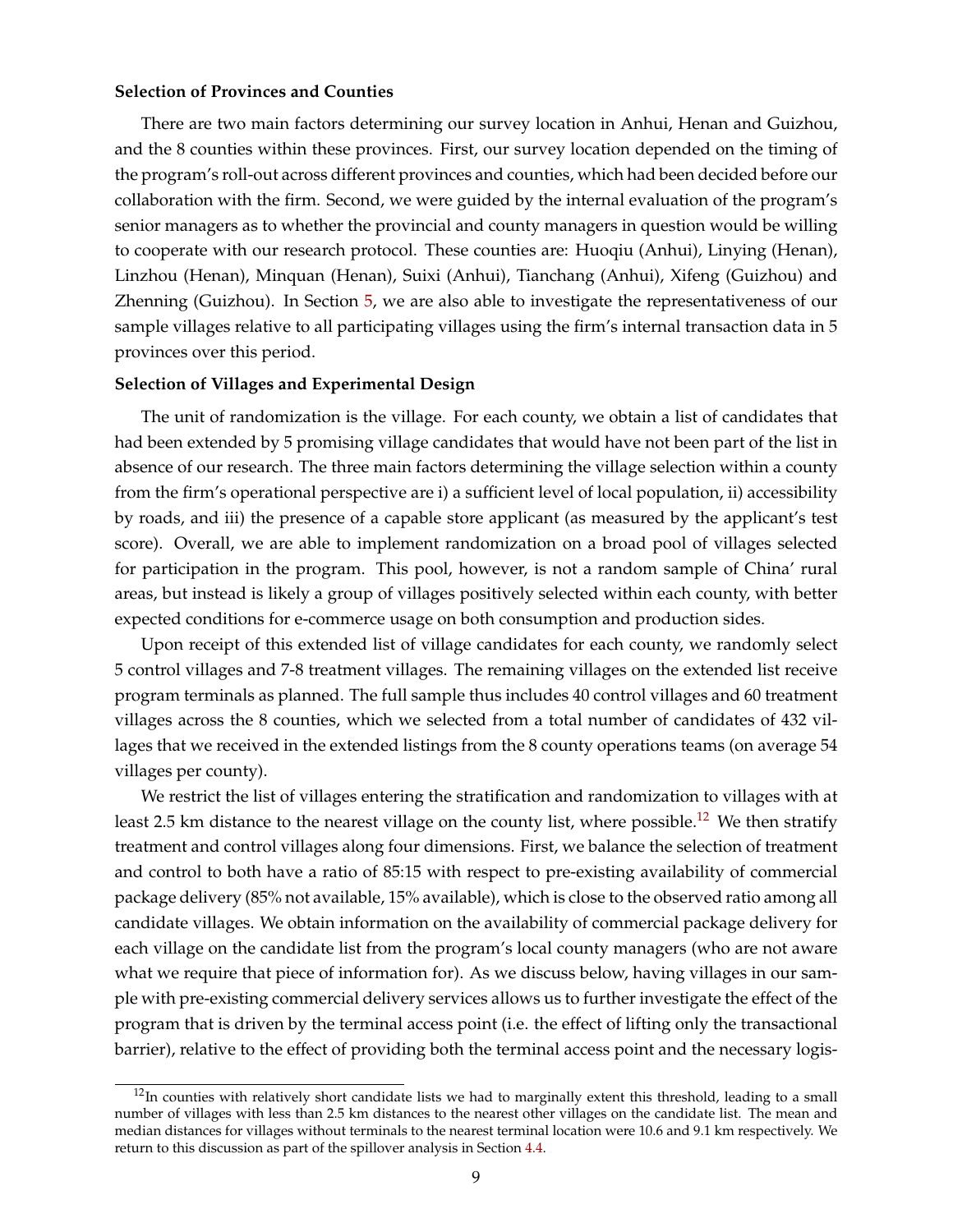tics for local e-commerce deliveries and pick-ups (i.e. the effect of lifting both the transactional and logistical barrier to e-commerce). We further stratify the selection of treatment and control villages on the basis of the equally-weighted average of the z-scores for three village variables: the local store applicants' test score, the village population, and the ratio of non-agricultural employment over the local population. We obtain the last variable from the establishment-level data of the Chinese Economic Census of 2008 which surveys every non-agricultural establishment in the counties.

Once we obtain the candidate list for each county, we have about 2-3 weeks to run the randomization and send in the survey teams for data collection in 5 control villages and the 7-8 treatment villages. After that, terminal installations take place and e-commerce begins in the treatment villages. Compliance with our assignments to treatment and control villages is not perfect: the program was rolled out in 38 of the 60 villages assigned to treatment, and it was present in 5 out of the 40 control villages.<sup>[13](#page--1-0)</sup> We therefore report both intent-to-treat and treatment-on-treated effects. The main reason for imperfect compliance is that we can randomize treatments only at the stage before the terminal manager candidates get to accept the offer and sign the contracts. Not all candidates that apply and make it to the list of viable candidates (from which we randomize) end up accepting the offer and signing the contract after we send the results of our randomization back to the local operation team. As a result, not all of the 60 chosen candidate villages end up with effective program roll-out. On the other side, the small number of control villages that end up with terminals are either due to mis-communication between our research team and the local operations teams or due to local political constraints (e.g. a county government official insisting on a particular village).

Tables [1](#page-42-0) and [2](#page-43-0) and appendix Tables [A.1](#page-53-0) to [A.4](#page-56-0) present descriptive statistics of the baseline data at the individual level, the household level and for local retail prices. The experimental design appears to have been successful in creating treatment and control groups that are on average balanced in terms of pre-existing outcomes. As discussed below in Section [4,](#page-19-0) our empirical analysis will also condition on the baseline values of the outcomes to be tested.

#### **Sampling of Households and Household Survey Data**

For the first round of data collection (December 2015 and January 2016 in Anhui and Henan, and April and May 2016 in Guizhou), we collect data from 28 households per village. 14 of those households are randomly sampled within a 300 meter radius of the planned terminal location ("inner zone"), and 14 households are randomly sampled from other parts of the village ("outer zone"). The household survey respondent is the member with the most knowledge of household consumption expenditures and income. Each respondent receives a gift to thank them for their participation in the survey (e.g., box of premium sweets, soaps, hand towels, etc). The value of the gift is about 4.5 USD. If the most knowledgeable respondent is not present at the time of the visit, then the surveyor schedules a follow-up visit.

The second round of data collection occurs one year after the first round in each county. We collect data from the same households as in the first round, and were also able to extend the original sample by 10 randomly sampled households within the inner zone of the planned terminal

 $13$ As discussed below, in our estimation sample we were able to collect data for 96 of the 100 villages during the endline survey. The treatment proportions for the sample of 96 villages are 37/58 and 4/38 respectively.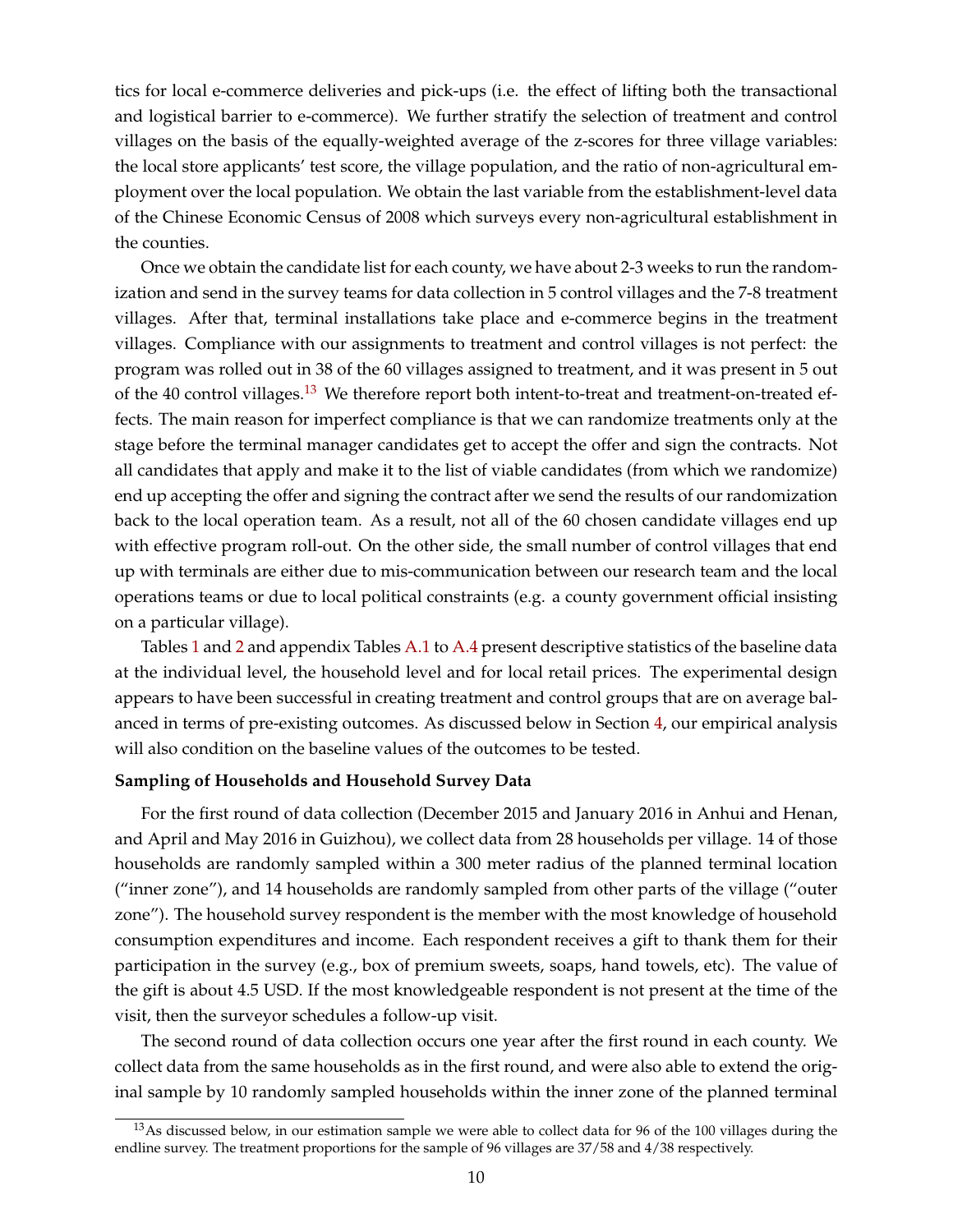location.<sup>[14](#page--1-0)</sup> If either the survey respondent or the primary earner of the initially surveyed household no longer resides at the same address, we record this in our data and replace the household with another randomly sampled household within the same sampling zone (inner or outer). In our welfare analysis, we report results both before and after weighting each sampled household in proportion to the share of the village population in its sampling zone.

We collect detailed information about household consumption expenditures across 9 household consumption categories for retail products (food and beverages, tobacco and alcohol, medicine and health, clothing and accessories, other every-day products, fuel and gas, furniture and appliances, electronics, transport equipment). Given that one objective of rural e-commerce expansion is to make agricultural inputs like seeds and fertilizers available through online purchases, we ask for expenditures on business inputs as a separate category (as well as price information discussed below). We also collect information about household incomes, hours worked and economic activities of different members (occupation (e.g. farmer, manual worker etc.) and sector (agricultural, manufacturing, services), in addition to data on asset ownership, financial accounts, internet use and migration.

Finally, in one of the 8 counties, the local government suspended further activity by our teams after we had completed endline data collection for 8 out of 12 villages in that county. This was unrelated to our operation, which followed the same protocol as elsewhere. As a result, we have endline data for 96 instead of the 100 villages. As the timing of data collection within the county was random, the 4 missing villages are not particular in any way. They include two control villages and two treatment villages.

Tables [1](#page-42-0) and [2](#page-43-0) and appendix Tables [A.1](#page-53-0) to [A.4](#page-56-0) present descriptive statistics of the baseline data from the household survey at the individual level and at the household level. The tables also present descriptive statistics for the same outcomes in the control group at the endline data collection. The median age of all household members in the baseline survey is 44 and the median household size is 3. 60 percent of households report that the primary earner is a farmer, and 82 percent of households report that the primary earner completed at least primary school. In terms of demographics, these statistics are very similar to nationally representative rural household samples from the China Family Panel Study as well as the most recent Chinese Agricultural Census for the year 2016. In terms of economic characteristics, rural households are significantly poorer than in urban China: mean monthly income per capita and retail expenditure per capita are about RMB876 and RMB732 respectively. At baseline, households spend on average half of their retail expenditure outside the village, which requires travel, given that their main shopping destination outside the village is generally a township center at a median two-way distance of 40 minutes. In terms of work location, 80 percent of primary earners work inside the village. As discussed in the introduction, many households report using the internet via smartphones or other devices: close to 40 percent report having used the internet, more than 50 percent own smartphones and close to 30 percent report owning a laptop or PC. Almost all households own a TV. At the same time, e-commerce penetration is very limited compared to urban regions: the average share of household retail expenditure on local e-commerce deliveries is less than 1 percent, and

 $14$ This extended sample was possible due to a small remaining positive balance on the project account that we decided to invest in expanding the household survey sample.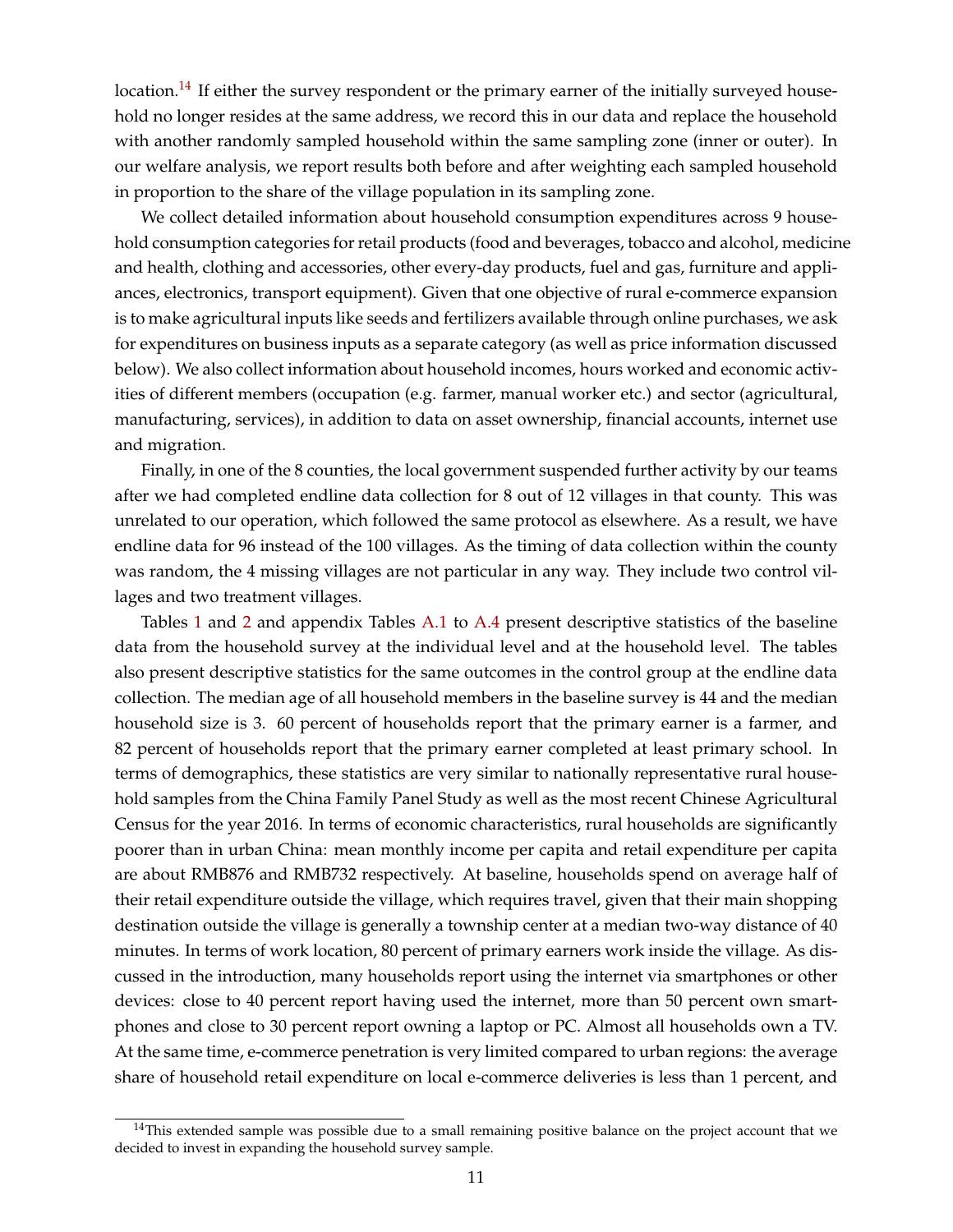this does not change over time for the endline survey in the control group of villages. Similarly, the share of revenues from online selling in monthly household income is less than 0.5 percent, and again this does not change over time for the endline data collection in the control group of villages. By comparison, a recent survey conducted by [McKinsey](#page-37-6) [\(2016\)](#page-37-6) has found that urban households in Chinese cities spend on average up to 20-30 percent of total retail consumption on e-commerce deliveries.

#### **Local Retail Price Survey Data**

We aim to collect data on 115 price quotes for each village. 100 of these prices are from the same 9 household consumption categories for retail products as in our household survey (food and beverages, tobacco and alcohol, medicine and health, clothing and accessories, other everyday products, fuel and gas, furniture and appliances, electronics, transport equipment), and 15 price quotes are for local production/business inputs. Our protocol for the price data collection closely follows the IMF/ILO standards for store price surveys that central banks collect to compute the CPI statistics. The sampling of products across consumption categories is based on budget shares of rural households in Anhui and Henan that we observe in the microdata of the China Family Panel Study (CFPS) for 2012. The sampling across stores is aimed at to provide a representative sample of local retail outlets (stores and market stalls). In villages with few stores we sampled all of them. The sampling of products within stores is aimed at capturing a representative selection of locally purchased items within that outlet and product group. Each price quote is at the barcode-equivalent level where possible (recording brand, product name, packaging type, size, flavor if applicable).

In the second round of data collection (one year after the first round), we aim to collect the price quotes of the identical products in the identical retail outlet where this is possible (see Appendix  $C$ ). Where this is not possible, due to either store closure or absence of product in the store, we record the reason for the absence, and include a new price quote within the same product category that is sampled in the same way as in the first round.

Tables [2](#page-43-0) and [A.4](#page-56-0) presents descriptive statistics of the baseline data from the local retail price surveys. Unsurprisingly durable goods categories (furniture and appliances, electronics and transport equipment) are an order of magnitude more expensive than goods in non-durable categories. The median number of sampled stores is 3 per village. These stores are small with a median floor space of 50m<sup>2</sup>, and the median store has not added any new product within the last month.

#### **Firm's Admin Database**

We complement the collected survey data with administrative records from two of the firm's internal databases that we access through a remote server. To the best of our knowledge, this is the first time that the firm has agreed to grant access to their internal database to external researchers. The first database covers 5 provinces (our three study provinces plus two additional provinces with high shares of rural population: Guangxi and Yunnan) over the period from November 2015 (1 month prior to the start of our survey data collection) to April 2017. This database covers the universe of e-commerce purchases made through the program in every participating village over this period. As summarized in Table [3,](#page-44-0) the purchase database covers approximately 27.3 million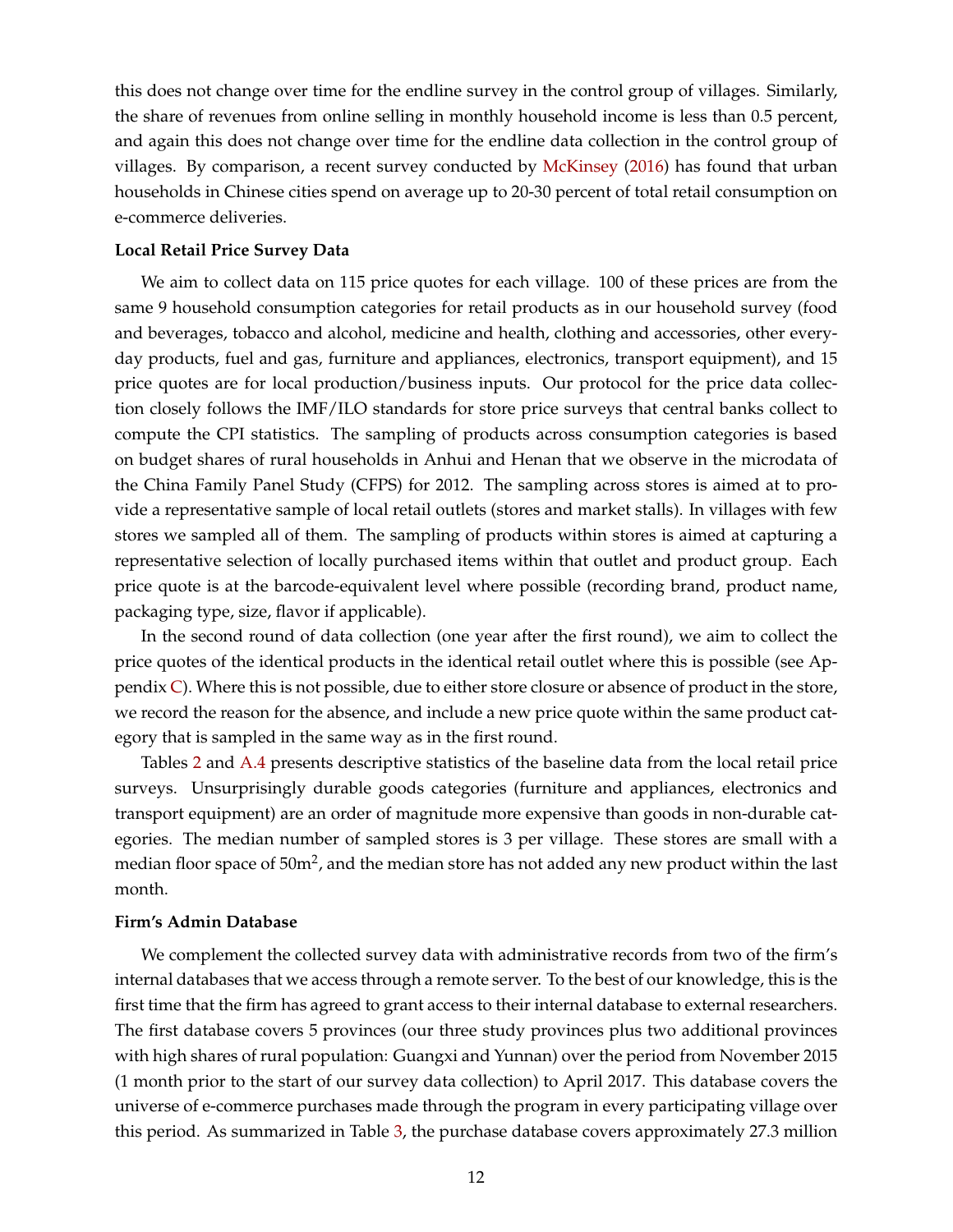transaction records across 12,000 village terminals over the 18-month period. For each transaction, the database contains information about the terminal location, product category, number of units, amount paid and a unique buyer identifier.<sup>[15](#page--1-0)</sup> Given that many terminals had already been in operation for several months prior to November 2015, these data cover adjustment periods beyond the 12-months window that we are able to capture as part of the RCT: terminals are observed up to two years and 4 months after the installation in these data. The second database covers the universe of sales transactions, i.e. out-shipments from the villages, through the firms distribution network for the same universe of roughly 12,000 village terminals in the 5 provinces over the period January 2016 to April 2017. For each transaction, the database contains information about the village of origin and the weight of the out-shipment in kilograms (kg). As depicted in Table [3,](#page-44-0) the total number of e-commerce out-shipments from these villages over this period is roughly 500,000. The table provides descriptive statistics for both datasets that we use in the analysis reported in Section [5.](#page-28-0)

#### **Township-Level Data on Trade Market Access**

As part of our analysis of potential spillover effects on the control group, we estimate the fraction of a rural location's total trade market access that stems from trading relationships with other rural locations in the same county, as opposed to access to larger urban markets within and outside the county. To do this, we use geocoded township-level data from the Chinese Population Census in 2010, which contains information on the recorded population for each of roughly 45,000 township-level administrative units in China, $^{16}$  $^{16}$  $^{16}$  the coordinates of the centroid of each of those units, the type of township-level unit (e.g. urban zones, rural townships) and data on the value added per rural and urban worker at the province level for 2010. Sections [3.3](#page-18-0) and [4.4](#page-25-0) below provide further discussion and details about the estimation.

## <span id="page-14-0"></span>**3 Theoretical Framework**

This section proceeds in three parts. We first describe the channels through which the program can affect the local economy. We then derive a general expression of the program's effect on household economic welfare that guides the survey data collection and the empirical analysis in the following sections. Finally, we rationalize our empirical counterfactual in the light of potential GE spillovers across villages in the countryside.

#### <span id="page-14-1"></span>**3.1 Channels at Work**

What type of economic shock does the program imply for the local economies? The program makes no investment in internet accessibility for villagers, and the terminal cannot be used to browse the internet except for the e-commerce platform. This, together with the fact that roughly 40 percent of village households report using the internet before the arrival of the program, and more than 50 percent own smartphones (Table [2\)](#page-43-0), indicate that the shock is specific to the arrival of

<sup>&</sup>lt;sup>15</sup>We are able to identify 40 of the 43 e-commerce terminals in our RCT sample villages based on the Chinese county and village names that we have access to in the firm's transaction database.

<sup>&</sup>lt;sup>16</sup>This includes both the registered and non-registered population currently residing in the unit at the time of the census. Townships are the most disaggregated unit of observation that we can obtain the full census database for. In China's administrative hierarchy, townships are one layer above villages. In the countryside, townships include on average about 14 villages. In urban regions, township-level units are one level below urban districts.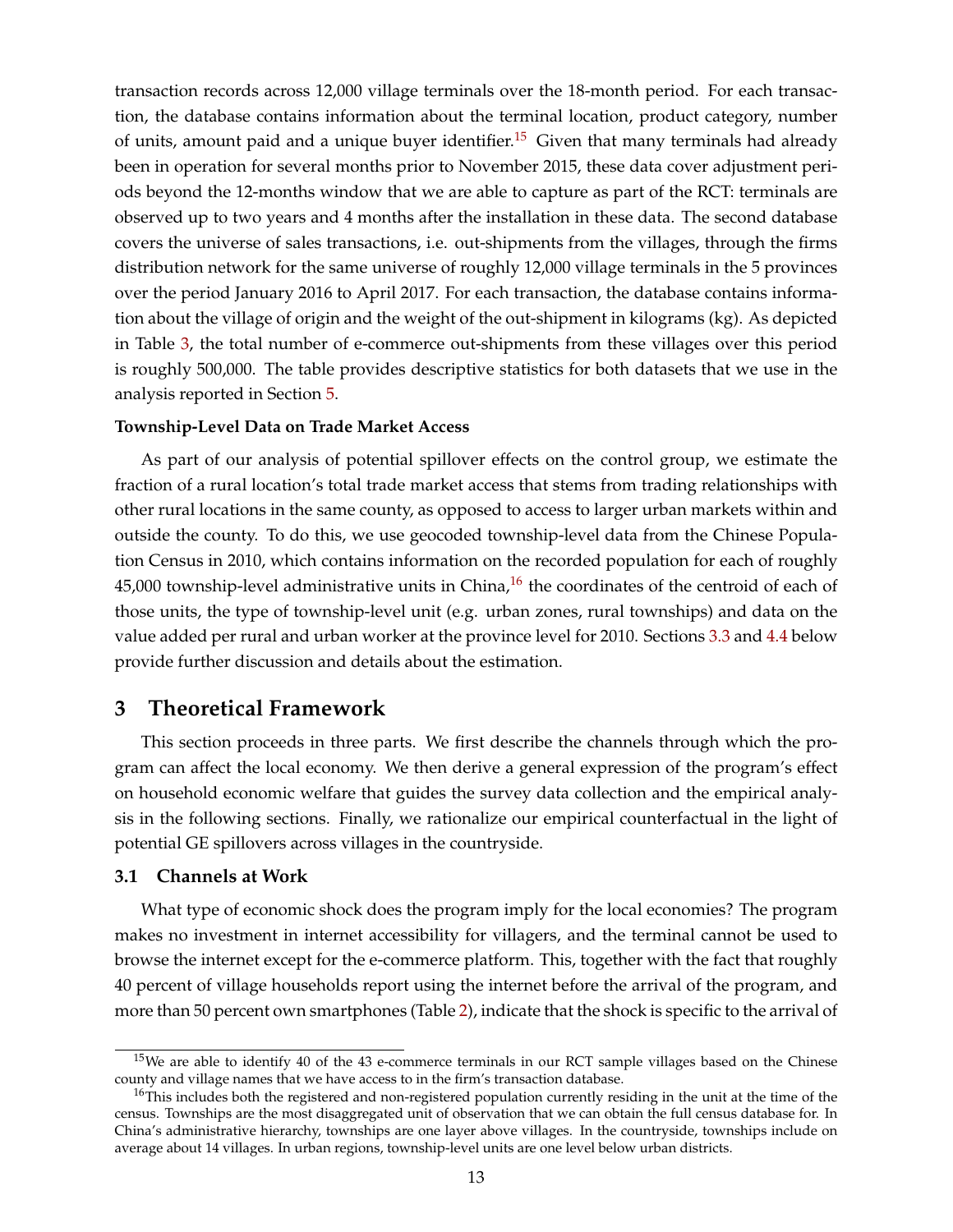e-commerce, rather than providing internet access more broadly. Being able to separate the effects of e-commerce from first-time internet access more broadly (e.g. through emails, weather forecasts, online search, social media or online news) is one of the strengths of this empirical setting.

The program has two central elements that are aimed at removing the logistical and transactional barriers to rural e-commerce. First, the program aims to bring e-commerce-related shipping costs to and from the village to the same level as those present in the county's main urban centers. To this end, the program builds warehouses as logistical hubs for village deliveries and pickups, and fully subsidizes transport costs between the county's city center and the villages. Second, the program installs an e-commerce terminal in a central village location, where a terminal manager assists villagers to buy and sell products through the firm's e-commerce platform using traditional offline payments.

Both of these interventions affect the degree of trade integration between the village and the rest of urban China that is already connected to e-commerce. The logistical element reduces the physical trade costs to and from the village for bilateral pairs that are connected to e-commerce. At the same time, the program does not directly affect the transport costs of non-participating villages, or trade flows of program villages outside of e-commerce.<sup>[17](#page--1-0)</sup> The transactional element (terminal installation) is targeted at adapting e-commerce to the rural population who may face barriers to online trading that differ from those in urban areas where e-commerce is thriving. To the extent that such additional barriers exist, this part of the program intervention reduces information costs and transactional frictions for trade flows. Access to e-commerce enables villagers to observe products and prices from other regions that are connected to e-commerce far beyond the local economy and, in turn, other regions can learn about the products and prices from local producers. In parallel, to the extent that villagers were already aware of the online information offered by the e-commerce platform in absence of the program (e.g. through smartphones), the terminal installation may still alleviate transactional barriers by making it easier for villagers to buy from or sell to trade partners outside the village.

By overcoming both logistical and transactional barriers to e-commerce integration, the program provides villages with essentially urban market access through e-commerce. In the majority of villages that were not previously served by commercial parcel delivery services, the effect that we observe will be driven by the removal of both of the barriers to e-commerce integration that we discuss above. In the fraction of villages that were already serviced by commercial parcel delivery distribution networks, there is in principle no pre-existing logistical barrier to e-commerce, and the comparison between treatment and control villages will be driven only by the additional provision of the terminal interface (removal of the transactional barrier to rural e-commerce).<sup>[18](#page--1-0)</sup>

#### <span id="page-15-0"></span>**3.2 Quantifying Changes in Household Economic Welfare**

As discussed above, the intervention that we are interested in evaluating has the potential to not just affect individual behavior and the nominal earnings of households, but also household

 $17$ As discussed in Section [2,](#page-8-0) the warehouses and distribution network used for e-commerce transactions cannot be used for offline transactions outside the firm's platform.

<sup>&</sup>lt;sup>18</sup>The transport cost subsidy does not affect villages that were previously serviced by commercial parcel delivery services. The logistics operators offered service in a handful of rural locations at the same rate as elsewhere in the county prior to program entry. In those villages, households could order or sell online subject to pickup or delivery at an agreed central village location.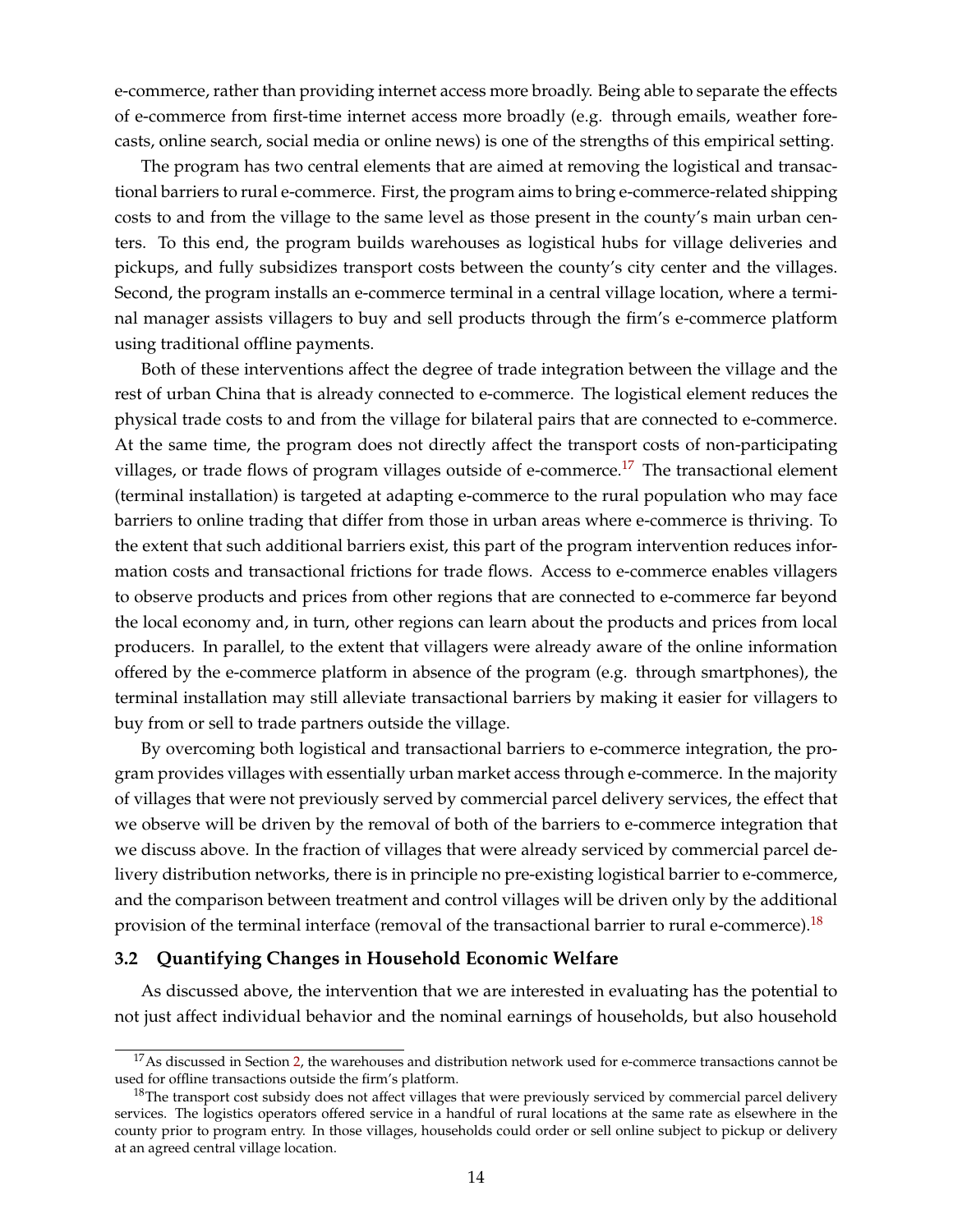cost of living in the denominator of real incomes. To empirically quantify the change in household price indices due to the arrival of the e-commerce program in the village, we require theoretical structure on the demand side.

Following existing work by [Hausman](#page-37-7) [\(1996\)](#page-37-7), [Hausman & Leonard](#page-37-17) [\(2002\)](#page-37-17) and more recently [Atkin et al.](#page-36-3) [\(2018\)](#page-36-3), we start with the compensating variation (CV) for household *h*. The CV captures the change in exogenous income required to maintain the initial level of utility in period 0 after the e-commerce program has arrived in period 1:

<span id="page-16-0"></span>
$$
CV_h = \underbrace{\left[e(\mathbf{P}^1, u_h^0) - e(\mathbf{P}^0, u_h^0)\right]}_{\text{Cost of living effect}(CLE)} - \underbrace{\left[y_h^1 - y_h^0\right]}_{\text{Nominal income effect}(IE)},
$$
\n(1)

where  $P<sup>t</sup>$  is the vector of prices faced by the household in period *t*,  $u<sub>h</sub><sup>t</sup>$  is the household's utility and  $y_h^t$  is its nominal income.

The first term is the cost of living effect, the welfare change due to the price changes induced by the arrival of e-commerce. The second term is the nominal income effect, the welfare change due to any changes in household income that result from the arrival of e-commerce. While, at least in principle, we can record the effect on nominal household earnings and labor supply directly as part of the survey data collection, this is not the case for the cost of living effect. The store price survey data described above allow us to observe the vector of price changes  $P^1_C - P^0_C$ for continuing products in continuing local retailers (i.e. stores, market stalls, etc) that are present both before and after the arrival of the program. We index such continuing product prices by *C*.

However, there are three sets of price changes that are inherently unobservable: the consumer price changes  $\mathbf{P}_T^1 - \mathbf{P}_T^0$  due to the entering e-commerce terminal indexed by *T*, the price changes  ${\bf P}_X^1 - {\bf P}_X^0$  of potentially exiting local retailers or varieties within continuing stores indexed by *X*, and the price changes  $P_E^1 - P_E^0$  due to local store entry or new product additions in pre-existing local retailers. For example, prices at the new e-commerce terminal option cannot be observed in period 0, and exiting local retailers' prices cannot be observed in period 1. As first noted by [Hicks](#page-37-18) [\(1940\)](#page-37-18), we can replace these three unobserved price vectors with 'virtual' price vectors, the price vectors that would set demand for these shopping options equal to zero given the vector of consumer prices for other goods and services.

In the following, we denote such price vectors with an asterix (the implicit prices that would set consumption equal to zero in a given period), and break up the total consumption price vector in expression (1), into the four different components of potential consumer price changes. This leads to a decomposition of the program's total cost of living effect (CLE) into different channels that we can map to observable moments in the survey microdata:

<span id="page-16-1"></span>
$$
CLE = e(\mathbf{P}_{T}^{1}, \mathbf{P}_{C}^{1}, \mathbf{P}_{X}^{1}, P_{E}^{1}, u_{h}^{0}) - e(\mathbf{P}_{T}^{1*}, \mathbf{P}_{C}^{1}, \mathbf{P}_{X}^{1*}, P_{E}^{1}, u_{h}^{0}) + e(\mathbf{P}_{T}^{1*}, \mathbf{P}_{C}^{1*}, \mathbf{P}_{X}^{1*}, P_{E}^{1*}, u_{h}^{0}) - e(\mathbf{P}_{T}^{0*}, \mathbf{P}_{C}^{0*}, \mathbf{P}_{X}^{0*}, P_{E}^{0*}, u_{h}^{0})
$$
\n(1) Direct price-index effect  $(DE)$   
\n(2) Pro-competitive price effect  $(PP)$   
\n
$$
+ e(\mathbf{P}_{T}^{1*}, \mathbf{P}_{C}^{1}, \mathbf{P}_{X}^{1*}, P_{E}^{1*}, u_{h}^{0}) - e(\mathbf{P}_{T}^{1*}, \mathbf{P}_{C}^{1*}, \mathbf{P}_{X}^{1*}, P_{E}^{1*}, u_{h}^{0}) + e(\mathbf{P}_{T}^{0*}, \mathbf{P}_{C}^{0*}, \mathbf{P}_{X}^{0*}, P_{E}^{0*}, u_{h}^{0}) - e(\mathbf{P}_{T}^{0*}, \mathbf{P}_{C}^{0}, \mathbf{P}_{X}^{0*}, P_{E}^{0*}, u_{h}^{0}).
$$
\n(3) Entry effect  $(EE)$   
\n(4) Exist effect  $(XE)$   
\n(2)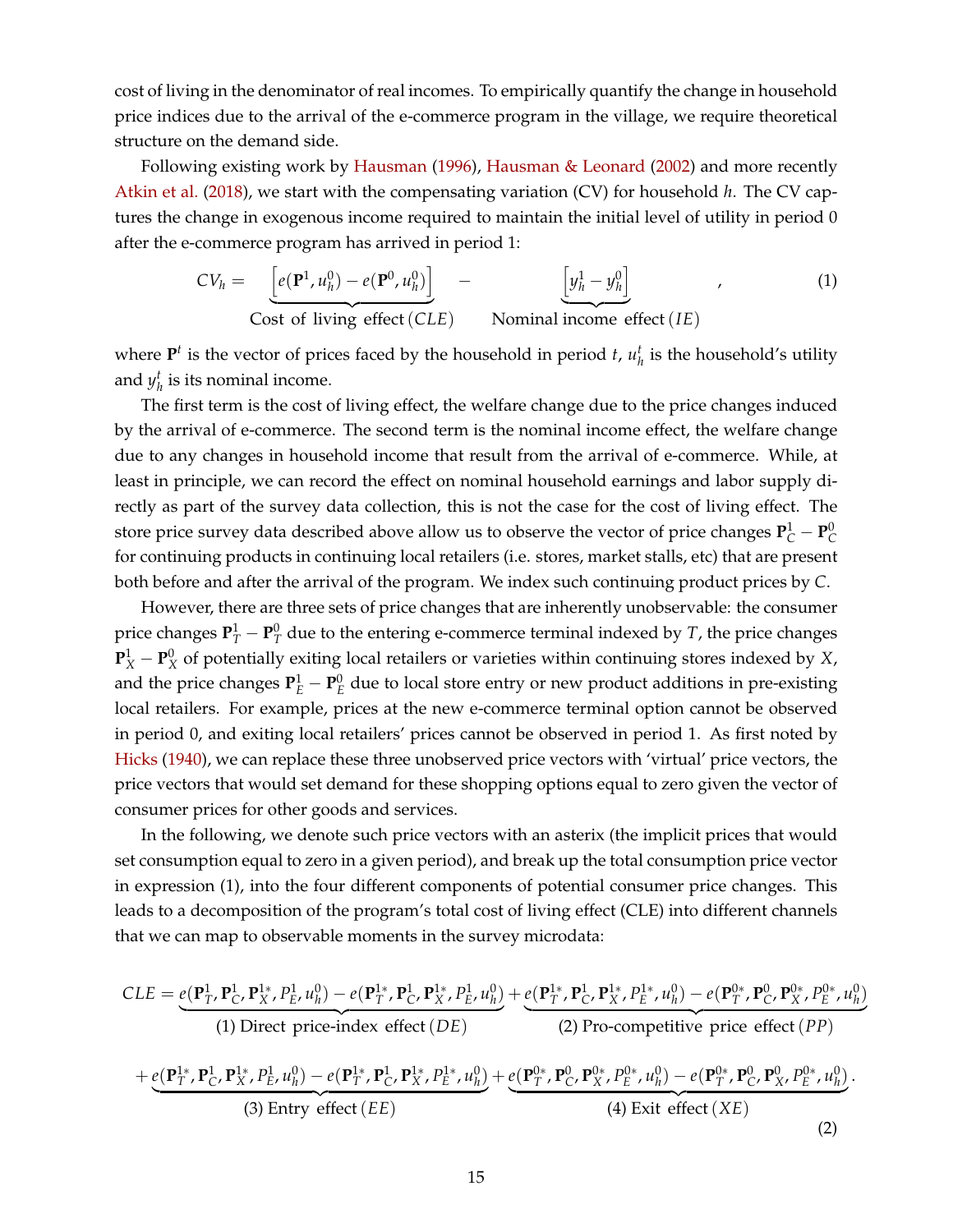The first term of the first bracket and the second term of the final bracket of this decomposition represent the same difference in expenditure functions as in the first term of [\(1\)](#page-16-0): the amount of expenditure one would have to pay household *h* in order to obtain the pre-terminal level of wellbeing, but evaluated at the post-intervention consumption prices. The terms in the middle between these two terms cancel out one another, so that this decomposition yields the total gains or losses due to effective consumption price changes, including changes at the extensive margin of consumer choice (e.g. new shopping options).

The first bracket, the direct price index effect, captures the consumer gains due to the arrival of the new terminal shopping option holding all other prices fixed. These gains can arise from three distinct channels that are all captured in the quantification of the bracket: e-commerce can provide existing products at cheaper prices, it can offer new product variety that was not previously available, and it can offer different shopping amenities (e.g. convenience, saving trips outside the village, etc). The second bracket captures changes in household cost of living due to price changes among pre-existing retailers and their products. For instance, existing retailers could lower their markups due to increased competition from e-commerce. Following [Atkin et](#page-36-3) [al.](#page-36-3) [\(2018\)](#page-36-3), we label this the pro-competitive price effect. The third and fourth terms, that we refer to as the entry and exit effects, capture changes in product availability in the local retail environment. For example, the arrival of the e-commerce terminal could lead some local retailers to exit, it could in principle lead to store entry (e.g. stores sourcing online), and it could lead to disappearing or new product variety among pre-existing stores (for example due to local retailers starting to source their products online).

Up to this point, the welfare expressions in [\(1\)](#page-16-0) and [\(2\)](#page-16-1) are fully general, and do not rely on specific functional forms. However, the terms (1), (3) and (4) in equation [2](#page-16-1) involve price index effects due to extensive-margin changes in consumer choice across retailers and products. Quantifying the implications of these unobserved price changes for household welfare requires imposing theoretical structure on the expenditure function. That same specification of consumer preferences will also provide a specific price index formula for the pro-competitive cost of living effect  $(2)$ , which depends on observable prices.

The logic behind this approach is as follows: with knowledge of the shape of the demand curve that governs consumer substitution across different retailer options within a given product group, we can use the observed changes in the expenditure shares across different shopping options before and after the program intervention in order to infer the unobserved effective consumer price changes that underlie this observed substitution. Once we know the elasticity subject to which consumers usually substitute across retailers as a function of differences in value-formoney, then one can back out the implied effective price index change for consumption of a given product group that is consistent with the observed substitution into the e-commerce terminal for that product group. Again, these price index changes could be driven by price differences, different product availability and/or different shopping amenities. The moments that inform the welfare evaluation are the observed changes in consumption expenditure shares in combination with knowledge about the consumer demand curve across retail outlets. A very similar logic follows when evaluating the price index movements due to disappearing stores, entering stores or product disappearances and additions within continuing stores.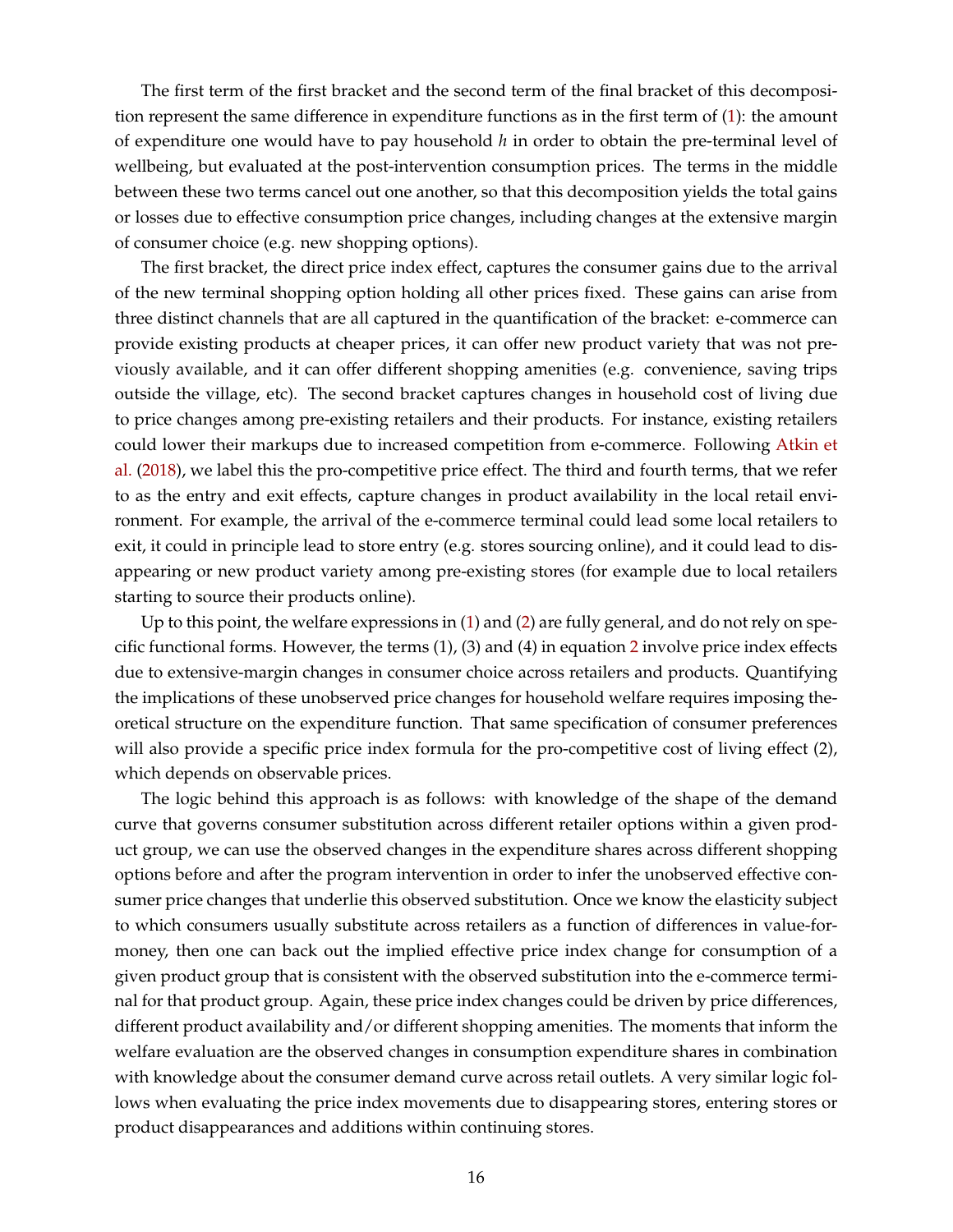In Appendix [B,](#page-63-0) we outline one such approach to guide the empirical estimation that follows a nested CES preference specification commonly used in international trade and macroeconomics. In particular, local households are assumed to have Cobb Douglas preferences across broad product groups in retail consumption (durables and non-durables). Within these nests, groups of households have CES preferences across retailers (e.g. e-commerce terminal, stores or stalls in village, stores outside village, etc). Within stores, households choose across varieties on offer within product groups as a function of quality-adjusted product prices. This structure closely follows recent work by [Atkin et al.](#page-36-3) [\(2018\)](#page-36-3) on Mexican households, as we describe further in Section [6](#page-31-0) below and in the appendix.

Regardless of the particular demand specification one imposes, the raw empirical moments that are required to quantify the welfare impact of the intervention fall into three different types. The first set of empirical moments are estimates of the causal effects of the intervention on a number of observable economic outcomes, such as the effects on household nominal incomes to capture the second term in [\(1\)](#page-16-0), the fraction of total retail expenditure substituted into the new e-commerce terminal across different product groups and by household types, the effect on the price changes from continuing products in pre-existing retailers, and the effect on the propensity of store exit and entry, and of product entry and exit in the local retail environment.

The second type of required estimates are empirical moments from the baseline data collection, such as consumption shares across product groups. The third type of moments are estimates of demand parameters that govern the degree of consumer substitution across retailers and products. This latter set of parameters differ across different functional form assumptions on the demand side. Our Chinese empirical context, however, lacks the rich panel of consumer scanner data required to estimate these demand parameters. One advantage of the approach we outline in Appendix [B](#page-63-0) is that it allows us to use recent estimates for households of very similar income ranges reported in [Atkin et al.](#page-36-3) [\(2018\)](#page-36-3), which to the best of our knowledge are the closest empirical estimates on the nature of retail demand and consumer substitution in an emerging market environment, such as China. In addition to tying our hands to existing estimates from the literature, we also report quantification results across a range of alternative demand parameters to document the sensitivity of the welfare estimates across a range of assumptions.

#### <span id="page-18-0"></span>**3.3 GE Spillovers**

Our estimation exploits differences in outcomes between program villages and comparable control villages. This raises the question to what extent these differences may reflect spillover effects from treated villages on nearby control villages. The presence and strength of spillovers on e.g. local incomes or product prices is a priori unclear, and will depend on the degree of trade integration between villages in rural regions. If Chinese villages are small open economies whose market access is mainly determined by trade with urban areas, rather than by trade with other small rural markets, then the extent of spillovers could be muted. On the other hand, if trading with other villages in the countryside is an important component of villages' trade market access, then GE effects across villages could play an important role. In addition to spillovers driven by trade linkages between villages, it could also be the case that households in control villages use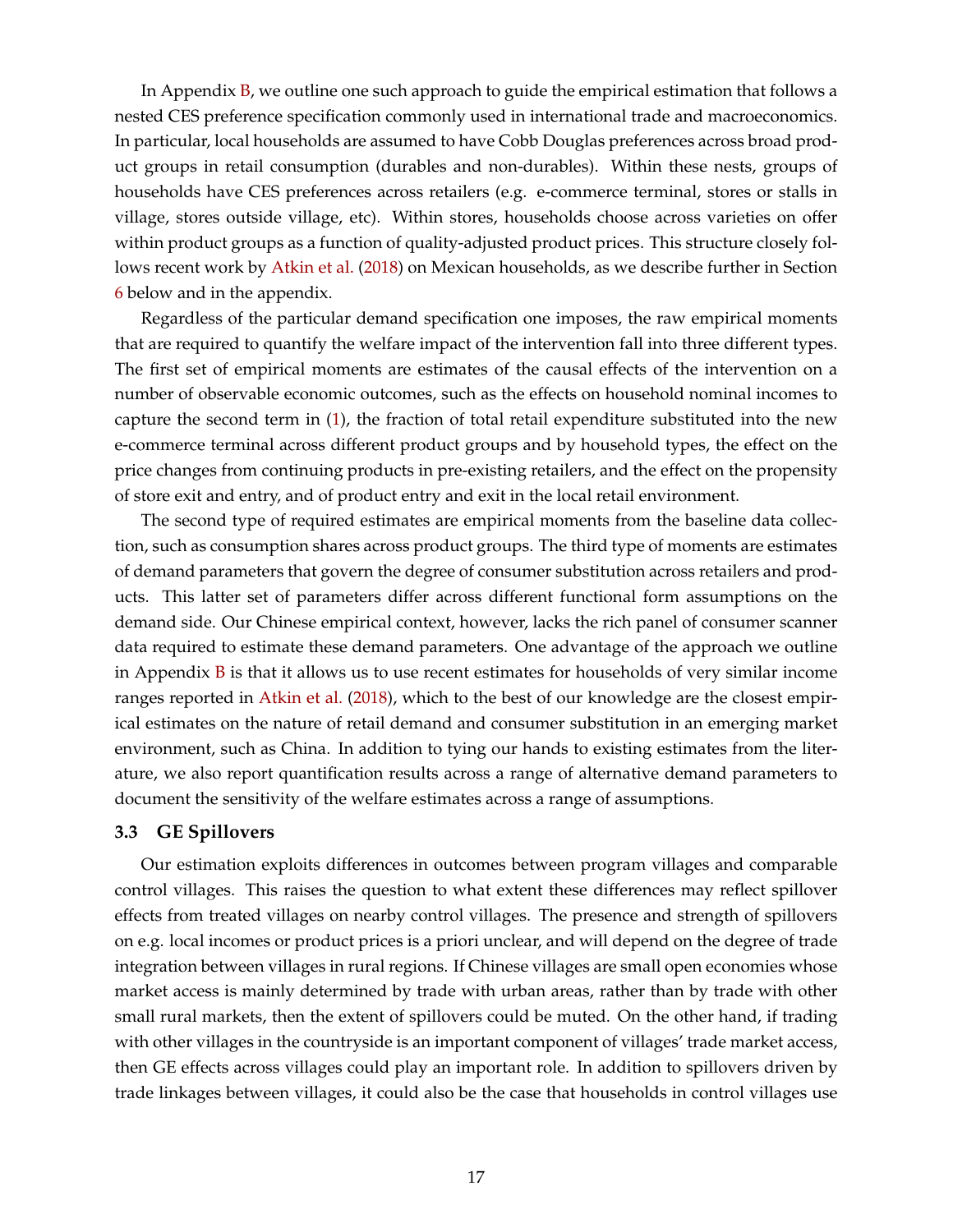program terminals in nearby villages to access e-commerce.<sup>[19](#page--1-0)</sup>

<span id="page-19-1"></span>The extent of such spillover effects is an interesting empirical question for three main reasons. First, we are interested in estimating the effect of the program on the level of household welfare among villages that receive the e-commerce program. If the control group is indirectly affected, then an empirical specification exploiting the difference in outcomes between treatment and control villages no longer directly speaks to the program's impact on treated villages. Second, even after correctly adjusting for indirect effects on the control group, the presence of spillovers would also have implications for the external validity of our conclusions. In the current setting, only a fraction of the Chinese countryside in any given county is part of the program. If we wanted to inform policy-making on the welfare consequences of scaling up e-commerce access in rural China to a larger fraction of the countryside, then the presence of spillovers would imply that treatment effects depend on the scale of the program's roll-out. Third, the presence of spillovers would change our understanding of the aggregate implications of the program, either in its current form or when evaluating a scaled-up version of the program. That is, rather than focusing on the welfare effects on treated communities, we are also interested in the overall impact of the program among rural households as a whole. Here, knowing the extent of spillover effects allows us to compute the average effect of the program on rural households as a function of direct and indirect exposure to the program whose averages we can measure in the data (or simulate when scaling up).

In our empirical analysis, we begin by comparing economic outcomes in treatment and control villages, under the baseline assumption that rural-to-rural GE effects are negligible. We then proceed in two directions. First, in Section [4.4](#page-25-0) below we use a methodology close to Miguel  $\&$ [Kremer](#page-37-19) [\(2004\)](#page-37-19) to investigate to what extent plausibly exogenous variation in exposure to nearby treatment villages affects local economic outcomes conditional on the local treatment status of the village in question. Second, we use trade theory as a guidance and construct village-level measures of market access. Market access is the weighted sum of access to economic activity across all rural and urban market places in China and beyond, where the weights are inversely related to the bilateral trade costs on each potential trading route. We can use information on the geographical position and market size of all rural and urban settlements in China prior to the program's roll-out in combination with measures of bilateral travel costs in order to investigate what fraction of trade market access in our village sample is driven by access to urban markets, relative to other villages within the same county that participate in the e-commerce expansion program. We implement these two approaches in Section [4.4](#page-25-0) below.

# <span id="page-19-0"></span>**4 Empirical Analysis Using Survey Data**

In this section, we estimate the program's effect on a number of economic outcomes related to household consumption, incomes, economic activity and local retail prices, that we observe in the survey microdata. In addition to being of interest in their own right, these empirical moments enter the quantification of changes in household economic welfare in Section [6.](#page-31-0)

<sup>&</sup>lt;sup>19</sup>Another possible source of spillovers in this setting are rural-to-rural migration flows for which we can test directly.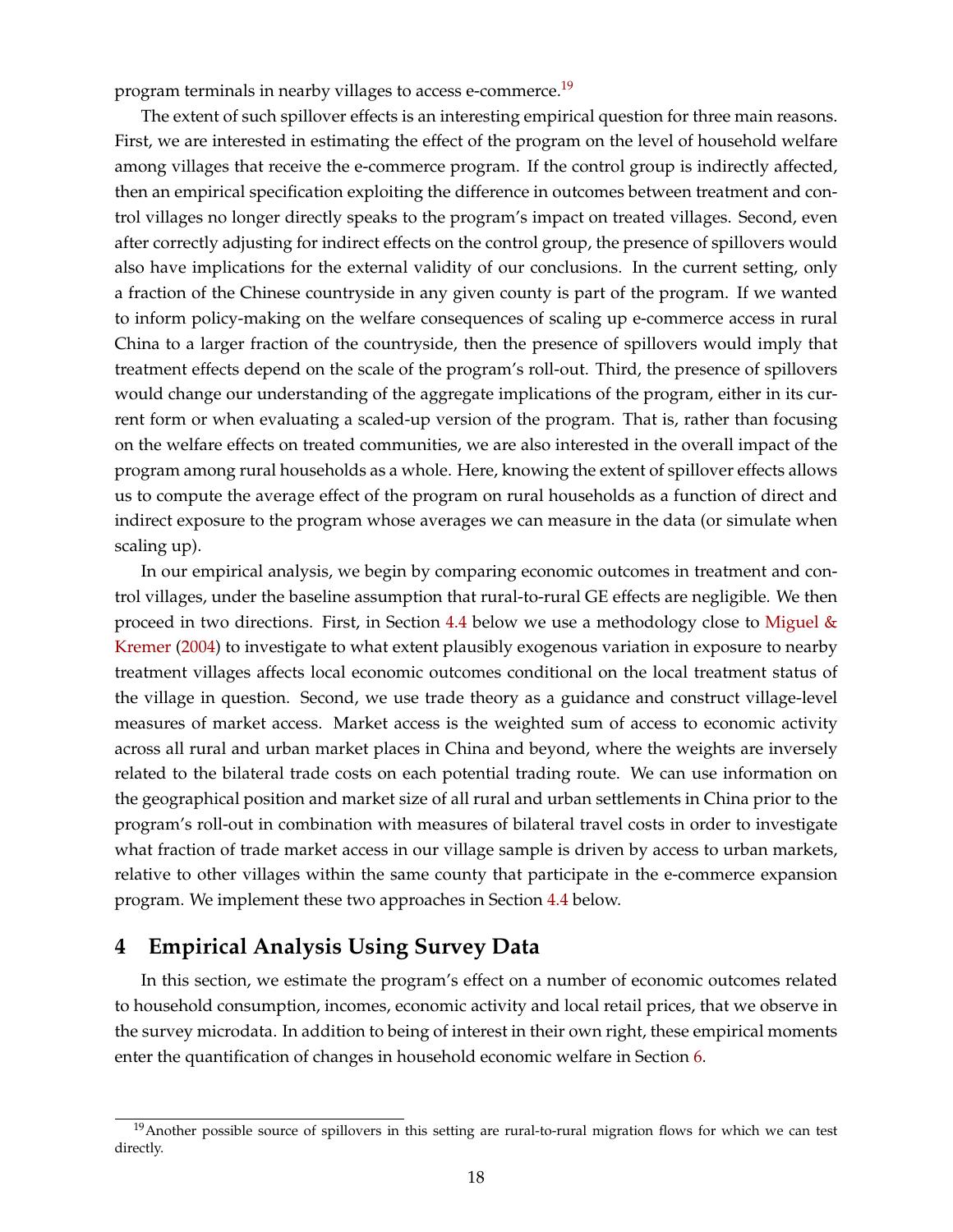# **4.1 Average Program Effects**

<span id="page-20-0"></span>Following e.g. [McKenzie](#page-37-20) [\(2012\)](#page-37-20), we run regressions of the following form:

<span id="page-20-1"></span>
$$
y_{hv}^{Post} = \alpha + \beta_1 Treat_v + \gamma y_{hv}^{Pre} + \epsilon_{hv}, \qquad (3)
$$

where *yhv* is an outcome of interest for household *h* living in village *v*. [20](#page--1-0) For outcomes from the retail price data, *h* indexes individual price quotes or store-level outcomes instead. *Treat<sup>v</sup>* is an indicator of intended treatment according to our randomization, so that  $\beta_1$  captures the intentto-treat effect (ITT). We also estimate the treatment-on-the-treated (TOT) after instrumenting for the actual treatment status using *Treatv*. Finally, we run [\(3\)](#page-20-0) after replacing the binary treatment indicator with a continuous measure of the log of household residential distance to the nearest program terminal, again using *Treat<sup>v</sup>* as an IV.[21](#page--1-0)

For households who were either replaced or added as part of our extended sample in the second round (from 28 to 38 households), we define  $y_{hv}^{Pre}$  as the mean pre-treatment outcome of households living in the same zone (inner or outer) in the same village. The implicit assumption is that households were not induced to move within or across villages as a result of the program.<sup>[22](#page--1-0)</sup> We cluster standard errors at the level of the treatment (village-level). $^{23}$  $^{23}$  $^{23}$ 

Tables [4](#page-45-0) to [6](#page-47-0) present the estimation results for the average effects on household consumption, incomes and local retail prices. Our discussion focuses on the TOT results, while the tables display the three types of effects discussed above (ITT, TOT and log distance). We run these regressions on the survey sample of households, stores, and price quotes described in Section [2](#page-8-0) and Appendix [C.](#page-64-0) For the welfare quantification in Section [6,](#page-31-0) we will also report results after re-weighting village zones according to their village population shares.

#### **Consumption**

In Table [4,](#page-45-0) we find that the program on average leads to an uptake of 9 percent of households in treatment villages who report to have ever used the e-commerce terminal for making purchases, relative to households in control villages. This treatment effect is about 5 percent when restricting attention to terminal use over the month prior to our endline survey.<sup>[24](#page--1-0)</sup> These effects on consumption-side uptake may in part mask additional uptake from households in nearby control villages. We return to this issue when investigating spillover effects in Section [4.4](#page-25-0) below. The

 $20$ While improving precision as intended, none of the significant findings below or in the welfare estimation in Section [6](#page-31-0) rely on the inclusion of baseline outcomes  $y_{hv}^{Pre}$ .

 $21$ Given that we use the same instrument for both binary and continuous versions of the TOT, the log distance specification effectively re-scales the binary TOT estimate, adding information on how the effect relates to the underlying difference in average distances to the nearest terminal between intent-to-treat and control households.

 $22$ As reported in appendix Table [A.5,](#page-57-0) we find no evidence that households in treated villages are more or less likely to reside at the same address at endline. We also find no treatment effect on migration decisions of members within households.

<sup>&</sup>lt;sup>23</sup>While we report point estimates broken up into numerous outcomes in Tables [4](#page-45-0)[-6](#page-47-0) to provide a full picture, the welfare estimation in Sections [3.2](#page-15-0) and [6](#page-31-0) relies on a small subset of those (effects on expenditure shares on new terminal option, price index of pre-existing local retail, household nominal incomes). We further discuss multiple hypothesis testing as part of the welfare estimation in Section [6.](#page-31-0)

 $24$ Following standard protocol, we construct monthly consumption based on the last two weeks of expenditures for non-durables (multiplied by two), and on the past three months for durables (divided by three). Usage over the past month is thus defined as either having purchased non-durables over the past two weeks, or as having purchased durables over the past three months. Appendix C.4 provides additional details.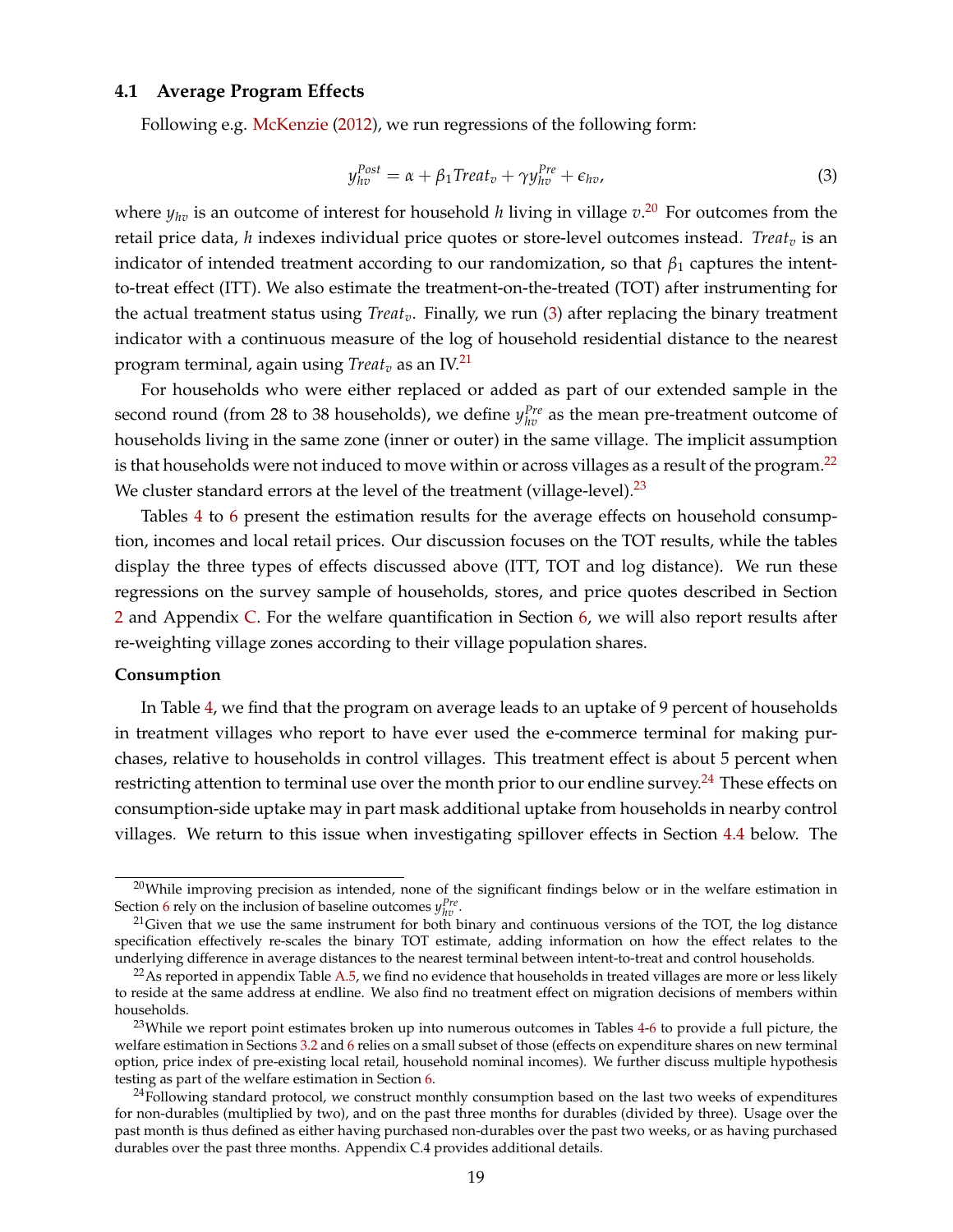treatment effect on the e-commerce terminal share in total household retail expenditure is 1.24 percent for the average household in our survey data. Thus, households that report ever having used the terminal spent on average 0.0124/0.089=14.1 percent of their retail consumption at the terminal during the past month. For those who bought over the past month, this share rises to 0.0124/0.049=25.3 percent.

Looking at retail consumption across product groups, we find stronger effects on durables compared to non-durables. For durables, the treatment effect on the terminal share of household expenditure is 6.7 percent for the average household in our sample, indicating a 44 percent shift in durable consumption to the e-commerce terminal among households who report ever having used the terminal for consumption.<sup>[25](#page--1-0)</sup> For non-durables, the treatment effect on the terminal share in household retail expenditure is 1 percent for the average household, indicating that ever-users spend on average about 11 percent of total non-durables expenditure at the terminal.<sup>[26](#page--1-0)</sup> In contrast, we find no significant substitution to the e-commerce terminal for household expenditures on production and business inputs (e.g. fertilizer, tools, machinery, materials, etc). Finally, while households do shift part of their expenditures to the terminal, there are no significant treatment effects on total monthly retail expenditures. This result is consistent with the lack of income effects of the program that we discuss in the next subsection.

To summarize, the program leads a minority of local households to take up the new e-commerce shopping option. Among users, we find sizable effects on the substitution of total household retail expenditure to the e-commerce terminal, especially for durable consumption. These results are indicative of significant direct consumption gains for certain groups of local households. We return to the welfare computations based on these moments in the final section below.

#### **Incomes**

The income effect of e-commerce on local producers could be in principle either positive due to the possibility of selling online, or negative due to increased competition from the new terminal shopping option. In Table [5,](#page-46-0) we find no treatment effect on household incomes, or on labor supply as measured by hours worked by the primary and secondary earner. The point estimates on incomes per capita are close to zero and negative, and not statistically significant. We find no effects on either annual or monthly income, from agricultural or non-agricultural sources. In contrast to our consumption results, we find no treatment effect on online selling activity, online revenues or business creation offline or online. The point estimate on whether "any member of the household has ever sold online" is also close to zero, negative and not statistically significant. Given that the control group experienced no increase in income shares from online selling activity relative to its tiny level at baseline over this period (Table [2\)](#page-43-0), these estimates suggest that the e-commerce program had no significant effect on the uptake of online selling activity or local revenues. Related to these findings, we also find no significant effect on sourcing business or production inputs through e-commerce in Table [4.](#page-45-0)

We are cautious in drawing conclusions on the absence of production treatment effects from

<sup>&</sup>lt;sup>25</sup>To compute durable consumption shares, the sample is restricted to households who buy any durables over the past three months. In this sample, the treatment effect on ever using the terminal is 15.3 percent instead of 9 percent. This yields an effect on the average durables consumption share among uptakers of 0.067/0.153=44 percent.

<sup>&</sup>lt;sup>26</sup>Since all households consume non-durables, the treatment effect on uptake is as reported in Table [4,](#page-45-0) so that the average non-durables terminal share among ever users is 0.01/0.089=11 percent.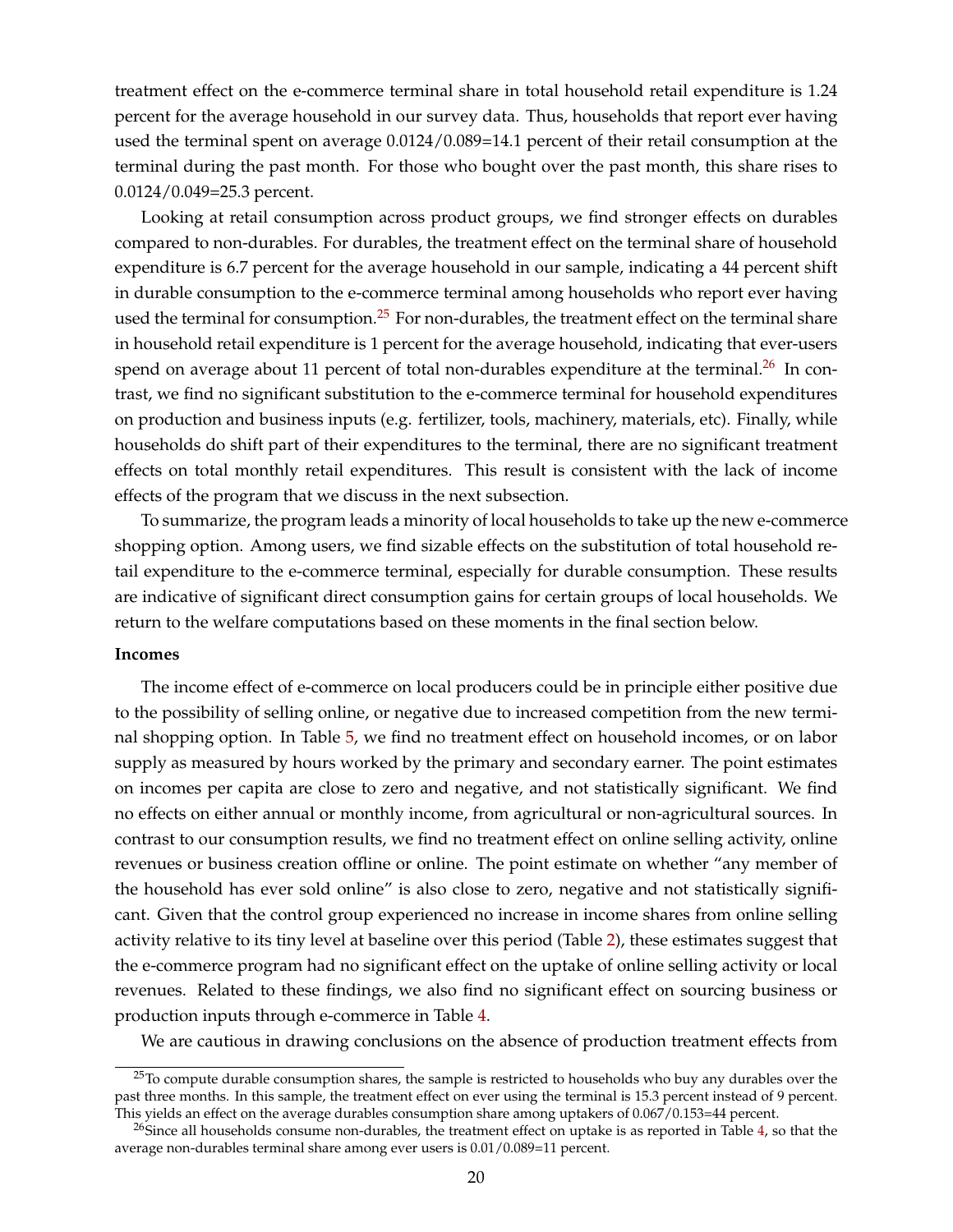<span id="page-22-1"></span>our household survey only. The 12-month period between baseline and endline surveys may be too short for local households to grow their online selling activities. Our survey sample may also fail to capture rare but highly successful tail events of online businesses within villages that could shift the local mean effect on incomes. Furthermore, point estimates on nominal incomes that are based on survey data are noisy. In Section [5](#page-28-0) we use the firm's internal database to corroborate our analysis that is based on the survey data. As discussed below, these administrative data allow us to observe the universe of buying and selling transactions, and to estimate the monthly time path of adjustments both before and after 12 months post-program entry.

#### **Local Retail Prices**

Table [6](#page-47-0) shows the average program effects relative to control villages using the retail price survey data. We find no significant reduction in local store prices for identical continuing products that we observe in the same local retailer in both baseline and endline data. The point estimate is close to zero and positive, and not statistically significant. Given our sampling framework in Section [2,](#page-8-0) the unweighted average effect on local retail prices resembles the effect measured by a Laspeyres price index for local retail consumption.<sup>[27](#page--1-0)</sup>

One piece of evidence suggests potential knock-on effects on pre-existing local stores. The treatment effect on the number of new products per store over the past month is 4 goods and is significant at the 10% level.<sup>[28](#page--1-0)</sup> Furthermore, we find a negative but statistically insignificant effect on store prices for durable products. Given the small sample size of durables observed in the villages, this could be consistent with the more pronounced treatment effect on household durable consumption above. We re-visit the plausibility and robustness of these knock-on effects on local stores in the heterogeneity analysis that follows below. Finally, we should again point out a limitation to the scope of our survey data collection: while we are able to estimate pro-competitive effects on the local retail price environment within the villages, potential effects on retail prices in nearby urban centers, where households source part of their consumption, would be outside the scope of these data. Given how small villages are compared to urban centers within counties (see Section [4.4](#page-25-0) below), and the fact that only a small fraction of all villages participate in the program during our sample period, GE effects on urban centers are somewhat unlikely in our current setting. Having said this, and following the discussion in Section [3.3](#page-18-0) above, potential GE effects on prices and incomes in urban China could play a role in the future, when evaluating the scaling up of e-commerce expansions to larger parts of the countryside.

#### **4.2 Heterogeneity Across Households and Villages**

<span id="page-22-0"></span>We now investigate the extent to which the average effects mask significant heterogeneity across households and villages. To this end, we estimate regressions of the following form:

$$
y_{hv}^{Post} = \alpha + \beta_1 Treat_v + \beta_2 X_{hv} + \beta_3 Treat_v \times X_{hv} + \gamma y_{hv}^{Pre} + \epsilon_{hv},
$$
\n(4)

<sup>&</sup>lt;sup>27</sup>Our price survey data collection follows the data collection protocol of the IMF data dissemination standard for CPI analysis across countries. For example, the BLS in the US or INEGI in Mexico estimate a Laspeyres price index across product groups using a similar methodology.

 $^{28}$ We find no significant effect on store online sourcing, but this average appears to mask significant heterogeneity with respect to the initial availability of commercial parcel delivery. We return to this result in the next section.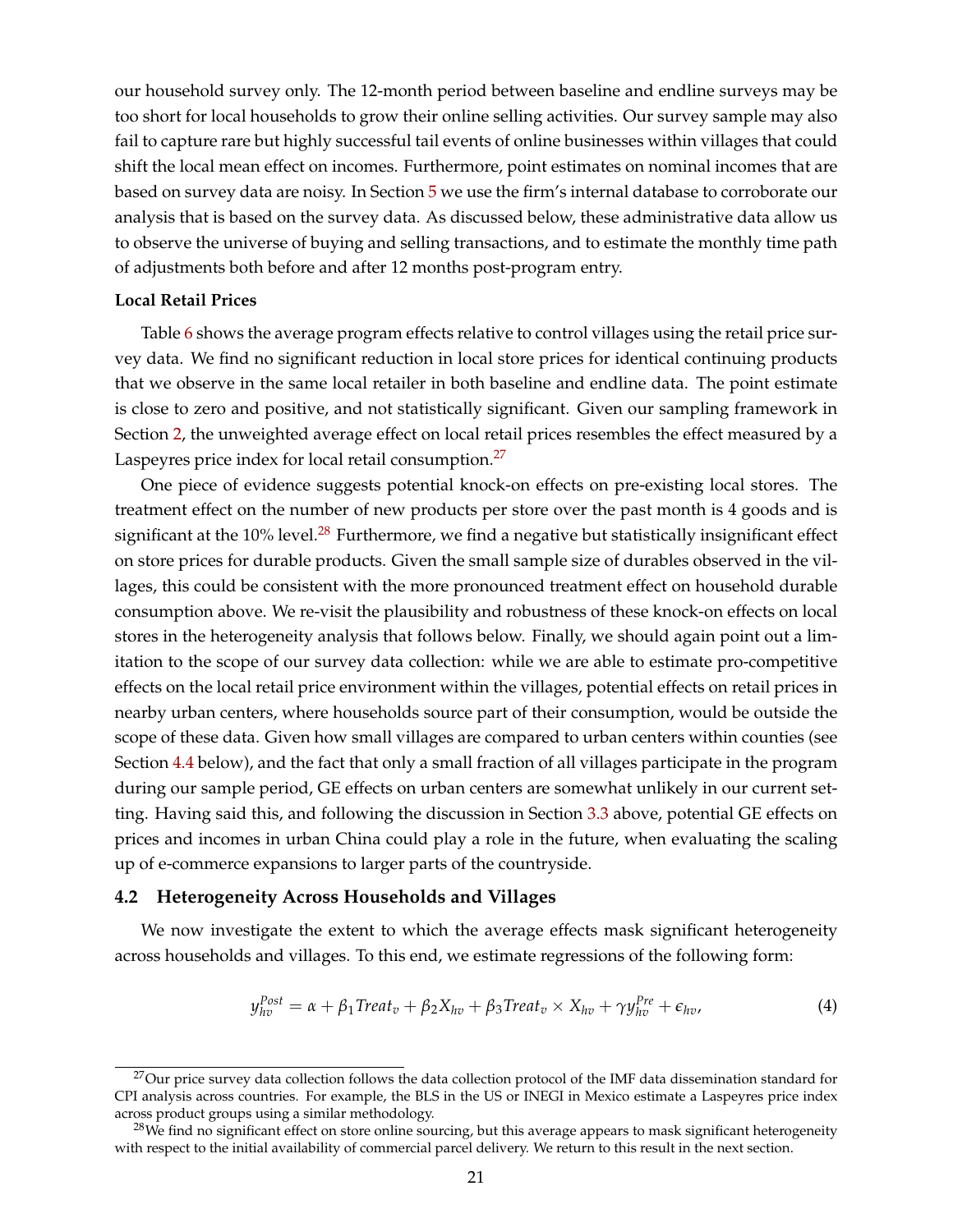where *Xhv* indicates different pre-existing household or village characteristics. As before, we report the results of specification [\(4\)](#page-22-0) for both ITT and TOT, and after replacing the binary treatment variable with log household residential distance to the nearest terminal location (again instrumenting with intended treatment status). It is important to note that unlike for the average effects across villages above, the  $\beta_3$  estimates of the interaction terms are no longer identified by experimental variation. So while providing additional information and suggestive evidence, one should be cautious not to interpret the heterogeneity in the treatment effect related to household or village factors *Xhv* as causally identified.

We begin by investigating the heterogeneous effect of the program with respect to pre-existing availability of commercial parcel delivery at the village level. Villages that were already serviced by commercial parcel delivery operators during our baseline survey were essentially already connected to the same logistical network for e-commerce as urban centers in the same county prior to the program's arrival.<sup>[29](#page--1-0)</sup> Interacting the treatment with pre-existing parcel delivery status therefore allows us to shed light on the effect of removing both the transaction and logistical barriers to rural e-commerce (among villages without pre-existing parcel delivery), from the effect of removing only the transactional barrier (in villages with pre-existing parcel delivery). Next, we investigate heterogeneity across a basic set of pre-existing household and village characteristics: respondent age, education, household income per capita, residential distance to the planned terminal location, and a measure of village remoteness based on road travel distance to the nearest township center.

Table [7](#page-48-0) reports the heterogeneous impact of the program with respect to pre-existing commercial parcel delivery across a number of economic outcomes. On the consumption side, we find that the average treatment effects are driven by villages that were not initially connected to commercial parcel delivery services. The average effects among the previously connected villages are relatively precise zeroes on all outcomes that showed significant average effects in the pooled sample. This somewhat magnifies the previously reported average treatment effects on terminal consumption in the 85 percent of the village sample not previously connected to commercial parcel delivery. In these villages, slightly more than 10.5 percent of local households are induced to ever use the terminal, and the average household spends 1.5% of their total retail expenditure on the e-commerce terminal over the past month, both relative to control villages. On the production side of the local economy, however, we find no significant effects in either group of villages, confirming the earlier pooled results. Considering the local retail outcomes, we now find a significant treatment effect on the number of stores sourcing their products online in villages without pre-existing delivery, and again find a treatment effect on new product varieties that is significant only in these villages. The treatment effect on local durable prices increases to -14.4 percent in villages without pre-existing delivery, but remains statistically insignificant at conventional levels. These results suggest that the removal of the logistical barrier to e-commerce is the main driver of the program's local economic effects, rather than the provision of the additional terminal interface in villages that already have a logistical connection to e-commerce.

Table [8](#page-49-0) extends the analysis of heterogeneous treatment effects to other household and village characteristics. We first run regressions in which only one characteristic is interacted with

<sup>29</sup>See discussion in Sections [2](#page-8-0) and [3](#page-14-0) and foontnote [18](#page-14-1) above.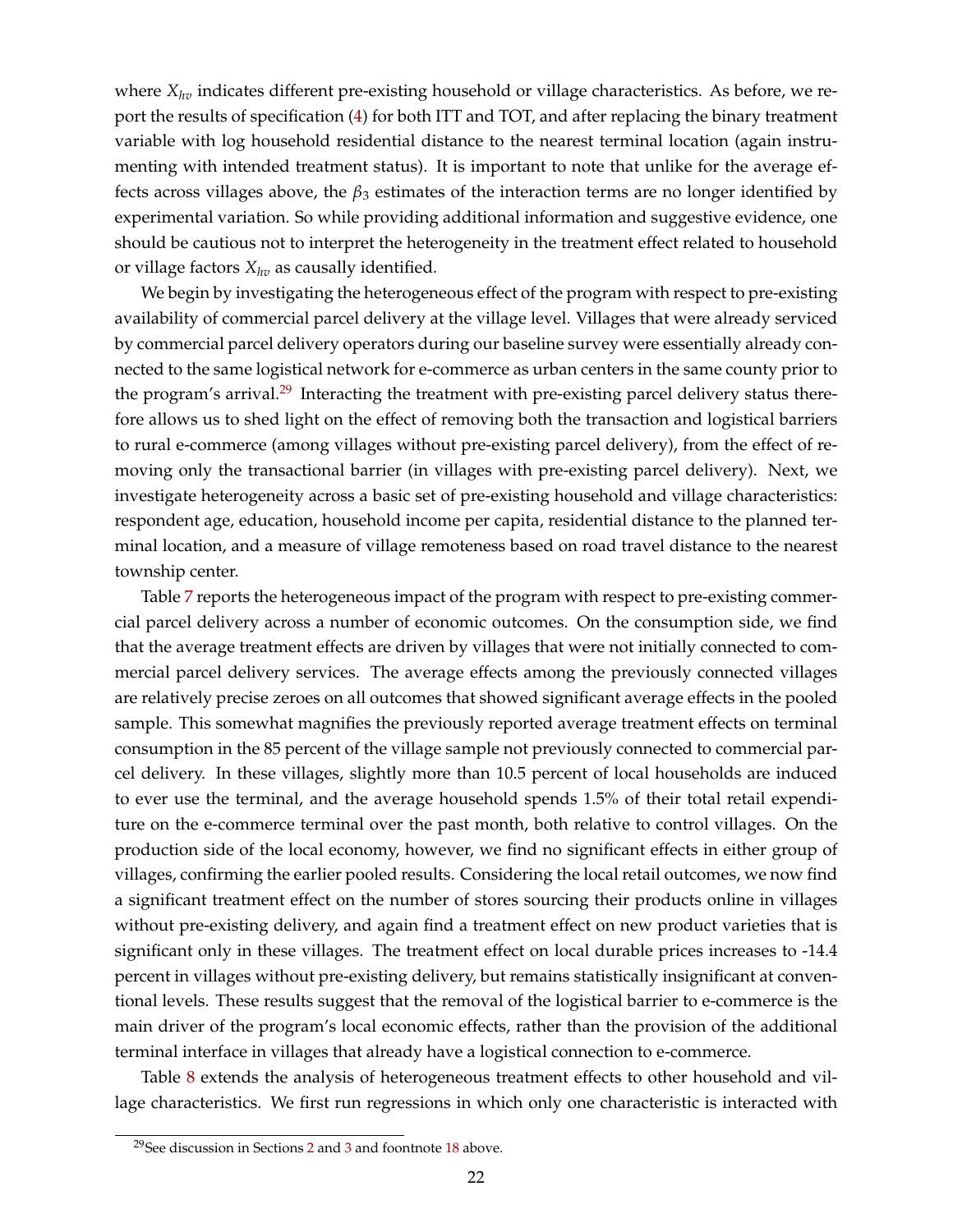the treatment, and then we run a combined regression with all interactions included jointly. We find that younger, richer households who live in closer proximity to the planned terminal, and in villages at longer distances from the nearest city center experience significantly more positive treatment effects on the consumption side. In particular, Table [8](#page-49-0) shows that the average effect on terminal uptake is driven by, and more sizable among these groups of households. For example, the results suggest that consumption uptake would close to double if average incomes were to double and primary earners were on average 10 years younger. Somewhat surprisingly, we find no significant heterogeneity in household usage of the terminal with respect to the education (years of schooling) of the household respondent. And we, again, find no significant heterogeneity in the treatment effect on the production side of the local economy, or on pro-competitive price effects among local retailers. We return to the heterogeneity of the program's effects as part of the welfare analysis in Section [6.](#page-31-0)

#### **4.3 How Does E-commerce Compare to Pre-Existing Shopping Options?**

Before providing additional evidence from the firm's admin database in the next section, we use the survey data to further investigate the observed treatment effects and their heterogeneity. In this subsection, we use the survey data to describe how the arrival of e-commerce compares to the pre-existing retail environment of local households. In the next subsection, we investigate the role of spillovers on control villages.

Table [9](#page-50-0) reports descriptive statistics showing that the new e-commerce shopping option compares favorably with the pre-existing environment on a number of dimensions, including accessibility, value-for-money and product variety. To illustrate the pre-existing retail environment, recall from Table [2](#page-43-0) that households source more than half of their total retail consumption outside their village, and almost 70% of their durable goods consumption. The need to travel outside the village to shop is unsurprising, given that our surveyors could not find any durable goods in local stores for about half of our sample villages (Table [9\)](#page-50-0). Households' main reported shopping destination outside the village is at a median round-trip distance of 10 km, representing a 40 minute round trip at a median cost of 4 RMB (Table [9\)](#page-50-0). In comparison, the terminal is much closer to our survey households, with a median distance to the planned terminal of 230 m (Table [2\)](#page-43-0). The terminal also offers a variety of goods unavailable in local stores. As shown in Table [9,](#page-50-0) 62 percent of goods bought through the e-commerce terminal were not available in the village, which rises to 84 percent for durable goods. When goods are available at both the terminal and in the village, the terminal is cheaper by a median price reduction of 15 percent.<sup>[30](#page--1-0)</sup> The main shopping destination outside the village, generally the nearest township center, is more competitive in terms of varieties offered (80 percent of goods purchased on the terminal are available there), but the terminal remains cheaper by a median of 18 percent, even before accounting for transport costs. Given fast processing turn-around at the warehouse locations, e-commerce delivery times in program villages are close to identical to those in urban regions within the county.

Despite these advantages, not all rural households substitute expenditure into the new shopping option. Given the heterogeneity in household e-commerce uptake across different groups of

 $30$ For each e-commerce purchase recorded in our household survey, we ask the respondent whether the good was available in the village and in the most common shopping destination outside the village. If the good is available, we ask how much it would have cost.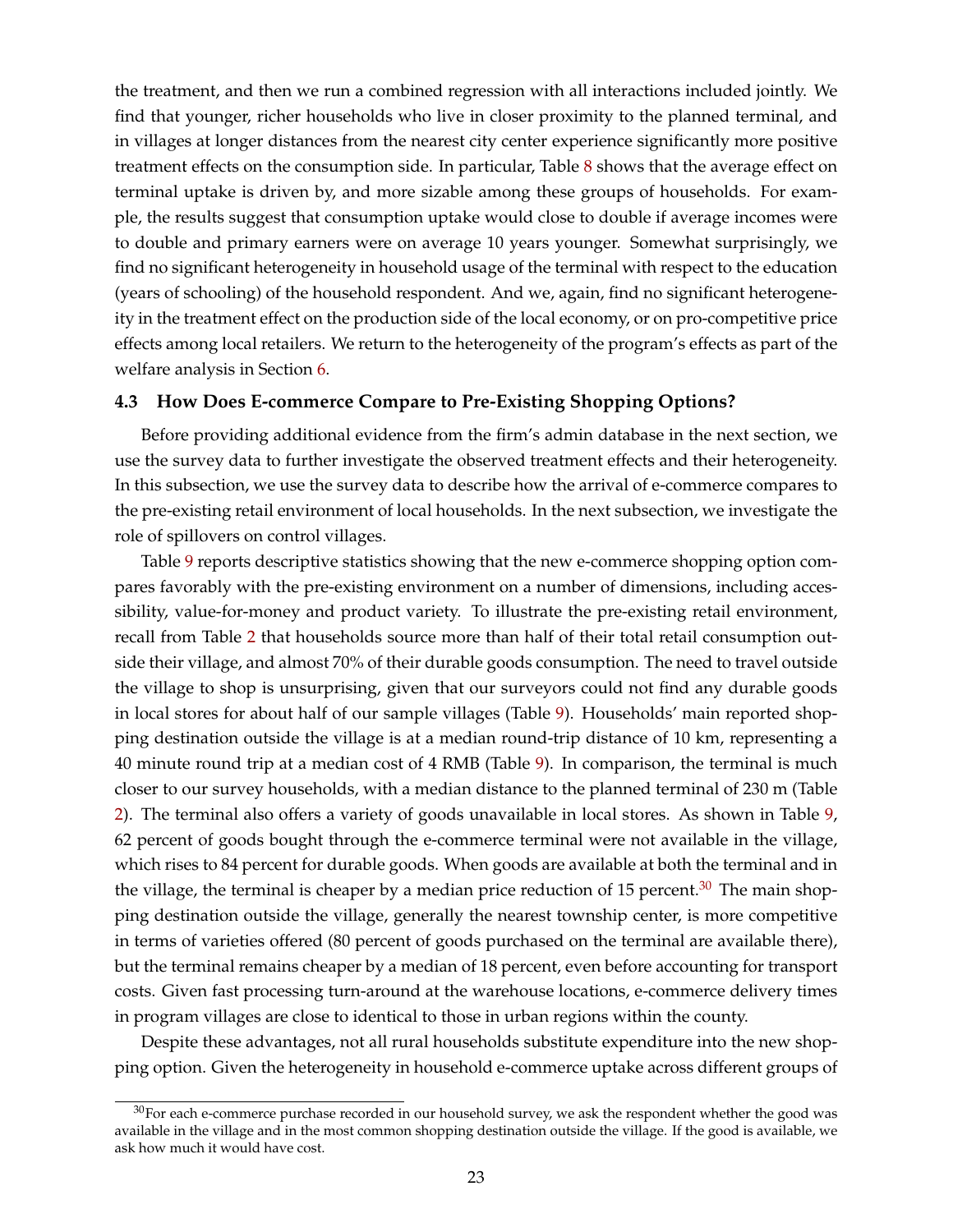<span id="page-25-2"></span>the local population that we document in the previous subsection, a natural explanation is that consumers have heterogeneous evaluations of the benefits of the new shopping option.<sup>[31](#page--1-0)</sup> For example, affinity for online shopping on a screen with a keyboard and mouse, or preferences for the mix of product variety on offer through e-commerce may be lower among older or poorer local households. Relatedly, local offline shopping options could offer unique attributes that are valued in particular among groups with low observed e-commerce uptake, such as being able to negotiate with a known vendor or inspect goods prior to purchase.<sup>[32](#page--1-0)</sup>

#### <span id="page-25-0"></span>**4.4 Role of Spillovers**

We next investigate the role of GE spillovers on surrounding villages that could in principle confound our findings from the survey data, as discussed above in Section [3.3.](#page-18-0) For example, if trade linkages with other nearby villages are an essential driver of the local economy, then it could be the case that the comparison between treated and control villages misses average income effects. In that case, store prices in surrounding villages could also respond to pro-competitive effects, potentially biasing toward zero the comparison between treatment and control villages. At the same time, there could be spillovers on the control group that are somewhat easier to observe and not mediated through trade linkages, such as terminal usage in a nearby village or migration across villages.<sup>[33](#page--1-0)</sup> To investigate these mechanisms, we pursue two different approaches.

<span id="page-25-1"></span>First, we follow an approach similar to [Miguel & Kremer](#page-37-19) [\(2004\)](#page-37-19):

$$
y_{hv}^{Post} = \alpha + \beta_1 Treat_v + \beta_2 Exposure_v^{treat} + \beta_3 Exposure_v^{all} + \gamma y_{hv}^{Pre} + \epsilon_{hv},
$$
\n(5)

where  $Exposure^{treat}_{vk}$  measures the proximity of village  $v$  to other program villages, and  $Exposure^{all}_{vk}$ measures proximity to all villages on the candidate list from which we randomly selected our control villages. Even though exposure to other program villages is not randomly assigned, our randomization means that conditional on exposure to all candidate villages, exposure to other treatment villages is plausibly exogenous. Using this design, *β*<sup>2</sup> is an estimate of the the strength of cross-village spillovers. We measure exposure as the number of intent-to-treat villages within 3 or 10 km distance bins of a given village. Table [10](#page-51-0) reports the estimation results. We find some evidence of positive spillover effects of nearby terminals within 3 km of the village. These effects imply a larger total average effect of the program installation on household terminal uptake than we estimated above. Terminal uptake increases from 9 percent in Table [4](#page-45-0) to about 14 percent once we take into account positive spillovers from nearby villages, which is about 13 percent of the village population after adjusting for sampling weights. In contrast, we find no evidence of

<sup>&</sup>lt;sup>31</sup>Strong heterogeneity in consumer evaluations of newly introduced shopping options has been documented in other contexts. For example, [Atkin et al.](#page-36-3) [\(2018\)](#page-36-3) find that richer Mexican households substitute more than 5 times as much of their retail expenditure on entering foreign supermarkets compared to the expenditure share among poorer households.

 $32$ One could argue that poor program implementation along other dimensions than those observed in Table [9](#page-50-0) could be an explanation why the program did not attract a broader cross-section of the local population. While a priori unlikely (given the firm's professionalism, expertise and profit motive), we further investigate the role of program implementation in appendix Table [A.6.](#page-58-0) We obtain information on the terminal manager application test score and a dummy for delay in the terminal installation relative to the scheduled date. We find that neither of these program features affect take-up of the terminal in a significant way.

 $33$ As reported in appendix Table [A.5,](#page-57-0) we find no evidence that households in treated villages are more or less likely to reside at the same address at endline. We also find no treatment effect on migration decisions of members within households.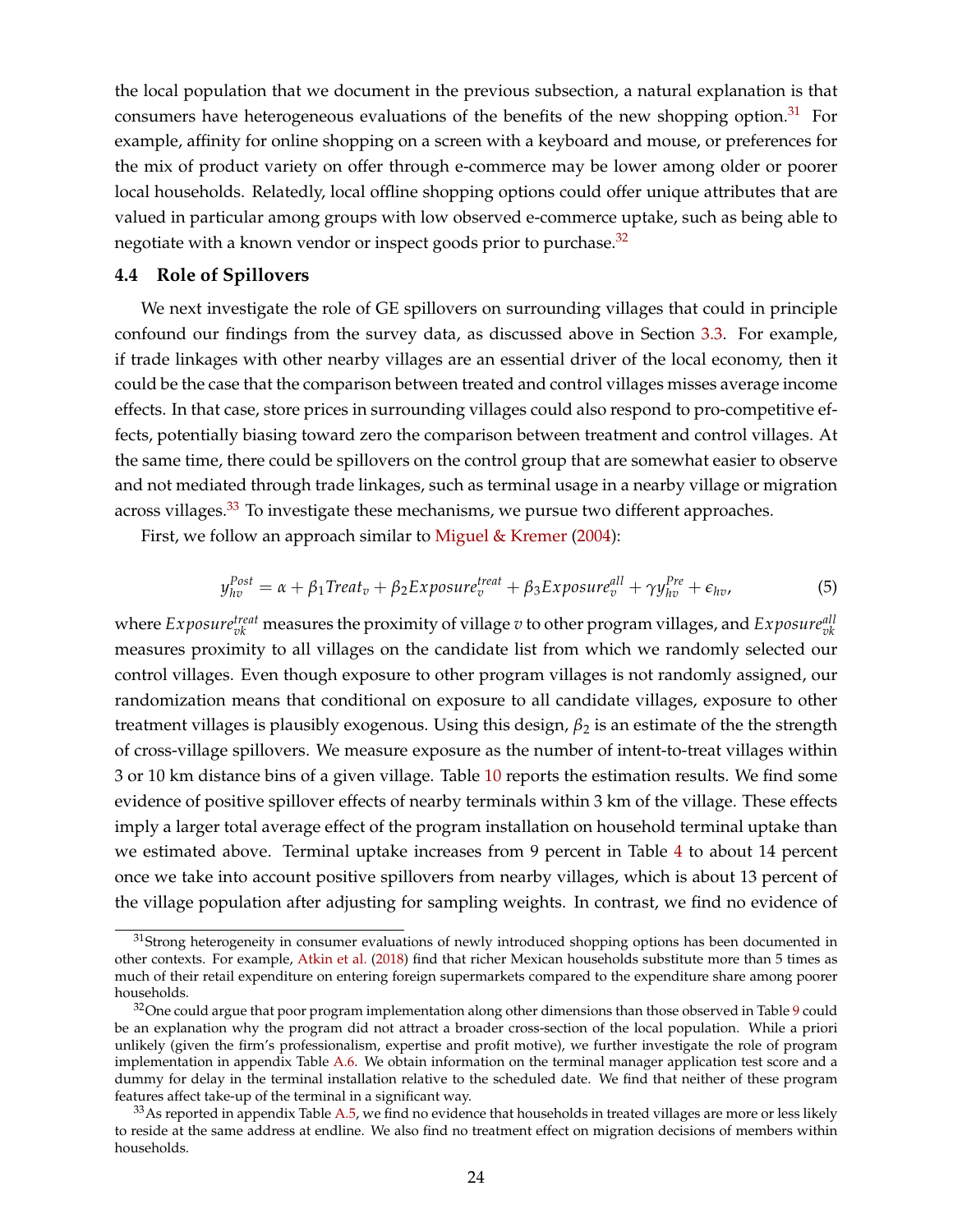cross-village spillovers on local retail stores, or on the production side of the economy.

Second, to further investigate these channels in the absence of experimental variation in pro-gram saturation rates,<sup>[34](#page--1-0)</sup> we also pursue an approach grounded in trade theory. In particular, we can quantify the fraction of a rural location's total trade market access that is due to trading exposure to other rural markets in the same county. This fraction provides additional information on the extent of rural-to-rural spillovers from other sample villages in our setting. If a sizable share of local market access is due to trading relations with other local rural markets, then indirect effects on local product prices and incomes from treatments in other villages could become an important force. If, on the other hand, local product and factor prices are predominantly determined by access to larger urban markets, then rural-to-rural spillovers could have negligible effects on local prices and incomes across our sample villages.

<span id="page-26-0"></span>Following e.g. [Head & Mayer](#page-37-21) [\(2014\)](#page-37-21), the market access of location  $v$  to all other rural and urban markets  $j \neq v$  is:

<span id="page-26-1"></span>
$$
MA_v = \sum_{j \neq v} \tau_{jv}^{-\theta} Y_j \tag{6}
$$

where  $\tau_{iv}$  is the bilateral trade cost,  $\theta$  is the elasticity of trade flows with respect to trade costs, and  $Y_j$  is a measure of  $j$ 's market size. $^{35}$  $^{35}$  $^{35}$   $MA_v$  is thus a weighted sum of economic activity outside of market *v*, with weights that are inversely related to bilateral trade costs. To compute the fraction of total market access that is due to bilateral linkages with other rural markets in the same county (i.e.  $MA_v^R/MA_v$ ), we compute (6) both across bilateral connections to all other markets (denominator), and only summing across bilateral connections with other rural markets in the same county (numerator). Alternatively, we restrict the numerator to bilateral connections with respect to the fraction of rural markets in the county that are participating in the program to compute the share of market access due to rural locations with program terminals. That fraction was about 1/6th of all rural markets in participating counties over our sample period.

To compute these measures, we use the township-level data from the Chinese Population Census in 2010 described in Section [2.](#page-8-0) These data provide us with the populations residing in each of roughly 45,000 township-level administrative units. In addition, we use the coordinates of township centroids to construct the full matrix of bilateral distances in km. Following the trade literature, we use these bilateral distances to parameterize  $\tau_{j v}^{-\theta}$ : using the finding that the elastic-ity of trade flows with respect to distance is approximately -1,<sup>[36](#page--1-0)</sup> we measure  $\tau_{jv}^{-\theta}$  as the inverse bilateral distance in km when summing across the *j* market sizes. Alternatively, we also use a larger distance elasticity of -1.5 that gives more weight to markets in closer proximity. For market size *Y<sup>j</sup>* , we use either population or population multiplied by the value added per worker for rural and non-rural workers measured at the province level for 2010. The first metric provides an

 $34$ As part of our negotiations and collaboration with the firm's local implementation teams, it was not feasible to also attempt a two-stage cluster randomization design that would have allowed us to randomly vary saturation rates.

<sup>&</sup>lt;sup>35</sup>To be consistent with structural gravity in trade models, the measure  $Y_i$  of *j*'s market size should include a multilateral resistance term capturing *j*'s own degree of access to all other markets (see e.g. [Head & Mayer](#page-37-21) [\(2014\)](#page-37-21)). In [\(6\)](#page-26-0), we abstract from this and compute a first-order approximation of the structural gravity expression for *MAv*. In practice, both measures have been found to yield very similar results in recent empirical work, as they are highly correlated (e.g. [Donaldson & Hornbeck](#page-36-15) [\(2016\)](#page-36-15)).

 $36$ See e.g. [Disdier & Head](#page-36-16) [\(2008\)](#page-36-16) for a meta-analysis of this point estimate.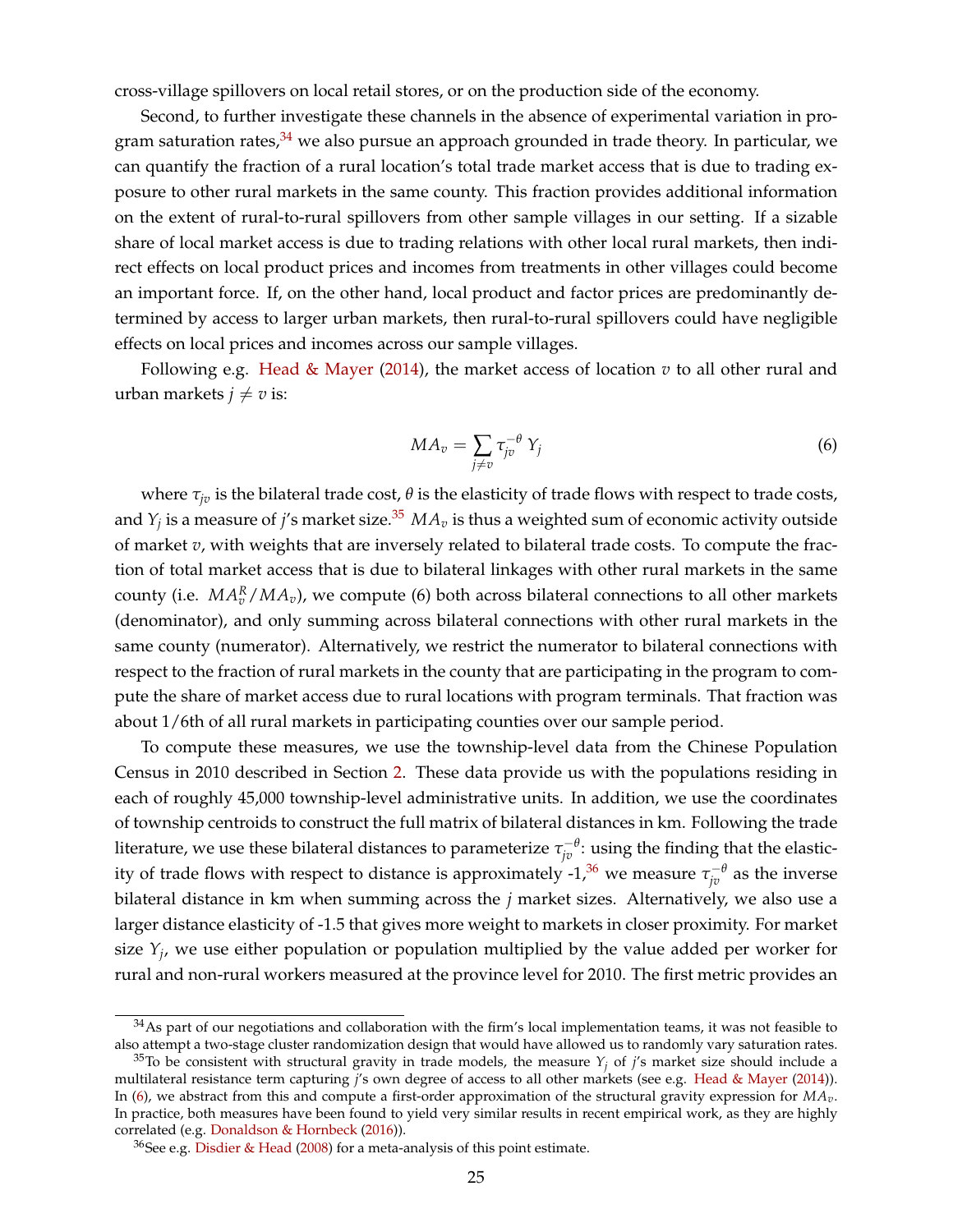inverse distance-weighted measure of market access to populations outside the township, while the second provides an approximate measure of access to GDP. Finally, we define rural and urban markets following the administrative classification across township-level units we obtain in the census data. For computational feasibility, when constructing the full matrix of bilateral connections, we compute the total market access of rural townships with respect to all other township units (both rural and urban) within each of the 3 broad administrative regions of China in which our sample counties are located: East China (7 provinces), Middle China (3 provinces) and South-west China (5 provinces).<sup>[37](#page--1-0)</sup>

The above provides us with four measures of the ratio of total market access that is due to access to other rural populations or rural GDP within the the same county: measured either in terms of access to population or to GDP, and measured either in terms of access to all rural markets in the county or only the fraction of rural markets that on average participate in the e-commerce program. We compute the median, mean and standard deviations of these 4 ratios for all rural townships located in the three regions of China, as well as only for townships in our 3 sample provinces, or only for townships in the 8 sample counties. Furthermore, we compute each of these measures both for the baseline distance elasticity of -1, and when using -1.5 instead.

Appendix Table [A.7](#page-59-0) presents the estimation results. Overall, we find that other rural markets in the same county account for a tiny fraction of total trade market access for the median or the average rural market place. This result is driven by the fact that nearby rural markets within the same county account for a small fraction of the market size that is concentrated in vastly larger urban centers. This is particularly the case when using economic output as the measure of market size, but also holds for raw populations. For example, the median fraction of market access from nearby rural markets in terms of GDP is 0.37 percent in our sample provinces, and 1.2 percent in terms of population access. These fractions slightly increase when giving more weight to nearby markets using a higher distance elasticity, but remain close to zero in both cases when computing rural-to-rural market access only with respect to the average fraction of rural markets that are participating in the program in any given county over our sample period. These findings are in line with the absence of significant GE spillover effects on market prices or nominal incomes shown in our first approach above, and serve to provide some further corroborating evidence in this context.

#### **Summary of Findings from the Survey Data**

On the consumption side, we find that the program leads to sizable substitution of retail expenditure among households who are induced to use the new e-commerce terminal shopping option. These households represent 14 percent of the rural household sample and 13 percent of the village population after adjusting for sampling weights. The program's effect is subject to significant heterogeneity. The beneficiaries are on average younger, richer, live in closer proximity to the program's terminal and in villages that are more remotely located. Conditional on these characteristics, we do not find evidence that household education or the characteristics of the terminal manager are significant determinants of the program's impact. The consumption response appears to be mainly driven by the removal of the logistical barrier in villages with no

 $37$ The 8 counties of our RCT fall into one these three zones. Omitting regions outside each zone is somewhat conservative, as their inclusion would increase the denominator of the rural-to-total market access ratios.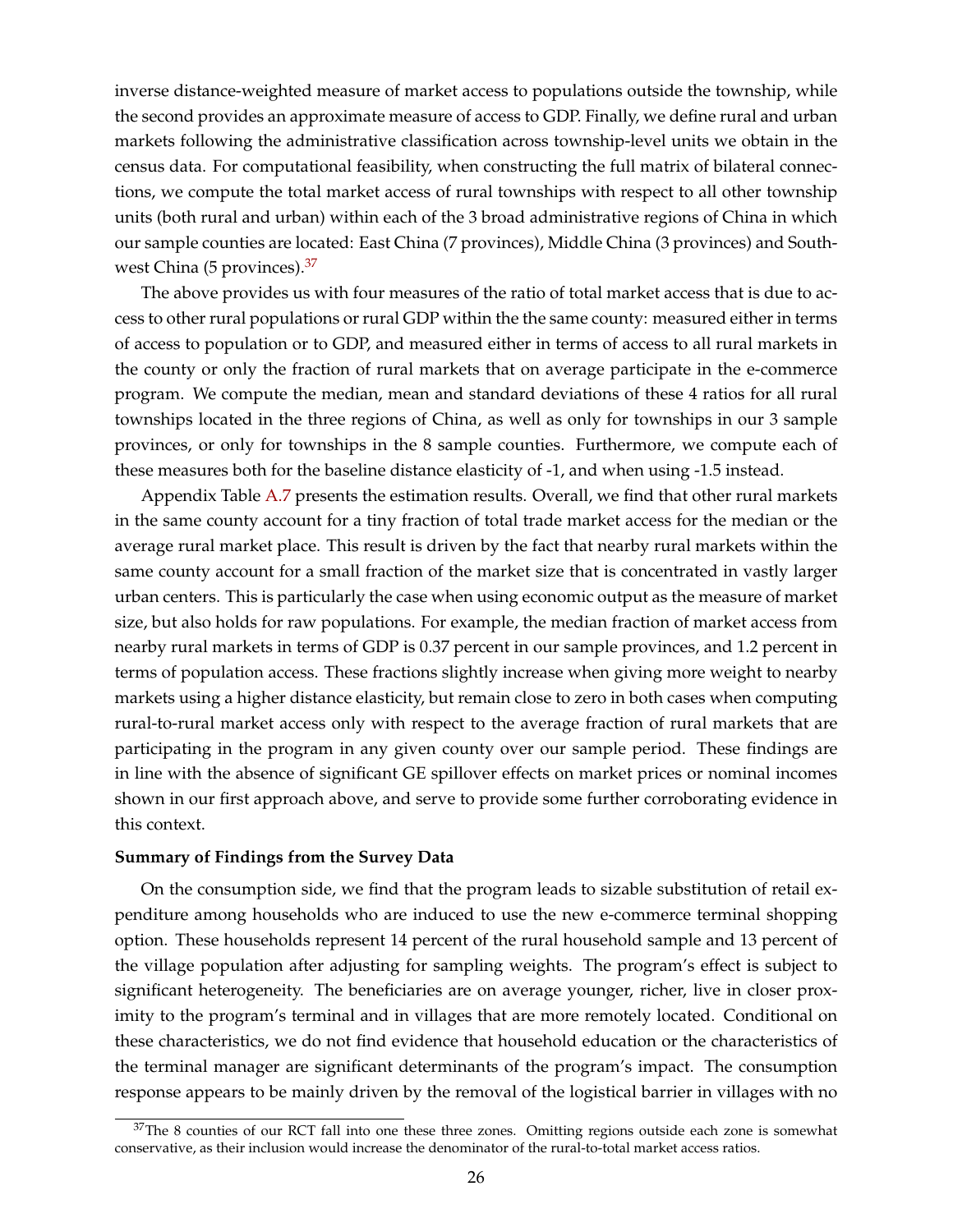<span id="page-28-1"></span>pre-existing commercial parcel delivery, rather than by adapting e-commerce to the rural population through the terminal interface. The new e-commerce option offers cheaper prices, more product variety and more convenience/smaller travel costs. We find that the effects are particularly pronounced for durable product groups, such as electronics and appliances. We also find some suggestive evidence of knock-on effects on the local retail environment: local store owners report slightly higher numbers of new product variety, and a higher likelihood of sourcing their products online in treated villages who did not initially have commercial parcel delivery. On the other hand, we do not find significant pro-competitive effects on product prices among local stores. On the production side, we find no evidence of significant positive or negative effects on the local economy in terms of household incomes, sourcing of inputs, labor supply, online selling activity or entrepreneurship.

# <span id="page-28-0"></span>**5 Additional Evidence Using the Firm's Database**

In this section, we use the firm's internal transaction database to provide additional evidence on four remaining questions that are outside the scope and budget of our household survey data collection. First, are the villages in our RCT sample representative of villages targeted by the program across the Chinese countryside more broadly? Second, to what extent does seasonality and the timing of our endline data collection affect the estimation results? Third, what is the time path of adjustments on the consumption and production sides, and is terminal take-up increasing beyond our survey's 12-month post-treatment time window? And fourth, is our survey data missing rare but highly successful tail events on the production side that could shift the average effect on local household income per capita?

As described in Section [2,](#page-8-0) we gained access to the universe of purchase transaction records over the period from November 2015 to April 2017, across roughly 12,000 participating villages that existed over this period in 5 provinces. To capture household sales through the e-commerce terminals, we also obtained access to data on the universe of village out-shipments and their weight in kg for the same terminal locations over the period from January 2016 to April 2017.

#### **Are the RCT Sample Villages Representative?**

One concern is that the 8 counties that our RCT takes place in may not be representative of program villages in the Chinese countryside more broadly. To assess whether the RCT villages are representative of the population of program villages in China, we use the 5-province transaction database on both purchases and sales transactions to estimate regressions of the following form:

$$
y_{vm} = \theta_m + \beta \text{RCTSample}_v + \gamma \text{MonthsSinceEntry}_{vm} + \epsilon_{vm},
$$

where *v* indexes village terminals and *θ<sup>m</sup>* is a set of monthly dummies indexed by *m* for the 18 months of operation from November 2015 to January 2017. *yvm* is one of five terminal-level monthly outcomes (number of buyers, number of purchase transactions, total terminal sales, number of out-shipments and total weight of out-shipments in kg), *RCTSample* is a dummy for whether the terminal is in our RCT sample, and *MonthsSinceEntry* controls for the number of months that terminal *v* has been in operation as of month *m*. The standard errors  $\epsilon_{vm}$  are clus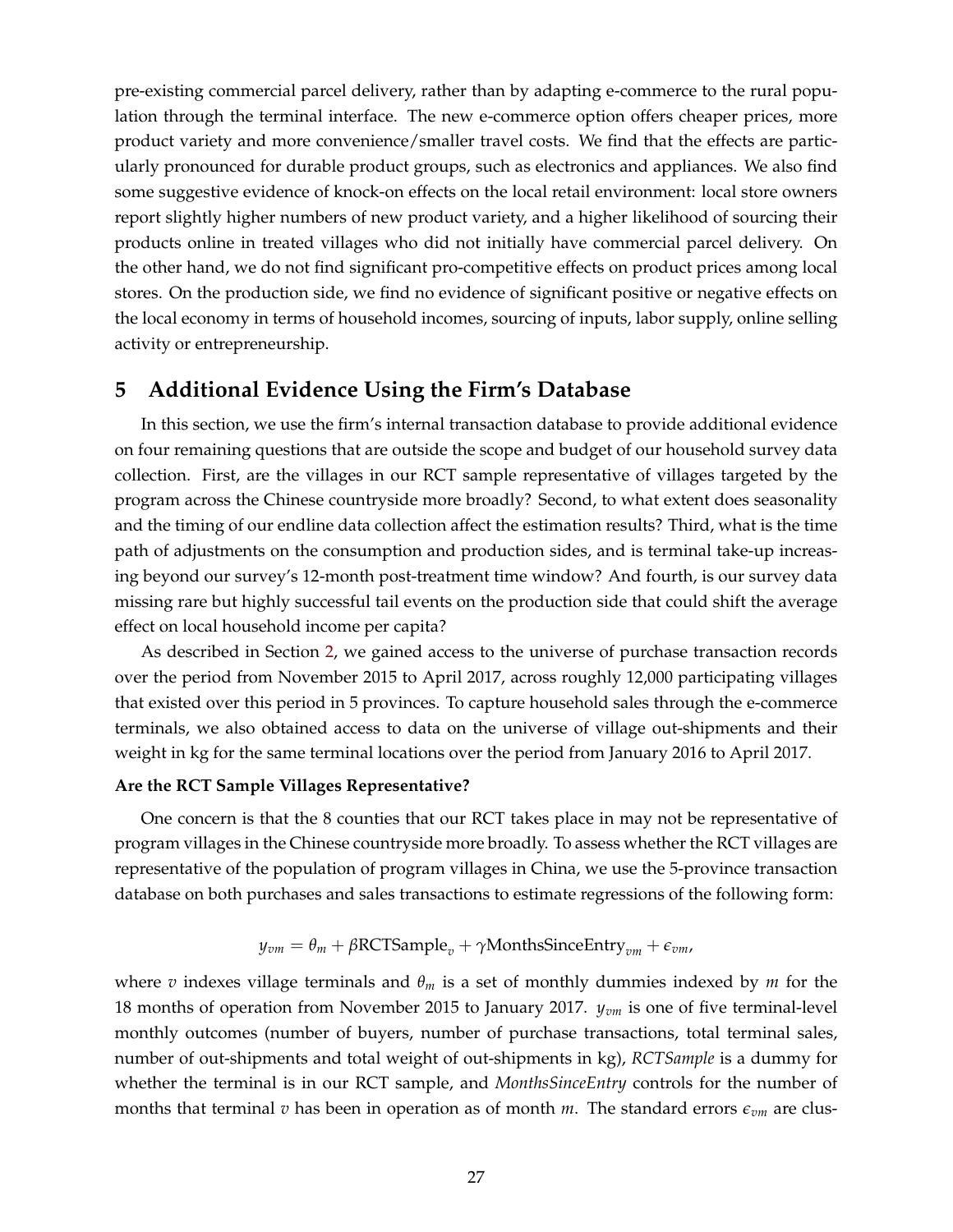tered at the terminal level.<sup>[38](#page--1-0)</sup>

The results in appendix Table [A.8](#page-60-0) show no remarkable differences between our RCT villages and the population of program villages in these 5 provinces. The same is true if we compare our RCT villages to all villages in our 3 survey provinces. The RCT sample seems marginally more successful on the out-shipment side, but the magnitudes are tiny. These results provide some reassurance against the potential concern that the e-commerce firm directed our team towards 8 counties that systematically differ from the program's target locations in the Chinese countryside.

#### **Did We Collect Endline Data During Particular Months?**

The timeline of pre-treatment data collection was determined by the roll-out schedule of the e-commerce firm, and we could not finance more than a single post-treatment round. As a result of these constraints, our survey cannot measure the impact of seasonality on treatment effects. We therefore use the transaction database to study seasonality effects by estimating:

$$
y_{vm} = \theta_v + \beta RCTMonth_m + \gamma MonthSinceEntry_{vm} + \epsilon_{vm},
$$

where *RCTMonth* is a dummy for our survey months i.e., a dummy equal to 1 if month *m* is either in December, January, April or May, which are the four calendar months during which we conducted our survey. We again cluster standard errors *evm* at the terminal level. The results are in appendix Table [A.9.](#page-61-0) We find slightly higher numbers of terminal buyers during survey months relative to the rest of the calendar year, and slightly lower numbers of purchase transactions and out-shipments. In both cases, the point estimates are very small: about one additional buyer per month, a reduction of between 4 to 5 in the number of monthly purchase transactions, and a reduction of less than one out-shipment per month on the selling side. We conclude that seasonality is unlikely to be a significant driver underlying the findings of the RCT.

#### **What Is the Time Path of Adjustments in Consumption and Production?**

The program's objective to introduce e-commerce to all promising Chinese villages and continuous roll-out in our RCT counties imply that we cannot keep our control group untreated for more than one year. The firm's transaction data allows us to see beyond this one-year survey horizon, and to plot the time pattern of monthly terminal usage for both purchasing and selling starting from program installation. In particular, these plots tell us whether the impacts of the e-commerce terminals grow stronger over time, either on the consumption or production sides.

<span id="page-29-0"></span>We estimate the following event study specification:

$$
y_{vm} = \theta_v + \delta_m + \sum_{j=-3}^{24} \beta_j \text{MonthsSince} \text{Entry}_{jvm} + \epsilon_{vm}.
$$
 (7)

Each observation in equation [\(7\)](#page-29-0) is a terminal in a given month. A negative index *j* denotes the number of months prior to installation for terminal *v* and in this case the outcome *yvm* will always be 0. A positive value of *j* indexes the number of months since terminal *v* started operation, so that  $\beta_0$  is a measure of average outcomes for terminals during the month of their installation,  $\beta_1$  captures averages one month after installation, and so on. We assign an index of  $j = 24$  to

 $38$ With very rare exceptions there is only one terminal per village.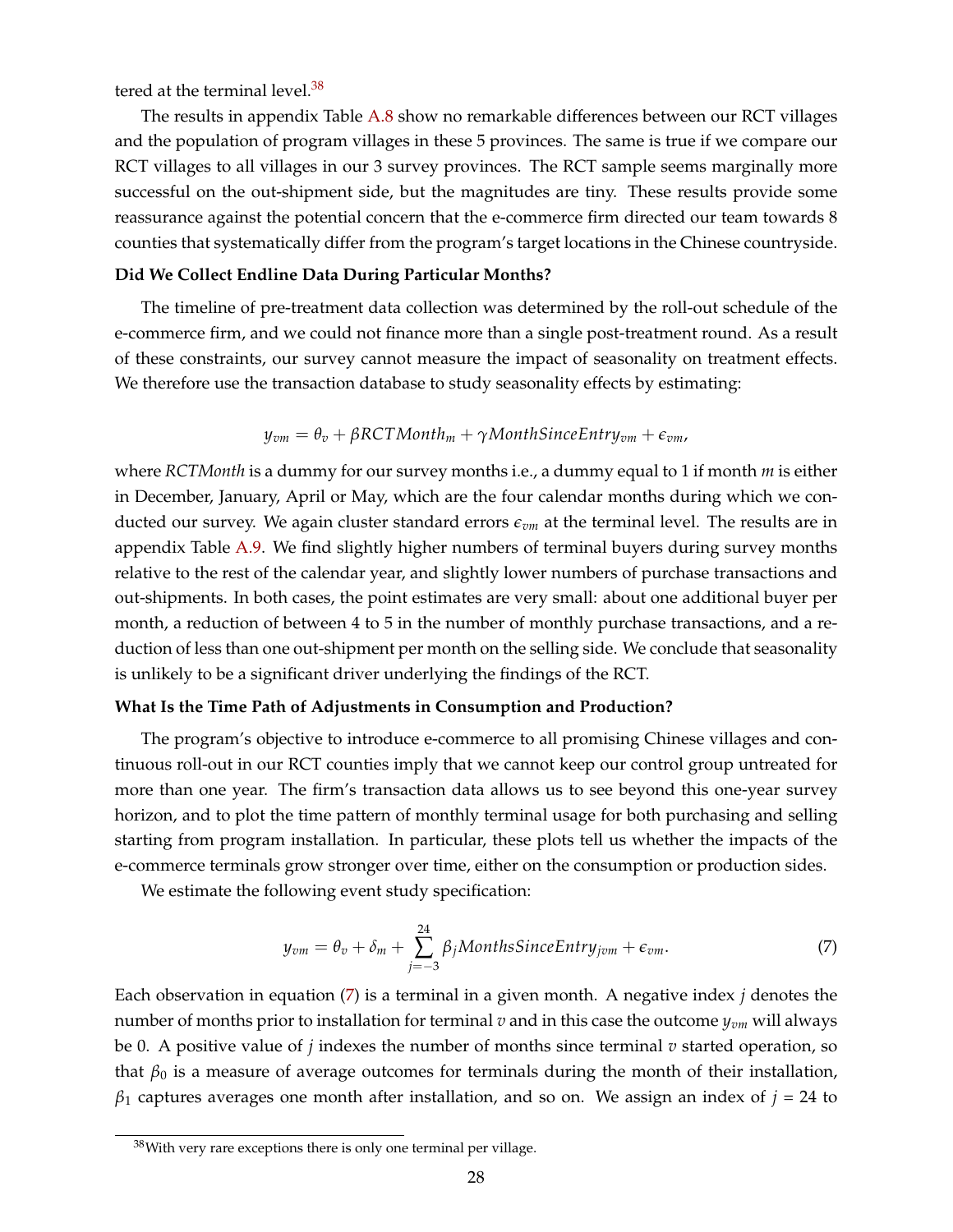all observations equal or beyond 24 months after the first month of program entry, so that  $\beta_{24}$ captures average outcomes of terminals that have been in operation for more than two years. Since we have terminal and month fixed effects, each of the  $\beta_0$ - $\beta_{24}$  are estimated relative to the omitted category that are periods pre-installation (zeros by construction since the terminals did not exist).

To estimate specification [\(7\)](#page-29-0), we create a balanced panel in the sense that each of the roughly 11,900 village terminals ever observed in the raw data appears once per month in the panel, for each of the 18 months for which we have data (16 months in the shipment data). This panel starts in November 2015 for the purchase database and in January 2016 for the out-shipment database. It spans terminal observations of up to 17 months pre-installation for villages connected in April 2017, and up to 28 months post-installation for the earliest terminals connected 10 months prior to the beginning of our data in November 2015.

In terms of identification, we no longer have experimental variation and a clear counterfactual control group when using the firm's internal database, as we did in the RCT. Instead, the assumption is that online purchases or out-shipments would be a hard zero in these villages if the program had not arrived in month  $j = 0$ . This assumption is reasonable given that online purchases or sales remain close to zero at endline in the control villages (Table [2\)](#page-43-0). Reassuringly, we also find that the magnitudes of the program's effect after 12 months are closely aligned with the findings based on the RCT's survey data. On the other hand, if for some reason we believe this assumption not to hold in the broader set of villages that we are able to observe in the transaction data, then the estimates of the findings of the event study we discuss below can be interpreted as upper-bound estimates of the effect of the program (assuming a hard zero for the counterfactual).

Figures [2](#page-39-0) and [3](#page-40-0) present the event-study plots for terminal-level outcomes on the consumption and production sides. On the consumption side, we find little evidence of increasing uptake past our survey's one-year timeline. Terminal usage increases rapidly for about 2 to 4 months after opening, and then plateaus at around 80 buyers and 280 transactions per month per terminal. At the same time, total terminal sales in RMB appear to slightly decline over time, after peaking at about 3 months after program entry, suggesting that villagers make higher-value purchases first and then switch to buying lesser-value products through e-commerce.

On the production side, we find evidence that village-level number and total weight of outshipments increase smoothly over time after program entry, and that this increase continues beyond the 12-month window that we cover in our survey data collection. The effect increases by roughly 50 percent when comparing the point estimate on the total weight of out-shipments 12 months post-entry to the point estimate for more than 2 years post-entry (including periods up to 2 years and 4 months post-entry). These results suggest that production-side adjustments may take longer to fully materialize than the 1-year horizon covered in the survey data. Despite this positive trend, the estimated effects at the village level remain relatively minor even two years post implementation. The average number of monthly out-shipments is about 10 in periods more than 2 years after the arrival of e-commerce. In turn, the combined weight of all village-level out-shipments increases to about 30 kg on average.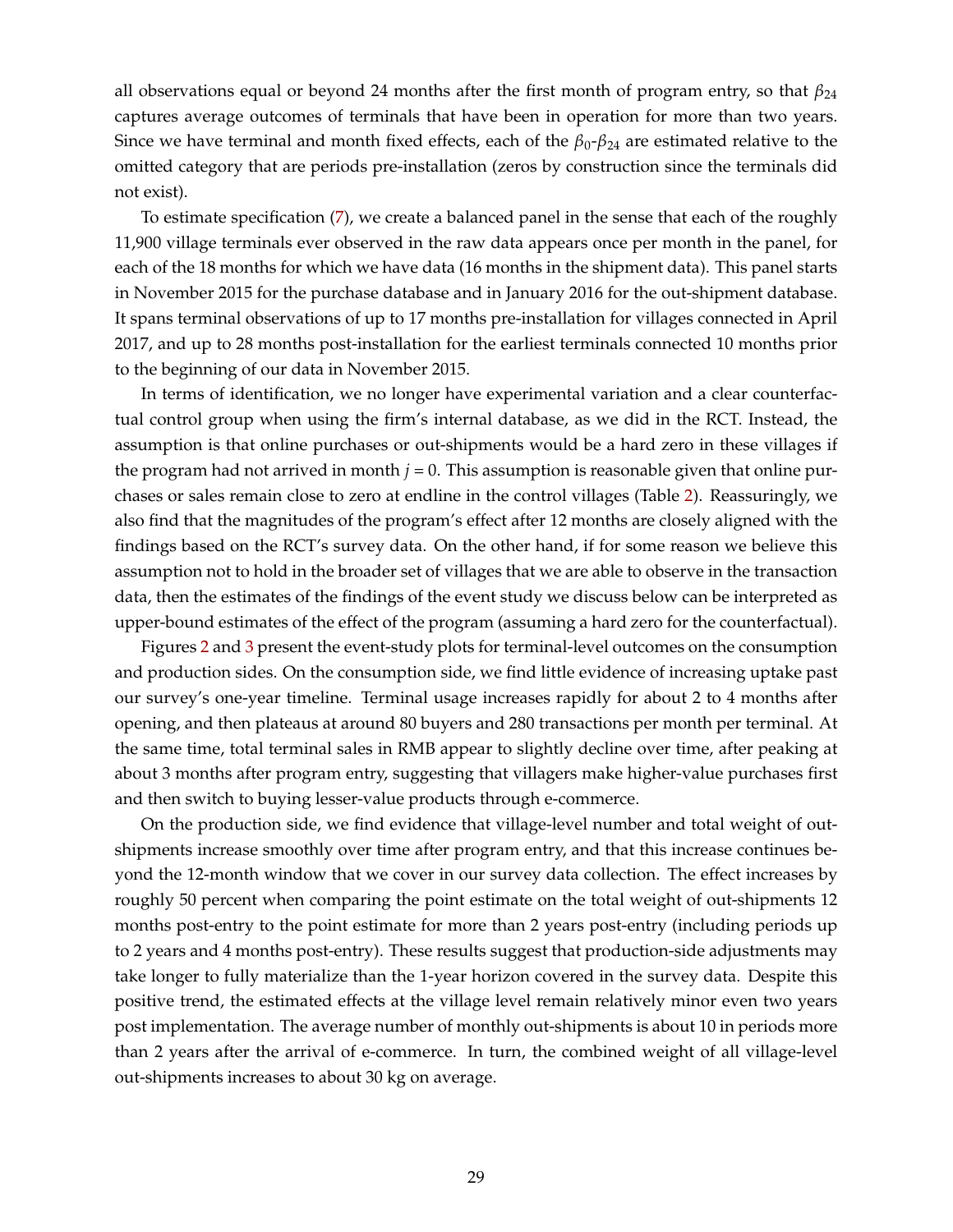#### **Are the Survey Data Missing Successful Tail Events on the Production Side?**

<span id="page-31-1"></span>Our survey sampling of 38 households per village may be insufficient to capture rare but very successful events on the production side. If neglected, such tail events of high-volume online businesses enabled by the terminal could in principle shift the average effect of the terminal on household incomes that we estimate as part of the RCT analysis. To investigate this issue, we use the universe of e-commerce shipments from 5 provinces over the period January 2016 to April 2017. As discussed above, we observe total shipment weight in kg, but not revenues. Figure [3](#page-40-0) shows that the mean monthly number of e-commerce shipments out of the villages is about 10, and the total weight of e-commerce out-shipment averages less than 30 kg per village more than two years post-program entry.

To obtain a non-conservative upper-bound for these shipments' value to the local village economy, we assume i) that the entire value of these shipments is pure local value-added and captured by local incomes, and ii) that the average value per kg of these shipments is as high as that of Chi-nese exports to the world (i.e. on average RMB66.5 per kg in 2015 and 2016).<sup>[39](#page--1-0)</sup> Under these assumptions, we find that e-commerce out-shipments account for on average at most a 0.17 percent increase in local income per capita more than 2 years after the program's arrival. In summary, this upper bound of the average longer-term effect that we can estimate precisely in the administrative transaction data would still be consistent with the statistical zero result that we find using the survey data after one year in the RCT data collection.

#### **Summary of Findings from Transaction Database**

When comparing our RCT sample to the roughly 12,000 villages in the transaction data, we find that they are broadly representative of the Chinese village population that is being considered by the firm to be part of the e-commerce expansion program. The periods during which we collected endline data appear to be slightly above-average for some outcomes related to terminal purchasing use, and slightly below-average for some outcomes related to purchasing price tags and village out-shipments. However, the point estimates are very small in magnitude, suggesting that seasonality is unlikely to be a major factor in the RCT analysis. In terms of the time path of adjustment, we find little evidence on the consumption side that the program's effect takes longer to materialize than the one-year period covered by our survey. The effects materialize within 2-4 months after installation and remain roughly stable afterward. On the production side, we find evidence that village-level out-shipments are increasing significantly over time after installation. The effects remain small, however, in terms of total out-shipment weights, suggesting a minor upper-bound effect on village income per capita more than 2 years post-installation. Related to this, we find no evidence that our survey data collection missed rare but highly successful tail events on the production side that could have in principle shifted the village-level average effect on economic outcomes.

# <span id="page-31-0"></span>**6 Quantification**

This section combines the empirical results from the previous sections with the theoretical framework in Section [3](#page-14-0) and Appendix [B](#page-63-0) to quantify the program's effect on average household

 $39$ From the World Bank's WITS database, which provides total value of Chinese exports and total weight.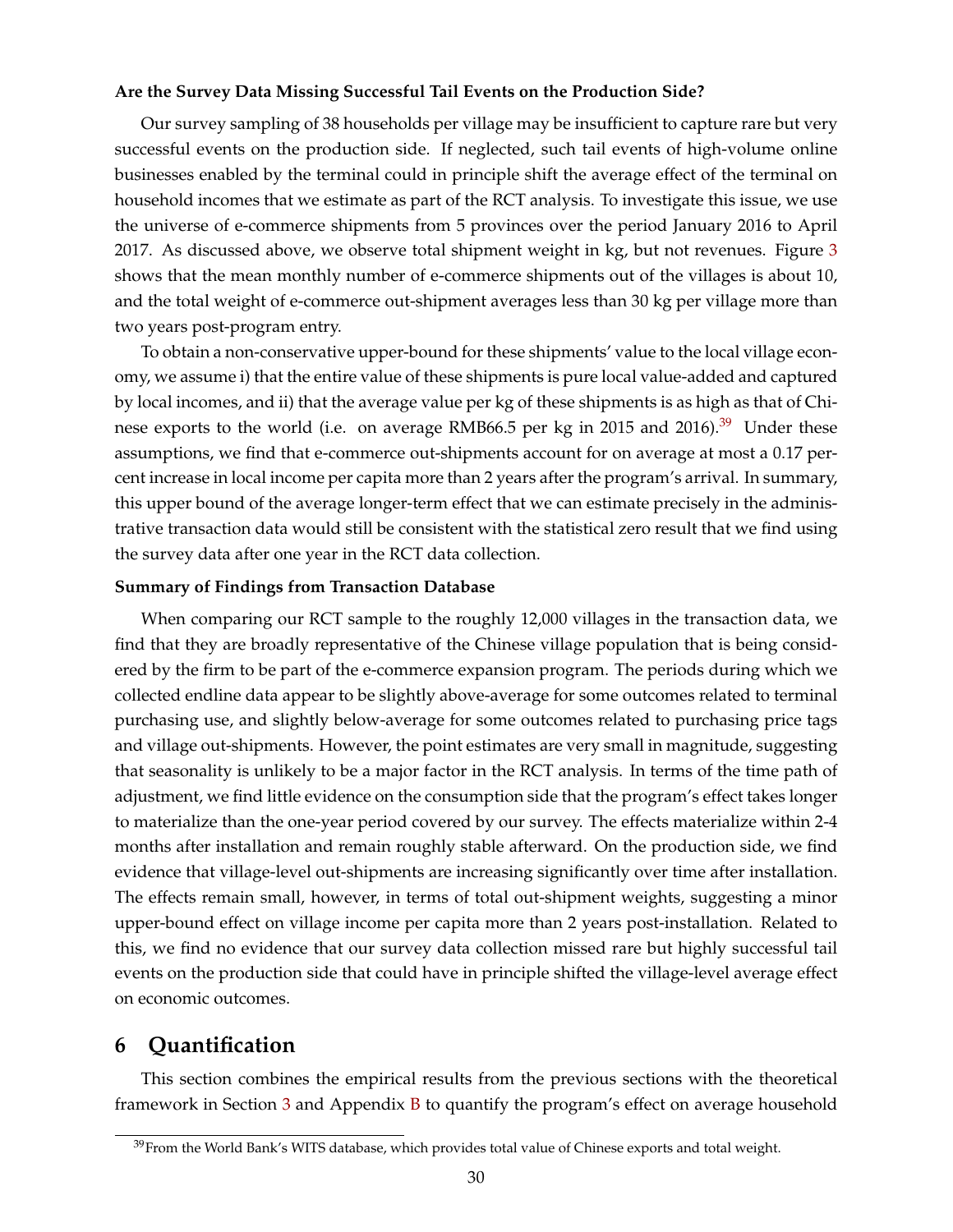welfare, decompose the underlying channels, and estimate the distribution of the gains from ecommerce integration across households and villages.

#### **Average Gains**

The most robust evidence of significant treatment effects from the program from the previous sections is on the substitution of local households' retail expenditures to the new e-commerce terminal shopping option. As discussed in Section [3,](#page-14-0) these treatment effects enter the direct price index effect as part of the consumer gains from the program.<sup>[40](#page--1-0)</sup> Even though it is impossible to directly observe the implicit price index changes due to the arrival of a new retail shopping option –that includes differences in prices, product variety as well as shopping amenities–, we can use existing estimates of the slope of household demand across retail shopping options to quantify the change in consumption value that is consistent with the changes in household expenditure shares that we observe in the data.

<span id="page-32-0"></span>Following [Feenstra](#page-36-2) [\(1994\)](#page-36-2) and more recent work by [Atkin et al.](#page-36-3) [\(2018\)](#page-36-3) on Mexico, we derive an expression for the direct consumer gains from the arrival of the e-commerce terminal, expressed as a percentage of initial household expenditure:

<span id="page-32-1"></span>
$$
\frac{DE}{e(\mathbf{P}_{T}^{0*}, \mathbf{P}_{C'}^{0*}, \mathbf{P}_{E'}^{0*}, \mathbf{P}_{X'}^{0*}, u_h^0)} = \prod_{g \in G} \left( \left( \sum_{s \in S_g^C} \phi_{gsh}^1 \right)^{\frac{1}{\sigma_g - 1}} \right)^{\alpha_{gh}} - 1, \tag{8}
$$

where  $\sigma_g$  is the elasticity of substitution across retail options to source consumption in product group *g*, *αgh* is the initial expenditure share on that product group for household group *h* and  $\sum_{s\in S^C_g}\phi^1_{gsh}$  is the share of retail expenditures that is not spent on the new e-commerce terminal post-intervention (where  $s \in S_g^C$  indexes continuing local retailers and  $\phi_{gsh}^1$  is the endline expenditure share on retailer *s* in product group *g* of household group *h*). See Appendix [B](#page-63-0) for a detailed derivation.

To estimate this expression empirically, we require information about the program's effect on  $\sum_{s\in S^C_g}\phi^1_{gsh}$ , as well as the parameters  $\alpha_{gh}$  and  $\sigma_g$ . For the  $\alpha_{gh}$ , we use our baseline data on household expenditure shares across product groups. For ex-post expenditure shares on the new e-commerce option, we use the treatment effects among the 85 percent of villages without preexisting parcel delivery connections reported in Table [7.](#page-48-0) These villages experienced the removal of both logistical and transactional barriers to e-commerce integration, which is the counterfactual that we focus on for the quantification exercise (i.e. the effect of e-commerce trading access on previously unconnected markets). We include the regression intercept (mean program usage among control villages) in these treatment effects on household terminal consumption shares to account for the positive spillovers that we estimate in Table [10.](#page-51-0)

We perform this welfare computation for two different groups of local households. First for

 $40$ We also find suggestive evidence of additional product variety among local retailers. We abstract from this effect in the quantification for two main reasons. First, the point estimates are small as a fraction of the available product space (2 products after removing both barriers in Table [7\)](#page-48-0) and would not remain statistically significant when adjusting for multiple hypothesis testing on pro-competitive retail effects as part of Table [6.](#page-47-0) Second, quantifying the welfare implications of this effect would require a number of additional moments that are outside the scope of the fieldwork, such as knowing the local market shares of each of the barcode products and estimating an additional elasticity of substitution between products within a given retailer (the lower tier utility function in Appendix [B\)](#page-63-0). Rather than imposing stronger assumptions, we quantify a conservative estimate of the gains from e-commerce in this section, that could have been marginally higher after accounting for this additional effect.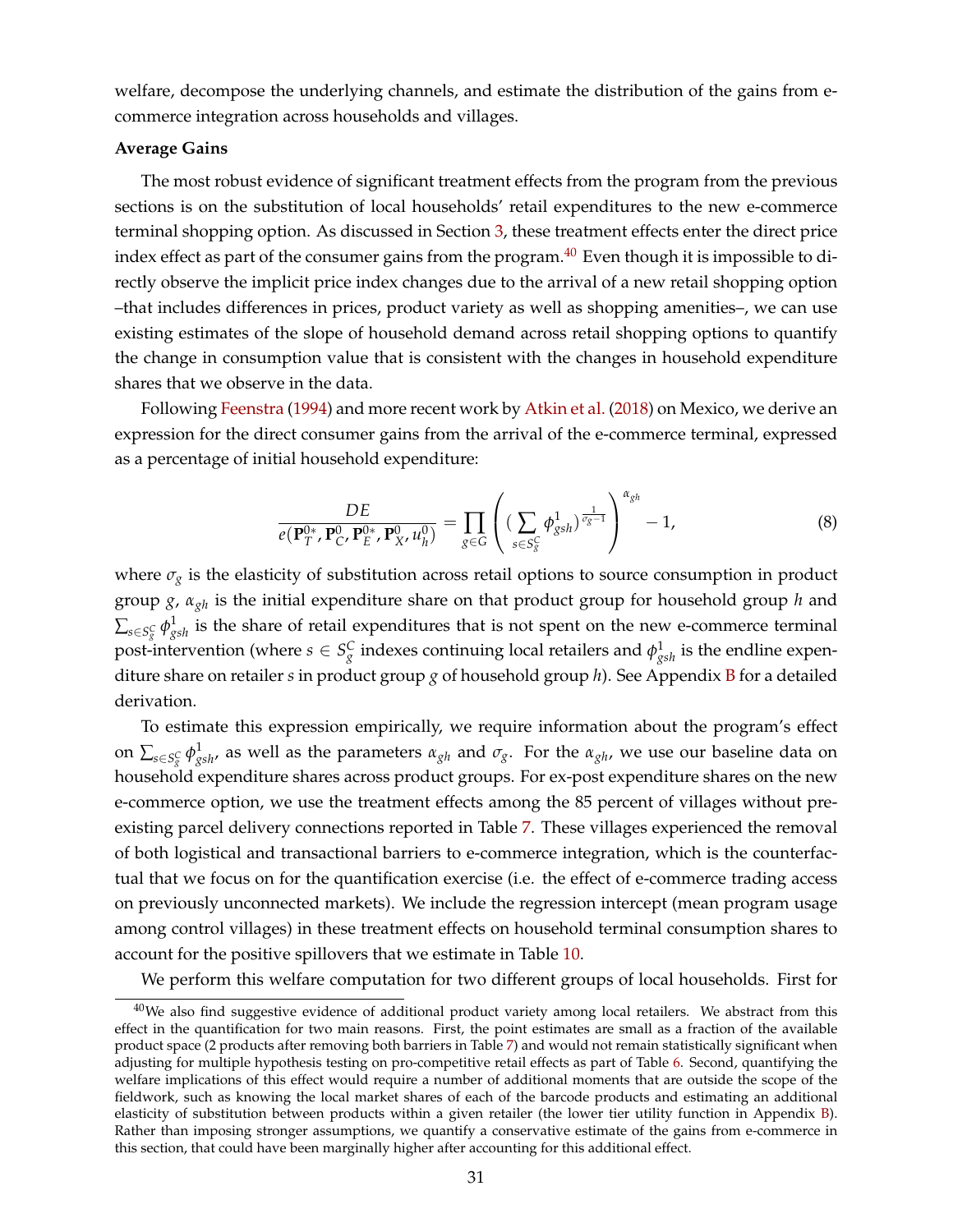the average sample household, for whom the average treatment effect on the terminal share of total retail consumption is 1.6 percent, and second for households who report ever having used the terminal for consumption, for whom the average effect on the terminal share of total retail consumption is 14 percent. Given the heterogeneity in treatment effects between durable and non-durable consumption documented in Section [4,](#page-19-0) we estimate welfare effects separately for these two retail product groups.

The estimated treatment effects give equal weight to all households in our endline data. To obtain welfare estimates that are representative at the village-level, we also re-estimate the treatment effects after weighting each household in our sample according to the fraction of the village population that resides within its sampling zone (inner or outer) in our endline data. These estimates are slightly smaller than in the unweighted sample, but very similar (1.5 and 11 percentage points respectively), suggesting that our sampling procedure did not distort the average household in the village by much. For exposition, we report welfare estimates both with and without re-weighting households.

For the final set of required parameters in [\(8\)](#page-32-0), the  $\sigma_{\gamma}$ , we use the closest existing estimate of consumer demand across retailer choices in an emerging market context from recent work by [Atkin et al.](#page-36-3) [\(2018\)](#page-36-3) in Mexico. In particular, we use demand parameter estimates for households in Mexico with incomes comparable to those of rural Chinese households in our survey, which gives us  $\sigma_N = 3.87$  for non-durables consumption and  $\sigma_D = 3.85$  for durables consumption as baseline parameter values.<sup>[41](#page--1-0)</sup>

To obtain standard errors for the welfare evaluation, we take into account that the treatment effects on ex-post e-commerce consumption shares are point estimates, not actual data points. We bootstrap the computation of expression [8](#page-32-0) across 1000 iterations with random household re-sampling. Each iteration uses the mean and standard deviation of the estimated treatment effect on terminal share of retail consumption for durables and non-durables, for each of the two household groups discussed above, and draws from a normal distribution around the mean of the respective point estimate of the treatment effects.

Table [11](#page-52-0) reports the estimation results. The average reduction in retail cost of living among households who experienced the lifting of both logistical and transactional barriers is 0.81 percent. This effect increases to 5.5 percent among the roughly 14 percent of households who ever used the terminal for purchases. These effects are slightly lower at 0.71 and 4.8 percent respectively when weighting our sample households to represent the average population living in these villages. Underlying these effects are strong consumer gains in durable consumption: 2.9 percent for the average village household and 16.6 percent among users. For reference, retail consumption across all product groups accounts for on average 55 percent of total household expenditure among the rural households in the sample.

#### **Distribution of the Gains from E-Commerce Integration**

We now investigate the distribution of the gains from the arrival of e-commerce across households and villages. We use treatment effects from the heterogeneity specification in the last rows

<sup>&</sup>lt;sup>41</sup> [Atkin et al.](#page-36-3) [\(2018\)](#page-36-3) estimate these parameters separately for richer and poorer Mexican households, and for food and non-food product groups. The parameters  $\sigma_N$  and  $\sigma_D$  that we use as our baseline refer to food and non-food product groups estimated among the poorer segment of Mexican households.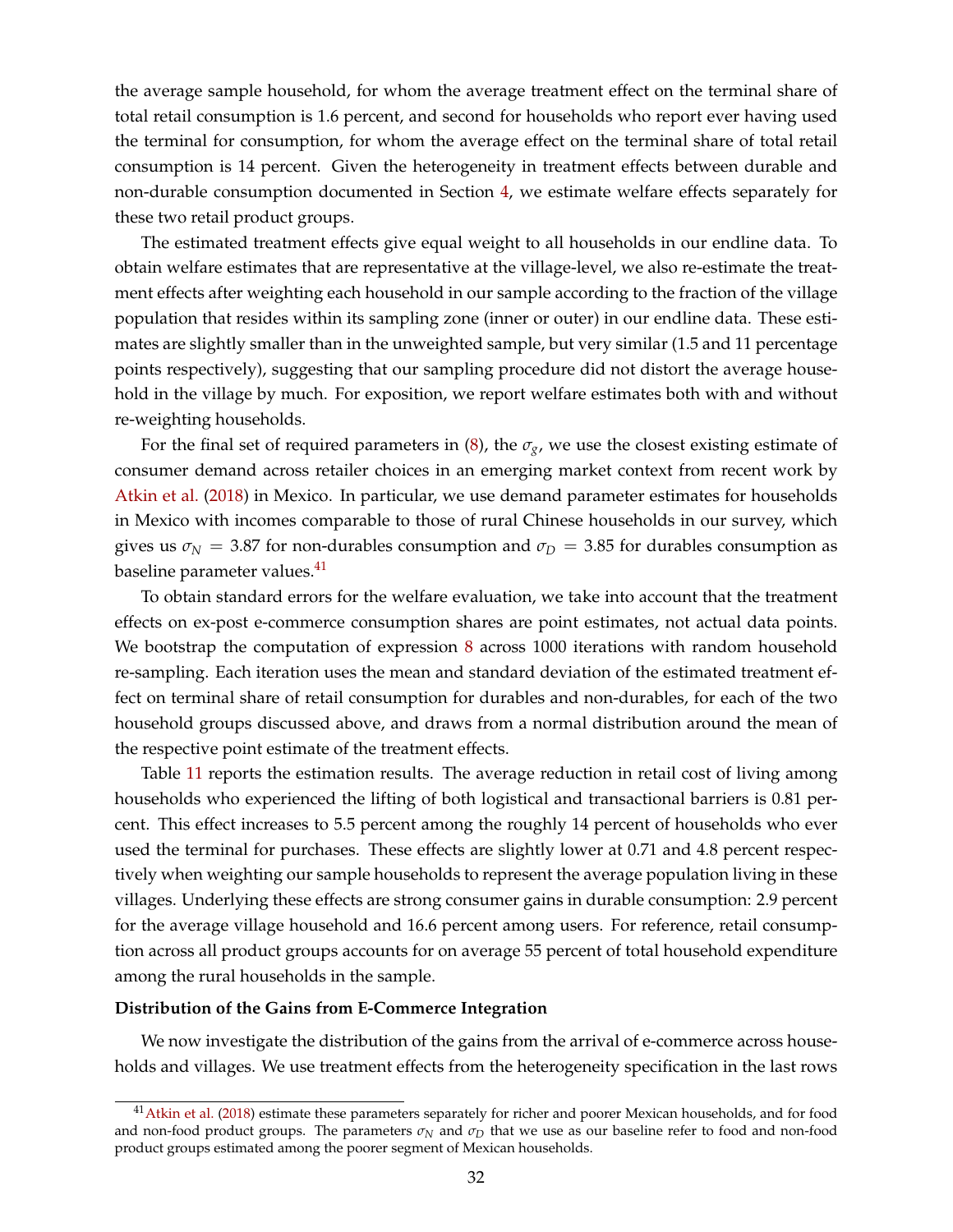of Table [8,](#page-49-0) which includes all interactions with program treatment jointly estimated in one regression. We estimate this specification with the dependent variable being either household terminal share in durable or in non-durable retail consumption. For each sample household living in treatment villages without pre-existing parcel delivery, we compute a fitted value of the treatment effect on terminal retail consumption shares based on the primary earner's age, education, income per capita, residential distance to the planned terminal as well as distance to the nearest township center (remoteness).

We use these estimated effects for  $\sum_{s \in S_g^C} \phi_{gsh}^{t1}$  in expression [\(8\)](#page-32-0), and then plot the effect on household retail price indices flexibly across all sample households in treated villages. Figure [4](#page-41-0) shows these plots for household income per capita (upper left), respondent age (upper right), distance to terminal (lower left) and distance to the nearest township center (lower right). These plots quantify the distribution of the gains to the average household, without restricting attention to users. The confidence intervals in these figures are based on sampling variation in household characteristics on the x-axis after clustering standard errors at the village-level.

The income plot shows that households in the 5th percentile of the income distribution on average experience a 0.25 percent reduction in retail cost of living due to the arrival of the new e-commerce option, which roughly quadruples to more than 1 percent for households at the 90th income percentile. A household with a 20 year-old primary earner on average experiences a reduction in retail cost of living of about 1.5 percent, which drops below 1 percent past the age of 40, and close to zero gains past the age of 60. The gains are close to 1.5 percent on average in close residential proximity to the terminal and decrease to on average less than half a percent toward the largest distances in the sample. In contrast, villages in close proximity to the nearest township center experience a small reduction in retail cost of living that more than quadruple as distance from the nearest township reaches its maximum within our sample.

Overall, these figures reflect the significant heterogeneity in the program's impact on house-hold consumption that we report in Table [8.](#page-49-0) We find that the benefits of e-commerce disproportionately accrue to households that are richer and younger, living in closer proximity to the e-commerce terminal within the villages, and in villages that are relatively more remote.

#### **Quantification Across Alternative Parameter Values**

To account for uncertainty in the demand parameters, we compute results across alternative values of  $\sigma_N$  and  $\sigma_D$ , relative to our baseline parameterization ( $\sigma_N$  = 3.87 and  $\sigma_D$  = 3.85). In particular, we allow for household shopping demand to be either more or less price elastic across retailer options. Intuitively, the less price sensitive households are across retailers (i.e. the lower  $\sigma_{g}$ ), the higher will be the implied consumer gains that are consistent with the observed household substitution to the new shopping option. We report results for a low-elasticity scenario with  $\sigma_N$  = 2.87 and  $\sigma_D$  = 2.85, and conversely for a high-elasticity scenario with  $\sigma_N$  = 4.87 and  $\sigma_D = 4.85$ . A priori, it is unclear which scenario is more likely in our current empirical context, relative to the baseline parameters estimated in [Atkin et al.](#page-36-3) [\(2018\)](#page-36-3) for similarly poor Mexican households living in urban areas. Rural Chinese households may be less sensitive to effective price differences across retailers due to higher shopping travel costs to a nearby town compared to urban Mexicans. Conversely, rural Chinese households may be intrinsically more price sensitive than Mexicans with similar real incomes.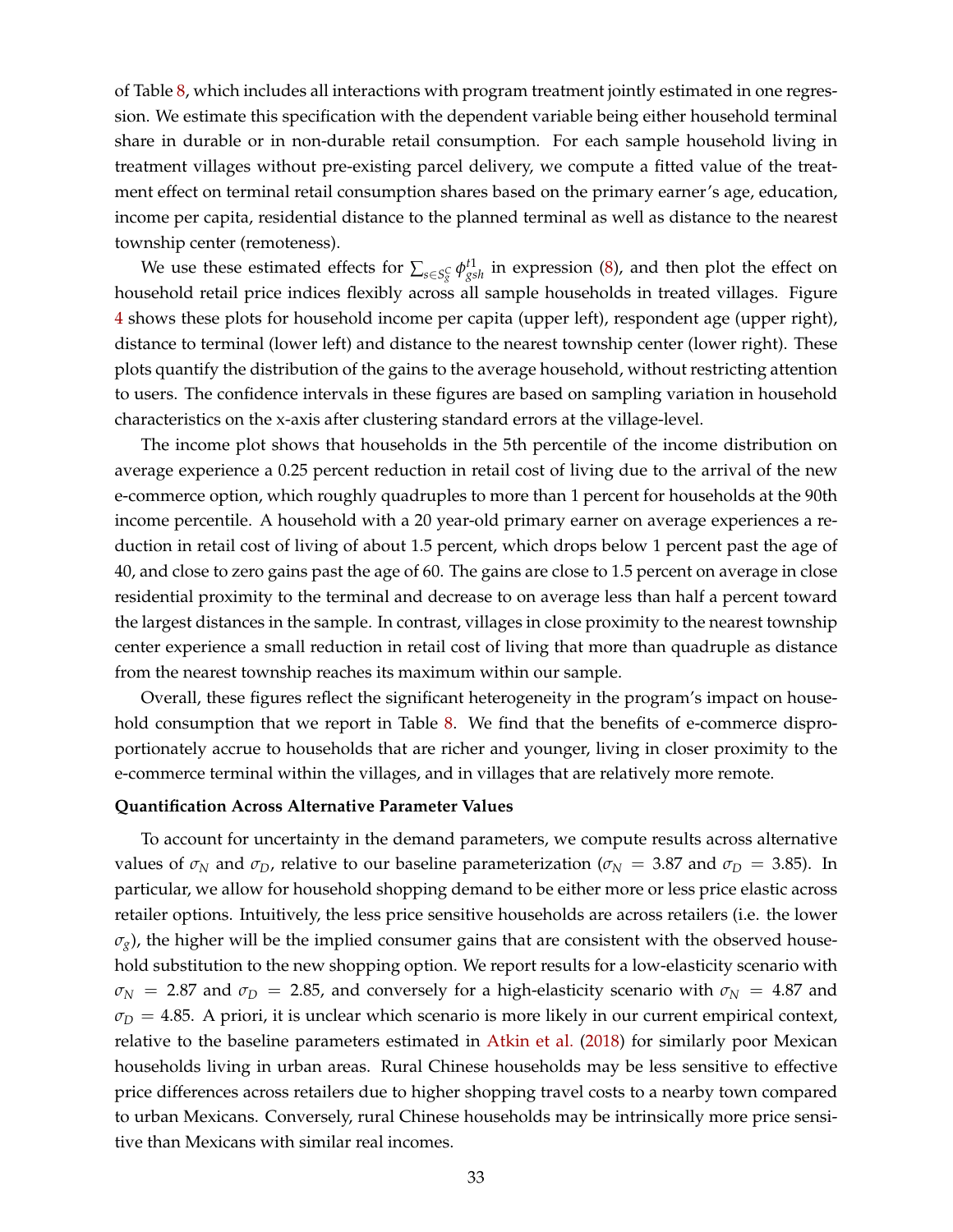Table [A.10](#page-62-0) reports the estimation results. As discussed above, assuming that rural Chinese shopping demand is less price elastic across retailer options than in our preferred parametrization yields significantly larger estimated welfare gains in retail consumption: a 1.25 percent reduction in cost of living for the average household in our sample and a 8.5 percent reduction for users. Conversely, assuming more price elastic shopping demand yields slightly smaller effects of 0.6 and 4 percent respectively. For reference, the baseline estimates are 0.81 and 5.5 percent respectively.

#### **Summary of Results**

We find that the program leads to sizable gains in household real income, but that these gains are limited to a minority of local households who are younger and richer. The welfare gains for the average rural household are more muted, suggesting strong heterogeneity in the effect of the arrival of e-commerce rather than broad-based welfare gains. The welfare gains are driven by a significant reduction in household cost of living due to access to the new e-commerce shopping option that provides greater product variety, cheaper prices and a reduction in travel costs. These gains are strongest in more remote rural markets, and for durable product groups such as electronics and appliances.

## <span id="page-35-0"></span>**7 Conclusion**

Inspired by the rapid growth of e-commerce within cities of the developing world, and mounting case study evidence on the transformative effects of e-commerce trading on rural markets, policy makers are now targeting large investments at expanding access to e-commerce outside of cities. In this context, the Chinese government has launched the first nationwide e-commerce expansion program as part of its agenda to close the rural-urban economic divide. The program aims at removing two remaining barriers to e-commerce trading in the countryside: the lack of modern commercial transport logistics (the logistical barrier) and the transitioning to nontraditional online user interfaces and paperless payments for the rural population (the transactional barrier).

This paper uses this empirical context to provide a first set of rigorous evidence on the potential of e-commerce integration to foster economic development in the countryside, the underlying channels and the relative importance of different investments targeted at logistical or transactional barriers. To this end, we combine an RCT that we implement across villages in collaboration with a large Chinese e-commerce firm, with a new collection of microdata on household consumption, production and retail prices in the Chinese countryside.

We find that the program leads to sizable welfare gains, but only for a minority of rural households who tend to be younger and richer. In contrast to the existing case study evidence that has motivated these policies, we find little evidence for significant gains to the average rural producer or worker. Instead, the gains are driven by the consumption side, through a significant reduction in household cost of living, especially among more remote rural markets. Our results also suggest that the effects are mainly due to lifting the logistical barriers to rural e-commerce, rather than additional investments to adapt e-commerce to the rural population.

Overall, our findings suggest that access to e-commerce offers significant economic gains to certain groups of the rural population and in certain places, rather than being broad-based. In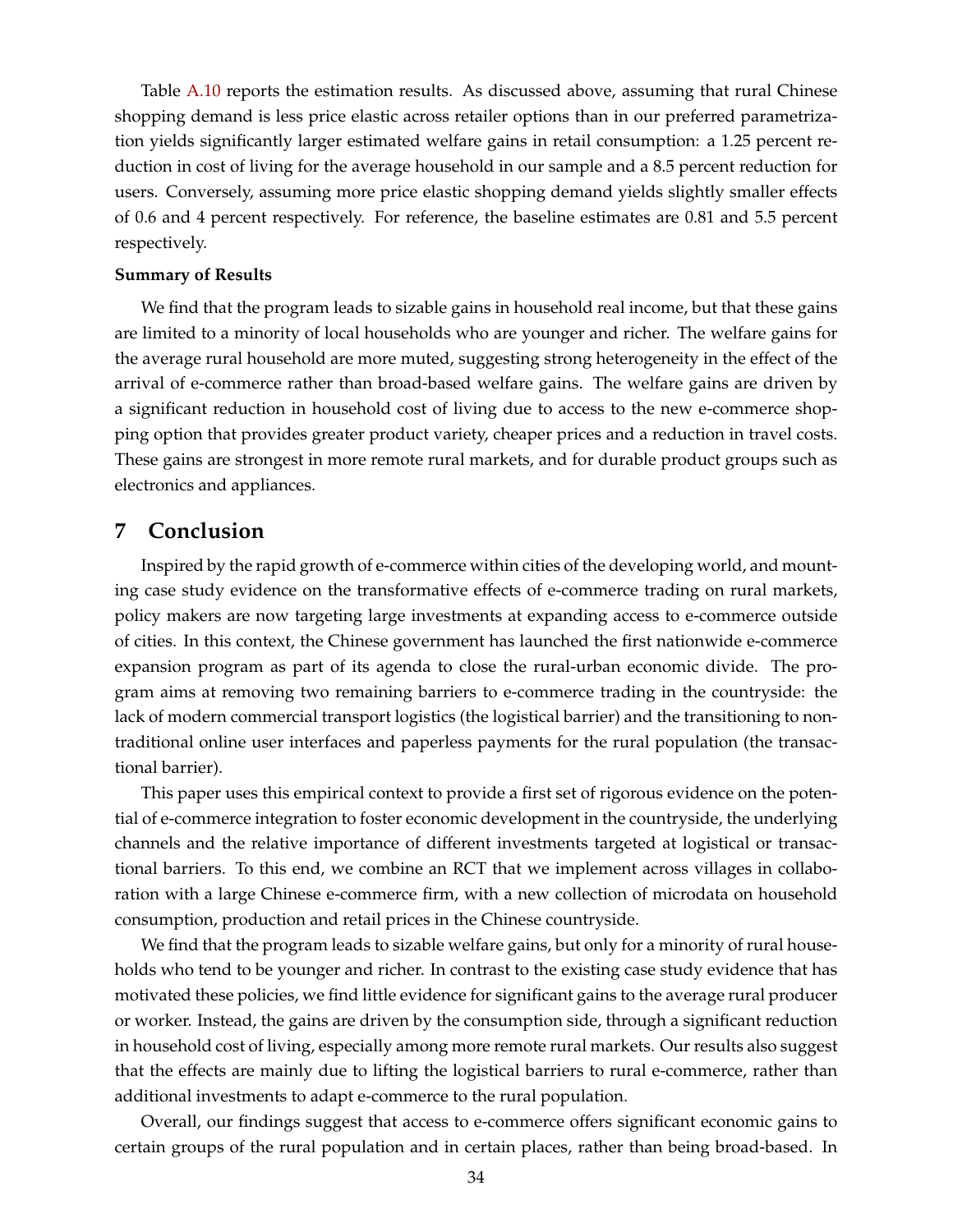this light, we hope that our work can help inspire future research in this area aimed at further investigating the factors and potential complementary interventions that enable certain groups and market places to reap the gains from trade through e-commerce.

# **References**

<span id="page-36-0"></span>AliResearch. (2017). China's taobao villages. *Research Report*, 1741–1779.

- <span id="page-36-17"></span>Anderson, S. P., De Palma, A., & Thisse, J. F. (1992). *Discrete choice theory of product differentiation*. MIT press.
- <span id="page-36-5"></span>Asher, S., & Novosad, P. (2018). Rural roads and local economic development. *Working Paper, Dartmouth College*.
- <span id="page-36-3"></span>Atkin, D., Faber, B., & Gonzalez-Navarro, M. (2018). Retail globalization and household welfare: Evidence from mexico. *Journal of Political Economy*.
- <span id="page-36-9"></span>Banerjee, A., Duflo, E., & Qian, N. (2012). *On the road: Access to transportation infrastructure and economic growth in china* (Tech. Rep.). National Bureau of Economic Research.
- <span id="page-36-10"></span>Baum-Snow, N., Brandt, L., Henderson, J. V., Turner, M. A., & Zhang, Q. (2016). Roads, railroads and decentralization of Chinese cities. *Forthcoming, The Review of Economics and Statistics*.
- <span id="page-36-12"></span>Brynjolfsson, E., Hu, Y., & Smith, M. D. (2003). Consumer surplus in the digital economy: Estimating the value of increased product variety at online booksellers. *Management Science*, *49*(11), 1580–1596.
- <span id="page-36-4"></span>Casaburi, L., Glennerster, R., & Suri, T. (2013). Rural roads and intermediated trade: Regression discontinuity evidence from Sierra Leone. *Working Paper, University of Zurich*.
- <span id="page-36-6"></span>Chapman, R., & Slaymaker, T. (2002). ICTs and rural development: review of the literature, current interventions and opportunities for action. *Food and Agriculture Organization (FAO) Report*.
- <span id="page-36-14"></span>Couture, V. (2016). Valuing the consumption benefits of urban density. *Working Paper, UC Berkeley*.
- <span id="page-36-16"></span>Disdier, A.-C., & Head, K. (2008). The puzzling persistence of the distance effect on bilateral trade. *The Review of Economics and Statistics*, *90*(1), 37–48.
- <span id="page-36-8"></span>Donaldson, D. (in press). Railroads of the raj: Estimating the impact of transportation infrastructure. *American Economic Review*.
- <span id="page-36-15"></span>Donaldson, D., & Hornbeck, R. (2016). Railroads and American economic growth: A market access approach. *The Quarterly Journal of Economics*, *131*(2), 799–858.
- <span id="page-36-13"></span>Einav, L., Klenow, P. J., Klopack, B., Levin, J. D., Levin, L., & Best, W. (2017). Assessing the gains from e-commerce. *Working paper, Stanford University*.
- <span id="page-36-11"></span>Faber, B. (2014). Trade integration, market size, and industrialization: Evidence from China's national trunk highway system. *The Review of Economic Studies*, *81*(3), 1046–1070.
- <span id="page-36-1"></span>Fan, J., Tang, L., Zhu, W., & Zou, B. (2016). The Alibaba effect: Spatial consumption inequality and the welfare gains from e-commerce. *Working Paper, Michigan State University*.
- <span id="page-36-2"></span>Feenstra, R. C. (1994). New product varieties and the measurement of international prices. *American Economic Review*, *84*(1), 155–57.
- <span id="page-36-7"></span>Forman, C., Goldfarb, A., & Greenstein, S. (2012). The internet and local wages: A puzzle. *American Economic Review*, *102*(1), 556-75.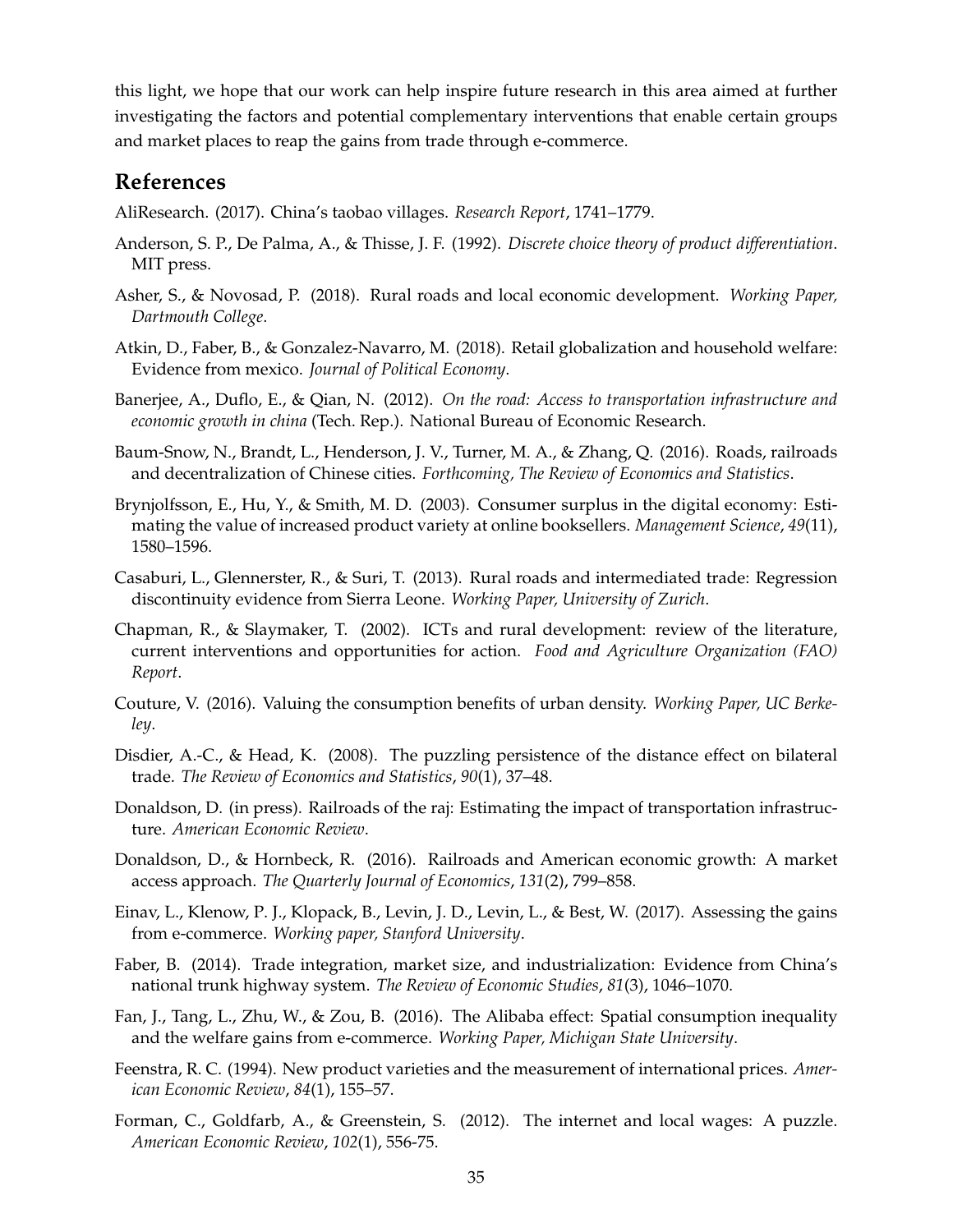- <span id="page-37-5"></span>FRED. (2016). E-commerce retail sales as a percent of total sales (ECOMPCTSA). *Economic Data, Federal Reserve of St. Louis*.
- <span id="page-37-11"></span>Gaspar, J., & Glaeser, E. (1998). Information technology and the future of cities. *Journal of Urban Economics*, *43*(1), 136–156.
- <span id="page-37-12"></span>Goldmanis, M., Hortaçsu, A., Syverson, C., & Emre, Ö. (2010). E-commerce and the market structure of retail industries. *The Economic Journal*, *120*(545), 651–682.
- <span id="page-37-10"></span>Goyal, A. (2010). Information, direct access to farmers, and rural market performance in Central India. *American Economic Journal: Applied Economics*, *2*(3), 22–45.
- <span id="page-37-16"></span>Hamory, J., Kleemans, M., Li, N., & Miguel, E. (2016). Individual ability and selection into migration in Kenya. *Working Paper, UC Berkeley*.
- <span id="page-37-13"></span>Handbury, J. (2013). Are poor cities cheap for everyone? Non-homotheticity and the cost of living across US cities. *Working Paper, Wharton*.
- <span id="page-37-14"></span>Handbury, J., & Weinstein, D. E. (2015). Goods prices and availability in cities. *The Review of Economic Studies*, *82*(1), 258–296.
- <span id="page-37-7"></span>Hausman, J. A. (1996). Valuation of new goods under perfect and imperfect competition. In *The Economics of New Goods* (pp. 207–248). University of Chicago Press.
- <span id="page-37-17"></span>Hausman, J. A., & Leonard, G. K. (2002). The competitive effects of a new product introduction: A case study. *Journal of Industrial Economics*, *50*(3), 237–263.
- <span id="page-37-21"></span>Head, K., & Mayer, T. (2014). Gravity equations: Workhorse, toolkit, and cookbook. In *Handbook of International Economics* (Vol. 4, pp. 131–195). Elsevier.
- <span id="page-37-18"></span>Hicks, J. R. (1940). The valuation of the social income. *Economica*, 105–124.
- <span id="page-37-9"></span>Hjort, J., & Poulsen, J. (2017). The arrival of fast internet and skilled job creation in Africa. *Working Paper, Columbia University*.
- <span id="page-37-8"></span>Jensen, R. (2007). The digital provide: Information (technology), market performance, and welfare in the south indian fisheries sector. *The Quarterly Journal of Economics*, *122*(3), 879–924.
- <span id="page-37-15"></span>Lagakos, D., Mobarak, M., & Waugh, M. (2016). Urban-rural wage gaps in developing countries: Spatial misallocation or efficient sorting. *Working Ppaer, UC San Diego, Yale, and NYU*.
- <span id="page-37-3"></span>MCIT. (2016). Egypt's national e-commerce strategy. *Ministry of Communications and Information Technology Report*.
- <span id="page-37-20"></span>McKenzie, D. (2012). Beyond baseline and follow-up: The case for more t in experiments. *Journal of Development Economics*, *99*(2), 210–221.
- <span id="page-37-6"></span>McKinsey. (2016). China's e-tail revolution. *Report, McKinsey Global Institute*.
- <span id="page-37-2"></span>MEITY. (2016). Digital india: Driving e-commerce in rural and semi urban India. *Ministry of Electronics and IT Report*.
- <span id="page-37-19"></span>Miguel, E., & Kremer, M. (2004). Worms: Identifying impacts on education and health in the presence of treatment externalities. *Econometrica*, *72*(1), 159–217.
- <span id="page-37-0"></span>PFSweb. (2016). China's e-commerce market 2015. *Annual Market Report*.
- <span id="page-37-4"></span>PM. (2016). Vietnam's e-commerce development masterplan. *Vietnam's Office of the Prime Minister Report*.
- <span id="page-37-1"></span>Statista. (2016). Online retail statistics for China. *Market Statistics*.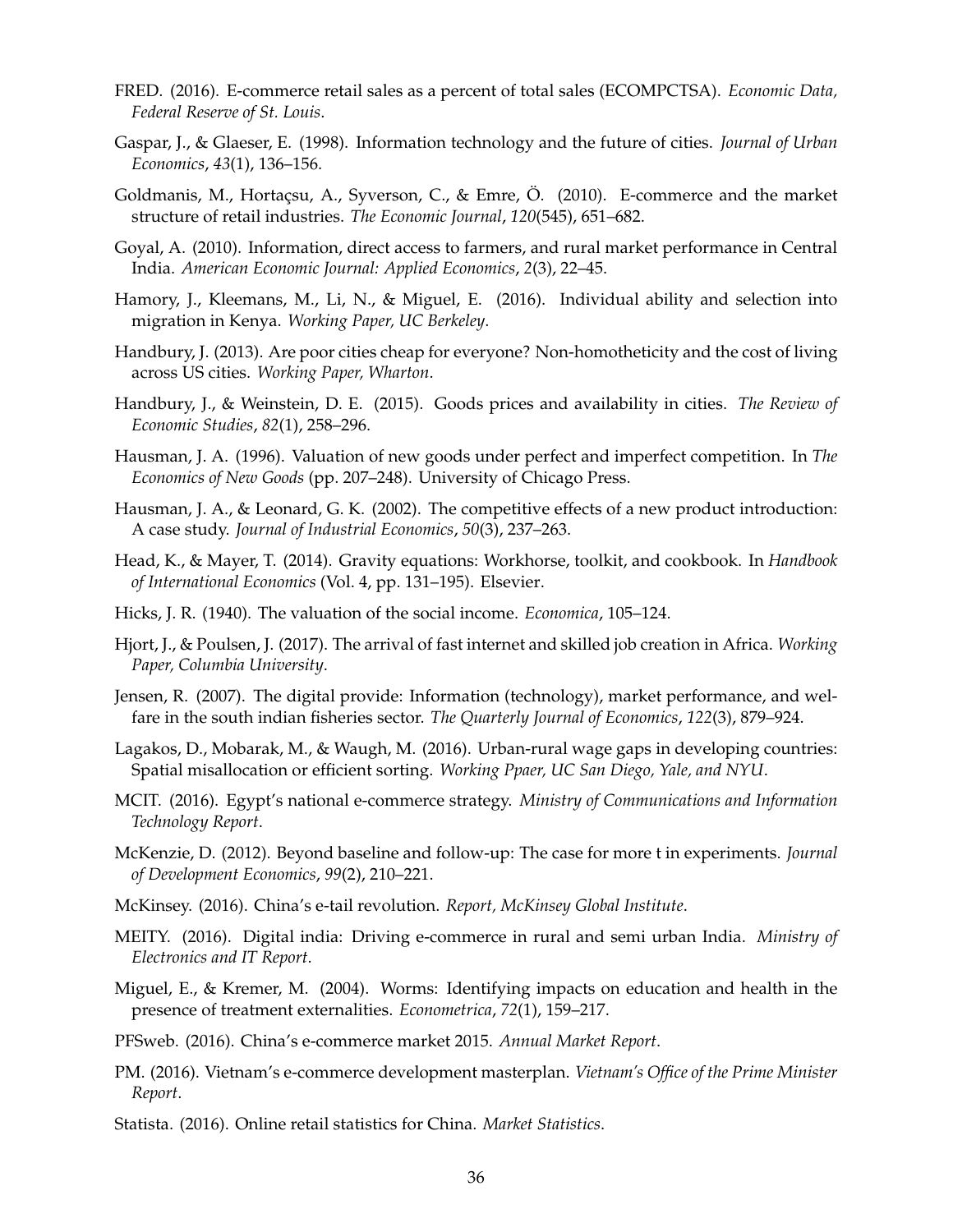- <span id="page-38-5"></span>Topalova, P. (2010). Factor immobility and regional impacts of trade liberalization: Evidence on poverty from India. *American Economic Journal: Applied Economics*, *2*(4), 1–41.
- <span id="page-38-2"></span>UNCTAD. (2016a). E-commerce opens new opportunities for developing countries. *UNC-TAD/PRESS/U14/IN/2016/011*.
- <span id="page-38-1"></span>UNCTAD. (2016b). UNCTAD E-commerce Index 2016. *Report, United Nations Conference on Trade and Development, Geneva*.
- <span id="page-38-3"></span>Van de Walle, D. (2009). Impact evaluation of rural road projects. *Journal of Development Effectiveness*, *1*(1), 15–36.
- <span id="page-38-4"></span>WB. (2016). World development report 2016: Digital dividends.
- <span id="page-38-0"></span>WTO. (2013). E-commerce in developing countries: Opportunities and challenges for small and medium-sized enterprises. *Policy Report, World Trade Organization, Geneva*.
- <span id="page-38-6"></span>Young, A. (2013). Inequality, the urban-rural gap and migration. *The Quarterly Journal of Economics*, 1727–1785.

# **8 Figures and Tables**

#### <span id="page-38-7"></span>**8.1 Figures**

Figure 1: Provinces and Counties Where RCT Was Implemented



*Notes*: Map shows the location of our eight RCT counties in the three provinces of Anhui, Guizhou and Henan. The dots indicate participating villages and the boundaries indicate Mainland Chinese provinces. Section [2](#page-8-0) for discussion.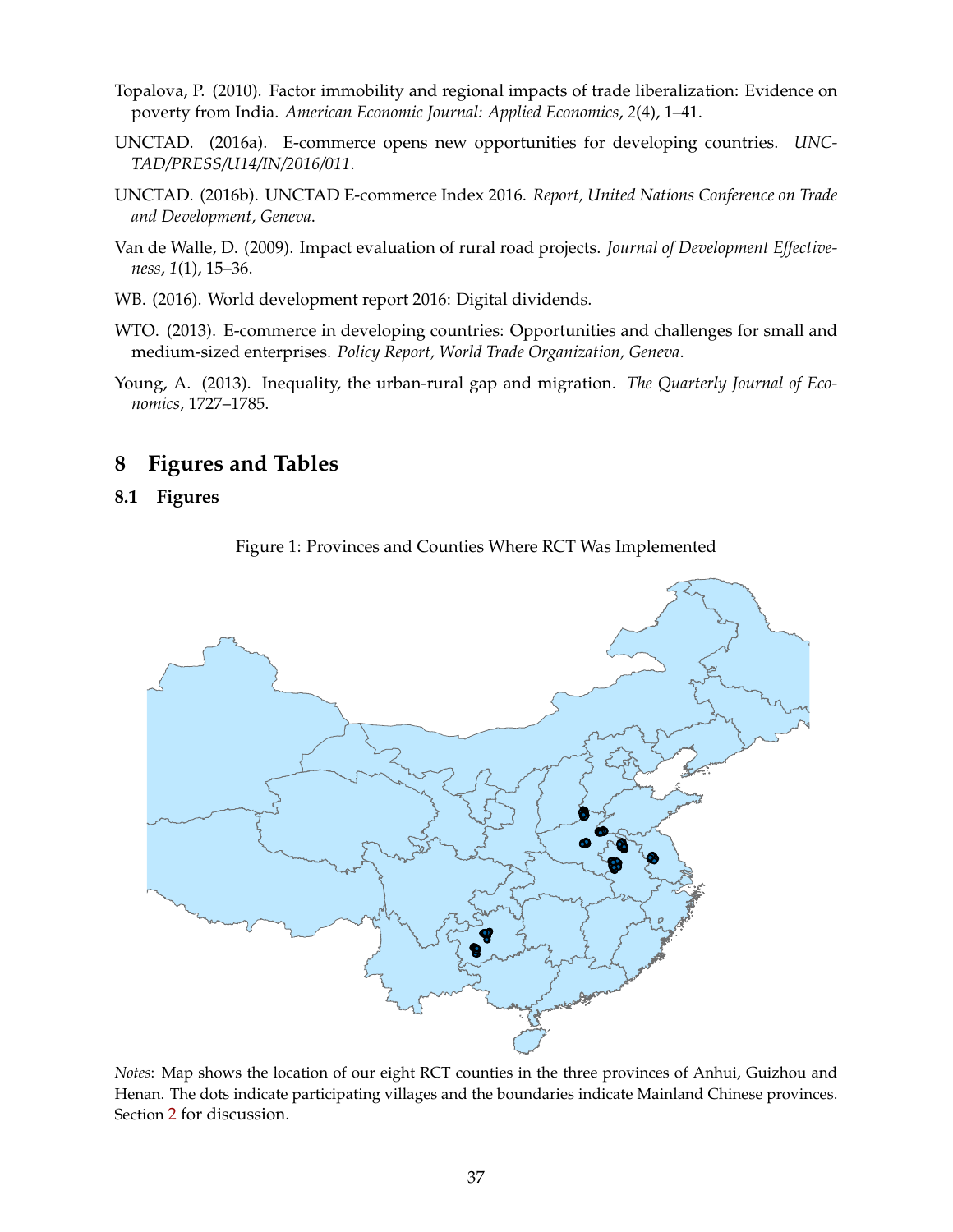

<span id="page-39-0"></span>*Notes*: Figure shows point estimates from a regression of depicted outcomes on months since program entry and village and month fixed effects. Outcomes are the number of buyers (top left), the number of transactions (top right), and monthly total expenditure in RMB (bottom) per village terminal. The data are from the e-commerce firm's internal database and contain the universe ofvillage purchase transactions from November 2015 to April 2017 in the five provinces of Anhui, Guangxi , Guizhou, Henan, and Yunnan (roughly 11,900 villages in total). The last point estimateof each plot pools months 24 to 28. The figure shows 9[5](#page-28-1) percent confidence intervals based on standard errors that are clustered at the level of village terminals. See Section 5 for discussion.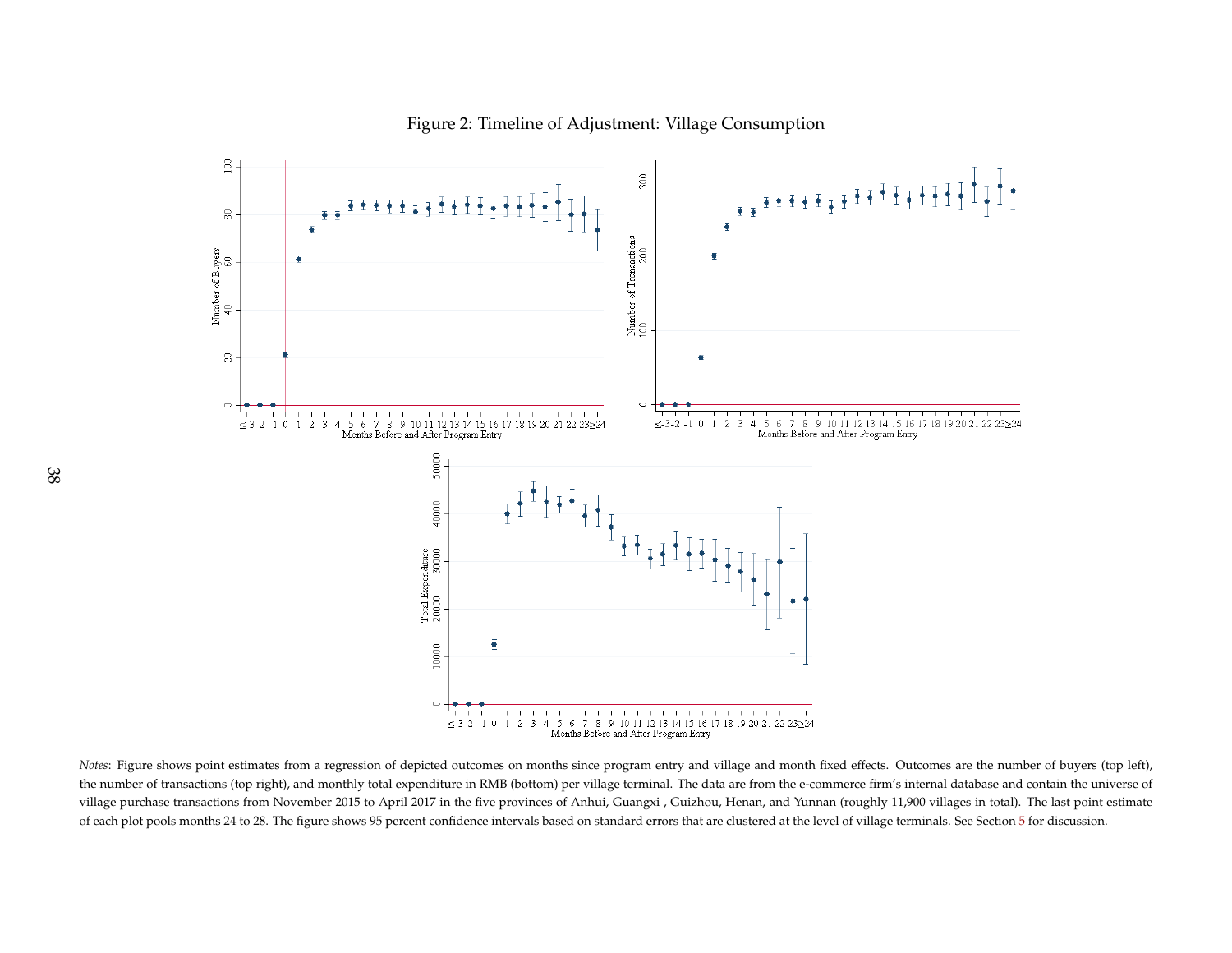

#### <span id="page-40-0"></span>Figure 3: Timeline of Adjustment: Village Out-Shipments

*Notes*: Figure shows point estimates from <sup>a</sup> regression of depicted outcomes on months since program entry and village and month fixed effects. Outcomes are the number of shipments (left) and the total weight of shipments in kilograms (right) per village terminal. The data are from the e-commerce firm's internal database and contain the universe of village out-shipments from January 2016 to April 2017 in the five provinces of Anhui, Guangxi , Guizhou, Henan, and Yunnan (roughly 11,900 villages in total). The last point estimate of each plot pools months <sup>24</sup> to 28. The figure shows 95 percen<sup>t</sup> confidenceintervals based on standard errors that are clustered at the level of village terminals. See Section [5](#page-28-1) for discussion.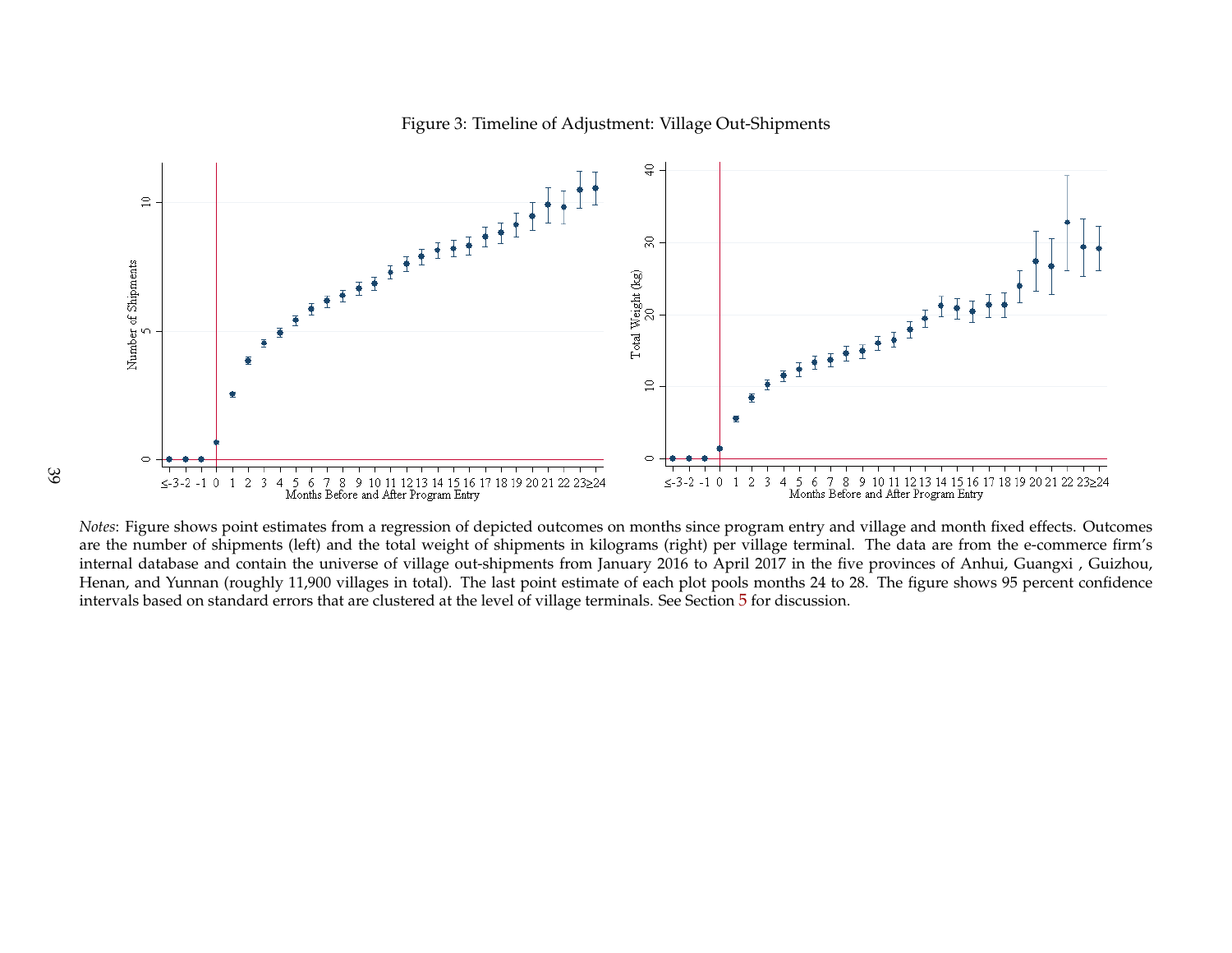

Figure 4: Heterogeneity of Gains from E-Commerce

<span id="page-41-0"></span>1<br>
Log Residential Distance to Terminal<br>
Distance to Terminal<br>
Distance to Terminal<br>
Distance to Terminal<br>
Distance to Terminal<br>
Distance to Terminal<br>
Distance to the Nearest Town<br>
The Nearest Town<br>
Distance to the Nearest <sup>4</sup><br>Log Residential Distance to Terminal<br>predicted average gains (users and non-users) in terms of percentage poir<br>er (top right), residential distance to terminal (bottom left), and distance t<br>regression specification sho <sup>8</sup><br>
1<br>
s of percentage point reductic<br>
left), and distance to the near<br>
fable 8. The figure depicts 95 p  $\frac{1}{2}$ <br>Log Distance to the Nearest Township Center<br>tions in household retail cost of living as a function of household per capi<br>earest township center (bottom right). Predictions are based on equation<br>5 percent confide *Notes*: Figure shows predicted average gains (users and non-users) in terms of percentage point reductions in household retail cost of living as <sup>a</sup> function of household per capita income (top left), age of primary earner (top right), residential distance to terminal (bottom left), and distance to the nearest township center (bottom right). Predictions are based on equation [\(8\)](#page-32-1) using treatment effects from the full regression specification shown in the bottom panel of Table [8.](#page-49-1) The figure depicts <sup>95</sup> percen<sup>t</sup> confidence intervals that are based on clustering standard errors at the village level. See Section [6](#page-31-1) for discussion.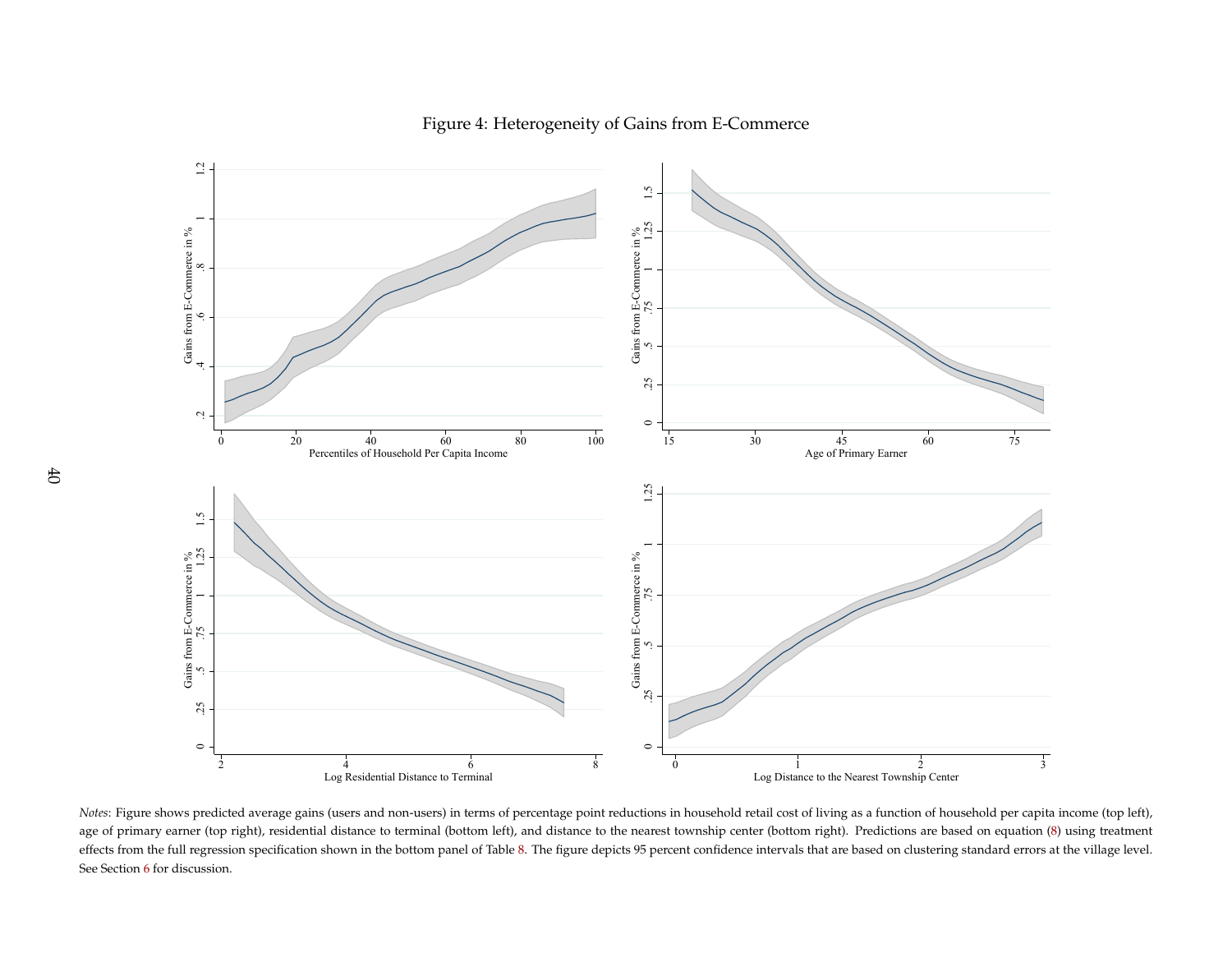# <span id="page-42-0"></span>**8.2 Tables**

|                                             |                                   | Full Sample at<br>Baseline | Treatment<br>Villages at<br>Baseline | <b>Control Villages</b><br>at Baseline | P-Value<br>(Treat-Control=0) | <b>Control Villages</b><br>at Endline |
|---------------------------------------------|-----------------------------------|----------------------------|--------------------------------------|----------------------------------------|------------------------------|---------------------------------------|
|                                             |                                   |                            | Panel A: Individual Level            |                                        |                              |                                       |
|                                             | Median                            | 44.000                     | 44.000                               | 43.000                                 |                              | 46.000                                |
|                                             | Mean                              | 38.950                     | 39.329                               | 38.407                                 | 0.208                        | 39.943                                |
| Age                                         | <b>Standard Deviation</b>         | 23.580                     | 23.658                               | 23.460                                 |                              | 23.759                                |
|                                             | Number of Obs                     | 8491                       | 5001                                 | 3490                                   |                              | 4194                                  |
|                                             | Median                            | 1.000                      | 1.000                                | 1.000                                  |                              | 1.000                                 |
|                                             | Mean                              | 0.534                      | 0.526                                | 0.546                                  | 0.025                        | 0.537                                 |
| Gender (Female=1)                           | <b>Standard Deviation</b>         | 0.499                      | 0.499                                | 0.498                                  |                              | 0.499                                 |
|                                             | Number of Obs                     | 8484                       | 5001                                 | 3483                                   |                              | 4188                                  |
|                                             | Median                            | 1.000                      | 1.000                                | 1.000                                  |                              | 1.000                                 |
| Employed (for age>15)                       | Mean                              | 0.767                      | 0.766                                | 0.769                                  | 0.882                        | 0.762                                 |
| $(Yes=1)$                                   | <b>Standard Deviation</b>         | 0.423                      | 0.424                                | 0.422                                  |                              | 0.426                                 |
|                                             | Number of Obs                     | 6070                       | 3590                                 | 2480                                   |                              | 3015                                  |
|                                             | Median                            | 1.000                      | 1.000                                | 1.000                                  |                              | 1.000                                 |
| Peasant (for age>15)                        | Mean                              | 0.527                      | 0.527                                | 0.526                                  | 0.971                        | 0.513                                 |
| $(Yes=1)$                                   | <b>Standard Deviation</b>         | 0.499                      | 0.499                                | 0.499                                  |                              | 0.500                                 |
|                                             | Number of Obs                     | 6369                       | 3760                                 | 2609                                   |                              | 3144                                  |
|                                             | Median                            | 0.000                      | 0.000                                | 0.000                                  |                              | 0.000                                 |
| No Schooling (for<br>$age>15$ (No School=1) | Mean                              | 0.270                      | 0.273                                | 0.266                                  | 0.745                        | 0.319                                 |
|                                             | <b>Standard Deviation</b>         | 0.444                      | 0.446                                | 0.442                                  |                              | 0.466                                 |
|                                             | Number of Obs                     | 6368                       | 3758                                 | 2610                                   |                              | 3132                                  |
|                                             |                                   |                            | Panel B: Household Level             |                                        |                              |                                       |
|                                             | Median<br>3.000<br>3.000<br>3.000 |                            |                                      |                                        |                              | 3.000                                 |
|                                             | Mean                              | 3.114                      | 3.053                                | 3.205                                  | 0.075                        | 2.987                                 |
| Household Size                              | <b>Standard Deviation</b>         | 1.422                      | 1.420                                | 1.421                                  |                              | 1.397                                 |
|                                             | Number of Obs                     | 2740                       | 1647                                 | 1093                                   |                              | 1405                                  |
|                                             | Median                            | 0.000                      | 0.000                                | 0.000                                  |                              | 0.000                                 |
| Gender of Primary Earner Mean               |                                   | 0.288                      | 0.295                                | 0.276                                  | 0.457                        | 0.295                                 |
| $(Female=1)$                                | <b>Standard Deviation</b>         | 0.453                      | 0.456                                | 0.447                                  |                              | 0.456                                 |
|                                             | Number of Obs                     | 2547                       | 1530                                 | 1017                                   |                              | 1348                                  |
|                                             | Median                            | 0.000                      | 0.000                                | 0.000                                  |                              | 0.000                                 |
| Primary Earner Self-                        | Mean                              | 0.073                      | 0.087                                | 0.053                                  | 0.036                        | 0.072                                 |
| Employed (Yes=1)                            | <b>Standard Deviation</b>         | 0.261                      | 0.282                                | 0.224                                  |                              | 0.259                                 |
|                                             | Number of Obs                     | 2549                       | 1531                                 | 1018                                   |                              | 1348                                  |
|                                             | Median                            | 1.000                      | 1.000                                | 1.000                                  |                              | 1.000                                 |
| Primary Earner Is Peasant Mean              |                                   | 0.590                      | 0.600                                | 0.577                                  | 0.620                        | 0.587                                 |
| $(Yes=1)$                                   | <b>Standard Deviation</b>         | 0.492                      | 0.490                                | 0.494                                  |                              | 0.493                                 |
|                                             | Number of Obs                     | 2549                       | 1531                                 | 1018                                   |                              | 1348                                  |
| Household Monthly                           | Median                            | 350.000                    | 339.000                              | 375.000                                |                              | 466.667                               |
| Income Per Capita in                        | Mean                              | 876.412                    | 841.198                              | 929.473                                | 0.365                        | 1028.960                              |
| <b>RMB</b>                                  | <b>Standard Deviation</b>         | 1717.456                   | 1687.169                             | 1761.560                               |                              | 2005.311                              |
|                                             | Number of Obs                     | 2740                       | 1647                                 | 1093                                   |                              | 1405                                  |
| Household Monthly                           | Median                            | 381.000                    | 372.833                              | 400.500                                |                              | 364.000                               |
| Retail Expenditure Per                      | Mean                              | 732.017                    | 663.034                              | 835.966                                | 0.135                        | 686.616                               |
| Capita in RMB                               | <b>Standard Deviation</b>         | 2304.540                   | 1139.788                             | 3368.220                               |                              | 1512.058                              |
|                                             | Number of Obs                     | 2735                       | 1644                                 | 1091                                   |                              | 1405                                  |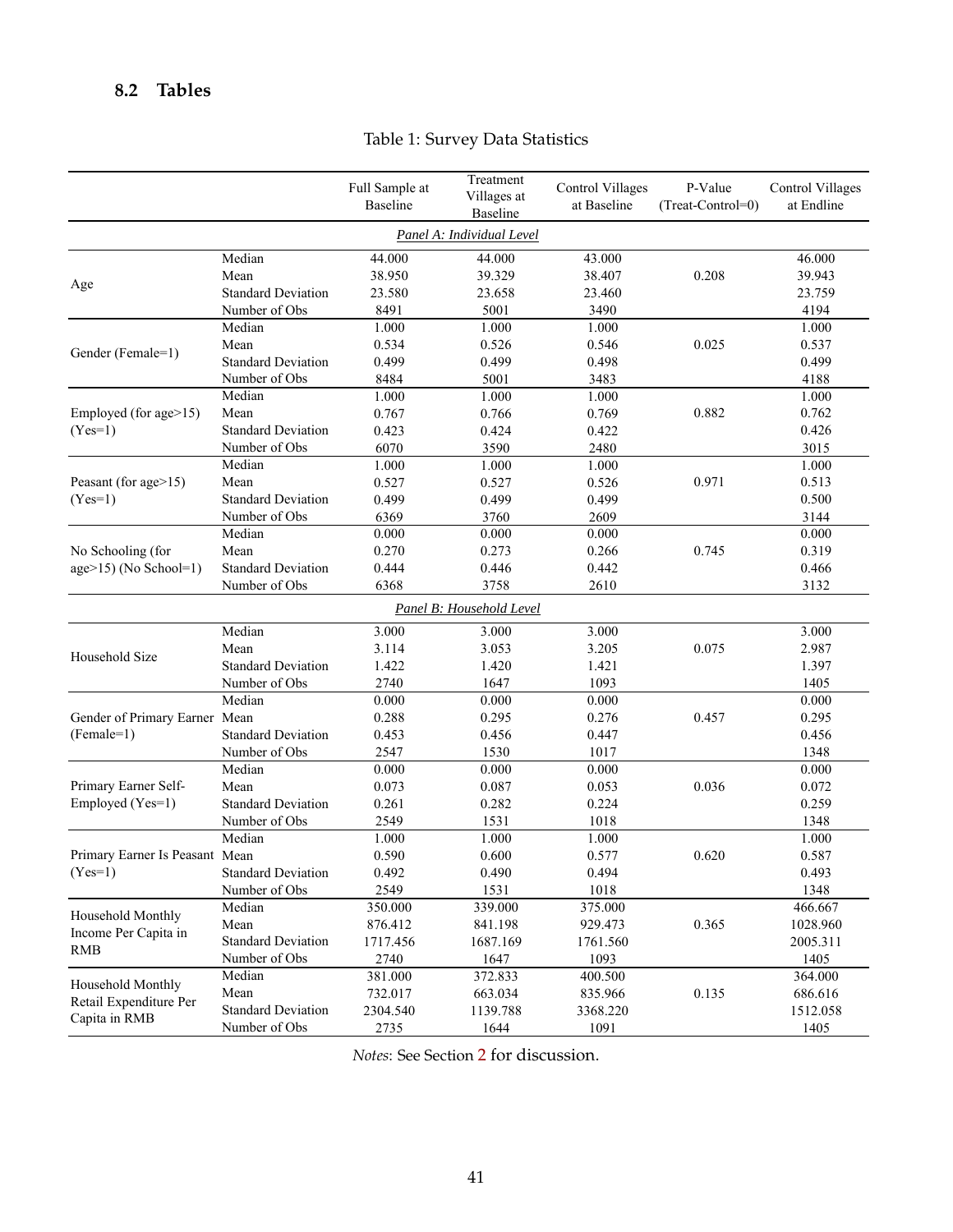<span id="page-43-0"></span>

|                                                        |                           | Full Sample at<br><b>Baseline</b> | Treatment<br>Villages at<br><b>Baseline</b> | <b>Control Villages</b><br>at Baseline | P-Value<br>(Treat-Control=0) | <b>Control Villages</b><br>at Endline |
|--------------------------------------------------------|---------------------------|-----------------------------------|---------------------------------------------|----------------------------------------|------------------------------|---------------------------------------|
|                                                        |                           |                                   | Panel B: Household Level (Continued)        |                                        |                              |                                       |
| Share of Retail                                        | Median                    | 0.553                             | 0.489                                       | 0.623                                  |                              | 0.598                                 |
| Expenditure Outside of                                 | Mean                      | 0.500                             | 0.470                                       | 0.545                                  | 0.193                        | 0.531                                 |
|                                                        | <b>Standard Deviation</b> | 0.395                             | 0.402                                       | 0.379                                  |                              | 0.385                                 |
| Village                                                | Number of Obs             | 2720                              | 1637                                        | 1083                                   |                              | 1397                                  |
| Distance in Meters to                                  | Median                    | 231.556                           | 232.891                                     | 231.454                                |                              | 203.629                               |
| <b>Planned Terminal</b>                                | Mean                      | 290.346                           | 293.364                                     | 285.797                                | 0.789                        | 286.631                               |
| Location                                               | <b>Standard Deviation</b> | 243.450                           | 247.778                                     | 236.820                                |                              | 267.061                               |
|                                                        | Number of Obs             | 2740                              | 1647                                        | 1093                                   |                              | 1405                                  |
| Any Member of the                                      | Median                    | 0.000                             | 0.000                                       | 0.000                                  |                              | 0.000                                 |
| Household Has Ever Used                                | Mean                      | 0.368                             | 0.354                                       | 0.390                                  | 0.249                        | 0.427                                 |
| the Internet (Yes=1)                                   | <b>Standard Deviation</b> | 0.482                             | 0.478                                       | 0.488                                  |                              | 0.495                                 |
|                                                        | Number of Obs             | 2739                              | 1646                                        | 1093                                   |                              | 1402                                  |
|                                                        | Median                    | 1.000                             | 1.000                                       | 1.000                                  |                              | 1.000                                 |
| Household Owns a                                       | Mean                      | 0.526                             | 0.509                                       | 0.552                                  | 0.153                        | 0.551                                 |
| Smartphone (Yes=1)                                     | <b>Standard Deviation</b> | 0.499                             | 0.500                                       | 0.498                                  |                              | 0.498                                 |
|                                                        | Number of Obs             | 2731                              | 1642                                        | 1089                                   |                              | 1400                                  |
| Share of Household                                     | Median                    | 0.000                             | 0.000                                       | 0.000                                  |                              | 0.000                                 |
| Monthly Expenditure on<br><b>E-Commerce Deliveries</b> | Mean                      | 0.007                             | 0.006                                       | 0.007                                  | 0.693                        | 0.008                                 |
|                                                        | <b>Standard Deviation</b> | 0.050                             | 0.046                                       | 0.057                                  |                              | 0.049                                 |
|                                                        | Number of Obs             | 2720                              | 1637                                        | 1083                                   |                              | 1397                                  |
| Share of E-Commerce                                    | Median                    | 0.000                             | 0.000                                       | 0.000                                  |                              | 0.000                                 |
| Sales in Household                                     | Mean                      | 0.003                             | 0.001                                       | 0.006                                  | 0.103                        | 0.003                                 |
| Monthly Income                                         | <b>Standard Deviation</b> | 0.052                             | 0.030                                       | 0.074                                  |                              | 0.051                                 |
|                                                        | Number of Obs             | 2055                              | 1244                                        | 811                                    |                              | 1161                                  |
|                                                        |                           |                                   | Panel C: Local Retail Survey                |                                        |                              |                                       |
|                                                        | Median                    | 3.000                             | 3.000                                       | 2.000                                  |                              | 2.000                                 |
| Number of Stores at                                    | Mean                      | 4.152                             | 4.383                                       | 3.795                                  | 0.33                         | 3.605                                 |
| Village Level                                          | <b>Standard Deviation</b> | 2.936                             | 2.912                                       | 2.975                                  |                              | 2.991                                 |
|                                                        | Number of Obs             | 99                                | 60                                          | 39                                     |                              | 38                                    |
|                                                        | Median                    | 50.000                            | 50.000                                      | 40.000                                 |                              | 50.000                                |
| Establishment Space in                                 | Mean                      | 99.072                            | 74.424                                      | 146.764                                | 0.35                         | 121.333                               |
| <b>Square Meters</b>                                   | <b>Standard Deviation</b> | 320.375                           | 89.595                                      | 532.729                                |                              | 375.349                               |
|                                                        | Number of Obs             | 361                               | 238                                         | 123                                    |                              | 126                                   |
| Number of                                              | Median                    | 0.000                             | 0.000                                       | 0.000                                  |                              | 0.000                                 |
| Establishment's New                                    | Mean                      | 1.427                             | 1.563                                       | 1.174                                  | 0.57                         | 0.635                                 |
| Products Added Over Last Standard Deviation            |                           | 7.442                             | 8.881                                       | 3.416                                  |                              | 2.261                                 |
| Month                                                  | Number of Obs             | 330                               | 215                                         | 115                                    |                              | 126                                   |
| Prices of All Retail                                   | Median                    | $\overline{7.000}$                | 7.000                                       | 6.000                                  |                              | 6.000                                 |
| Consumption (9 Product                                 | Mean                      | 71.029                            | 76.737                                      | 61.426                                 | 0.47                         | 71.234                                |
| Groups) in RMB                                         | <b>Standard Deviation</b> | 411.241                           | 433.667                                     | 370.331                                |                              | 390.307                               |
|                                                        | Number of Obs             | 9382                              | 5884                                        | 3498                                   |                              | 3259                                  |
|                                                        | Median                    | 10.000                            | 10.000                                      | 8.800                                  |                              | 9.000                                 |
| Prices of Business or                                  | Mean                      | 45.633                            | 42.883                                      | 49.783                                 | 0.76                         | 43.838                                |
| Production Input in RMB                                | <b>Standard Deviation</b> | 195.092                           | 206.229                                     | 177.464                                |                              | 97.924                                |
|                                                        | Number of Obs             | 444                               | 267                                         | 177                                    |                              | 111                                   |

# Table 2: Survey Data Statistics (Continued)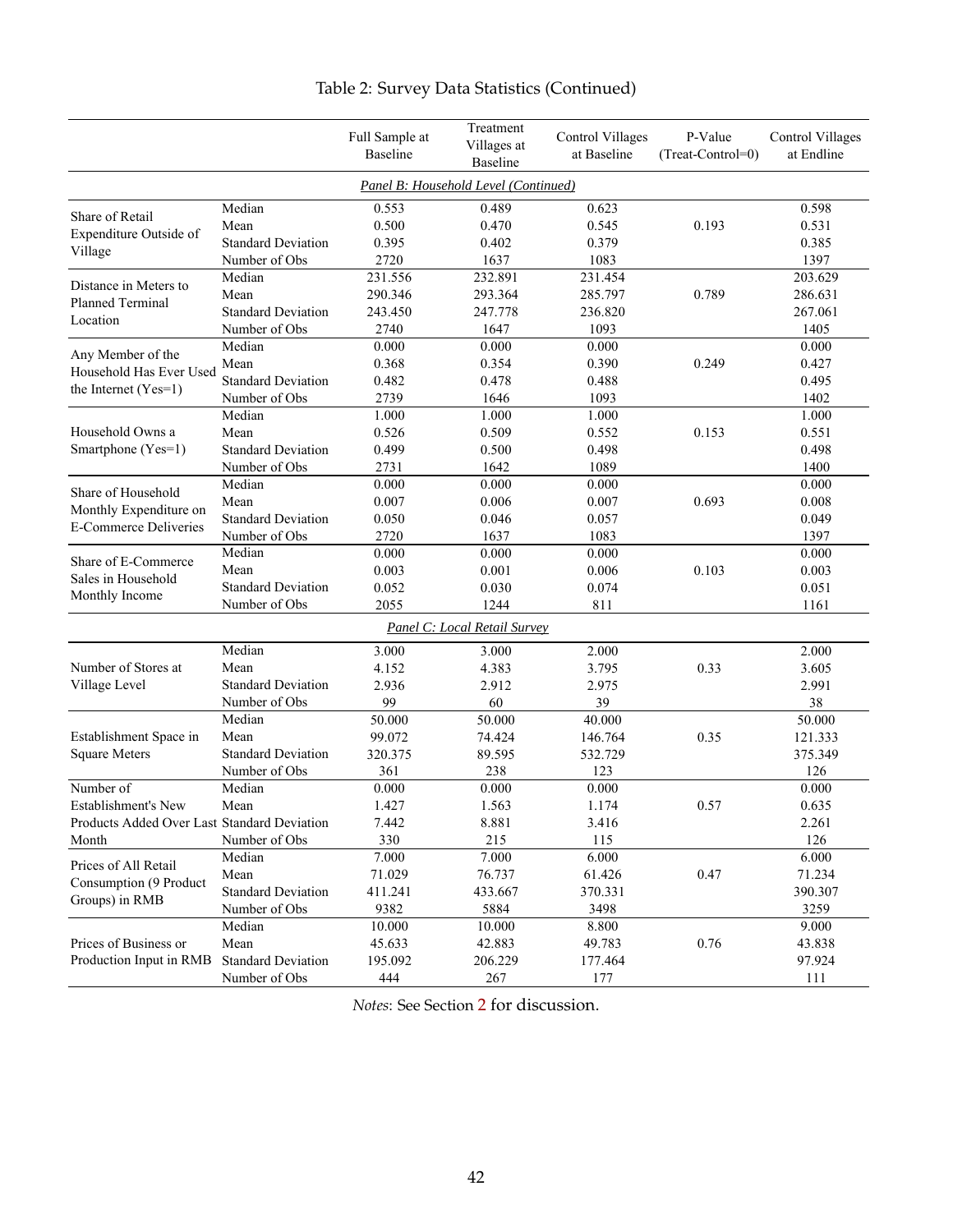|                     | Number of<br>Purchase<br>Transactions | Number of<br><b>Buvers</b> | Number of Out-<br>Shipments | Number of<br>Terminals | Number of<br>Counties | Number of<br>Provinces | Number of<br>Days | Number of<br>Months | Sum of<br>Payments<br>(RMB) | Sum of Out-<br>Shipments<br>(Weight in kg) |
|---------------------|---------------------------------------|----------------------------|-----------------------------|------------------------|-----------------------|------------------------|-------------------|---------------------|-----------------------------|--------------------------------------------|
| Full Sample         | 27,270,532                            | 3,785,019                  | 500,743                     | 11,941                 | 175                   |                        | 547               | 18                  | 4,480,424,896               | 1,169,673                                  |
| 3 Provinces         | 20,647,373                            | 2,832,872                  | 442,319                     | 8,561                  | 116                   |                        | 547               | 18                  | 3,409,227,245               | 1,019,373                                  |
| 8 Counties          | 1,835,897                             | 216,529                    | 44,148                      | 706                    | 8                     |                        | 503               |                     | 330,930,097                 | 95,908                                     |
| <b>RCT Villages</b> | 130,769                               | 15,099                     | 3,158                       | 40                     | 8                     |                        | 482               | 16                  | 17,618,900                  | 7,817                                      |

Table 3: Firm's Transaction Data

<span id="page-44-0"></span>*Notes*: The table provides information from the purchase and the sales transaction databases. The purchase database covers all village transactions in 5 provinces over the period November 2015 until April 2017. The sales transaction database covers all out-shipments from the same locations over the periodJanuary 2016 to April 2017. See Section [2](#page-8-1) for discussion.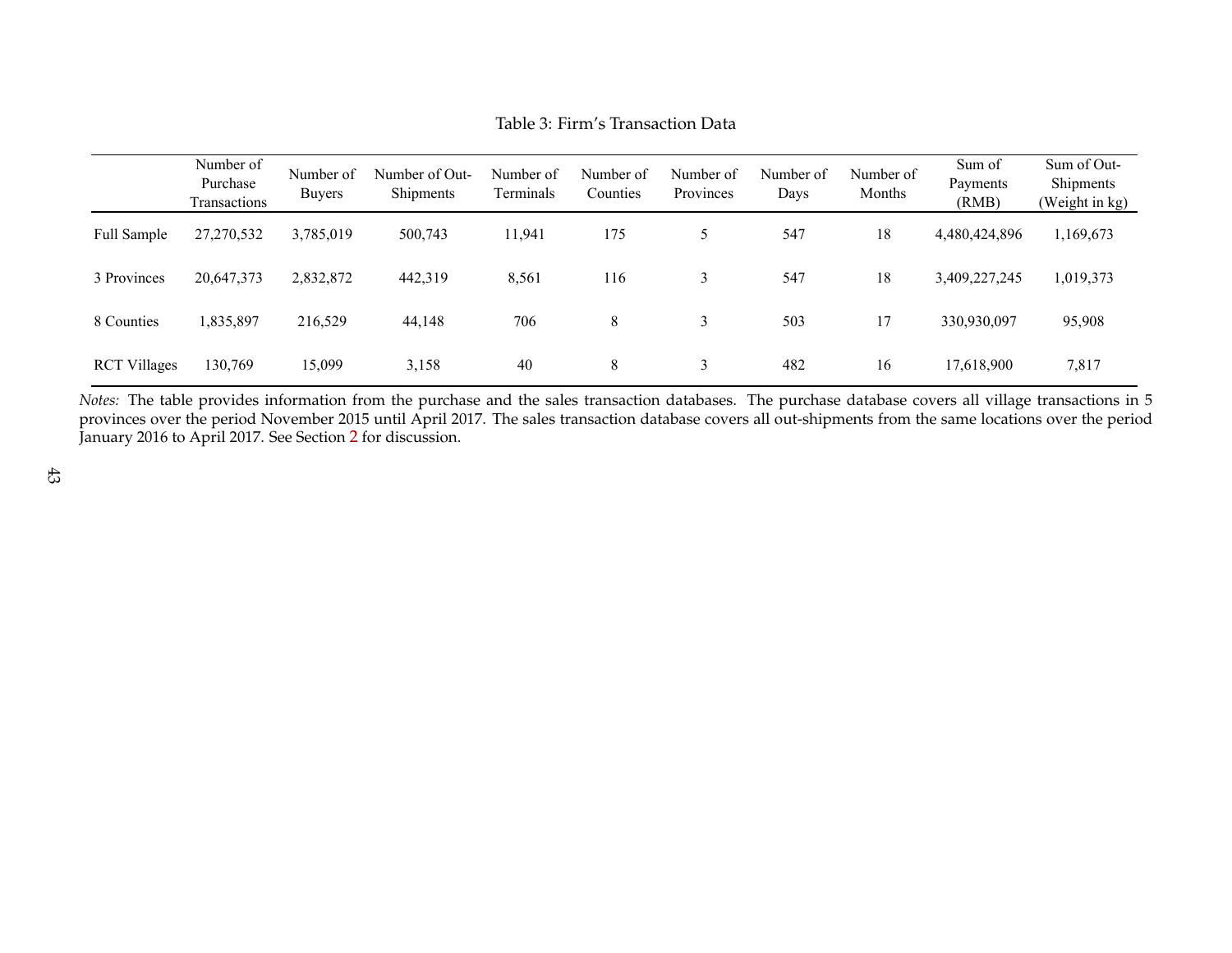<span id="page-45-1"></span>

| Dependent Variables                                                         |                                                  | Intent to Treat            | Treatment on<br>Treated   | Log Distance<br>(IV using Treat) | Dependent Variables                                                                  |                                                  | Intent to Treat         | Treatment on<br>Treated | Log Distance<br>(IV using Treat) |
|-----------------------------------------------------------------------------|--------------------------------------------------|----------------------------|---------------------------|----------------------------------|--------------------------------------------------------------------------------------|--------------------------------------------------|-------------------------|-------------------------|----------------------------------|
| Monthly Total Retail                                                        | Treat or Log Dist                                | $-21.93$<br>(31.96)        | $-40.92$<br>(60.19)       | 11.15<br>(16.29)                 | Share of E-Commerce                                                                  | 0.000608<br>Treat or Log Dist<br>(0.000515)      |                         | 0.00123<br>(0.00109)    | $-0.000352$<br>(0.000306)        |
| Expenditure Per Capita                                                      | R-Squared<br>First Stage F-Stat<br>Number of Obs | 0.038<br>3,434             | 43.92<br>3,434            | 42.45<br>3,434                   | Terminal in Monthly<br>Tobacco and Alcohol (2)                                       | R-Squared<br>First Stage F-Stat<br>Number of Obs | 0.001<br>1,653          | 33.02<br>1,653          | 27.08<br>1,653                   |
| Household Has Ever Bought                                                   | Treat or Log Dist                                | $0.0480***$<br>(0.0169)    | $0.0886***$<br>(0.0271)   | $-0.0241***$<br>(0.00721)        | Share of E-Commerce<br>Terminal in Monthly                                           | Treat or Log Dist                                | 0.000693<br>(0.000689)  | 0.00126<br>(0.00124)    | $-0.000344$<br>(0.000339)        |
| Something through Terminal<br>$(Yes=1)$                                     | R-Squared<br>First Stage F-Stat<br>Number of Obs | 0.008<br>3,518             | 45.56<br>3,518            | 43.80<br>3,518                   | Medicine and Health<br>Products (3)                                                  | R-Squared<br>First Stage F-Stat<br>Number of Obs | 0.000<br>2,416          | 51.06<br>2,416          | 46.74<br>2,416                   |
| Household Has Bought<br>Something through Terminal<br>in Past Month (Yes=1) | Treat or Log Dist                                | $0.0263***$<br>(0.00981)   | $0.0490***$<br>(0.0171)   | $-0.0134***$<br>(0.00458)        | Share of E-Commerce<br>Terminal in Monthly<br>Clothing and Accessories<br>(4)        | Treat or Log Dist                                | $0.0465***$<br>(0.0140) | $0.0734***$<br>(0.0216) | $-0.0205***$<br>(0.00603)        |
|                                                                             | R-Squared<br>First Stage F-Stat<br>Number of Obs | 0.009<br>3,482             | 43.93<br>3,482            | 42.23<br>3,482                   |                                                                                      | R-Squared<br>First Stage F-Stat<br>Number of Obs | 0.019<br>1,269          | 70.69<br>1,269          | 56.57<br>1,269                   |
| Share of E-Commerce<br>Terminal in Total Monthly<br>Retail Expenditure      | Treat or Log Dist                                | $0.00666$ ***<br>(0.00239) | $0.0124***$<br>(0.00434)  | $-0.00338***$<br>(0.00117)       | Share of E-Commerce<br>Terminal in Monthly Other R-Squared<br>Household Products (5) | Treat or Log Dist                                | 0.00430<br>(0.00395)    | 0.00804<br>(0.00713)    | $-0.00225$<br>(0.00198)          |
|                                                                             | R-Squared<br>First Stage F-Stat<br>Number of Obs | 0.006<br>3,434             | 44.03<br>3,434            | 42.34<br>3,434                   |                                                                                      | First Stage F-Stat<br>Number of Obs              | 0.001<br>2,336          | 43.87<br>2,336          | 39.89<br>2,336                   |
| Share of E-Commerce                                                         | Treat or Log Dist                                | $-0.00715$<br>(0.00778)    | $-0.0154$<br>(0.0191)     | 0.00433<br>(0.00545)             | Share of E-Commerce                                                                  | Treat or Log Dist                                | $\overline{0}$<br>(0)   | $\overline{0}$<br>(0)   | $\overline{0}$<br>(0)            |
| Terminal in Monthly<br><b>Business Inputs</b>                               | R-Squared<br>First Stage F-Stat<br>Number of Obs | 0.003<br>1,207             | 16.46<br>1,207            | 14.96<br>1,207                   | Terminal in Monthly<br>Heating, Fuel and Gas (6)                                     | R-Squared<br>First Stage F-Stat<br>Number of Obs | 1,463                   | 1,463                   | 1,463                            |
| Share of E-Commerce                                                         | Treat or Log Dist                                | $0.00536***$<br>(0.00195)  | $0.00999***$<br>(0.00355) | $-0.00272***$<br>(0.000956)      | Share of E-Commerce<br>Terminal in Monthly                                           | Treat or Log Dist                                | $0.0546**$<br>(0.0217)  | $0.0908**$<br>(0.0368)  | $-0.0248**$<br>(0.00989)         |
| Terminal in Monthly Non-<br>Durables                                        | R-Squared<br>First Stage F-Stat<br>Number of Obs | 0.003<br>3,433             | 44.11<br>3,433            | 42.33<br>3,433                   | Furniture and Appliances<br>(7)                                                      | R-Squared<br>First Stage F-Stat<br>Number of Obs | 0.019<br>380            | 47.51<br>380            | 44.31<br>380                     |
| Share of E-Commerce                                                         | Treat or Log Dist                                | $0.0398**$<br>(0.0159)     | $0.0669**$<br>(0.0261)    | $-0.0188**$<br>(0.00736)         | Share of E-Commerce                                                                  | Treat or Log Dist                                | $0.0697**$<br>(0.0345)  | $0.110**$<br>(0.0522)   | $-0.0322**$<br>(0.0152)          |
| Terminal in Monthly<br>Durables                                             | R-Squared<br>First Stage F-Stat<br>Number of Obs | 0.011<br>768               | 52.64<br>768              | 41.27<br>768                     | Terminal in Monthly<br>Electronics (8)                                               | R-Squared<br>First Stage F-Stat<br>Number of Obs | 0.024<br>232            | 43.20<br>232            | 26.28<br>232                     |
| Share of E-Commerce                                                         | Treat or Log Dist                                | 0.00121<br>(0.000823)      | 0.00223<br>(0.00152)      | $-0.000606$<br>(0.000414)        | Share of E-Commerce                                                                  | Treat or Log Dist                                | $0.0353*$<br>(0.0201)   | $0.0554*$<br>(0.0313)   | $-0.0162*$<br>(0.00935)          |
| Terminal in Monthly Food<br>and Beverages (1)                               | R-Squared<br>First Stage F-Stat<br>Number of Obs | 0.001<br>3,359             | 45.63<br>3,359            | 43.70<br>3,359                   | Terminal in Monthly<br>Transport Equipment (9)                                       | R-Squared<br>First Stage F-Stat<br>Number of Obs | 0.014<br>141            | 43.07<br>141            | 31.48<br>141                     |

Table 4: Average Effects: Consumption

<span id="page-45-0"></span>*Notes*: Table reports point estimates from specification [\(3\)](#page-20-1). The first column reports ITT and the second column TOT. The third column replaces the binary TOT with log residential distances to thenearest e-commerce terminal (using village-level ITT as instrument as for second column). See Section [4](#page-19-1) for discussion. Standard errors are clustered at the level of villages. \* 10%, \*\* 5%, \*\*\* 1% significance levels.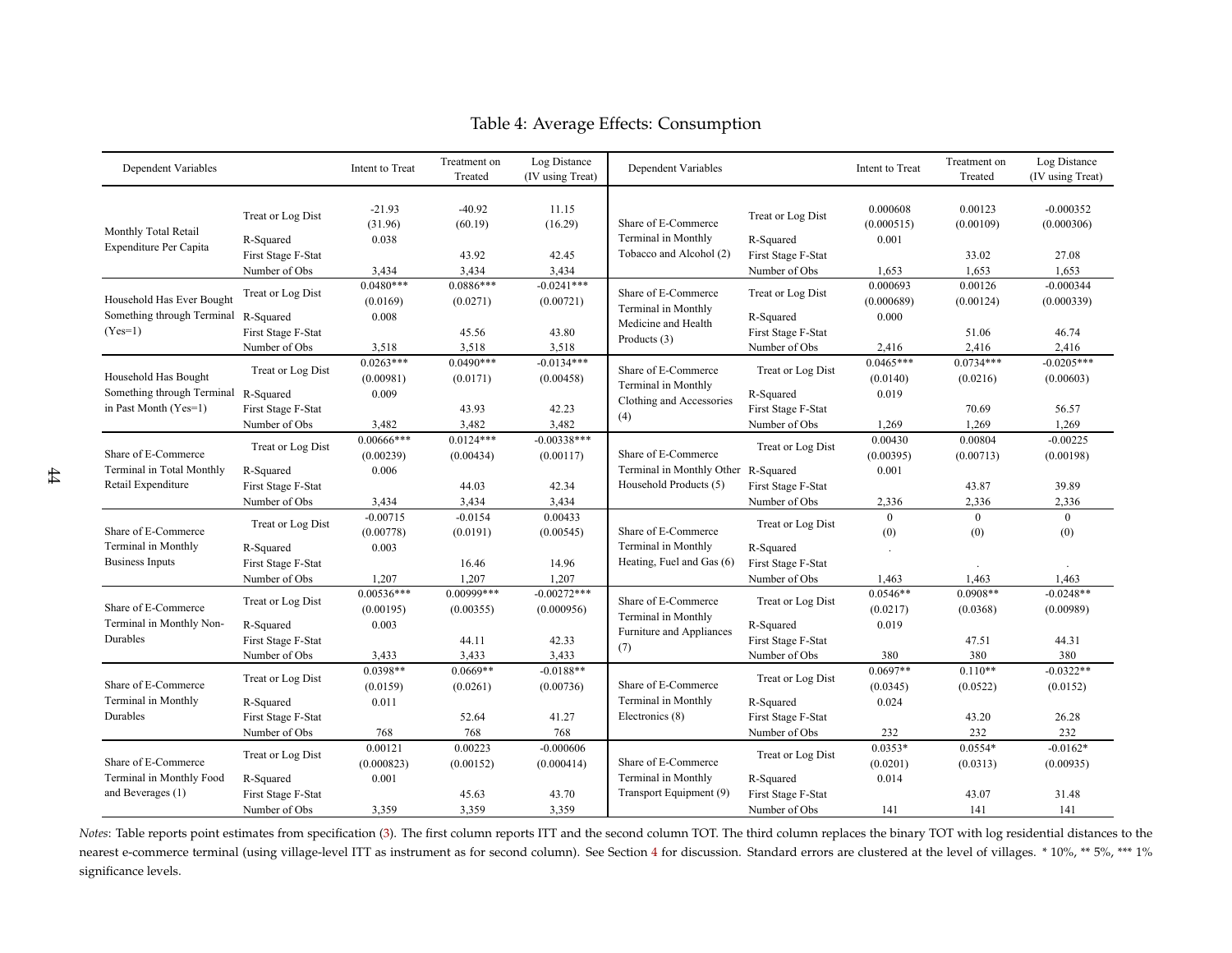| Dependent Variables                                        |                                                  | Intent to Treat              | Treatment on<br>Treated | Log Distance<br>(IV using Treat) | Dependent Variables                                                        |                                     | Intent to Treat                  | Treatment on<br>Treated | Log Distance<br>(IV using Treat) |
|------------------------------------------------------------|--------------------------------------------------|------------------------------|-------------------------|----------------------------------|----------------------------------------------------------------------------|-------------------------------------|----------------------------------|-------------------------|----------------------------------|
| Monthly Income Per                                         | Treat or Log Dist<br>R-Squared                   | $-7.838$<br>(70.78)<br>0.038 | $-14.48$<br>(129.9)     | 3.974<br>(35.61)                 | Member of Household<br>Has Ever Sold through                               | Treat or Log Dist<br>R-Squared      | $-0.00700$<br>(0.00562)<br>0.347 | $-0.0129$<br>(0.0104)   | 0.00353<br>(0.00282)             |
| Capita in RMB                                              | First Stage F-Stat                               |                              | 45.33                   | 42.83                            | E-Commerce (Yes=1)                                                         | First Stage F-Stat                  |                                  | 45.30                   | 42.71                            |
|                                                            | Number of Obs                                    | 3,437                        | 3,437                   | 3,437                            |                                                                            | Number of Obs                       | 3,504                            | 3,504                   | 3,504                            |
| Monthly Income Per<br>Capita Net of Costs in               | Treat or Log Dist<br>R-Squared                   | $-20.09$<br>(70.80)<br>0.037 | $-37.20$<br>(129.9)     | 10.19<br>(35.51)                 | Member of Household<br>Has Sold through                                    | Treat or Log Dist<br>R-Squared      | $-0.00132$<br>(0.00237)<br>0.038 | $-0.00244$<br>(0.00438) | 0.000667<br>(0.00119)            |
| <b>RMB</b>                                                 | First Stage F-Stat                               |                              | 44.78                   | 42.54                            | E-Commerce In Past                                                         | First Stage F-Stat                  |                                  | 44.30                   | 42.34                            |
|                                                            | Number of Obs                                    | 3,390                        | 3,390                   | 3,390                            | Month (Yes=1)                                                              | Number of Obs                       | 3,498                            | 3,498                   | 3,498                            |
|                                                            |                                                  | $-12.55$                     | $-23.21$                | 6.360                            |                                                                            |                                     | $-10.09$                         | $-18.75$                | 5.109                            |
| Monthly Income Per<br>Capita Net of Transfers in R-Squared | Treat or Log Dist                                | (72.18)<br>0.051             | (132.4)                 | (36.25)                          | Treat or Log Dist<br>E-Commerce Sales in<br>R-Squared<br>Past Month in RMB | (12.89)<br>0.012                    | (23.94)                          | (6.504)                 |                                  |
| <b>RMB</b>                                                 | First Stage F-Stat                               |                              | 45.16                   | 42.67                            |                                                                            | First Stage F-Stat                  |                                  | 44.26                   | 42.39                            |
|                                                            | Number of Obs                                    | 3,445                        | 3,445                   | 3,445                            |                                                                            | Number of Obs                       | 3,498                            | 3,498                   | 3,498                            |
| Annual Income Per Capita<br>in RMB                         | Treat or Log Dist                                | $-45.95$<br>(586.9)          | $-85.08$<br>(1,080)     | 23.33<br>(296.3)                 | Share of E-Commerce                                                        | Treat or Log Dist                   | $-0.00120$<br>(0.00176)          | $-0.00224$<br>(0.00330) | 0.000614<br>(0.000901)           |
|                                                            | R-Squared                                        | 0.046                        |                         |                                  | Sales in Household                                                         | R-Squared                           | 0.032                            |                         |                                  |
|                                                            | First Stage F-Stat                               |                              | 44.77                   | 42.23                            | Monthly Income                                                             | First Stage F-Stat                  |                                  | 41.62                   | 38.41                            |
|                                                            | Number of Obs                                    | 3,388                        | 3,388                   | 3,388                            |                                                                            | Number of Obs                       | 2,830                            | 2,830                   | 2,830                            |
|                                                            | Treat or Log Dist                                | $-70.23$<br>(140.3)          | $-130.3$<br>(257.7)     | 35.61<br>(70.34)                 |                                                                            | Treat or Log Dist                   | $-0.0229$<br>(0.0319)            | $-0.0425$<br>(0.0597)   | 0.0116<br>(0.0164)               |
| Monthly Agricultural<br>Income Per Capita                  | R-Squared<br>First Stage F-Stat                  | 0.033                        | 44.23                   | 42.33                            | Primary Earner Working R-Squared<br>As Peasant (Yes=1)                     | First Stage F-Stat                  | 0.140                            | 44.42                   | 41.58                            |
|                                                            | Number of Obs                                    | 3,448                        | 3,448                   | 3,448                            |                                                                            | Number of Obs                       | 3,327                            | 3,327                   | 3,327                            |
| Monthly Non-                                               | Treat or Log Dist                                | $-46.65$<br>(137.3)          | $-86.06$<br>(249.6)     | 23.55<br>(68.28)                 | Member of Household                                                        | Treat or Log Dist                   | $-0.00802$<br>(0.00631)          | $-0.0149$<br>(0.0120)   | 0.00407<br>(0.00327)             |
| Agricultural Income Per<br>Capita                          | R-Squared<br>First Stage F-Stat                  | 0.157                        | 45.74                   | 43.51                            | Started a Business Over R-Squared<br>Last 6 Months $(Yes=1)$               | First Stage F-Stat                  | 0.001                            | 44.37                   | 42.34                            |
|                                                            | Number of Obs                                    | 3,441                        | 3,441                   | 3,441                            |                                                                            | Number of Obs                       | 3,468                            | 3,468                   | 3,468                            |
| Weekly Hours Worked by                                     | Treat or Log Dist<br>R-Squared                   | 1.008<br>(3.383)<br>0.000    | 1.879<br>(6.285)        | $-0.516$<br>(1.723)              | New Business Selling in                                                    | Treat or Log Dist<br>R-Squared      | 0.000212<br>(0.00159)<br>0.000   | 0.000394<br>(0.00294)   | $-0.000108$<br>(0.000803)        |
| Primary Earner                                             | First Stage F-Stat<br>Number of Obs              | 3,310                        | 43.80<br>3,310          | 41.21<br>3,310                   | Part Online (Yes=1)                                                        | First Stage F-Stat<br>Number of Obs | 3,468                            | 44.33<br>3,468          | 42.37<br>3,468                   |
|                                                            |                                                  | $-0.0606$                    | $-0.110$                | 0.0317                           |                                                                            |                                     |                                  |                         |                                  |
| Weekly Hours Worked by<br>Secondary Earner                 | Treat or Log Dist                                | (3.886)                      | (7.002)                 | (2.020)                          |                                                                            |                                     |                                  |                         |                                  |
|                                                            | R-Squared<br>First Stage F-Stat<br>Number of Obs | 0.000<br>1,866               | 45.39<br>1,866          | 40.21<br>1,866                   |                                                                            |                                     |                                  |                         |                                  |

Table 5: Average Effects: Incomes

<span id="page-46-0"></span>*Notes*: Table reports point estimates from specification [\(3\)](#page-20-1). The first column reports ITT and the second column TOT. The third column replaces the binary TOT with log residential distances to the nearest e-commerce terminal (using village-level ITT as instrument as for second column). See Section [4](#page-19-1) for discussion. Standard errors are clustered at the level of villages. \* 10%, \*\* 5%, \*\*\* 1% significance levels.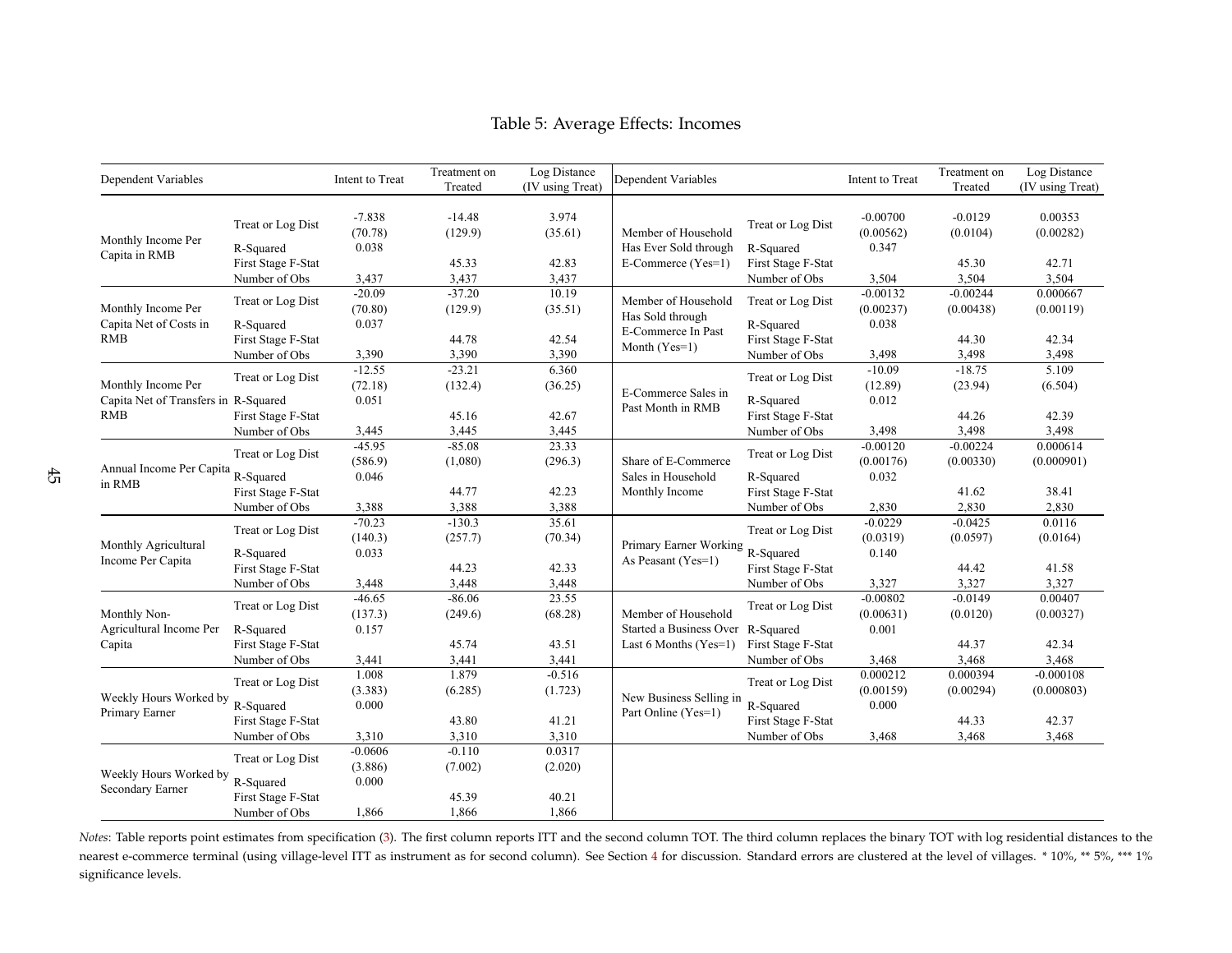<span id="page-47-0"></span>

| Dependent Variables              |                    | Intent to Treat    | Treatment on<br>Treated | Dependent Variables        |                    | Intent to Treat        | Treatment on<br>Treated |
|----------------------------------|--------------------|--------------------|-------------------------|----------------------------|--------------------|------------------------|-------------------------|
|                                  | Treat              | 0.0189<br>(0.0142) | 0.0352<br>(0.0263)      | Log Prices of Food         | Treat              | $0.0368**$<br>(0.0185) | $0.0706*$<br>(0.0375)   |
| Log Prices (All)                 | R-Squared          | 0.893              | 0.893                   | and Beverages (1)          | R-Squared          | 0.870                  | 0.870                   |
|                                  | First Stage F-Stat |                    | 41.66                   |                            | First Stage F-Stat |                        | 39.37                   |
|                                  | Number of Obs      | 6,877              | 6,877                   |                            | Number of Obs      | 3,686                  | 3,686                   |
| Product Replacement              | Treat              | $-0.00516$         | $-0.00983$              |                            | Treat              | 0.0212                 | 0.0421                  |
| Dummy (Not Counting              |                    | (0.00947)          | (0.0181)                | Log Prices of Tobacco      |                    | (0.0340)               | (0.0662)                |
| Store Closures)                  | R-Squared          | 0.000              | $-0.002$                | and Alcohol (2)            | R-Squared          | 0.809                  | 0.810                   |
| $(Yes=1)$                        | First Stage F-Stat | 8,956              | 39.82<br>8,956          |                            | First Stage F-Stat |                        | 32.39<br>1,071          |
|                                  | Number of Obs      | 0.00124            | 0.00236                 |                            | Number of Obs      | 1,071<br>$-0.0474$     | $-0.0756$               |
|                                  | Treat              | (0.0294)           | (0.0556)                | Log Prices of              | Treat              | (0.0741)               | (0.122)                 |
| Store Closure (at                | R-Squared          | 0.000              | 0.000                   | Medicine and Health        | R-Squared          | 0.794                  | 0.795                   |
| Product Level) (Yes=1)           | First Stage F-Stat |                    | 39.82                   | Products (3)               | First Stage F-Stat |                        | 19.18                   |
|                                  | Number of Obs      | 8,956              | 8,956                   |                            | Number of Obs      | 266                    | 266                     |
|                                  |                    | $2.194**$          | $4.020*$                |                            |                    | 0.0809                 | 0.115                   |
|                                  | Treat              | (1.073)            | (2.278)                 | Log Prices of              | Treat              | (0.111)                | (0.158)                 |
| Number of New                    | R-Squared          | 0.277              | 0.212                   | Clothing and               | R-Squared          | 0.845                  | 0.842                   |
| <b>Products Per Store</b>        | First Stage F-Stat |                    | 19.69                   | Accessories (4)            | First Stage F-Stat |                        | 42.80                   |
|                                  | Number of Obs      | 312                | 312                     |                            | Number of Obs      | 152                    | 152                     |
|                                  |                    | $-0.00145$         | $-0.00261$              |                            |                    | $-0.0328$              | $-0.0619$               |
| <b>Store Owner Sources</b>       | Treat              | (0.0258)           | (0.0461)                | Log Prices of Other        | Treat              | (0.0382)               | (0.0744)                |
| Products Online                  | R-Squared          | 0.000              | $-0.001$                | Household Products         | R-Squared          | 0.756                  | 0.755                   |
| $(Yes=1)$                        | First Stage F-Stat |                    | 23.76                   | (5)                        | First Stage F-Stat |                        | 28.85                   |
|                                  | Number of Obs      | 341                | 341                     |                            | Number of Obs      | 1,268                  | 1,268                   |
|                                  |                    | 0.00229            | 0.00337                 |                            |                    | $-0.0115$              | $-0.0440$               |
|                                  | Treat              | (0.129)            | (0.186)                 |                            | Treat              | (0.0955)               | (0.332)                 |
| Log Prices of Business           | R-Squared          | 0.811              | 0.811                   | Log Prices of Heating,     | R-Squared          | 0.007                  | $-0.095$                |
| Inputs                           | First Stage F-Stat |                    | 24.86                   | Fuel and Gas (6)           | First Stage F-Stat |                        | 0.795                   |
|                                  | Number of Obs      | 237                | 237                     |                            | Number of Obs      | 12                     | 12                      |
|                                  | Treat              | 0.0211             | 0.0398                  |                            |                    | $-0.0347$              | $-0.0617$               |
| Log Prices of Non-               |                    | (0.0146)           | (0.0276)                | Log Prices of              | Treat              | (0.0881)               | (0.156)                 |
| Durables                         | R-Squared          | 0.860              | 0.860                   | Furniture and              | R-Squared          | 0.952                  | 0.953                   |
|                                  | First Stage F-Stat |                    | 40.36                   | Appliances (7)             | First Stage F-Stat |                        | 6.757                   |
|                                  | Number of Obs      | 6,455              | 6,455                   |                            | Number of Obs      | 109                    | 109                     |
|                                  | Treat              | $-0.0320$          | $-0.0522$               |                            | Treat              | $-0.0892$              | $-0.163$                |
|                                  |                    | (0.0711)           | (0.115)                 | Log Prices of              |                    | (0.305)                | (0.570)                 |
| Log Prices of Durables R-Squared |                    | 0.951              | 0.952                   | Electronics (8)            | R-Squared          | 0.884                  | 0.890                   |
|                                  | First Stage F-Stat |                    | 9.753                   |                            | First Stage F-Stat |                        | 3.180                   |
|                                  | Number of Obs      | 185                | 185                     |                            | Number of Obs      | 23                     | 23                      |
|                                  |                    |                    |                         |                            | Treat              | 0.0297                 | 0.0398                  |
|                                  |                    |                    |                         | Log Prices of              |                    | (0.0840)               | (0.110)                 |
|                                  |                    |                    |                         | <b>Transport Equipment</b> | R-Squared          | 0.946                  | 0.946                   |
|                                  |                    |                    |                         | (9)                        | First Stage F-Stat |                        | 22.67                   |
|                                  |                    |                    |                         |                            | Number of Obs      | 53                     | 53                      |

# Table 6: Average Effects: Local Retail Prices

*Notes*: Table reports point estimates from specification ([3](#page-20-0)). The first column reports ITT and the second column TOT (using village-level ITT as instrument). See Section [4](#page-19-0) for discussion. Standard errors are clustered at the level of villages. \* 10%, \*\* 5%, \*\*\* 1% significance levels.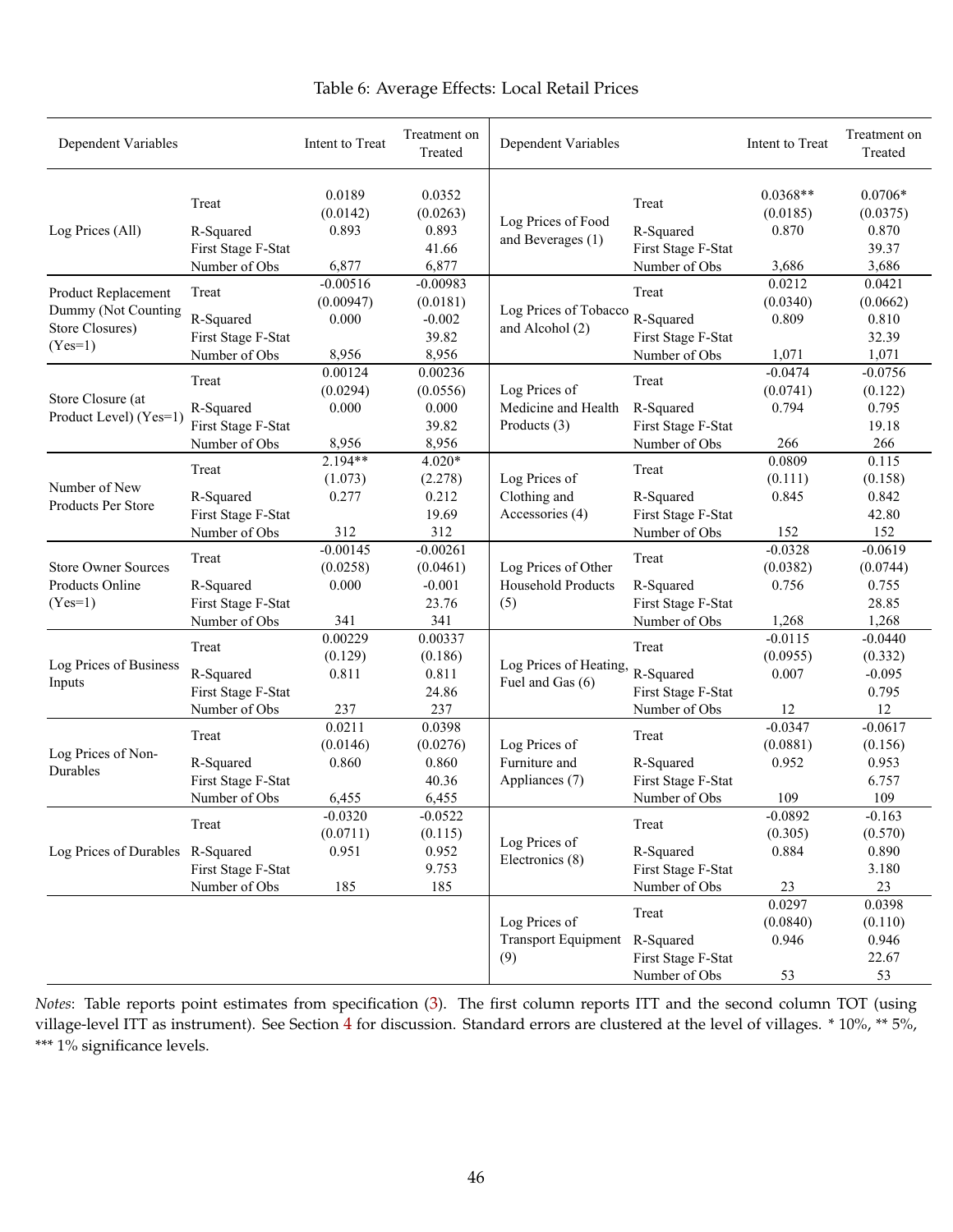|                                                                                       |                                                                                                             | Effects on Consumption                                           |                                                                         |                                                                            |                                                                                     |                                                                                                              | Effects on Incomes                                              |                                                                        |                                                                            |                                                                             | <b>Effects on Retail Prices</b>                                                   |                                                               |                                                                      |
|---------------------------------------------------------------------------------------|-------------------------------------------------------------------------------------------------------------|------------------------------------------------------------------|-------------------------------------------------------------------------|----------------------------------------------------------------------------|-------------------------------------------------------------------------------------|--------------------------------------------------------------------------------------------------------------|-----------------------------------------------------------------|------------------------------------------------------------------------|----------------------------------------------------------------------------|-----------------------------------------------------------------------------|-----------------------------------------------------------------------------------|---------------------------------------------------------------|----------------------------------------------------------------------|
| Dept Variables                                                                        |                                                                                                             | Intent to Treat                                                  | Treatment on the<br>Treated                                             | Log Distance<br>(IV Using Treat)                                           | Dept Variables                                                                      |                                                                                                              | Intent to Treat                                                 | Treatment on the<br>Treated                                            | Log Distance<br>(IV Using Treat)                                           | Dept Variables                                                              |                                                                                   | Intent to Treat                                               | Treatment on the<br>Treated                                          |
| Monthly Total Retail<br><b>Expenditure Per</b><br>Capita                              | Treat or Log Dist<br>Treat or Log Dist*<br>Delivery<br>First Stage F-Stat                                   | $-26.72$<br>(36.25)<br>31.42<br>(69.33)                          | $-49.03$<br>(67.96)<br>58.59<br>(140.5)<br>2.388                        | 13.55<br>(18.65)<br>$-15.88$<br>(35.96)<br>2.466                           | Monthly Income<br>Per Capita in RMB Delivery                                        | Treat or Log Dist<br>Treat or Log Dist*<br>First Stage F-Stat                                                | $-14.99$<br>(77.55)<br>50.29<br>(171.2)                         | $-27.14$<br>(140.1)<br>97.16<br>(339.1)<br>2.694                       | 7.579<br>(39.08)<br>$-25.08$<br>(86.90)<br>2.737                           | Log Prices (All)                                                            | Treat<br>Treat * Delivery<br>First Stage F-Stat                                   | 0.0114<br>(0.0144)<br>0.0417<br>(0.0377)                      | 0.0215<br>(0.0273)<br>0.0739<br>(0.0572)<br>17.26                    |
| Household Has Ever<br><b>Bought Something</b><br>through Terminal<br>$(Yes=1)$        | Number of Obs<br>Treat or Log Dist<br>Treat or Log Dist*<br>Delivery<br>First Stage F-Stat                  | 3.434<br>$0.0573***$<br>(0.0190)<br>$-0.0603**$<br>(0.0251)      | 3,434<br>$0.105***$<br>(0.0288)<br>$-0.110**$<br>(0.0438)<br>2.683      | 3.434<br>$-0.0289***$<br>(0.00776)<br>$0.0304***$<br>(0.0113)<br>2.754     | Monthly Income<br>Per Capita Net of<br>Costs in RMB                                 | Number of Obs<br>Treat or Log Dist<br>Treat or Log Dist*<br>Delivery<br>First Stage F-Stat                   | 3,437<br>$-20.24$<br>(77.47)<br>6.011<br>(167.6)                | 3,437<br>$-37.09$<br>(140.5)<br>9.303<br>(317.4)<br>2.810              | 3,437<br>10.33<br>(39.07)<br>$-3.362$<br>(81.28)<br>2.852                  | Product<br>Replacement<br>Dummy (Not<br>Counting Store<br>Closures) (Yes=1) | Number of Obs<br>Treat<br>Treat * Delivery<br>First Stage F-Stat                  | 6,877<br>$-0.00680$<br>(0.0108)<br>0.00907<br>(0.0213)        | 6.877<br>$-0.0129$<br>(0.0206)<br>0.0173<br>(0.0415)<br>2.648        |
| Household Has<br><b>Bought Something</b><br>through Terminal in<br>Last Month (Yes=1) | Number of Obs<br>Treat or Log Dist<br>Treat or Log Dist*<br>Delivery<br>First Stage F-Stat                  | 3,518<br>$0.0329***$<br>(0.0111)<br>$-0.0422***$<br>(0.0155)     | 3,518<br>$0.0604***$<br>(0.0189)<br>$-0.0790**$<br>(0.0329)<br>2.513    | 3,518<br>$-0.0167***$<br>(0.00518)<br>$0.0214**$<br>(0.00855)<br>2.577     | Monthly Income<br>Per Capita Net of<br>Transfers in RMB                             | Number of Obs<br>Treat or Log Dist<br>Treat or Log Dist*<br>Delivery<br>First Stage F-Stat                   | 3,390<br>$-13.87$<br>(77.86)<br>12.70<br>(188.3)                | 3,390<br>$-25.27$<br>(140.7)<br>23.04<br>(367.2)<br>2.635              | 3,390<br>7.041<br>(39.18)<br>$-6.473$<br>(93.22)<br>2.696                  | Store Closure (at<br>Product Level)<br>$(Yes=1)$                            | Number of Obs<br>Treat<br>Treat * Delivery<br>First Stage F-Stat                  | 8,956<br>0.00111<br>(0.0355)<br>0.000779<br>(0.0423)          | 8,956<br>0.00209<br>(0.0668)<br>0.00162<br>(0.0805)<br>2.648         |
| Share of<br>E-Commerce<br>Terminal in Total<br>Monthly Retail<br>Expenditure          | Number of Obs<br>Treat or Log Dist<br>Treat or Log Dist*<br>Delivery<br>First Stage F-Stat                  | 3.482<br>$0.00796***$<br>(0.00274)<br>$-0.00833***$<br>(0.00294) | 3.482<br>$0.0146***$<br>(0.00488)<br>$-0.0153***$<br>(0.00542)<br>2.413 | 3.482<br>$-0.00405***$<br>(0.00134)<br>$0.00424***$<br>(0.00147)<br>2.483  | Capita in RMB                                                                       | Number of Obs<br>Treat or Log Dist<br>Annual Income Per Treat or Log Dist*<br>Delivery<br>First Stage F-Stat | 3.445<br>70.33<br>(645.0)<br>$-734.1$<br>(1, 484)               | 3.445<br>124.2<br>(1, 168)<br>$-1,462$<br>(2,755)<br>2.501             | 3.445<br>$-34.68$<br>(325.6)<br>368.3<br>(692.5)<br>2.603                  | Number of New<br>Products Per Store                                         | Number of Obs<br>Treat<br>Treat * Delivery<br>First Stage F-Stat                  | 8.956<br>$1.403*$<br>(0.828)<br>3.403<br>(3.876)              | 8,956<br>2.352*<br>(1.354)<br>7.993<br>(12.77)<br>1.247              |
| Share of<br>E-Commerce<br>Terminal in Total<br><b>Monthly Business</b><br>Inputs      | Number of Obs<br>Treat or Log Dist<br>Treat or Log Dist*<br>Delivery<br>First Stage F-Stat<br>Number of Obs | 3,434<br>$-0.00830$<br>(0.00827)<br>0.0158<br>(0.0105)<br>1,207  | 3,434<br>$-0.0190$<br>(0.0222)<br>0.0296<br>(0.0241)<br>6.346<br>1,207  | 3,434<br>0.00548<br>(0.00656)<br>$-0.00790$<br>(0.00685)<br>5.536<br>1,207 | Member of<br>Household Has<br>Ever Sold through<br>E-Commerce<br>$(Yes=1)$          | Number of Obs<br>Treat or Log Dist<br>Treat or Log Dist*<br>First Stage F-Stat<br>Number of Obs              | 3,388<br>$-0.00857$<br>(0.00608)<br>0.0102<br>(0.0141)<br>3,504 | 3,388<br>$-0.0156$<br>(0.0111)<br>0.0188<br>(0.0280)<br>2.561<br>3,504 | 3,388<br>0.00433<br>(0.00309)<br>$-0.00513$<br>(0.00715)<br>2.598<br>3,504 | <b>Store Owner</b><br><b>Sources Products</b><br>Online (Yes=1)             | Number of Obs<br>Treat<br>Treat * Delivery<br>First Stage F-Stat<br>Number of Obs | 312<br>$0.0250**$<br>(0.0122)<br>$-0.0911$<br>(0.0814)<br>341 | 312<br>$0.0416**$<br>(0.0201)<br>$-0.185$<br>(0.166)<br>1.320<br>341 |
| Share of<br>E-Commerce<br>Terminal in Total<br>Monthly Non-<br>Durables               | Treat or Log Dist<br>Treat or Log Dist*<br>Delivery<br>First Stage F-Stat<br>Number of Obs                  | $0.00637***$<br>(0.00225)<br>$-0.00646**$<br>(0.00246)<br>3,433  | $0.0117***$<br>(0.00400)<br>$-0.0119***$<br>(0.00452)<br>2.413<br>3,433 | $-0.00324***$<br>(0.00110)<br>$0.00329***$<br>(0.00122)<br>2.483<br>3,433  | Share of<br>in Household<br>Monthly Income                                          | Treat or Log Dist<br>E-Commerce Sales Treat or Log Dist*<br>First Stage F-Stat<br>Number of Obs              | $-0.00172$<br>(0.00210)<br>0.00282<br>(0.00233)<br>2,830        | $-0.00316$<br>(0.00387)<br>0.00540<br>(0.00441)<br>2.402<br>2,830      | 0.000882<br>(0.00108)<br>$-0.00145$<br>(0.00121)<br>2.342<br>2,830         | Log Price of<br><b>Business Inputs</b>                                      | Treat<br>Treat * Delivery<br>First Stage F-Stat<br>Number of Obs                  | $-0.0858$<br>(0.134)<br>0.289<br>(0.273)<br>237               | $-0.108$<br>(0.182)<br>0.473<br>(0.447)<br>1.972<br>237              |
| Share of<br>E-Commerce<br>Terminal in Total<br>Monthly Durables                       | Treat or Log Dist<br>Treat or Log Dist*<br>Delivery<br>First Stage F-Stat<br>Number of Obs                  | $0.0486***$<br>(0.0177)<br>$-0.0694***$<br>(0.0258)<br>768       | $0.0807***$<br>(0.0284)<br>$-0.118***$<br>(0.0442)<br>3.150<br>768      | $-0.0233***$<br>(0.00822)<br>$0.0324***$<br>(0.0121)<br>17.74<br>768       | Primary Earner<br>Working as Peasant<br>$(Yes=1)$                                   | Treat or Log Dist<br>Treat or Log Dist*<br>First Stage F-Stat<br>Number of Obs                               | $-0.0192$<br>(0.0341)<br>$-0.0284$<br>(0.0813)<br>3,327         | $-0.0352$<br>(0.0624)<br>$-0.0609$<br>(0.185)<br>2.503<br>3,327        | 0.00979<br>(0.0174)<br>0.0143<br>(0.0464)<br>2.533<br>3,327                | Log Price of Non-<br>Durables                                               | Treat<br>Treat * Delivery<br>First Stage F-Stat<br>Number of Obs                  | 0.0192<br>(0.0157)<br>0.0137<br>(0.0362)<br>6,455             | 0.0366<br>(0.0308)<br>0.0214<br>(0.0585)<br>16.09<br>6,455           |
|                                                                                       |                                                                                                             |                                                                  |                                                                         |                                                                            | Member of<br>Household Has<br>Started a Business<br>Over Last 6 Months<br>$(Yes=1)$ | Treat or Log Dist<br>Treat or Log Dist*<br>Delivery<br>First Stage F-Stat<br>Number of Obs                   | $-0.00328$<br>(0.00635)<br>$-0.0297$<br>(0.0183)<br>3,468       | $-0.00601$<br>(0.0116)<br>$-0.0604$<br>(0.0536)<br>2.517<br>3,468      | 0.00167<br>(0.00322)<br>0.0149<br>(0.0130)<br>2.566<br>3,468               | Log Prices of<br>Durables                                                   | Treat<br>Treat * Delivery<br>First Stage F-Stat<br>Number of Obs                  | $-0.118$<br>(0.0880)<br>0.164<br>(0.134)<br>185               | $-0.144$<br>(0.104)<br>0.288<br>(0.366)<br>0.488<br>185              |

# <span id="page-48-0"></span>Table 7: Role of Logistical and Transactional Barriers

*Notes*: Table reports point estimates from specification [\(4\)](#page-22-1) for outcomes related to household consumption (left panel), household incomes (middle panel) and local retail prices (right panel). The first column reports ITT and the second column TOT. The third column replaces the binary TOT with log residential distances to the nearest e-commerce terminal (using village-level ITT as instrumentas for second column). See Section [4](#page-19-1) for discussion. Standard errors are clustered at the level of villages. \* 10%, \*\* 5%, \*\*\* 1% significance levels.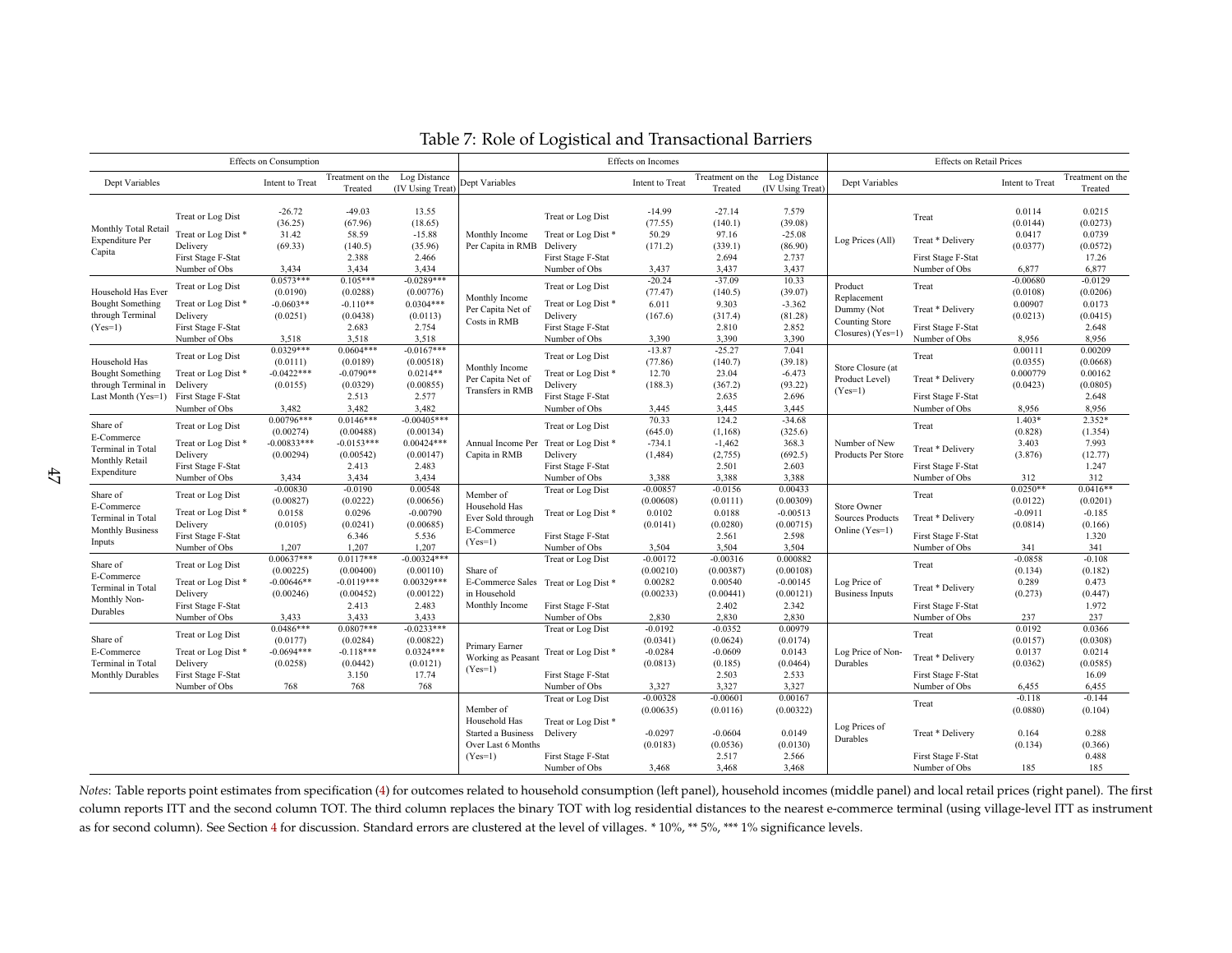<span id="page-49-0"></span>

| Type of<br>Heterogeneity                  |                                     | Intent to Treat                  | Treatment on<br>the Treated                                                | Log Dist<br>(IV)          | Intent to Treat              | Treatment on<br>the Treated     | Log Distance<br>(IV) | Intent to Treat             | Treatment on<br>the Treated |
|-------------------------------------------|-------------------------------------|----------------------------------|----------------------------------------------------------------------------|---------------------------|------------------------------|---------------------------------|----------------------|-----------------------------|-----------------------------|
|                                           | Dependent<br>Variables:             |                                  | Household Has Ever Bought Something through<br>E-Commerce Terminal (Yes=1) |                           |                              | Monthly Income Per Capita (RMB) |                      | Log Local Retail Prices     |                             |
| Average Effect R-Squared                  | Treat or Log Dist                   | $0.0480***$<br>(0.0169)<br>0.008 | $0.0886***$<br>(0.0271)                                                    | $-0.0253***$<br>(0.00801) | $-7.838$<br>(70.78)<br>0.038 | $-14.48$<br>(129.9)             | 4.190<br>(37.55)     | 0.0189<br>(0.0142)<br>0.893 | 0.0352<br>(0.0263)<br>0.893 |
|                                           | First Stage F-Stat<br>Number of Obs | 3,518                            | 45.56<br>3,518                                                             | 39.22<br>3,518            | 3,437                        | 45.33<br>3,437                  | 37.69<br>3,437       | 6,877                       | 41.66<br>6,877              |
|                                           | Treat or Log Dist                   | $0.0573***$                      | $0.105***$                                                                 | $-0.0323***$              | $-14.99$                     | $-27.14$                        | 8.513                | 0.0114                      | 0.0215                      |
| Village Was                               |                                     | (0.0190)                         | (0.0288)                                                                   | (0.00922)                 | (77.55)                      | (140.1)                         | (43.82)              | (0.0144)                    | (0.0273)                    |
| Previously                                | Treat or Log Dist*                  | $-0.0603**$                      | $-0.110**$                                                                 | $0.0335***$               | 50.29                        | 97.16                           | $-22.44$             | 0.0417                      | 0.0739                      |
| Connected to<br>Parcel Delivery R-Squared | Delivery                            | (0.0251)<br>0.016                | (0.0438)                                                                   | (0.0113)                  | (171.2)<br>0.040             | (339.1)                         | (75.42)              | (0.0377)<br>0.894           | (0.0572)                    |
| $(Yes=1)$                                 | First Stage F-Stat                  |                                  | 2.683                                                                      | 14.88                     |                              | 2.694                           | 14.42                |                             | 17.26                       |
|                                           | Number of Obs                       | 3,518                            | 3,518                                                                      | 3,518                     | 3,437                        | 3,437                           | 3,437                | 6,877                       | 6,877                       |
|                                           | Treat or Log Dist                   | $-0.0156$                        | $-0.00882$                                                                 | $-0.00268$                | $-23.53$                     | $-43.67$                        | 14.71                | $-0.0219$                   | $-0.0322$                   |
| Village                                   |                                     | (0.0288)                         | (0.0429)                                                                   | (0.0126)                  | (181.7)                      | (289.2)                         | (84.33)              | (0.0375)                    | (0.0632)                    |
| Distance to                               | Treat or Log Dist*                  | $0.0388**$                       | $0.0612***$                                                                | $-0.0138**$               | 0.389                        | 0.371                           | $-1.272$             | 0.0216                      | 0.0358                      |
| Township                                  | Log Dist Planned<br>R-Squared       | (0.0162)<br>0.014                | (0.0227)                                                                   | (0.00570)                 | (97.50)<br>0.040             | (152.0)                         | (40.55)              | (0.0198)<br>0.893           | (0.0336)                    |
| Center                                    | First Stage F-Stat                  |                                  | 15.63                                                                      | 11.79                     |                              | 15.66                           | 10.98                |                             | 16.96                       |
|                                           | Number of Obs                       | 3,518                            | 3,518                                                                      | 3,518                     | 3,437                        | 3,437                           | 3,437                | 6,877                       | 6,877                       |
|                                           | Treat or Log Dist                   | $0.140***$                       | $0.223***$                                                                 | $-0.0669***$              | $-136.4$                     | $-237.8$                        | 70.34                |                             |                             |
|                                           |                                     | (0.0506)                         | (0.0778)                                                                   | (0.0230)                  | (172.5)                      | (286.5)                         | (84.03)              |                             |                             |
| Primary                                   | Treat or Log Dist*                  | $-0.00172**$                     | $-0.00251*$                                                                | 0.000778**                | 2.561                        | 4.551                           | $-1.341$             |                             |                             |
| Earner's Age                              | Age<br>R-Squared                    | (0.000774)                       | (0.00129)                                                                  | (0.000370)                | (2.734)                      | (4.825)                         | (1.404)              |                             |                             |
|                                           | First Stage F-Stat                  | 0.023                            | 16.07                                                                      | 15.63                     | 0.049                        | 16.34                           | 15.65                |                             |                             |
|                                           | Number of Obs                       | 3,304                            | 3,304                                                                      | 3,304                     | 3,292                        | 3,292                           | 3,292                |                             |                             |
|                                           |                                     | $0.0407*$                        | $0.0977**$                                                                 | $-0.0266**$               | 52.80                        | 119.7                           | $-33.46$             |                             |                             |
|                                           | Treat or Log Dist                   | (0.0206)                         | (0.0412)                                                                   | (0.0115)                  | (83.52)                      | (195.0)                         | (53.92)              |                             |                             |
| Primary                                   | Treat or Log Dist*                  | 0.00161                          | $-0.000469$                                                                | $-5.85e-05$               | $-8.666$                     | $-17.79$                        | 5.057                |                             |                             |
| Earner's                                  | Years of Education                  | (0.00267)                        | (0.00506)                                                                  | (0.00141)                 | (12.14)                      | (24.03)                         | (6.774)              |                             |                             |
| Educaction                                | R-Squared<br>First Stage F-Stat     | 0.014                            | 8.462                                                                      | 10.62                     | 0.063                        | 8.662                           | 10.78                |                             |                             |
|                                           | Number of Obs                       | 3,296                            | 3,296                                                                      | 3,296                     | 3,284                        | 3,284                           | 3,284                |                             |                             |
|                                           |                                     | 0.00806                          | 0.0209                                                                     | $-0.00505$                | 35.86                        | 59.51                           | $-16.75$             |                             |                             |
|                                           | Treat or Log Dist                   | (0.0213)                         | (0.0375)                                                                   | (0.00998)                 | (96.83)                      | (165.5)                         | (45.62)              |                             |                             |
| Household                                 | Treat or Log Dist*                  | $0.00712**$                      | $0.0121**$                                                                 | $-0.00370**$              | $-9.204$                     | $-15.79$                        | 4.564                |                             |                             |
| Income Per                                | Log Income PC                       | (0.00326)                        | (0.00541)                                                                  | (0.00162)                 | (21.22)                      | (36.31)                         | (10.39)              |                             |                             |
| Capita                                    | R-Squared                           | 0.011                            |                                                                            |                           | 0.355                        |                                 |                      |                             |                             |
|                                           | First Stage F-Stat<br>Number of Obs | 3,416                            | 22.78<br>3,416                                                             | 17.96<br>3,416            | 3,437                        | 22.57<br>3,437                  | 17.62<br>3,437       |                             |                             |
|                                           |                                     | $0.144**$                        | $0.231**$                                                                  | $-0.0636**$               | 185.9                        | 400.1                           | $-108.9$             |                             |                             |
|                                           | Treat or Log Dist                   | (0.0591)                         | (0.109)                                                                    | (0.0315)                  | (350.6)                      | (697.5)                         | (188.3)              |                             |                             |
| Household<br>Distance to                  | Treat or Log Dist*                  | $-0.0181*$                       | $-0.0274$                                                                  | 0.00739                   | $-36.54$                     | $-79.67$                        | 21.85                |                             |                             |
| Planned                                   | Log Dist Planned                    | (0.00981)                        | (0.0193)                                                                   | (0.00587)                 | (61.53)                      | (128.5)                         | (34.90)              |                             |                             |
| Terminal                                  | R-Squared                           | 0.012                            |                                                                            |                           | 0.039                        |                                 |                      |                             |                             |
|                                           | First Stage F-Stat                  | 3,518                            | 9.905                                                                      | 11.64                     | 3,437                        | 9.325                           | 14.15                |                             |                             |
|                                           | Number of Obs                       | $0.154*$                         | 3,518<br>$0.289**$                                                         | 3,518<br>$-0.0838*$       | 108.5                        | 3,437<br>213.4                  | 3,437<br>$-57.26$    | $-0.0398$                   | $-0.0435$                   |
|                                           | Treat or Log Dist                   | (0.0805)                         | (0.140)                                                                    | (0.0438)                  | (333.8)                      | (619.5)                         | (184.7)              | (0.0362)                    | (0.0531)                    |
|                                           | Treat or Log Dist*                  | $-0.0400$                        | $-0.106$                                                                   | $0.0342**$                | 98.21                        | 229.2                           | $-53.30$             | 0.0413                      | 0.0517                      |
|                                           | Delivery                            | (0.0285)                         | (0.0687)                                                                   | (0.0149)                  | (137.1)                      | (336.0)                         | (69.69)              | (0.0361)                    | (0.0622)                    |
|                                           | Treat or Log Dist*                  | $0.0458***$                      | $0.0813***$                                                                | $-0.0178***$              | $-37.85$                     | $-81.46$                        | 18.11                | 0.0284                      | 0.0380                      |
|                                           | Log Dist Township                   | (0.0174)                         | (0.0298)                                                                   | (0.00688)                 | (62.90)                      | (134.2)                         | (31.65)              | (0.0188)                    | (0.0312)                    |
|                                           | Treat or Log Dist*<br>Age           | $-0.00181**$<br>(0.000775)       | $-0.00314**$<br>(0.00129)                                                  | 0.000964**<br>(0.000390)  | 0.929<br>(2.567)             | 1.742<br>(4.664)                | $-0.511$<br>(1.378)  |                             |                             |
| Combined                                  | Treat or Log Dist*                  | 0.000370                         | $-0.00380$                                                                 | 0.000671                  | $-2.778$                     | $-1.854$                        | 1.218                |                             |                             |
|                                           | Years of Education                  | (0.00268)                        | (0.00499)                                                                  | (0.00144)                 | (10.22)                      | (21.43)                         | (6.086)              |                             |                             |
|                                           | Treat or Log Dist*                  | $0.00908***$                     | $0.0162***$                                                                | $-0.00544***$             | $-12.43$                     | $-21.38$                        | 6.717                |                             |                             |
|                                           | Log Income PC                       | (0.00339)                        | (0.00555)                                                                  | (0.00174)                 | (22.39)                      | (38.60)                         | (11.50)              |                             |                             |
|                                           | Treat or Log Dist*                  | $-0.0249**$                      | $-0.0417*$                                                                 | 0.0109                    | $-8.134$                     | $-20.40$                        | 5.556                |                             |                             |
|                                           | Log Dist Planned                    | (0.0107)                         | (0.0218)                                                                   | (0.00671)                 | (45.46)                      | (96.39)                         | (26.75)              |                             |                             |
|                                           | R-Squared                           | 0.051                            | 0.474                                                                      | 2.991                     | 0.353                        |                                 |                      | 0.894                       | 1.579                       |
|                                           | First Stage F-Stat<br>Number of Obs | 3,261                            | 3,261                                                                      | 3,261                     | 3,282                        | 0.420<br>3,282                  | 2.938<br>3,282       | 6,877                       | 6,877                       |
|                                           |                                     |                                  |                                                                            |                           |                              |                                 |                      |                             |                             |

# <span id="page-49-1"></span>Table 8: Heterogeneity Across Households and Villages

*Notes*: Table reports point estimates from specification [\(4\)](#page-22-0) for outcomes related to household consumption (left panel), household incomes (middle panel) and local retail prices (right panel). The first column reports ITT and the second column TOT. The third column replaces the binary TOT with log residential distances to the nearest e-commerce terminal (using village-level ITT as instrument as for second column). See Section [4](#page-19-0) for discussion. Standard errors are clustered at the level of villages. \* 10%, \*\* 5%, \*\*\* 1% significance levels.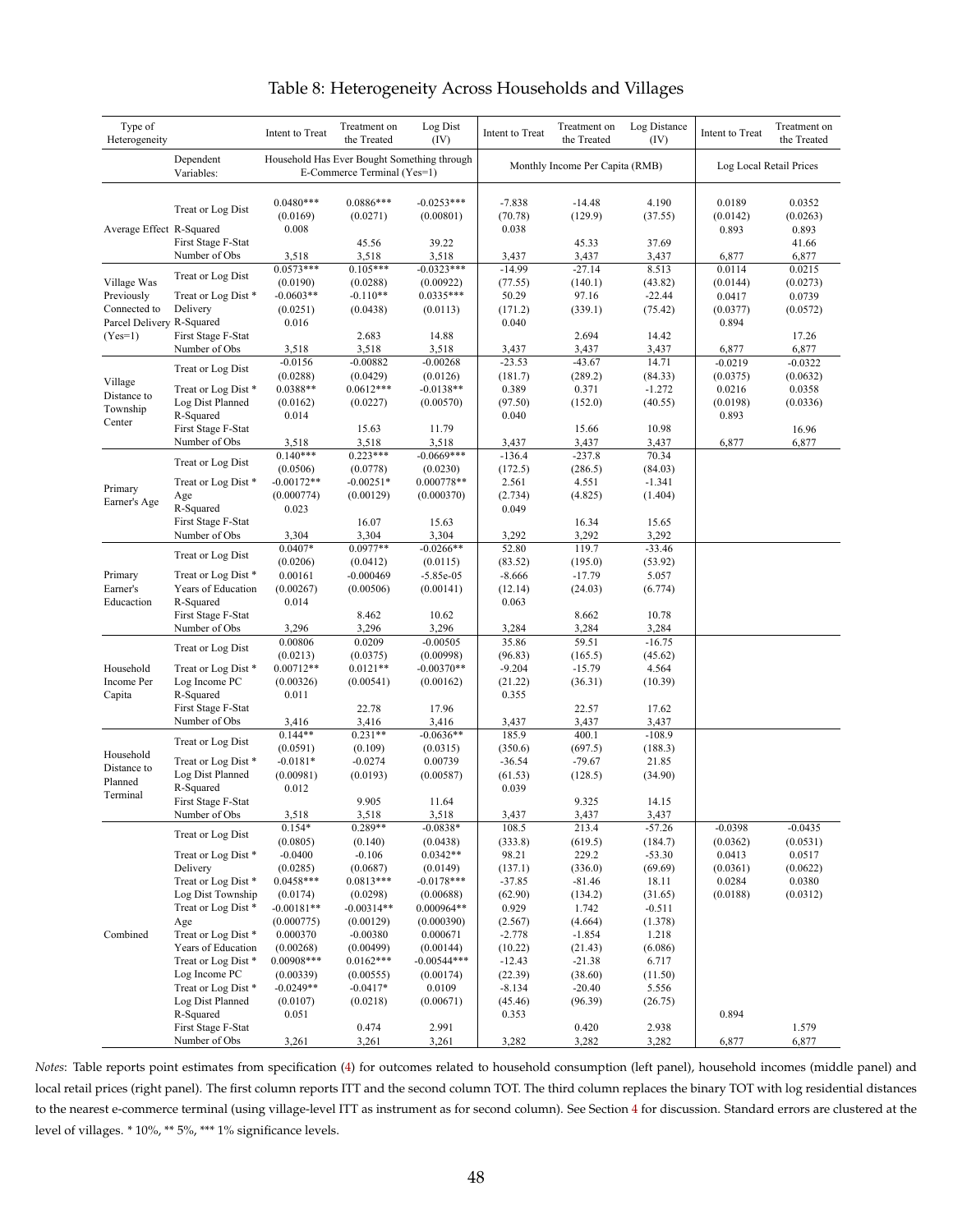<span id="page-50-0"></span>

| Could You Have<br>Purchased This Product in | Sample Fraction<br>0.380 |          | Household Living in<br>Village Without Any | Sample Fraction | 0.547          |
|---------------------------------------------|--------------------------|----------|--------------------------------------------|-----------------|----------------|
| Your Village? $(Yes=1)$                     | Number Obs               | 255      | Durables on Sale (Yes=1)                   | Number Obs      | 3,508          |
| Log Price Difference                        | Sample Mean              | $-0.166$ | Travel Cost to Main                        | Sample Mean     | 11.85          |
| between Terminal and<br>Village Retail      | Sample Median            | $-0.154$ | <b>Shopping Destination</b>                | Sample Median   | $\overline{4}$ |
|                                             | Number Obs               | 95       | Outside Village (RMB)                      | Number Obs      | 2,766          |
| Could You Have                              |                          |          | Travel Time to Main                        | Sample Mean     | 58.14          |
| Purchased This Product in                   | Sample Fraction          | 0.836    | <b>Shopping Destination</b>                | Sample Median   | 40             |
| the Nearby Town? $(Yes=1)$                  | Number Obs               | 238      | Outside Village and Back<br>(Minutes)      | Number Obs      | 2,366          |
| Log Price Difference                        | Sample Mean              | $-0.227$ | Travel Distance to Main                    | Sample Mean     | 15.38          |
| between Terminal and<br>Nearby Town Retail  | Sample Median            | $-0.182$ | <b>Shopping Destination</b>                | Sample Median   | 9.045          |
|                                             | Number Obs               | 197      | Outside Village and Back<br>(Km)           | Number Obs      | 2,773          |

Table 9: How Does E-Commerce Compare?

*Notes*: Table reports survey-based statistics comparing the e-commerce terminal to pre-existing shopping options. Observations in the left panel are transactions at e-commerce terminals, and observations in the right panel are at the household level. See Section [4](#page-19-0) for discussion.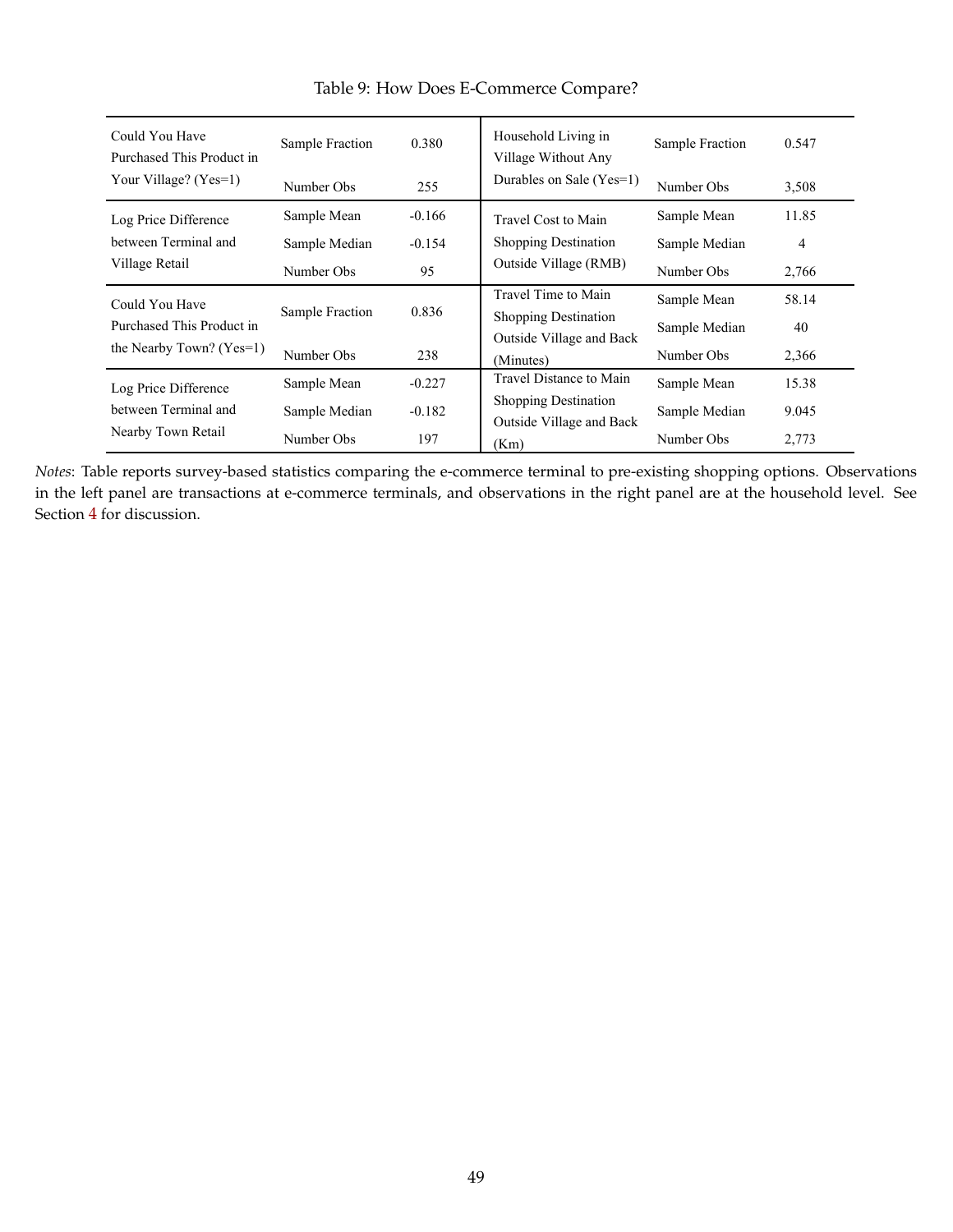<span id="page-51-1"></span>

<span id="page-51-0"></span>

|                       |                              |                                 | ToT with Spillovers:   | ToT with Spillovers:    |
|-----------------------|------------------------------|---------------------------------|------------------------|-------------------------|
| Dependent             |                              | Treatment on<br>Treated without | Number of Terminals    | Number of Terminals     |
| Variables             |                              |                                 | within 3 km Outside of | within 10 km Outside of |
|                       |                              | Spillovers                      | Village                | Village                 |
|                       |                              | $-14.48$                        | $-3.924$               | $-32.97$                |
|                       | <b>Treat Dummy</b>           | (129.9)                         | (138.8)                | (122.3)                 |
|                       | <b>Exposure to Terminals</b> |                                 | $-143.9$               | $-8.939$                |
| Monthly<br>Income Per | Outside the Village          |                                 | (184.5)                | (26.74)                 |
| Capita (RMB)          | Exposure to Other            |                                 | $-36.15**$             | $-12.96***$             |
|                       | Villages                     |                                 | (15.91)                | (3.917)                 |
|                       | First Stage F-Stat           | 45.33                           | 47.82                  | 44.55                   |
|                       | Number of Obs                | 3,437                           | 3,437                  | 3,437                   |
|                       | <b>Treat Dummy</b>           | $-0.0129$                       | $-0.0135$              | $-0.0148$               |
| Any Member            |                              | (0.0104)                        | (0.0101)               | (0.0101)                |
| of Household          | <b>Exposure to Terminals</b> |                                 | $-0.00142$             | $-0.00233$              |
| Has Ever Sold         | Outside the Village          |                                 | (0.0102)               | (0.00202)               |
| through               | Exposure to Other            |                                 | $-0.00335***$          | $-0.000285$             |
| E-Commerce            | Villages                     |                                 | (0.00102)              | (0.000363)              |
| $(Yes=1)$             | First Stage F-Stat           | 45.30                           | 47.63                  | 44.61                   |
|                       | Number of Obs                | 3,504                           | 3,504                  | 3,504                   |
| Household             | <b>Treat Dummy</b>           | $0.0886***$                     | $0.0786***$            | $0.0862***$             |
| Has Ever              |                              | (0.0271)                        | (0.0266)               | (0.0267)                |
| Bought                | <b>Exposure to Terminals</b> |                                 | $0.0655**$             | $-0.00611$              |
| Something             | Outside the Village          |                                 | (0.0311)               | (0.00568)               |
| through               | Exposure to Other            |                                 | $-0.00245$             | $0.00252**$             |
| E-Commerce            | Villages                     |                                 | (0.00538)              | (0.00111)               |
| Terminal              | First Stage F-Stat           | 45.56                           | 48.11                  | 44.91                   |
| $(Yes=1)$             | Number of Obs                | 3,518                           | 3,518                  | 3,518                   |
|                       | <b>Treat Dummy</b>           | $0.0124***$                     | $0.0101**$             | $0.0119***$             |
| Share of              |                              | (0.00434)                       | (0.00398)              | (0.00422)               |
| E-Commerce            | <b>Exposure to Terminals</b> |                                 | $0.0159*$              | $-0.00128$              |
| Terminal in           | Outside the Village          |                                 | (0.00834)              | (0.000923)              |
| <b>Total Retail</b>   | Exposure to Other            |                                 | $-0.000594$            | $0.000506**$            |
| Expenditure           | Villages                     |                                 | (0.000523)             | (0.000228)              |
|                       | First Stage F-Stat           | 44.03                           | 46.57                  | 43.50                   |
|                       | Number of Obs                | 3,434                           | 3,434                  | 3,434                   |
|                       | <b>Treat Dummy</b>           | 0.0352                          | 0.0338                 | 0.0386                  |
|                       |                              | (0.0263)                        | (0.0258)               | (0.0252)                |
| Log Local             | <b>Exposure to Terminals</b> |                                 | 0.00353                | 0.00382                 |
| <b>Retail Prices</b>  | Outside the Village          |                                 | (0.0314)               | (0.00562)               |
| (All Prices)          | Exposure to Other            |                                 | $-0.00318$             | $-0.00135$              |
|                       | Villages                     |                                 | (0.00314)              | (0.000950)              |
|                       | First Stage F-Stat           | 41.66                           | 43.89                  | 43.95                   |
|                       | Number of Obs                | 6,877                           | 6,877                  | 6,877                   |

*Notes*: Table reports point estimates from specification ([5](#page-25-1)). The first column reports the baseline TOT. The second column adds exposure to other intent-to-treat villages within a 3 km radius, controlling for the total number of eligible villages within this radius. The third column adds exposure to other intent-to-treat villages within a 10 km radius, controlling for the total number of eligible villages within this radius. See Section [4](#page-19-0) for discussion. Standard errors are clustered at the level of villages. \* 10%, \*\* 5%, \*\*\* 1% significance levels.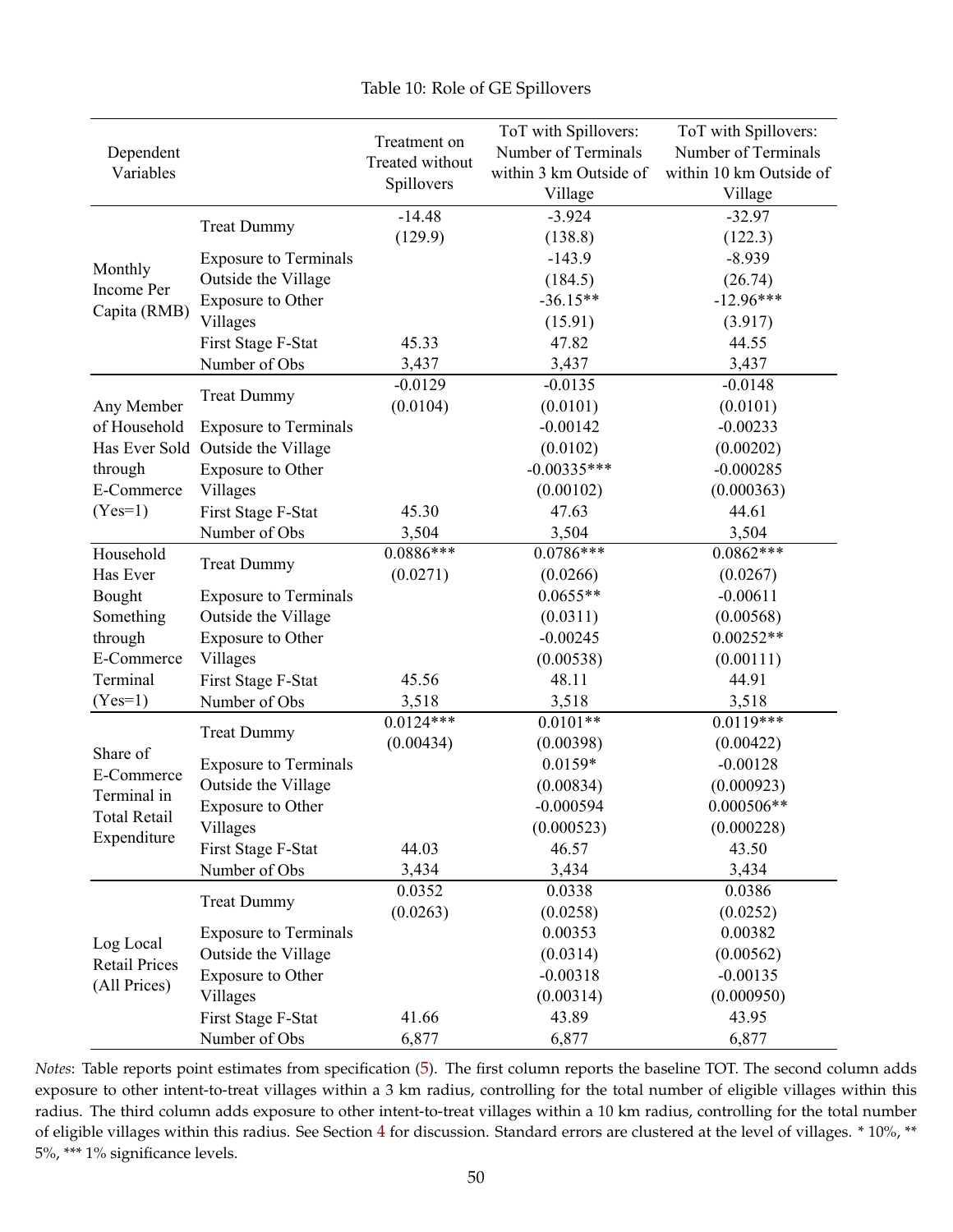#### Table 11: Average Effects On Household Economic Welfare

<span id="page-52-0"></span>

|                             |                 | Un-Weighted (Effects in Sample) |              | Weighted (Effects in Village Population) |              |                     |  |
|-----------------------------|-----------------|---------------------------------|--------------|------------------------------------------|--------------|---------------------|--|
|                             | <b>Durables</b> | Non-Durables                    | Total Retail | Durables                                 | Non-Durables | <b>Total Retail</b> |  |
|                             | Consumption     | Consumption                     | Consumption  | Consumption                              | Consumption  | Consumption         |  |
| Reduction in Retail Cost of | 3.298%          | 0.478%                          | 0.812%       | 2.908%                                   | 0.419%       | $0.714\%$           |  |
| Living for All Households   | (0.027)         | (0.004)                         | (0.005)      | (0.031)                                  | (0.003)      | (0.005)             |  |
| Reduction in Retail Cost of | 19.331\%        | 3.722\%                         | 5.464%       | 16.599%                                  | 3.267%       | 4.764%              |  |
| Living Among Users          | (0.215)         | (0.029)                         | (0.035)      | (0.215)                                  | (0.024)      | (0.032)             |  |

*Notes*: Table reports average household gains in terms of percentage point reductions in household retail cost of living for different consumption categories and groups of households. Estimates are based on equation [\(8\)](#page-32-0) using treatment effects on household substitution into e-commerce following average effects reported in Tables [4](#page-45-0) and [10.](#page-51-0) The left panel reports unweighted results, and the right panel adjusts the weight of each household to account for oversampling in the inner zone. Standard errors are bootstrapped across 1000 iterations with random re-sampling. See Section [6](#page-31-0) for discussion.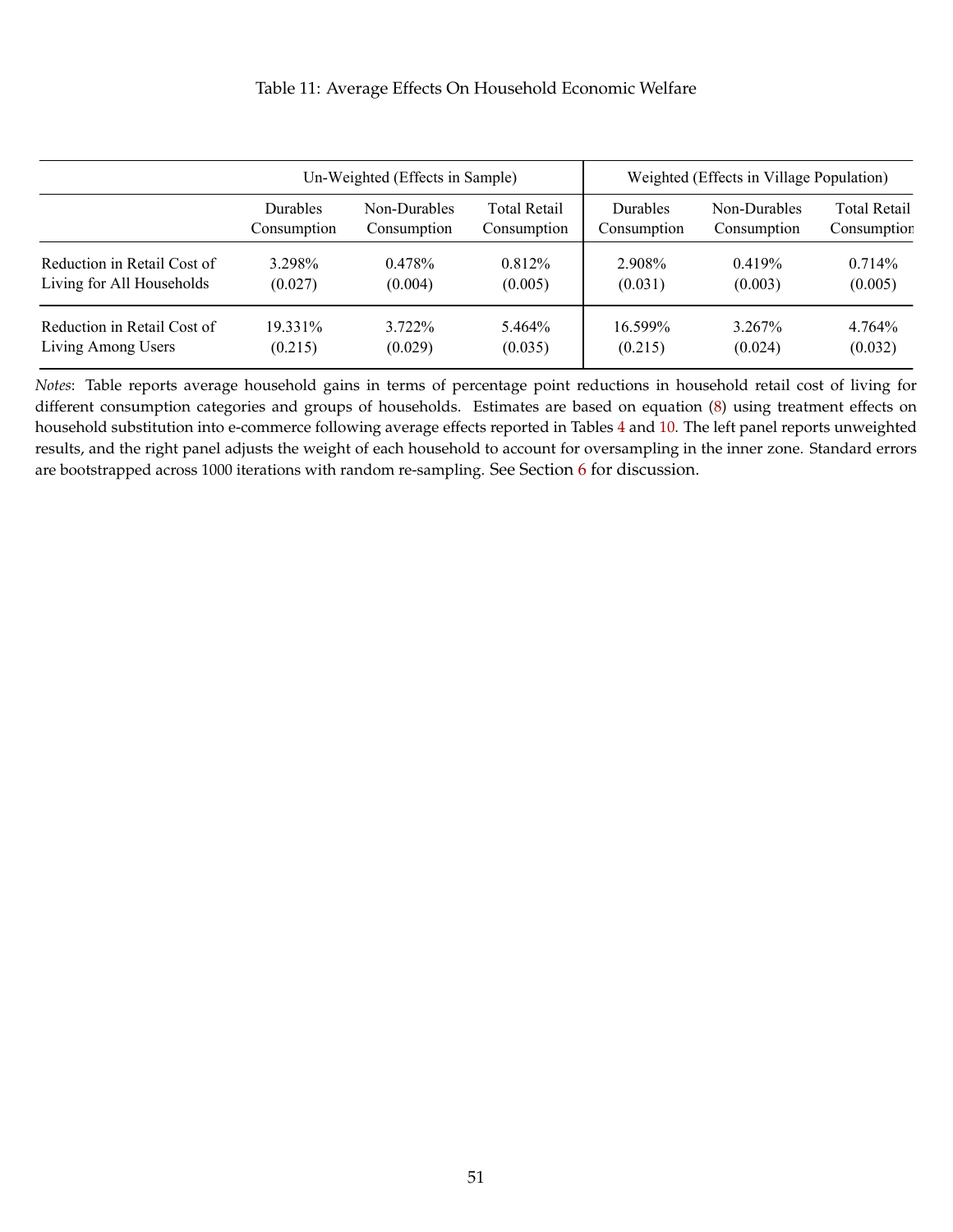# **Appendix - For Online Publication**

# <span id="page-53-0"></span>**A Additional Figures and Tables**

|                                |                           | Full Sample at<br><b>Baseline</b> | Treatment<br>Villages at<br><b>Baseline</b> | <b>Control Villages</b><br>at Baseline | P-Value<br>(Treat-Control=0) | Control Villages<br>at Endline |
|--------------------------------|---------------------------|-----------------------------------|---------------------------------------------|----------------------------------------|------------------------------|--------------------------------|
|                                | Median                    | 44.000                            | 44.000                                      | 43.000                                 |                              | 46.000                         |
|                                | Mean                      | 38.950                            | 39.329                                      | 38.407                                 | 0.208                        | 39.943                         |
| Age                            | <b>Standard Deviation</b> | 23.580                            | 23.658                                      | 23.460                                 |                              | 23.759                         |
|                                | Number of Obs             | 8491                              | 5001                                        | 3490                                   |                              | 4194                           |
|                                | Median                    | 1.000                             | 1.000                                       | 1.000                                  |                              | 1.000                          |
| Gender (Female=1)              | Mean                      | 0.534                             | 0.526                                       | 0.546                                  | 0.025                        | 0.537                          |
|                                | <b>Standard Deviation</b> | 0.499                             | 0.499                                       | 0.498                                  |                              | 0.499                          |
|                                | Number of Obs             | 8484                              | 5001                                        | 3483                                   |                              | 4188                           |
|                                | Median                    | 1.000                             | 1.000                                       | 1.000                                  |                              | 1.000                          |
| Employed (for age>15) Mean     |                           | 0.767                             | 0.766                                       | 0.769                                  | 0.882                        | 0.762                          |
| $(Yes=1)$                      | <b>Standard Deviation</b> | 0.423                             | 0.424                                       | 0.422                                  |                              | 0.426                          |
|                                | Number of Obs             | 6070                              | 3590                                        | 2480                                   |                              | 3015                           |
|                                | Median                    | 1.000                             | 1.000                                       | 1.000                                  |                              | 1.000                          |
| Peasant (for age $>15$ )       | Mean                      | 0.527                             | 0.527                                       | 0.526                                  | 0.971                        | 0.513                          |
| $(Yes=1)$                      | <b>Standard Deviation</b> | 0.499                             | 0.499                                       | 0.499                                  |                              | 0.500                          |
|                                | Number of Obs             | 6369                              | 3760                                        | 2609                                   |                              | 3144                           |
| No Schooling (for              | Median                    | 0.000                             | 0.000                                       | 0.000                                  |                              | 0.000                          |
|                                | Mean                      | 0.270                             | 0.273                                       | 0.266                                  | 0.745                        | 0.319                          |
| age $>15$ ) (No<br>$School=1)$ | <b>Standard Deviation</b> | 0.444                             | 0.446                                       | 0.442                                  |                              | 0.466                          |
|                                | Number of Obs             | 6368                              | 3758                                        | 2610                                   |                              | 3132                           |
| Completed Junior High          | Median                    | 0.000                             | 0.000                                       | 0.000                                  |                              | 0.000                          |
| School (for age>15)            | Mean                      | 0.437                             | 0.429                                       | 0.449                                  | 0.419                        | 0.422                          |
| $(Yes=1)$                      | <b>Standard Deviation</b> | 0.496                             | 0.495                                       | 0.498                                  |                              | 0.494                          |
|                                | Number of Obs             | 6368                              | 3758                                        | 2610                                   |                              | 3132                           |
|                                | Median                    | 0.000                             | 0.000                                       | 0.000                                  |                              | 0.000                          |
| Completed Senior               | Mean                      | 0.104                             | 0.104                                       | 0.104                                  | 0.969                        | 0.097                          |
| High School (for               | <b>Standard Deviation</b> | 0.305                             | 0.305                                       | 0.305                                  |                              | 0.296                          |
| $age>18) (Yes=1)$              | Number of Obs             | 6286                              | 3719                                        | 2567                                   |                              | 3096                           |

# Table A.1: Extended Descriptive Statistics: Individual Level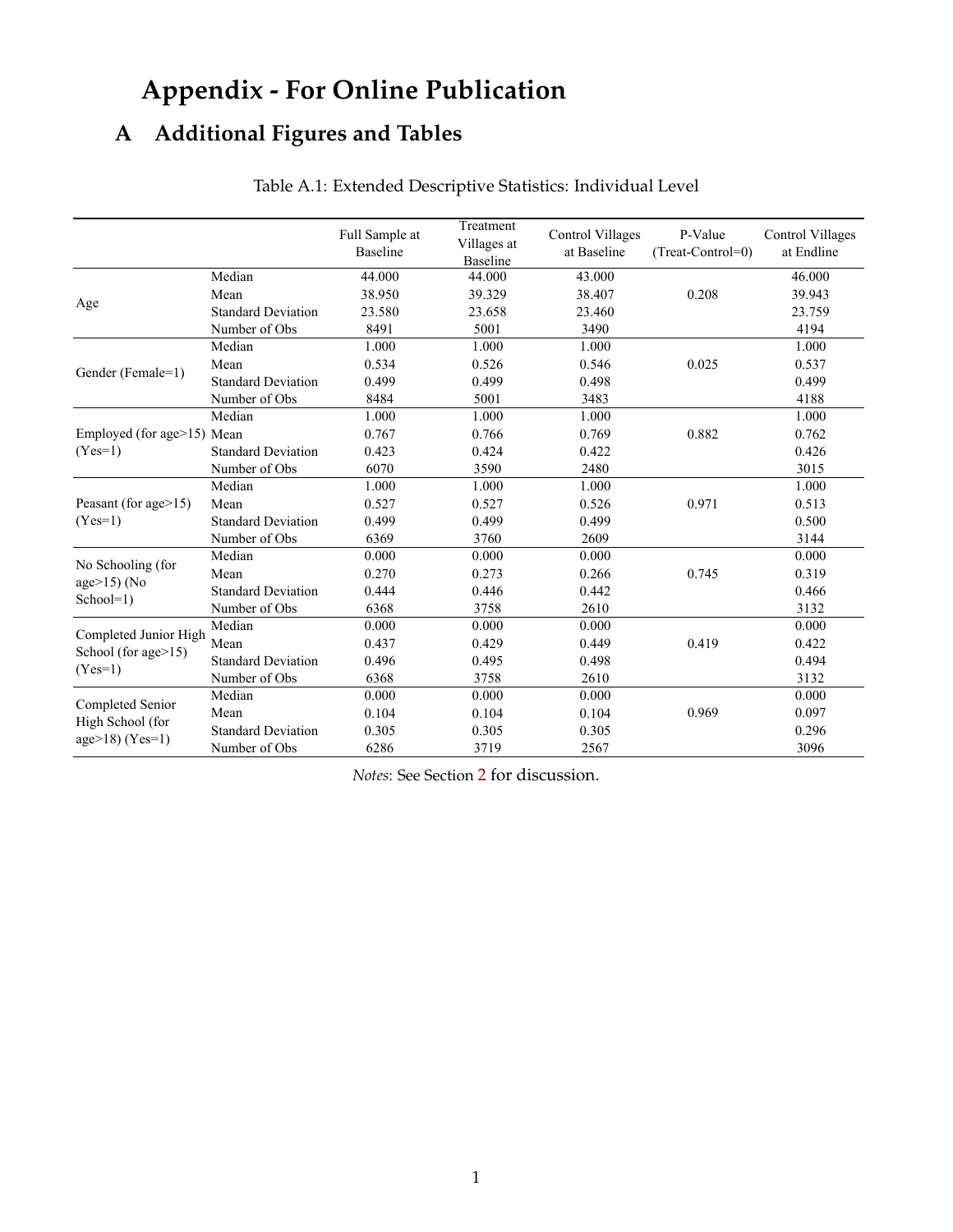|                                   |                           | Full Sample at<br><b>Baseline</b> | at Baseline | Treatment Villages Control Villages at<br><b>Baseline</b> | P-Value<br>(Treat-Control=0) | Control Villages at<br>Endline |
|-----------------------------------|---------------------------|-----------------------------------|-------------|-----------------------------------------------------------|------------------------------|--------------------------------|
|                                   |                           | 50.000                            |             |                                                           |                              |                                |
|                                   | Median                    |                                   | 50.000      | 50.000                                                    |                              | 52.000                         |
| Age of Primary Earner             | Mean                      | 49.824                            | 49.953      | 49.631                                                    | 0.634                        | 51.395                         |
|                                   | <b>Standard Deviation</b> | 12.673                            | 12.710      | 12.621                                                    |                              | 13.547                         |
|                                   | Number of Obs             | 2548                              | 1530        | 1018                                                      |                              | 1348                           |
|                                   | Median                    | 0.000                             | 0.000       | 0.000                                                     |                              | 0.000                          |
| Gender of Primary Earner          | Mean                      | 0.288                             | 0.295       | 0.276                                                     | 0.457                        | 0.295                          |
| $(Female=1)$                      | <b>Standard Deviation</b> | 0.453                             | 0.456       | 0.447                                                     |                              | 0.456                          |
|                                   | Number of Obs             | 2547                              | 1530        | 1017                                                      |                              | 1348                           |
|                                   | Median                    | 1.000                             | 1.000       | 1.000                                                     |                              | 1.000                          |
| Primary Earner Went to            | Mean                      | 0.815                             | 0.814       | 0.817                                                     | 0.874                        | 0.750                          |
| School (Yes=1)                    | <b>Standard Deviation</b> | 0.388                             | 0.389       | 0.386                                                     |                              | 0.433                          |
|                                   | Number of Obs             | 2550                              | 1531        | 1019                                                      |                              | 1342                           |
|                                   | Median                    | 1.000                             | 1.000       | 1.000                                                     |                              | 1.000                          |
| Primary Earner Is Peasant         | Mean                      | 0.590                             | 0.600       | 0.577                                                     | 0.620                        | 0.587                          |
| $(Yes=1)$                         | <b>Standard Deviation</b> | 0.492                             | 0.490       | 0.494                                                     |                              | 0.493                          |
|                                   | Number of Obs             | 2549                              | 1531        | 1018                                                      |                              | 1348                           |
|                                   | Median                    | 0.000                             | 0.000       | 0.000                                                     |                              | 0.000                          |
| Primary Earner Self-Employed Mean |                           | 0.073                             | 0.087       | 0.053                                                     | 0.036                        | 0.072                          |
| $(Yes=1)$                         | <b>Standard Deviation</b> | 0.261                             | 0.282       | 0.224                                                     |                              | 0.259                          |
|                                   | Number of Obs             | 2549                              | 1531        | 1018                                                      |                              | 1348                           |
|                                   | Median                    | 3.000                             | 3.000       | 3.000                                                     |                              | 3.000                          |
| Household Size                    | Mean                      | 3.114                             | 3.053       | 3.205                                                     | 0.075                        | 2.987                          |
|                                   | <b>Standard Deviation</b> | 1.422                             | 1.420       | 1.421                                                     |                              | 1.397                          |
|                                   | Number of Obs             | 2740                              | 1647        | 1093                                                      |                              | 1405                           |
|                                   | Median                    | 350.000                           | 339.000     | 375.000                                                   |                              | 466.667                        |
| Household Monthly Income          | Mean                      | 876.412                           | 841.198     | 929.473                                                   | 0.365                        | 1028.960                       |
| Per Capita in RMB                 | <b>Standard Deviation</b> | 1717.456                          | 1687.169    | 1761.560                                                  |                              | 2005.311                       |
|                                   | Number of Obs             | 2740                              | 1647        | 1093                                                      |                              | 1405                           |
|                                   | Median                    | 381.000                           | 372.833     | 400.500                                                   |                              | 364.000                        |
| Household Monthly Retail          | Mean                      | 732.017                           | 663.034     | 835.966                                                   | 0.135                        | 686.616                        |
| Expenditure Per Capita in         | <b>Standard Deviation</b> | 2304.540                          | 1139.788    | 3368.220                                                  |                              | 1512.058                       |
| <b>RMB</b>                        | Number of Obs             | 2735                              | 1644        | 1091                                                      |                              | 1405                           |
|                                   | Median                    | 0.000                             | 0.000       | 0.000                                                     |                              | 0.000                          |
| Household Monthly                 | Mean                      | 123.417                           | 123.007     | 124.033                                                   | 0.981                        | 128.464                        |
| <b>Expenditure on Business</b>    | <b>Standard Deviation</b> | 1033.757                          | 1076.656    | 966.070                                                   |                              | 1069.516                       |
| Inputs Per Capita in RMB          | Number of Obs             | 2736                              | 1644        | 1092                                                      |                              | 1405                           |
|                                   | Median                    | 0.000                             | 0.000       | 0.000                                                     |                              | 0.000                          |
| Any Member of the                 | Mean                      | 0.368                             | 0.354       | 0.390                                                     | 0.249                        | 0.427                          |
| Household Has Ever Used the       | <b>Standard Deviation</b> | 0.482                             | 0.478       | 0.488                                                     |                              | 0.495                          |
| Internet $(Yes=1)$                | Number of Obs             | 2739                              | 1646        | 1093                                                      |                              | 1402                           |
|                                   | Median                    | 1.000                             | 1.000       | 1.000                                                     |                              | 1.000                          |
| Household Owns a                  | Mean                      | 0.526                             | 0.509       | 0.552                                                     | 0.153                        | 0.551                          |
| Smartphone (Yes=1)                | <b>Standard Deviation</b> | 0.499                             | 0.500       | 0.498                                                     |                              | 0.498                          |
|                                   | Number of Obs             | 2731                              | 1642        | 1089                                                      |                              | 1400                           |

# Table A.2: Extended Descriptive Statistics: Household Level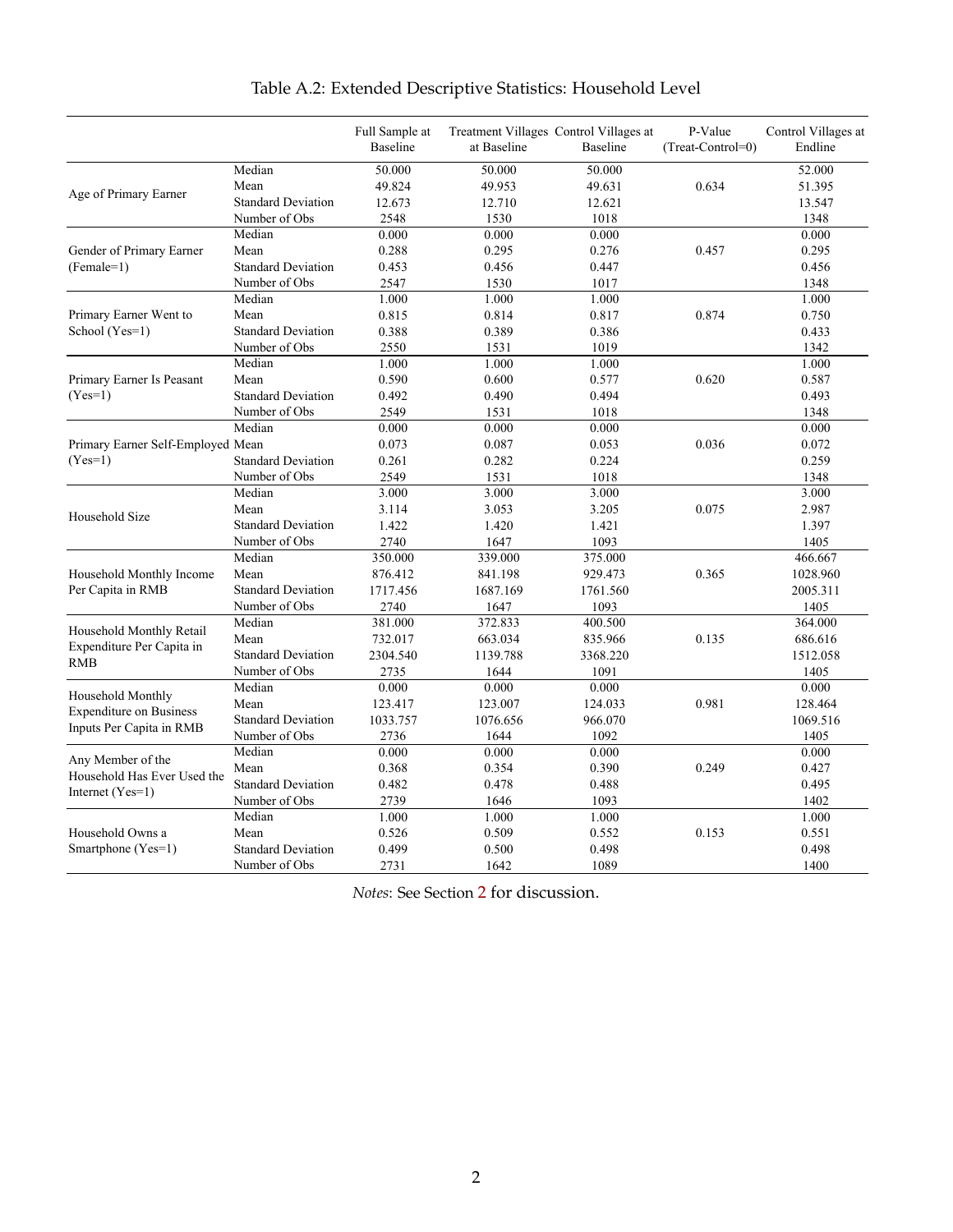|                                                             |                           | Full Sample at<br><b>Baseline</b> | at Baseline | Treatment Villages Control Villages at<br>Baseline | P-Value<br>(Treat-Control=0) | Control Villages at<br>Endline |
|-------------------------------------------------------------|---------------------------|-----------------------------------|-------------|----------------------------------------------------|------------------------------|--------------------------------|
|                                                             |                           |                                   |             |                                                    |                              |                                |
| Share of Household Monthly                                  | Median                    | 0.000                             | 0.000       | 0.000                                              |                              | 0.000                          |
| Expenditure on E-Commerce                                   | Mean                      | 0.007                             | 0.006       | 0.007                                              | 0.693                        | 0.008                          |
| Deliveries                                                  | <b>Standard Deviation</b> | 0.050                             | 0.046       | 0.057                                              |                              | 0.049                          |
|                                                             | Number of Obs             | 2720                              | 1637        | 1083                                               |                              | 1397                           |
|                                                             | Median                    | 0.000                             | 0.000       | 0.000                                              |                              | 0.000                          |
| Share of E-Commerce Sales in                                | Mean                      | 0.003                             | 0.001       | 0.006                                              | 0.103                        | 0.003                          |
| Household Monthly Income                                    | <b>Standard Deviation</b> | 0.052                             | 0.030       | 0.074                                              |                              | 0.051                          |
|                                                             | Number of Obs             | 2055                              | 1244        | 811                                                |                              | 1161                           |
|                                                             | Median                    | 231.556                           | 232.891     | 231.454                                            |                              | 203.629                        |
| Distance in Meters to Planned                               | Mean                      | 290.346                           | 293.364     | 285.797                                            | 0.789                        | 286.631                        |
| <b>Terminal Location</b>                                    | <b>Standard Deviation</b> | 243.450                           | 247.778     | 236.820                                            |                              | 267.061                        |
|                                                             | Number of Obs             | 2740                              | 1647        | 1093                                               |                              | 1405                           |
|                                                             | Median                    | 0.553                             | 0.489       | 0.623                                              |                              | 0.598                          |
| Share of Retail Expenditure                                 | Mean                      | 0.500                             | 0.470       | 0.545                                              | 0.193                        | 0.531                          |
| Outside of Village                                          | <b>Standard Deviation</b> | 0.395                             | 0.402       | 0.379                                              |                              | 0.385                          |
|                                                             | Number of Obs             | 2720                              | 1637        | 1083                                               |                              | 1397                           |
|                                                             | Median                    | 1.000                             | 1.000       | 1.000                                              |                              | 1.000                          |
| Share of Business Input                                     | Mean                      | 0.613                             | 0.610       | 0.618                                              | 0.916                        | 0.633                          |
| Expenditure Outside of Village                              | <b>Standard Deviation</b> | 0.465                             | 0.470       | 0.457                                              |                              | 0.463                          |
|                                                             | Number of Obs             | 926                               | 558         | 368                                                |                              | 544                            |
| Travel Time One-Way to Main<br>Shopping Destination Outside | Median                    | 20.000                            | 20.000      | 20.000                                             |                              | 20.000                         |
|                                                             | Mean                      | 29.892                            | 29.941      | 29.826                                             | 0.962                        | 28.862                         |
| Village (minutes)                                           | <b>Standard Deviation</b> | 27.825                            | 27.380      | 28.429                                             |                              | 26.187                         |
|                                                             | Number of Obs             | 2234                              | 1284        | 950                                                |                              | 1188                           |
|                                                             | Median                    | 2.000                             | 2.000       | 1.500                                              |                              | 1.000                          |
| Travel Cost One-Way to Main<br>Shopping Destination Outside | Mean                      | 3.739                             | 3.847       | 3.591                                              | 0.715                        | 4.236                          |
|                                                             | <b>Standard Deviation</b> | 10.092                            | 11.774      | 7.196                                              |                              | 16.780                         |
| Village (RMB)                                               | Number of Obs             | 2216                              | 1278        | 938                                                |                              | 1185                           |
|                                                             | Median                    | 0.000                             | 0.000       | 0.000                                              |                              | 0.000                          |
| Household Owns a PC or Laptop                               | Mean                      | 0.283                             | 0.276       | 0.295                                              | 0.631                        | 0.284                          |
| $(Yes=1)$                                                   | <b>Standard Deviation</b> | 0.451                             | 0.447       | 0.456                                              |                              | 0.451                          |
|                                                             | Number of Obs             | 2731                              | 1642        | 1089                                               |                              | 1400                           |
|                                                             | Median                    | 0.000                             | 0.000       | 0.000                                              |                              | 0.000                          |
|                                                             | Mean                      | 0.108                             | 0.107       | 0.110                                              | 0.851                        | 0.131                          |
| Household Owns a Car (Yes=1)                                | <b>Standard Deviation</b> | 0.311                             | 0.309       | 0.313                                              |                              | 0.337                          |
|                                                             | Number of Obs             | 2731                              | 1642        | 1089                                               |                              | 1400                           |
|                                                             | Median                    | 0.000                             | 0.000       | 1.000                                              |                              | 0.000                          |
| Household Owns a Motorcycle                                 | Mean                      | 0.486                             | 0.456       | 0.532                                              | 0.031                        | 0.467                          |
| $(Yes=1)$                                                   | <b>Standard Deviation</b> | 0.500                             | 0.498       | 0.499                                              |                              | 0.499                          |
|                                                             | Number of Obs             | 2731                              | 1642        | 1089                                               |                              | 1400                           |
|                                                             | Median                    | 1.000                             | 1.000       | 1.000                                              |                              | 1.000                          |
|                                                             | Mean                      | 0.977                             | 0.977       | 0.977                                              | 0.953                        | 0.977                          |
| Household Owns a TV (Yes=1)                                 | <b>Standard Deviation</b> | 0.149                             | 0.148       | 0.150                                              |                              | 0.150                          |
|                                                             | Number of Obs             | 2731                              | 1642        | 1089                                               |                              | 1400                           |

# Table A.3: Extended Descriptive Statistics: Household Level – Continued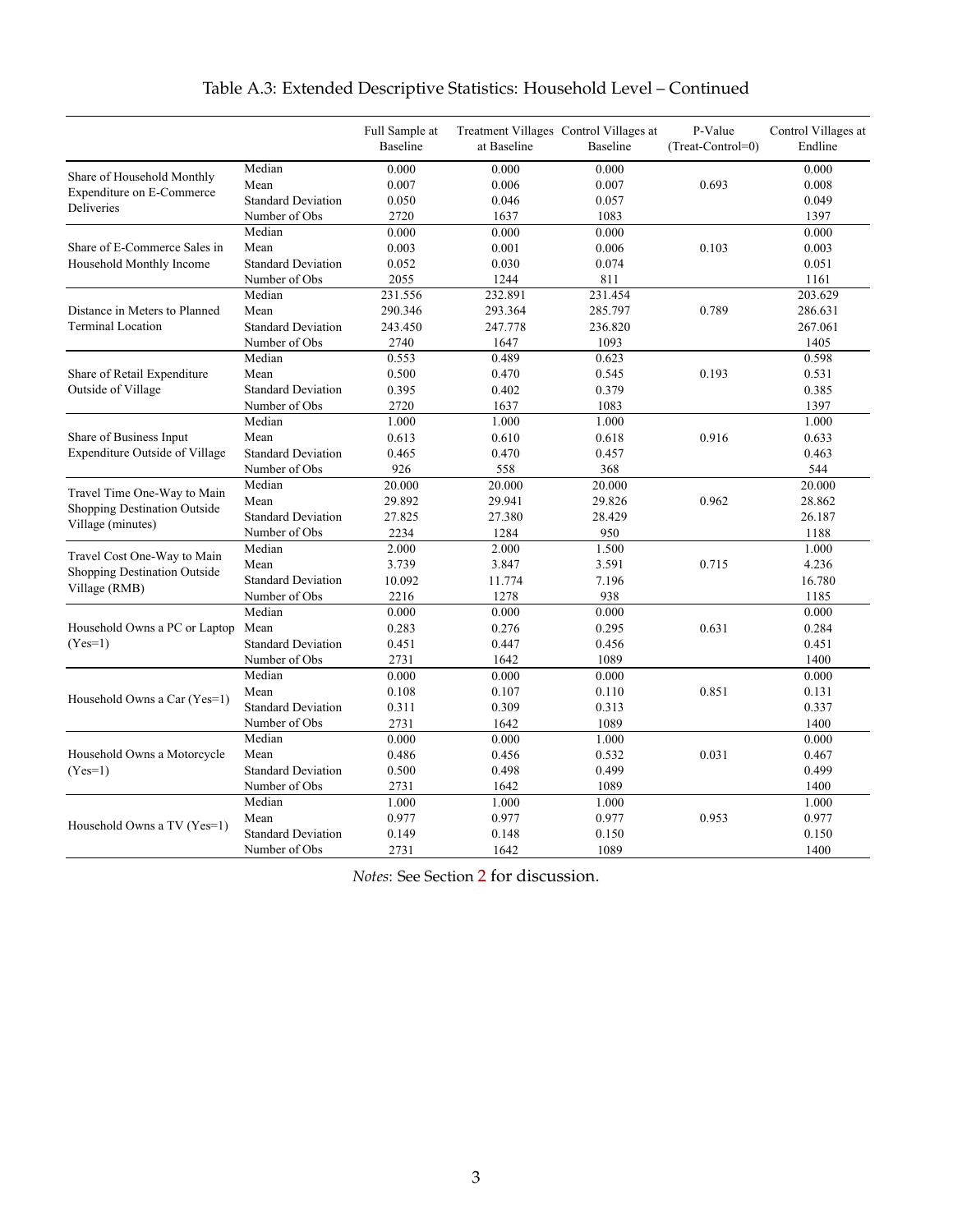<span id="page-56-0"></span>

|                               |                           | Full Sample at<br>Baseline | at Baseline | Treatment Villages Control Villages at<br>Baseline | P-Value<br>(Treat-Control=0) | Control Villages at<br>Endline |
|-------------------------------|---------------------------|----------------------------|-------------|----------------------------------------------------|------------------------------|--------------------------------|
|                               | Median                    | 3.00                       | 3.00        | 2.00                                               |                              | 2.00                           |
| Number of Stores at Village   | Mean                      | 4.15                       | 4.38        | 3.79                                               | 0.33                         | 3.61                           |
| Level                         | <b>Standard Deviation</b> | 2.94                       | 2.91        | 2.98                                               |                              | 2.99                           |
|                               | Number of Obs             | 99                         | 60          | 39                                                 |                              | 38                             |
|                               | Median                    | 50.00                      | 50.00       | 40.00                                              |                              | 50.00                          |
| Establishment Space in        | Mean                      | 99.07                      | 74.42       | 146.76                                             | 0.35                         | 121.33                         |
| <b>Square Meters</b>          | <b>Standard Deviation</b> | 320.38                     | 89.60       | 532.73                                             |                              | 375.35                         |
|                               | Number of Obs             | 361                        | 238         | 123                                                |                              | 126                            |
| Number of Establishment's     | Median                    | 0.00                       | 0.00        | 0.00                                               |                              | 0.00                           |
|                               | Mean                      | 1.43                       | 1.56        | 1.17                                               | 0.57                         | 0.63                           |
| New Products Added Over       | <b>Standard Deviation</b> | 7.44                       | 8.88        | 3.42                                               |                              | 2.26                           |
| Last Month                    | Number of Obs             | 330                        | 215         | 115                                                |                              | 126                            |
|                               | Median                    | 7.00                       | 7.00        | 6.00                                               |                              | 6.00                           |
| Prices of All Retail          | Mean                      | 71.03                      | 76.74       | 61.43                                              | 0.47                         | 71.23                          |
| Consumption (9 Product        | <b>Standard Deviation</b> | 411.24                     | 433.67      | 370.33                                             |                              | 390.31                         |
| Groups) in RMB                | Number of Obs             | 9382                       | 5884        | 3498                                               |                              | 3259                           |
|                               | Median                    | 1.00                       | 1.00        | 1.00                                               |                              | 1.00                           |
| Price Was Not Displayed on    | Mean                      | 0.67                       | 0.66        | 0.67                                               | 0.97                         | 0.73                           |
| Label (Needed to Ask=1)       | <b>Standard Deviation</b> | 0.47                       | 0.47        | 0.47                                               |                              | 0.44                           |
|                               | Number of Obs             | 8977                       | 5597        | 3380                                               |                              | 3370                           |
|                               | Median                    | 10.00                      | 10.00       | 8.80                                               |                              | 9.00                           |
| Prices of Business or         | Mean                      | 45.63                      | 42.88       | 49.78                                              | 0.76                         | 43.84                          |
| Production Input in RMB       | <b>Standard Deviation</b> | 195.09                     | 206.23      | 177.46                                             |                              | 97.92                          |
|                               | Number of Obs             | 444                        | 267         | 177                                                |                              | 111                            |
|                               | Median                    | 4.38                       | 4.60        | 4.00                                               |                              | 4.00                           |
| (1) Prices of Food and        | Mean                      | 11.58                      | 11.81       | 11.21                                              | 0.73                         | 10.05                          |
| Beverages in RMB              | <b>Standard Deviation</b> | 24.35                      | 23.31       | 25.99                                              |                              | 17.75                          |
|                               | Number of Obs             | 4853                       | 3021        | 1832                                               |                              | 1834                           |
|                               | Median                    | 12.00                      | 13.00       | 12.00                                              |                              | 13.00                          |
| (2) Prices of Tobacco and     | Mean                      | 28.81                      | 30.35       | 26.36                                              | 0.46                         | 29.32                          |
| Alcohol in RMB                | <b>Standard Deviation</b> | 53.97                      | 59.45       | 43.77                                              |                              | 55.16                          |
|                               | Number of Obs             | 1331                       | 818         | 513                                                |                              | 531                            |
|                               | Median                    | 10.00                      | 10.00       | 9.98                                               |                              | 8.40                           |
| (3) Prices of Medicine and    | Mean                      | 26.13                      | 24.40       | 29.31                                              | 0.66                         | 18.50                          |
| Health Products in RMB        | <b>Standard Deviation</b> | 43.35                      | 38.46       | 51.11                                              |                              | 33.77                          |
|                               | Number of Obs             | 399                        | 258         | 141                                                |                              | 90                             |
|                               | Median                    | 15.00                      | 12.00       | 20.00                                              |                              | 22.00                          |
| (4) Prices of Clothing and    | Mean                      | 46.31                      | 45.69       | 47.79                                              | 0.90                         | 57.00                          |
| Accessories in RMB            | <b>Standard Deviation</b> | 74.71                      | 71.49       | 82.13                                              |                              | 85.66                          |
|                               | Number of Obs             | 401                        | 282         | 119                                                |                              | 65                             |
|                               | Median                    | 10.00                      | 10.00       | 9.00                                               |                              | 9.00                           |
| (5) Prices of Other Everyday  | Mean                      | 14.68                      | 14.53       | 14.93                                              | 0.93                         | 13.10                          |
| Products in RMB               | <b>Standard Deviation</b> | 31.03                      | 32.69       | 28.06                                              |                              | 18.17                          |
|                               | Number of Obs             | 1462                       | 916         | 546                                                |                              | 626                            |
|                               | Median                    | 5.00                       | 5.00        | 5.00                                               |                              | 5.83                           |
| (6) Prices of Fuel and Gas in | Mean                      | 11.65                      | 15.36       | 8.08                                               | 0.26                         | 5.82                           |
| <b>RMB</b>                    | <b>Standard Deviation</b> | 21.46                      | 28.88       | 9.59                                               |                              | 0.23                           |
|                               | Number of Obs             | 53                         | 26          | 27                                                 |                              | 4                              |
|                               | Median                    | 110.00                     | 85.00       | 187.00                                             |                              | 398.00                         |
| (7) Prices of Furniture and   | Mean                      | 1009.49                    | 1001.66     | 1026.34                                            | 0.95                         | 1167.30                        |
| Appliances in RMB             | <b>Standard Deviation</b> | 1504.81                    | 1583.03     | 1333.52                                            |                              | 1350.70                        |
|                               | Number of Obs             | 183                        | 125         | 58                                                 |                              | 43                             |
|                               | Median                    | 449.00                     | 609.50      | 17.50                                              |                              | 1799.00                        |
| (8) Prices of Electronics in  | Mean                      | 917.05                     | 976.41      | 782.14                                             | 0.59                         | 1782.71                        |
| RMB                           | <b>Standard Deviation</b> | 1224.37                    | 1242.82     | 1184.20                                            |                              | 871.58                         |
|                               | Number of Obs             | 144                        | 100         | 44                                                 |                              | 45                             |
|                               | Median                    | 1440.00                    | 1980.00     | 30.00                                              |                              | 2800.00                        |
| (9) Prices of Transport       | Mean                      | 1700.66                    | 1794.74     | 1534.21                                            | 0.71                         | 2578.24                        |
| Equipment in RMB              | <b>Standard Deviation</b> | 1822.07                    | 1770.33     | 1922.34                                            |                              | 1697.82                        |
|                               | Number of Obs             | 108                        | 69          | 39                                                 |                              | 21                             |

# Table A.4: Extended Descriptive Statistics: Local Retail Prices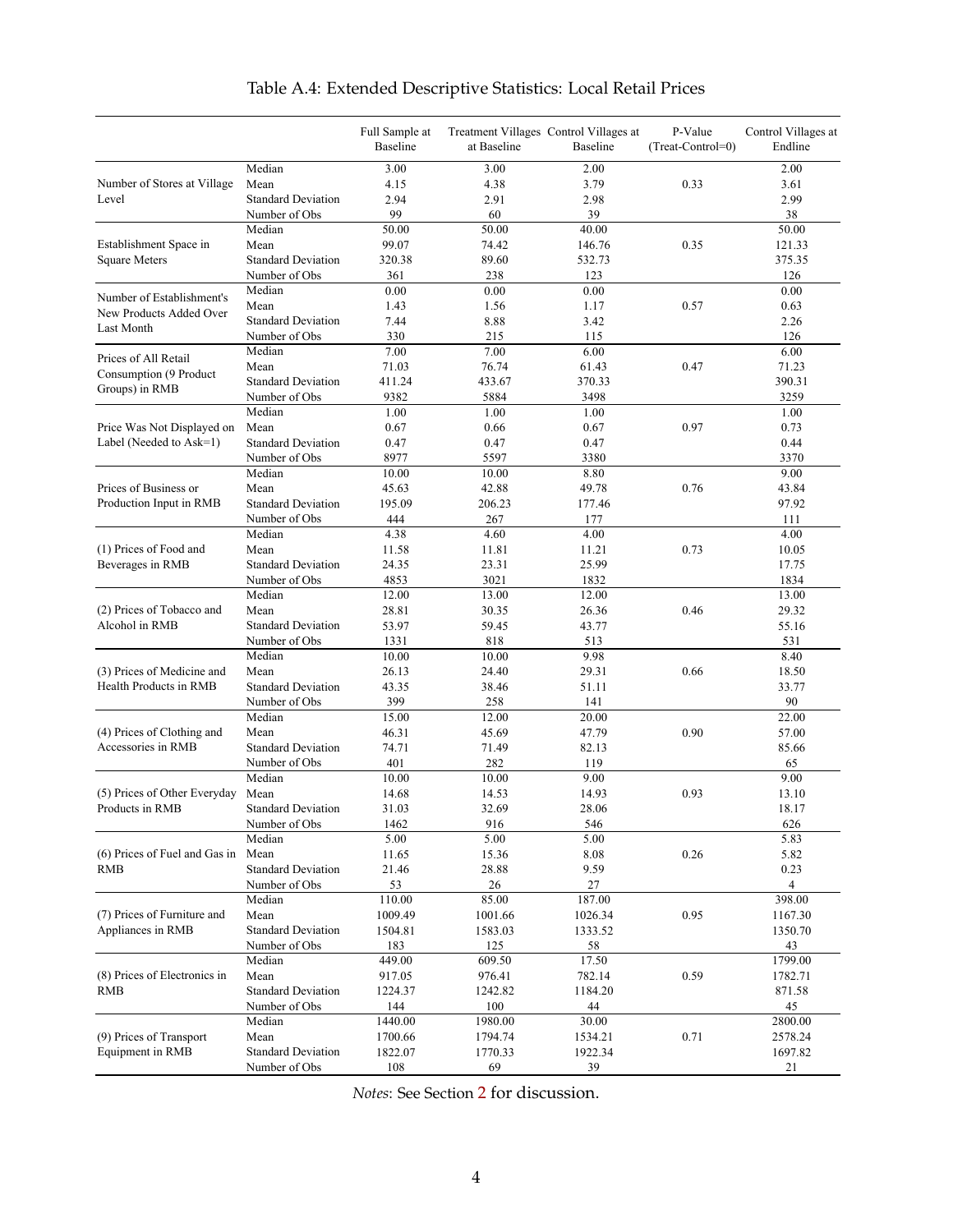<span id="page-57-0"></span>

| <b>Dependent Variables</b> |                    | Intent to Treat    | Treatment on<br>Treated | Log Distance<br>(IV using Treat) |
|----------------------------|--------------------|--------------------|-------------------------|----------------------------------|
|                            | Treat or Log Dist  | 0.0138<br>(0.0239) | 0.0258<br>(0.0445)      | $-0.00740$<br>(0.0127)           |
| Attrition (Yes=1)          | R-Squared          | 0.000              |                         |                                  |
|                            | Number of Obs      | 2,629              | 2,629                   | 2,629                            |
|                            | First Stage F-Stat |                    | 44.24                   | 35.90                            |
|                            | Treat or Log Dist  | 0.0255             | 0.0472                  | $-0.0129$                        |
| Number of Household        |                    | (0.0400)           | (0.0734)                | (0.0199)                         |
| Members Who Moved          | R-Squared          | 0.001              |                         |                                  |
| Back to the Village        | Number of Obs      | 3,526              | 3,526                   | 3,526                            |
|                            | First Stage F-Stat |                    | 45.27                   | 42.71                            |
|                            | Treat or Log Dist  | $-0.00345$         | $-0.00637$              | 0.00174                          |
| Number of Household        |                    | (0.0184)           | (0.0338)                | (0.00922)                        |
| Members Who Moved          | R-Squared          | 0.012              |                         |                                  |
| Away from the Village      | Number of Obs      | 3,523              | 3,523                   | 3,523                            |
|                            | First Stage F-Stat |                    | 45.44                   | 43.84                            |
| Would You Be Willing to    | Treat or Log Dist  | $-0.0249$          | $-0.0458$               | 0.0125                           |
| Migrate to a City If a     |                    | (0.0191)           | (0.0348)                | (0.00953)                        |
| Good Job Opportunity       | R-Squared          | 0.025              |                         |                                  |
| Presented Itself? (Yes=1)  | Number of Obs      | 3,527              | 3,527                   | 3,527                            |
|                            | First Stage F-Stat |                    | 45.76                   | 44.15                            |

Table A.5: Test for Effects on Attrition and Migration

*Notes*: Table reports point estimates from specification ([3](#page-20-0)). The first column reports ITT and the second column TOT. The third column replaces the binary TOT with log residential distances to the nearest e-commerce terminal (using village-level ITT as instrument as for second column). See Sections [2](#page-8-0) and [4](#page-19-0) for discussion. Standard errors are clustered at the level of villages. \* 10%, \*\* 5%, \*\*\* 1% significance levels.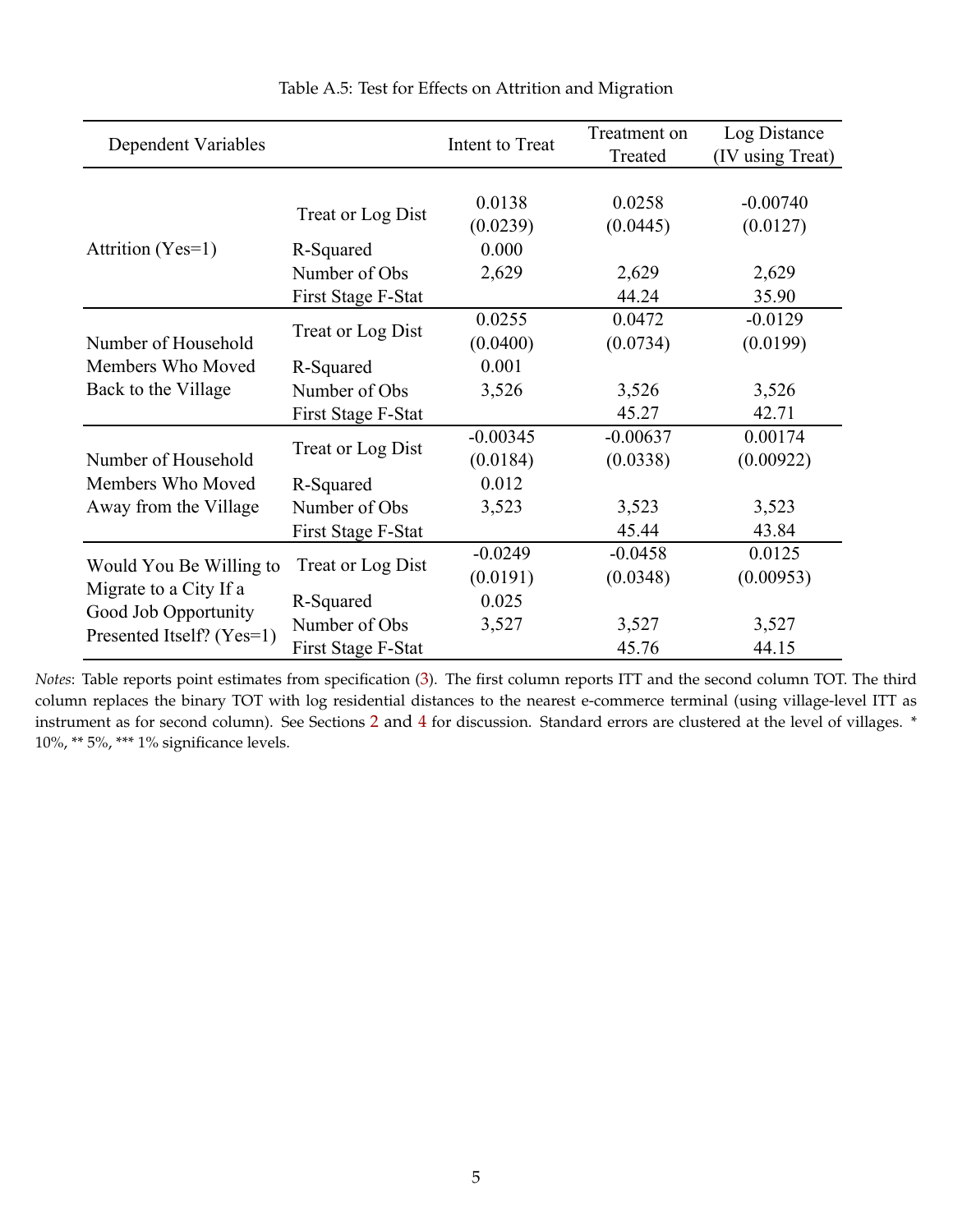<span id="page-58-0"></span>

| Type of Heterogeneity        |                                                                                             | Intent to Treat         | Treatment on the<br>Treated | Log Distance<br>(IV Using Treat) |
|------------------------------|---------------------------------------------------------------------------------------------|-------------------------|-----------------------------|----------------------------------|
|                              | Dependent Variable: Household Has Ever Bought Something through E-Commerce Terminal (Yes=1) |                         |                             |                                  |
|                              | Treat or Log Dist                                                                           | $0.0480***$<br>(0.0169) | $0.0886***$<br>(0.0271)     | $-0.0241***$<br>(0.00721)        |
| Average Effects              | R-Squared                                                                                   | 0.008                   |                             |                                  |
|                              | First Stage F-Stat                                                                          |                         | 45.56                       | 43.80                            |
|                              | Number of Obs                                                                               | 3,518                   | 3,518                       | 3,518                            |
|                              | Treat or Log Dist                                                                           | 0.0594                  | 0.104                       | $-0.0297$                        |
|                              |                                                                                             | (0.147)                 | (0.242)                     | (0.0679)                         |
| Terminal Manager Test        |                                                                                             | $-0.000214$             | $-0.000384$                 | 0.000114                         |
| Score                        | Treat or Log Dist * Score                                                                   | (0.00164)               | (0.00270)                   | (0.000755)                       |
|                              | R-Squared                                                                                   | 0.006                   |                             |                                  |
|                              | First Stage F-Stat                                                                          |                         | 8.786                       | 8.133                            |
|                              | Number of Obs                                                                               | 3,042                   | 3,042                       | 3,042                            |
|                              |                                                                                             | 0.0314                  | 0.0616                      | $-0.0172$                        |
|                              | Treat or Log Dist                                                                           | (0.0295)                | (0.0501)                    | (0.0136)                         |
|                              |                                                                                             | 0.0191                  | 0.0182                      | $-0.00504$                       |
| <b>Terminal Manager Test</b> | Treat or Log Dist * Above Median                                                            | (0.0347)                | (0.0583)                    | (0.0158)                         |
| Score Above the Median       | R-Squared                                                                                   | 0.006                   |                             |                                  |
|                              | First Stage F-Stat                                                                          |                         | 8.654                       | 7.210                            |
|                              | Number of Obs                                                                               | 3,042                   | 3,042                       | 3,042                            |
|                              |                                                                                             | 0.0392                  | $0.0656*$                   | $-0.0180*$                       |
|                              | Treat or Log Dist                                                                           | (0.0247)                | (0.0357)                    | (0.00941)                        |
|                              |                                                                                             | 0.0167                  | 0.0486                      | $-0.0131$                        |
| Terminal Installation        | Treat or Log Dist * Delay Dummy                                                             | (0.0335)                | (0.0554)                    | (0.0149)                         |
| Delayed                      | R-Squared                                                                                   | 0.009                   |                             |                                  |
|                              | First Stage F-Stat                                                                          |                         | 10.93                       | 11.46                            |
|                              | Number of Obs                                                                               | 3,518                   | 3,518                       | 3,518                            |

## Table A.6: Role of Program Implementation

*Notes*: Table reports point estimates from specifications ([3](#page-20-0)) and ([4](#page-22-0)). The first column reports ITT and the second column TOT. The third column replaces the binary TOT with log residential distances to the nearest e-commerce terminal (using village-level ITT as instrument as for second column). See Section [4](#page-19-0) for discussion. Standard errors are clustered at the level of villages. \* 10%, \*\* 5%, \*\*\* 1% significance levels.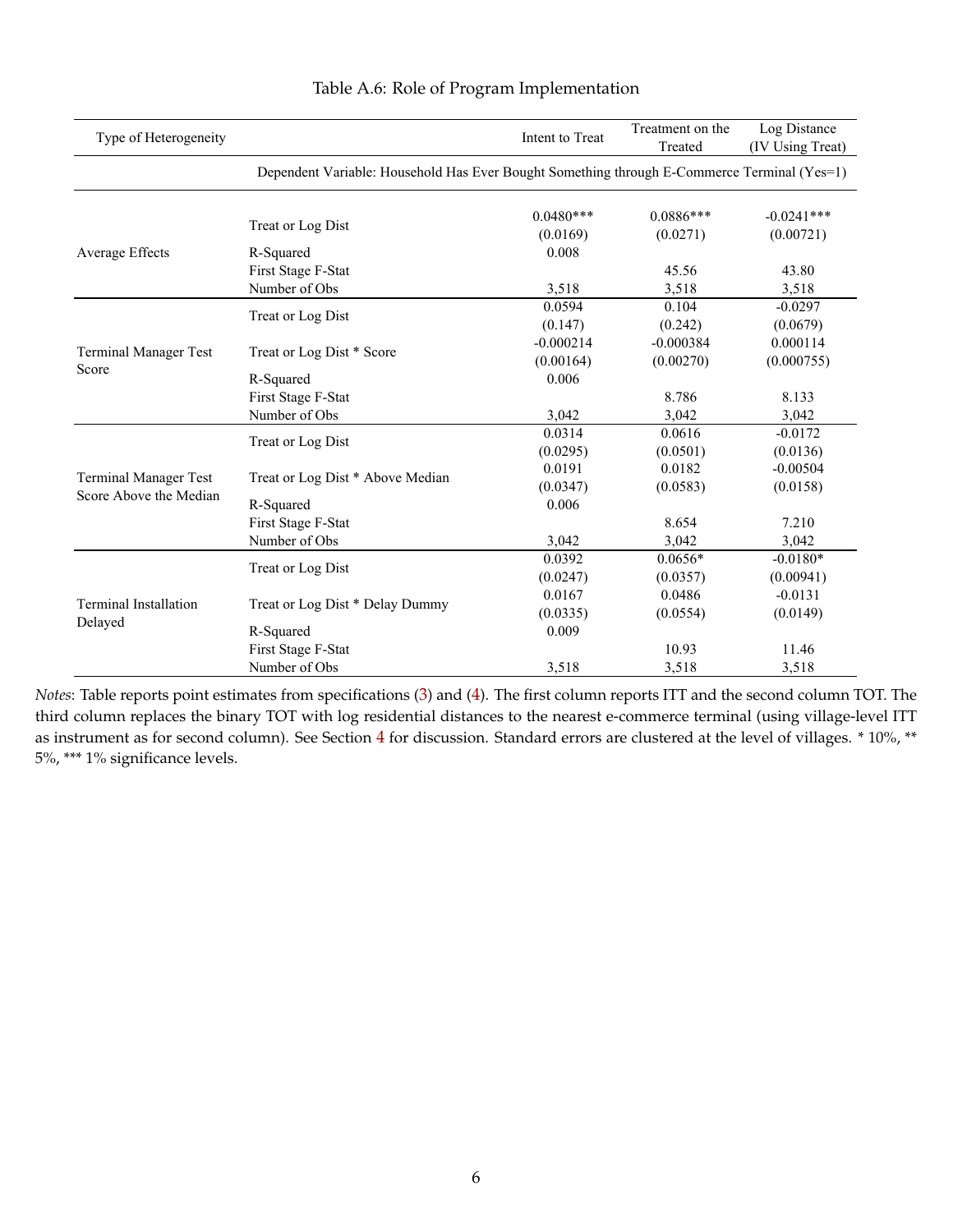|                                                                                   | Fraction of Market Access from Rural Markets in Same<br>County |       |         |                                      |        |                |                      | Fraction of Market Access from Participating Rural<br>Markets in Same County |                |        |        |                |
|-----------------------------------------------------------------------------------|----------------------------------------------------------------|-------|---------|--------------------------------------|--------|----------------|----------------------|------------------------------------------------------------------------------|----------------|--------|--------|----------------|
| Measure of Market Size:                                                           | Access to Population                                           |       |         | Access to GDP                        |        |                | Access to Population |                                                                              | Access to GDP  |        |        |                |
|                                                                                   | Median                                                         | Mean  | Std Dev | Median                               | Mean   | <b>Std Dev</b> | Median               | Mean                                                                         | <b>Std Dev</b> | Median | Mean   | <b>Std Dev</b> |
| Panel A: Distance Elasticity of -1                                                |                                                                |       |         |                                      |        |                |                      |                                                                              |                |        |        |                |
| All Rural Townships in East, Middle<br>and Southwest China (10,214)<br>Townships) | 0.0082                                                         | 0.011 | 0.01    | 0.0031                               | 0.0044 | 0.005          | 0.0014               | 0.0018                                                                       | 0.0017         | 0.0005 | 0.0007 | 0.0008         |
| Rural Townships in 3 RCT Provinces<br>$(2,291$ Townships)                         | 0.012                                                          | 0.016 | 0.014   | 0.0037                               | 0.0059 | 0.0062         | 0.0020               | 0.0027                                                                       | 0.0023         | 0.0006 | 0.0010 | 0.0010         |
| Rural Townships in 8 RCT Counties<br>(58 Townships)                               | 0.011                                                          | 0.012 | 0.006   | 0.0031                               | 0.0041 | 0.0029         | 0.0018               | 0.0020                                                                       | 0.0010         | 0.0005 | 0.0007 | 0.0005         |
|                                                                                   |                                                                |       |         | Panel B: Distance Elasticity of -1.5 |        |                |                      |                                                                              |                |        |        |                |
| All Rural Townships in East, Middle<br>and Southwest China (10,214)<br>Townships) | 0.027                                                          | 0.037 | 0.042   | 0.01                                 | 0.016  | 0.024          | 0.0045               | 0.0062                                                                       | 0.0070         | 0.0017 | 0.0027 | 0.0040         |
| Rural Townships in 3 RCT Provinces<br>$(2,291$ Townships)                         | 0.036                                                          | 0.049 | 0.055   | 0.012                                | 0.02   | 0.028          | 0.0060               | 0.0082                                                                       | 0.0092         | 0.0020 | 0.0033 | 0.0047         |
| Rural Townships in 8 RCT Counties<br>(58 Townships)                               | 0.034                                                          | 0.038 | 0.033   | 0.011                                | 0.014  | 0.013          | 0.0057               | 0.0063                                                                       | 0.0055         | 0.0018 | 0.0023 | 0.0022         |

# Table A.7: Fraction of Market Access to Other Rural Markets in County

*Notes*: Table reports the mean, median and standard deviation of the fraction of trade market access coming from other rural markets in the same county. Market access is computed using equation [\(6\)](#page-26-1). See Sections [2](#page-8-1) and [4.4](#page-25-2) for discussion.

<span id="page-59-0"></span> $\overline{\mathcal{L}}$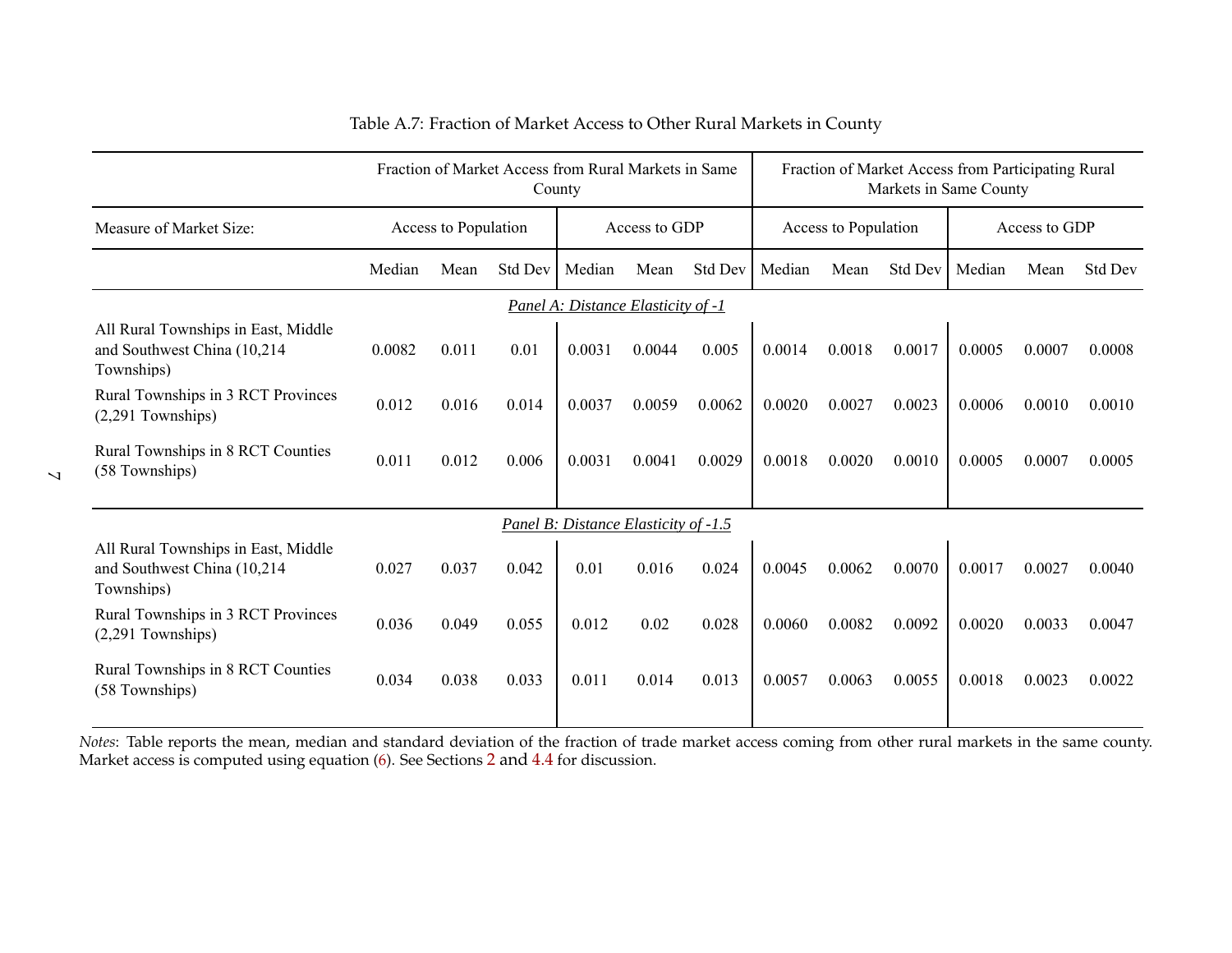|                                        | (1)                    | $\overline{(2)}$               | $\overline{3)}$        | (4)         | (5)                                                | (6)      |
|----------------------------------------|------------------------|--------------------------------|------------------------|-------------|----------------------------------------------------|----------|
|                                        |                        | Full Sample                    |                        |             | 3 Provinces                                        |          |
| Dependent Variables:                   | Number of Users        | Number of Transactions         | Sales (RMB)            |             | Number of Users Number of Transactions Sales (RMB) |          |
|                                        |                        |                                |                        |             |                                                    |          |
|                                        |                        | Panel A: Purchase Database     |                        |             |                                                    |          |
| RCT_Sample Dummy                       | $-4.110$               | 0.0605                         | $-6,034$               | 0.149       | 12.65                                              | $-3,747$ |
|                                        | (7.751)                | (25.33)                        | (4,061)                | (7.734)     | (25.32)                                            | (4,066)  |
| Months Fixed Effects                   | ✓                      | ✓                              | ✓                      | ✓           | ✓                                                  |          |
| Control for Months Since Program Entry |                        |                                |                        |             |                                                    |          |
| Observations                           | 125,204                | 125,204                        | 125,204                | 100,098     | 100,098                                            | 100,098  |
| R-squared                              | 0.037                  | 0.047                          | 0.029                  | 0.031       | 0.046                                              | 0.03     |
| Number of Village Clusters             | 11,731                 | 11,731                         | 11,731                 | 8,471       | 8,471                                              | 8,471    |
|                                        |                        |                                |                        |             |                                                    |          |
|                                        | (7)                    | (8)                            | (9)                    | (10)        |                                                    |          |
|                                        |                        | Full Sample                    | 3 Provinces            |             |                                                    |          |
| Dependent Variables:                   | Number of Transactions | Weight (kg)                    | Number of Transactions | Weight (kg) |                                                    |          |
|                                        |                        | Panel B: Out-Shipment Database |                        |             |                                                    |          |
| <b>RCT</b> Sample Dummy                | $1.712**$              | 5.154                          | 1.364*                 | 4.68        |                                                    |          |
|                                        | (0.753)                | (4.332)                        | (0.752)                | (4.333)     |                                                    |          |
| Months Fixed Effects                   | ✓                      | ✓                              | ✓                      | ✓           |                                                    |          |
| Control for Months Since Program Entry |                        |                                |                        | ✓           |                                                    |          |
| Observations                           | 120,483                | 120,483                        | 95,744                 | 95,744      |                                                    |          |
| R-squared                              | $0.06\,$               | 0.023                          | 0.067                  | 0.026       |                                                    |          |
| Number of Village Clusters             | 11,904                 | 11,904                         | 8,591                  | 8,591       |                                                    |          |

#### Table A.8: Are Sample Villages Representative?

<span id="page-60-0"></span>*Notes*: Table reports point estimates from a regression of the reported outcomes on a dummy equal to one if a village is one of our 100 RCT villages in addition to month fixed effects and the number of months since program entry. Columns <sup>1</sup> to 3 and <sup>7</sup> to 8 repor<sup>t</sup> results for all participating villages in the five provinces of Anhui, Guangxi , Guizhou, Henan, and Yunnan over the period November 2015 to April 2017. The sample in columns <sup>4</sup> to 6 and 9 to 10 are all villages in our three survey provinces Anhui, Guizhou, and Henan. The upper panel presents point estimates from regressions based on the purchase transaction database over the period November 2015 to April 2017. The lower panel presents point estimates from regressions based on the sales transaction database over the period January 2016 to April 2017. See Section [5](#page-28-1) for discussion. Standard errors are clustered at the level of village terminals. \* 10%, \*\* 5%, \*\*\* 1% significance levels.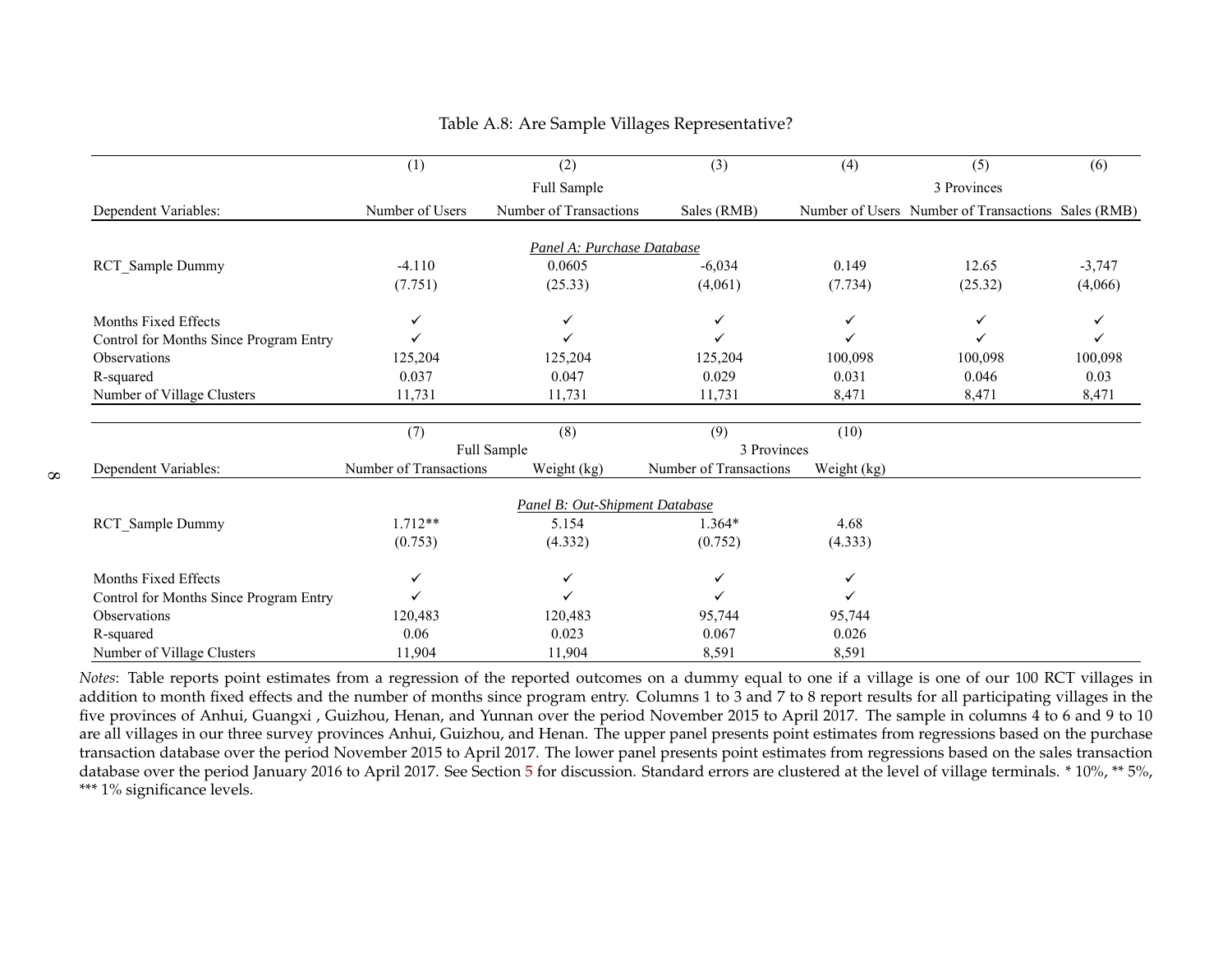|                                        | (1)                    | (2)                            | (3)                    | (4)         | (5)                                                | (6)      |
|----------------------------------------|------------------------|--------------------------------|------------------------|-------------|----------------------------------------------------|----------|
|                                        |                        | Full Sample                    |                        |             | 3 Provinces                                        |          |
| Dependent Variables:                   | Number of Users        | Number of Transactions         | Sales (RMB)            |             | Number of Users Number of Transactions Sales (RMB) |          |
|                                        |                        |                                |                        |             |                                                    |          |
|                                        |                        | Panel A: Purchase Database     |                        |             |                                                    |          |
| <b>RCT Sample Month Dummy</b>          | $0.893***$             | $-4.671***$                    | $-1,565***$            | $0.568**$   | $-5.290***$                                        | $-585.9$ |
|                                        | (0.255)                | (0.818)                        | (451.5)                | (0.274)     | (0.863)                                            | (458.0)  |
| Village Fixed Effects                  | ✓                      |                                | ✓                      |             |                                                    |          |
| Control for Months Since Program Entry |                        |                                |                        |             | ✓                                                  |          |
| Observations                           | 125,204                | 125,204                        | 125,204                | 100,098     | 100,098                                            | 100,098  |
| R-squared                              | 0.694                  | 0.68                           | 0.219                  | 0.679       | 0.667                                              | 0.227    |
| Number of Village Clusters             | 11,731                 | 11,731                         | 11,731                 | 8,471       | 8,471                                              | 8,471    |
|                                        |                        |                                |                        |             |                                                    |          |
|                                        | (7)                    | (8)                            | (9)                    | (10)        |                                                    |          |
|                                        |                        | Full Sample                    | 3 Provinces            |             |                                                    |          |
| Dependent Variables:                   | Number of Transactions | Weight (kg)                    | Number of Transactions | Weight (kg) |                                                    |          |
|                                        |                        | Panel B: Out-Shipment Database |                        |             |                                                    |          |
| <b>RCT Sample Month Dummy</b>          | $-0.387***$            | $-1.256***$                    | $-0.498***$            | $-1.407***$ |                                                    |          |
|                                        | (0.0225)               | (0.125)                        | (0.0261)               | (0.138)     |                                                    |          |
|                                        |                        |                                |                        |             |                                                    |          |
| Village Fixed Effects                  | ✓                      | ✓                              | ✓                      | ✓           |                                                    |          |
| Control for Months Since Program Entry |                        |                                |                        |             |                                                    |          |
| Observations                           | 120,483                | 120,483                        | 95,744                 | 95,744      |                                                    |          |
| R-squared                              | 0.592                  | 0.432                          | 0.57                   | 0.422       |                                                    |          |
| Number of Village Clusters             | 11,904                 | 11,904                         | 8,591                  | 8,591       |                                                    |          |

## <span id="page-61-0"></span>Table A.9: Role of Seasonality

*Notes*: Table reports point estimates from a regression of the reported outcomes on a dummy equal to one if a village is one of our 100 RCT villages in addition to village fixed effects and the number of months since program entry. Columns <sup>1</sup> to 3 and <sup>7</sup> to 8 repor<sup>t</sup> results for all participating villages in the five provinces of Anhui, Guangxi , Guizhou, Henan, and Yunnan over the period November 2015 to April 2017. The sample in columns <sup>4</sup> to 6 and 9 to 10 are all villages in our three survey provinces Anhui, Guizhou, and Henan. The upper panel presents point estimates from regressions based on the purchase transaction database over the period November 2015 to April 2017. The lower panel presents point estimates from regressions based on the sales transactiondatabase over the period January 2016 to April 2017. See Section [5](#page-28-1) for discussion. Standard errors are clustered at the level of village terminals. \* 10%, \*\* 5%,<br>\*\*\* 1% significance levels \*\*\* 1% significance levels.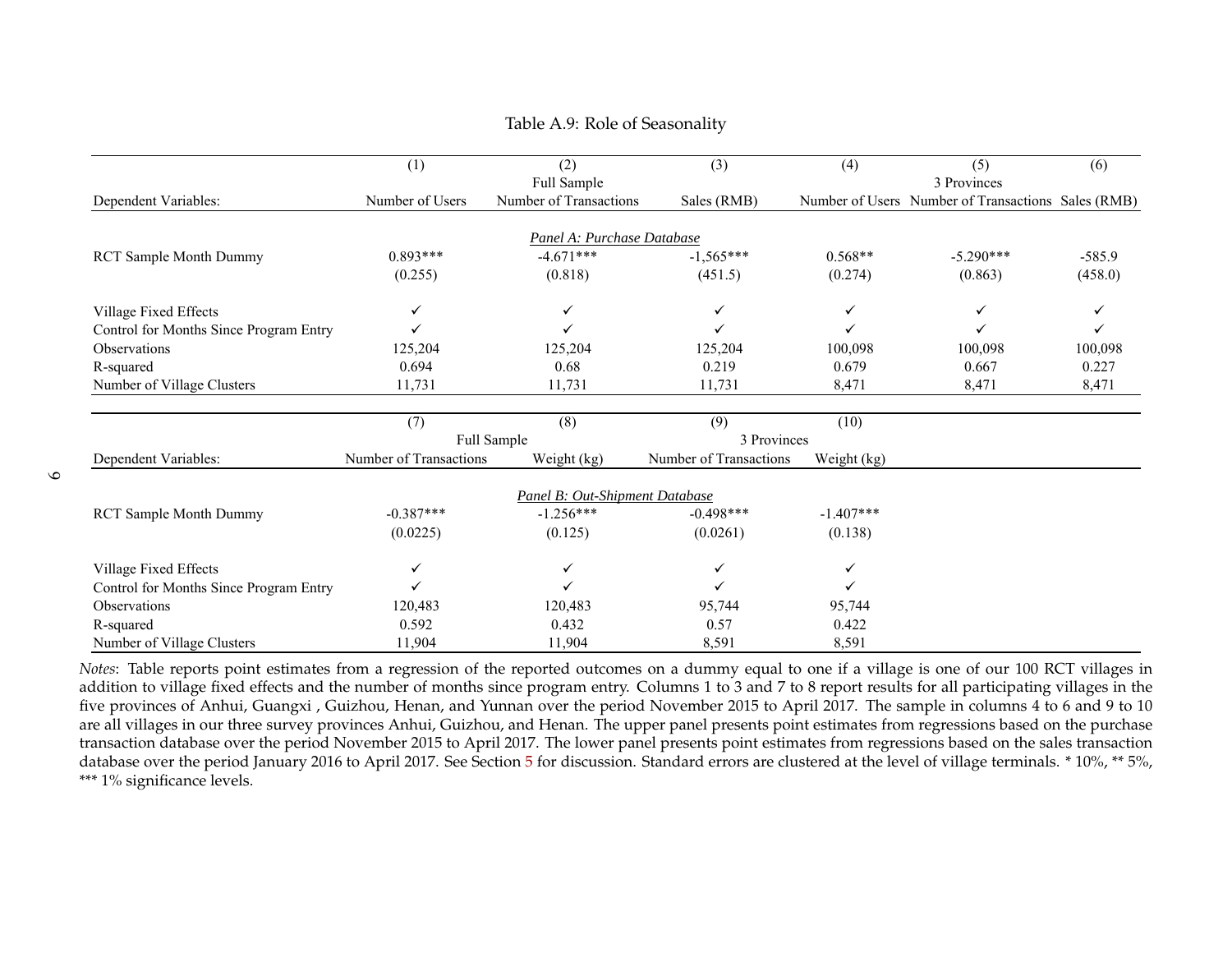|                             | $\sigma$ D = 2.87, $\sigma$ N = 2.85 |              |                     | $\sigma$ D = 3.87, $\sigma$ N = 3.85 |              |              | $\sigma$ D = 4.87, $\sigma$ N = 4.85 |              |                     |
|-----------------------------|--------------------------------------|--------------|---------------------|--------------------------------------|--------------|--------------|--------------------------------------|--------------|---------------------|
|                             | Durables                             | Non-Durables | <b>Total Retail</b> | Durables                             | Non-Durables | Total Retail | Durables                             | Non-Durables | <b>Total Retail</b> |
|                             | Consumption                          | Consumption  | Consumption         | Consumption                          | Consumption  | Consumption  | Consumption                          | Consumption  | Consumption         |
| Reduction in Retail Cost of | 5.129%                               | 0.735%       | $.252\%$            | 3.298%                               | 0.478%       | 0.812\%      | 2.431%                               | $0.355\%$    | 0.601%              |
| Living for All Households   | (0.043)                              | (0.005)      | (0.007)             | (0.027)                              | (0.004)      | (0.005)      | (0.02)                               | (0.003)      | (0.003)             |
| Reduction in Retail Cost of | 31.47%                               | 5.773%       | 8.526%              | 19.331%                              | 3.722%       | 5.464%       | 13.942%                              | 2.747%       | $4.02\%$            |
| Living Among Users          | (0.368)                              | (0.046)      | (0.056)             | (0.215)                              | (0.029)      | (0.035)      | (0.151)                              | (0.022)      | (0.026)             |

Table A.10: Quantification Using Alternative Demand Parameters

<span id="page-62-0"></span>*Notes*: Table reports average household gains in terms of percentage point reductions in household retail cost of living across alternative parameterizations of household demand. Estimates are based on equation [\(8\)](#page-32-1) using treatment effects on household substitution into e-commerce following average effectsreported in Tables [4](#page-45-1) and [10.](#page-51-1) See Section <mark>[6](#page-31-1)</mark> for discussion. Standard errors are bootstrapped across 1000 iterations with random re-sampling.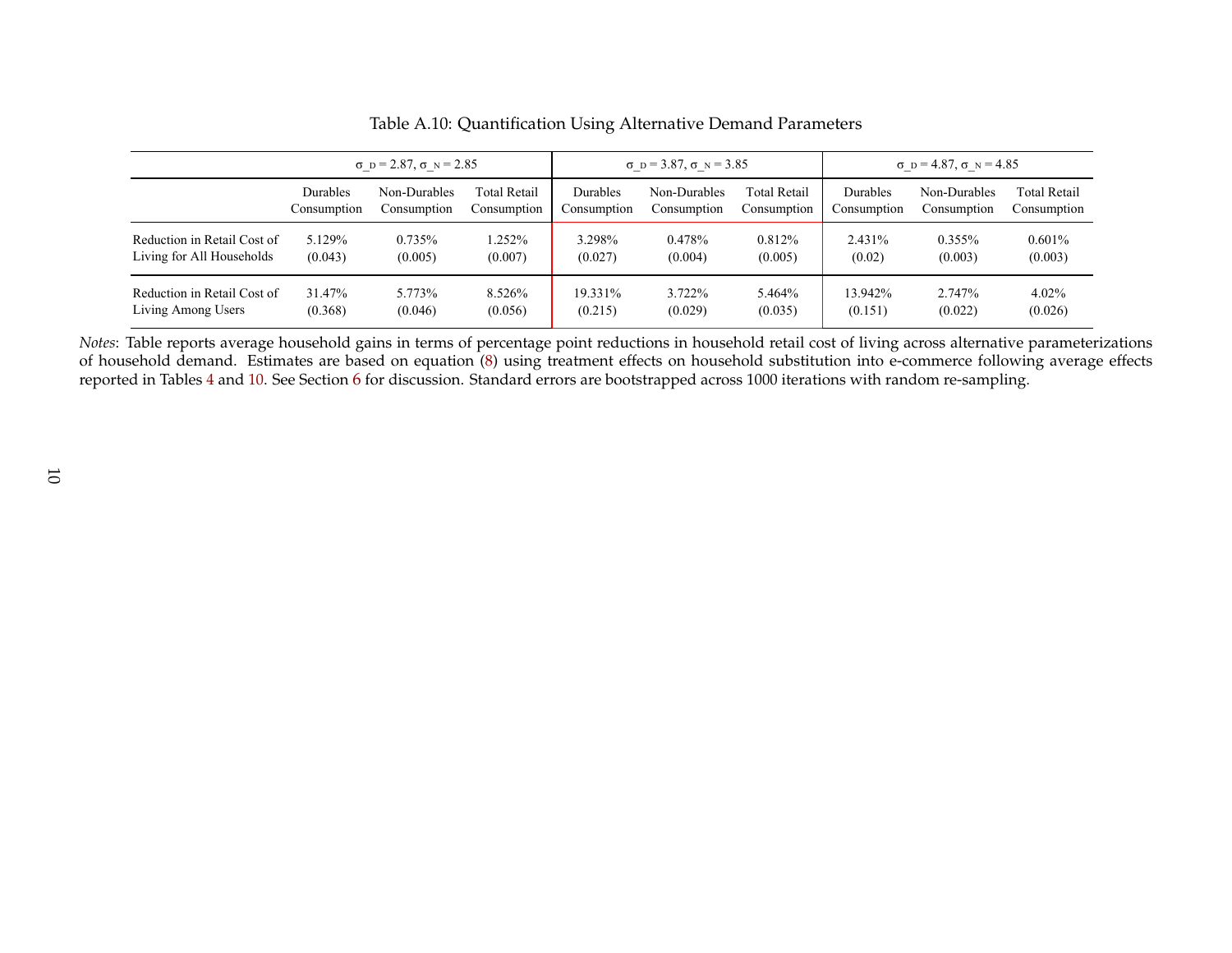# <span id="page-63-0"></span>**B Theoretical Framework for Welfare Evaluation**

Following recent work by [Atkin et al.](#page-36-3) [\(2018\)](#page-36-3), we propose a three-tier demand system to describe household retail consumption across product groups, retail shopping options and products. In the upper tier, shown in equation [A.1,](#page-63-1) there are Cobb-Douglas preferences over broad product groups  $g \in G$  (durables and non-durables) in total consumption. In the middle tier, shown in equation [A.2,](#page-63-1) there are asymmetric CES preferences over local retailers selling that product group  $s \in S$  (e.g. local stores, market stalls or the e-commerce terminal). In the final tier, there are preferences over the individual products within the product groups  $b \in B_g$  that we can leave unspecified for now.

<span id="page-63-1"></span>
$$
U_h = \prod_{g \in G} \left[ Q_{gh} \right]^{\alpha_{gh}} \tag{A.1}
$$

$$
Q_{gh} = \left(\sum_{s \in S_g} \beta_{gsh} q_{gsh}^{\frac{\sigma_g - 1}{\sigma_g}}\right)^{\frac{\sigma_g}{\sigma_g - 1}},\tag{A.2}
$$

where *αgh* and *βgsh* are (potentially household group-specific) preference parameters that are fixed across periods. *Qgh* and *qgsh* are product-group and store-product-group consumption aggregates with associated price indices  $P_{gh}$  and  $r_{gsh}$  respectively, and  $\sigma_g$  is the elasticity of substitution across local retail outlets. For each broad product group, consumers choose how much they are going to spend at different retail outlets based on the store-level price index *rgsh* (which itself depends on the product mix and product-level prices on offer across outlets).

While the demand system is homothetic, we capture potential heterogeneity across the income distribution by allowing households of different incomes to differ in their expenditure shares across product groups (*αgh*) and their preferences for consumption bundles at different stores within those product groups (*βgsh* and the preference parameters that generate *qgsh*). As shown by [Anderson et al.](#page-36-17) [\(1992\)](#page-36-17), these preferences can generate the same demands as would be obtained from aggregating many consumers who make discrete choices over which store to shop in. Building on [Feenstra](#page-36-2) [\(1994\)](#page-36-2), the following expression provides the exact proportional cost of living effect under this demand system:

<span id="page-63-2"></span>
$$
\frac{CLE}{e(\mathbf{P}_{T}^{0*}, \mathbf{P}_{C}^{0}, \mathbf{P}_{E}^{0*}, \mathbf{P}_{X}^{0}, u_{h}^{0})} = \frac{e(\mathbf{P}_{T}^{1}, \mathbf{P}_{C}^{1}, \mathbf{P}_{X}^{1*}, u_{h}^{0})}{e(\mathbf{P}_{T}^{0*}, \mathbf{P}_{C}^{0}, \mathbf{P}_{E}^{0*}, \mathbf{P}_{X}^{0}, u_{h}^{0})} - 1
$$
\n
$$
= \prod_{g \in G} \left( \frac{\sum_{s \in S_{S}^{c}} \phi_{gsh}^{1}}{\sum_{s \in S_{S}^{c}} \phi_{gsh}^{0}} \right)^{\frac{1}{\sigma_{g}-1}} \prod_{s \in S_{S}^{c}} \left( \frac{r_{gsh}^{1}}{r_{gsh}^{0}} \right)^{\omega_{gsh}} - 1,
$$
\n(A.3)

where  $S_g^C$  denotes the set of continuing local retailers within product group *g*,  $\phi_{gsh}^t$  =  $r^t_{gsh}q^t_{gsh}/\sum_{s\in S_g}r^t_{gsh}q^t_{gsh}$  is the expenditure share for a particular retailer of product group *g*, and the  $\omega_{\text{gsh}}$ s are ideal log-change weights.<sup>[1](#page--1-0)</sup>

For each product group *g*, the expression has two components. The  $\prod_{s \in S_g^C} (\frac{r_{gsh}^1}{r_{gsh}^2})$  $\binom{r_{\textit{gsh}}}{r_{\textit{gsh}}^{0}}^{\omega_{\textit{gsh}}}$  term is a Sato-Vartia (i.e. CES) price-index for price changes in continuing local stores that forms the *pro-competitive price effect*. [2](#page--1-0) The price terms *r t gsh* are themselves price indices of product-specific prices  $p^t_{gsb}$  within local continuing stores which, in principle, could also account for new product

 $^1$ In particular,  $\omega_{gsh}$  =  $\left(\frac{\tilde{\phi}_{gsh}^1-\tilde{\phi}_{gsh}^0}{\ln \tilde{\phi}_{gsh}^1-\ln \tilde{\phi}_{gsh}^0}\right)/\sum_{s\in S_g^C}$  $\left(\frac{\tilde{\phi}_{gsh}^{\tilde{\theta}}-\tilde{\phi}_{gsh}^{\tilde{\theta}}}{\ln \tilde{\phi}_{gsh}^{\tilde{\theta}}-\ln \tilde{\phi}_{gsh}^{\tilde{\theta}}}\right)$ , which in turn contain expenditure shares of different retailers within product groups, where the shares consider only expenditure at continuing retailers  $\tilde{\phi}_{gsh}^t = r_{gsh}^t q_{gsh}^t / \sum_{s \in S_g^C} r_{gsh}^t q_{gsh}^t$ .

<sup>&</sup>lt;sup>2</sup>Notice that the assumption of CES preferences does not imply the absence of pro-competitive effects as we do not impose additional assumptions about market structure (e.g. monopolistic competition).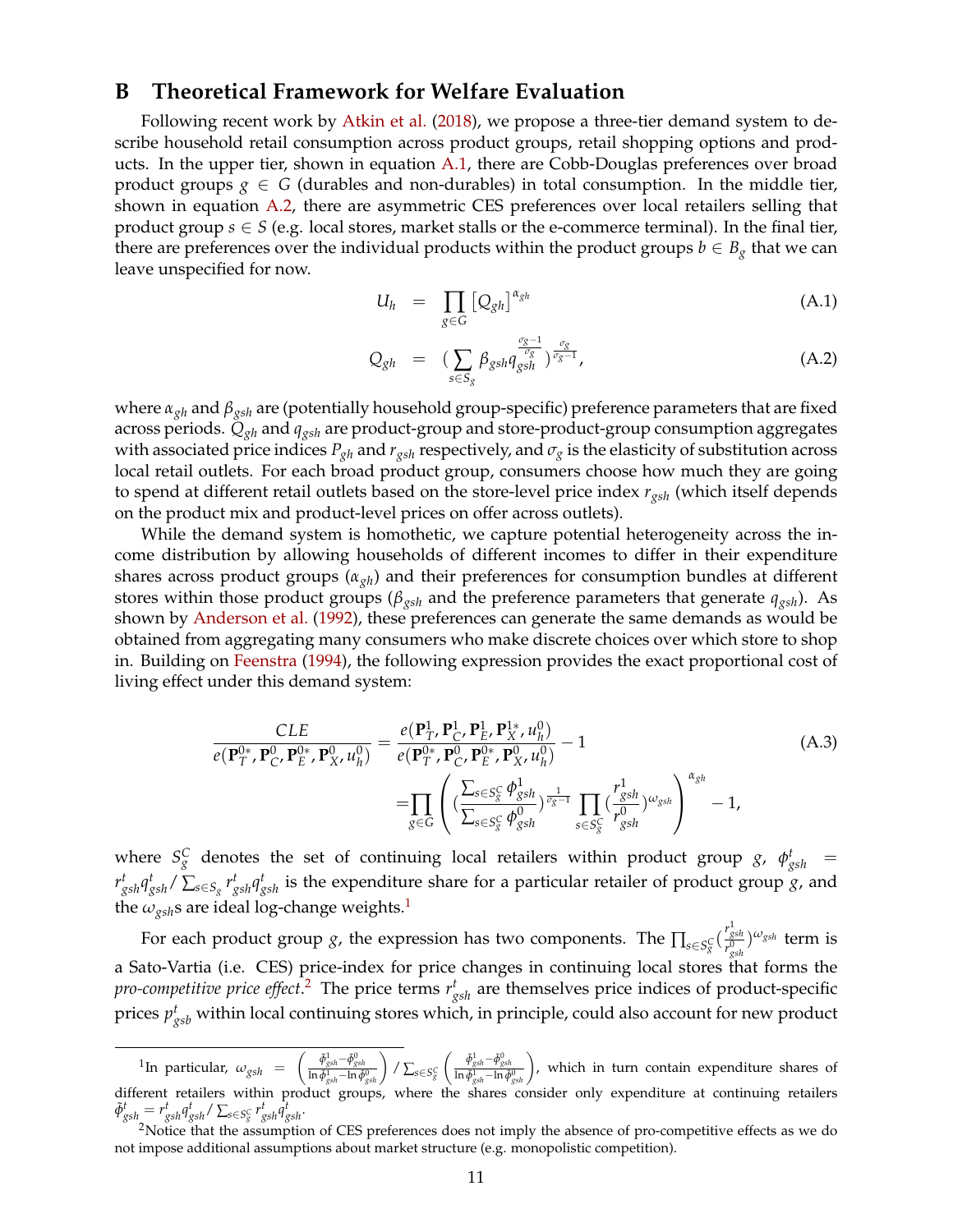varieties or exiting product varieties using the same methodology. While we name these price changes pro-competitive, they may derive from either reductions in markups or increases in productivity at local stores (distinctions that do not matter on the cost-of-living side, but would generate different magnitudes of profit and income effects that we capture on the nominal income side).

The  $\left(\frac{\sum_{s \in S_{g}^C} \phi_{gsh}^1}{\sum_{s \in S_{g}^0} \phi_{gsh}^0}\right)$  $\frac{\sum_{s \in S_S^C} \phi_{gsh}^1}{\sum_{s \in S_S^C} \phi_{gsh}^0}$   $\frac{1}{\sigma_{gh} - 1}$  term captures the gains to customers of the e-commerce terminal in the numerator, from both the *direct price index effect* and the *entry effect*, and local store exit in the

denominator, i.e. the *exit effect*. As in expression [\(2\)](#page-16-1) of Section [3,](#page-14-0) we can decompose the total cost of living effect in equation [\(A.3\)](#page-63-2) into four different types of effective consumer price changes by adding and subtracting terms.

Consider the case where the program's effect on cost of living is driven entirely by the direct price index effect. In that case, the expenditure share spent on continuing local retailers  $(\sum_{s \in S_S^C} \phi_{gsh}^1)$  is lower than unity only due to substitution into the new e-commerce terminal (ignoring potential effects on store entry). The gains from the program as a proportion of initial household spending are then:

$$
\frac{DE}{e(\mathbf{P}_T^{0*}, \mathbf{P}_C^0, \mathbf{P}_E^{0*}, \mathbf{P}_X^0, u_h^0)} = \prod_{g \in G} \left( \left( \sum_{s \in S_g^C} \phi_{gsh}^1 \right)^{\frac{1}{\sigma_g - 1}} \right)^{\alpha_{gh}} - 1.
$$
 (A.4)

The welfare gain from a new shopping option is a function of the market share of that outlet post-entry and the elasticity of substitution across stores. The revealed preference nature of this approach is clear. If consumers greatly value the arrival of the new option—be it because it offers low prices  $p^1_{gsb}$ , more product variety that reduces  $r^1_{gsh}$  or better amenities  $\beta_{gsh}$  –the market share is higher and the welfare gain greater. Hence, these market share changes capture all the potential consumer benefits of shopping through the e-commerce terminal. The magnitude of the welfare gain depends on the elasticity of substitution. Observed terminal market shares will imply smaller welfare changes if consumers substitute between local shopping options very elastically, and larger welfare changes if they are inelastic. A similar logic would apply to effects on the entry of local retailers, or on the exit of local stores (where a large period 0 market share means large welfare losses, again tempered by the elasticity of substitution).

# <span id="page-64-0"></span>**C Data Appendix**

#### **C.1 Surveyor Training and Quality Management**

This section describes our methodology for surveyor training and quality management.

**Piloting and Surveyor Training** Our survey supervisors are professionals from the Research Center for Contemporary China (RCCC) at Peking University. All RCCC supervisors have previous experience conducting large scale surveys in rural China. Before each of the two survey rounds, we traveled to Beijing to lead a one-day training workshop targeted at the supervisors and a group of graduate students from Renmin University and Jinan University, who were working with us as research assistants on this project. This training walked the RCCC supervisors and our graduate students through each step of the survey design, data collection protocols and quality control protocols that we had shared with them to study carefully in advance. Given budget and time constraints, the survey was paper based. Prior to our baseline survey, RCCC supervisors and our team of graduate students tested our survey design in a pilot survey of 45 households in two villages located in the rural parts of Hebei Province.

In the field, each supervisor was in charge of a team of six surveyors. In addition to the supervisors, two of our trained graduate students accompanied each team in the field. The role of the graduate students was to both support and monitor the recruitment and training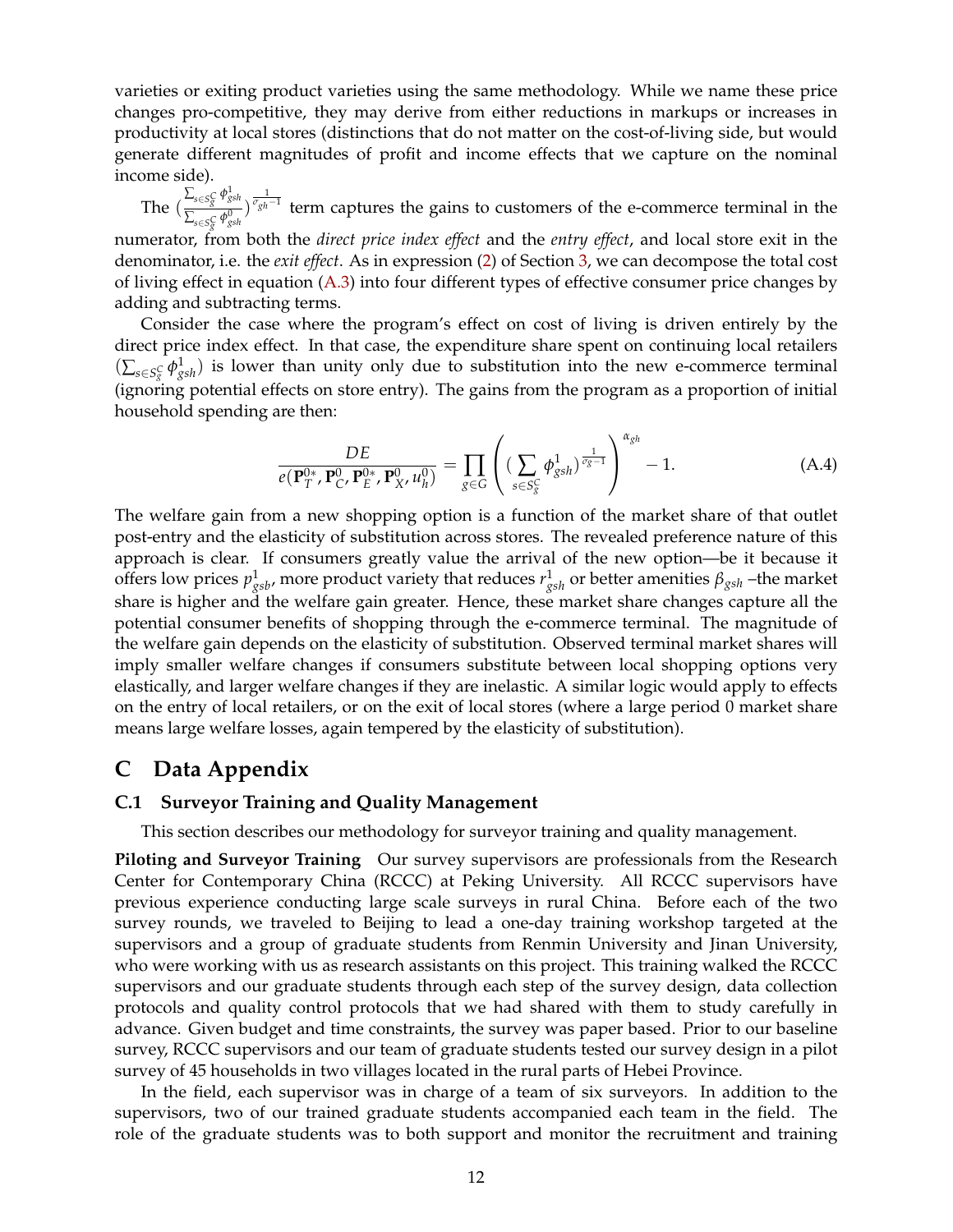of the local surveyors and the data collection, and to report back to us with detailed daily progress reports. Given differences in local dialects and rural conditions, the RCCC recruited surveyors among local university students from the provinces in which the data collection took place. All surveyors were familiar with the local dialect and customs of the rural areas in their home province. Each surveyor completed at least two full days of training and supervised practice questionnaire interviews before joining our field survey team. As part of the training, we provided surveyors with a number of supporting documents. In particular, they received an example of a completed representative survey questionnaire, detailed instructions on how to assist households in answering the questionnaire, a set of cards containing descriptions and examples of consumption products within categories or income-generating activities within sectors, and a set of solutions and best practices for common survey challenges. As described in Appendix C.4 below, we also trained surveyors to use separate pre-prepared spreadsheets to list individual household purchase transactions within product categories or income flows by type of activity. These spreadsheets were used for households to list individual transactions over a given period of time and within categories, before aggregating this information up to complete the final survey questionnaire cells. As part of their training, surveyors were trained to double-check with respondents any answer to the questionnaire that appears inconsistent with a previous answer.

**Data Quality Management and Cleaning** Surveyors conducted the household survey in teams of two. During the interview, surveyors completed the questionnaire, along with supporting documents used to help households recall, categorize and sum up their consumption expenditures or earnings (we further describe data collection and variable construction for expenditure and earning variables in Appendix C.4 below). As part of quality control, supervisors reviewed one randomly chosen completed questionnaire, supporting documents, and interview audio tape from each surveyor at the end of every day. $^3$  $^3$  In addition, our graduate students monitored the survey teams by accompanying them for part of their interviews, and reported back to the supervisors and our team in case of concerns. During recruiting and surveyor training, the surveyors had been informed that lack of accuracy, diligence or patience in the interviews would lead to the termination of employment, while a good record guaranteed a letter of recommendation confirming participation in our research project.

We also asked our surveyors to rate each household respondent along a number of dimensions such as cooperativeness, reliability, level of understanding, and level of interest in our survey. Surveyors also recorded the presence of any other household or non-household member whose presence could affect answers to our questionnaire. In our analysis of the data, we paid special attention to the reliability rating: 1. completely reliable, 2. mostly reliable, and 3. sometimes not reliable. Whenever surveyors rated a respondent as "sometimes not reliable", they also wrote down an explanation for this rating. On the basis of these written explanations, we created a clean household survey dataset. This dataset excludes 0.25 percent of unreliable/uncooperative households entirely from the sample. In other cases, surveyors' explanation suggested that only answers to a particular section of our questionnaire were unreliable. Using this information, we set all income variables to missing for 1.06 percent of all household respondents, all consumption variables to missing for 0.4 percent of households, and all income and consumption variables to missing for 1.31 percent of households. The descriptive statistics in Tables [1](#page-42-0) and [2](#page-43-0) and [A.1](#page-53-0) to [A.4](#page-56-0) are based on this cleaned household survey dataset. When using total nominal retail expenditure or incomes in RMB as the dependent variables on the left-hand side of the regressions, we censor these reported values at the one-percent level from the left and right tails within the survey round.<sup>[4](#page--1-0)</sup> The point estimates remain statistical zeros in all cases, as is the case post-censoring, but the standard errors slightly increase. Appendix C.4

<sup>&</sup>lt;sup>3</sup>Some households opted out of audio-recording.

 $4$ Given more than one percent of observations report zero incomes, nominal incomes are only censored at the one-percent level from the right tail.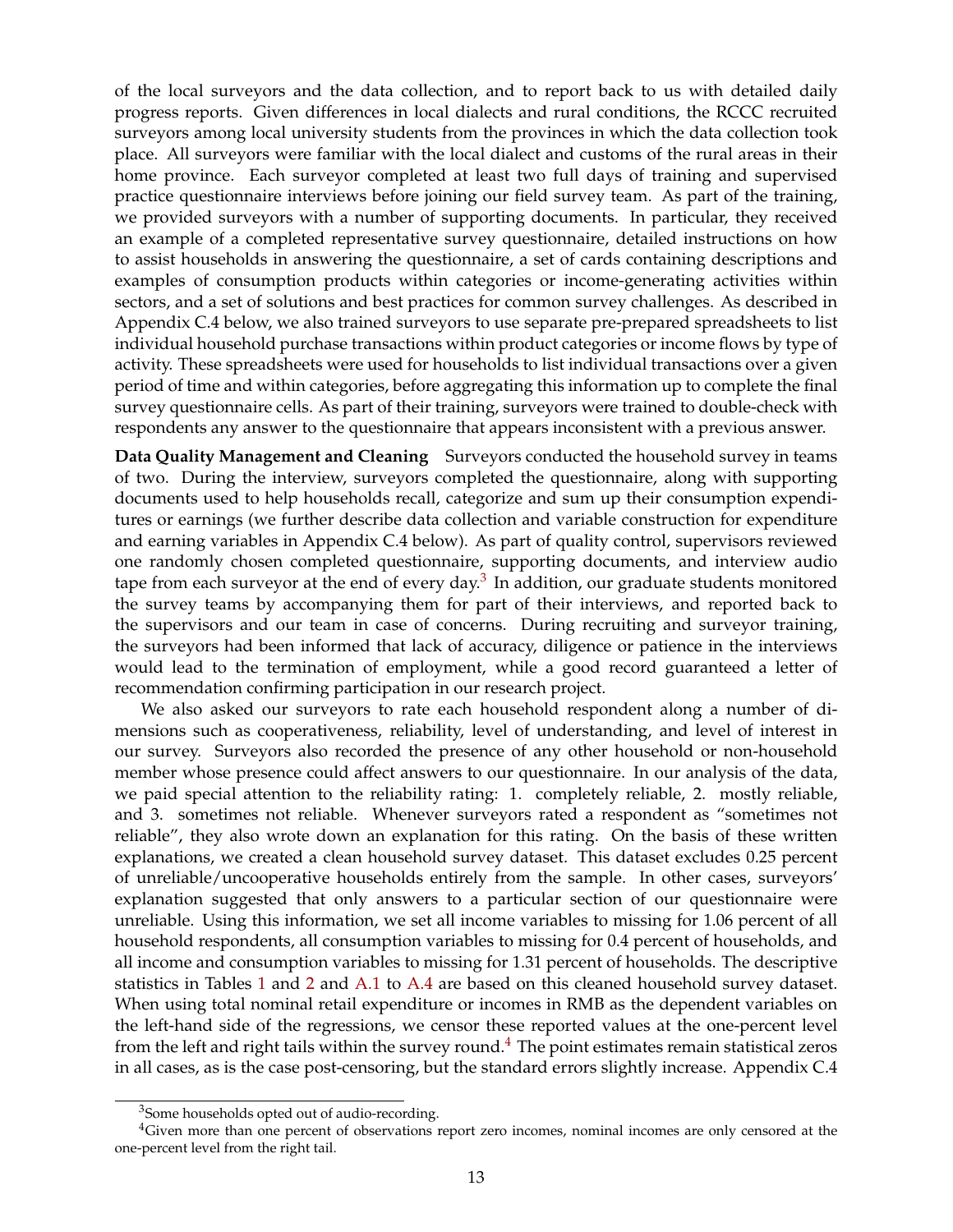below provides additional information about variable construction.

#### **C.2 Household Sampling, Response Rates and Attrition**

Our team was granted a two-week window for data collection, after receiving the extended candidate list of candidate villages from the local operation team in each county. Given this tight timeline, we were unable to conduct a village census for sampling purposes. Instead, our survey teams created detailed maps of all residences in the village to implement a random walk procedure.[5](#page--1-0)

From each village's map, we defined an "inner zone" of residences within a 300 meter radius of the planned terminal location and an "outer zone" outside that radius. In the baseline, the objective was to sample 14 households from the inner zone and 14 households from the outer zone. To randomly sample households within these zones, we selected 24 residences in both inner and outer zones. The household sampling proceeds as follows: we first randomly assign numbers to all residences within the zone on the map from 1 to *n*, and then define a rounded integer number *n*/24. Starting from household number 1, we then collect survey data from every household number in steps of the integer *n*/24 until we have completed 14 surveys within the zone. For the endline, we implement the same procedure for all households that were not part of the baseline survey to select 10 additional households within the inner zone. In the few cases in which there were fewer than 24 residences within the inner zone, we extended the radius until we obtain at least 24 residences on the map.

After introducing our survey to households, our surveyors asked for the household member with the best knowledge of household consumption expenditures and household incomes to respond to the questionnaire. In case nobody answered the door, or in case this most suited household member was not at home during our surveyors' first visit, the surveyors returned at least twice to complete the interview, often outside of working hours. Surveyors were also instructed to skip households with a most knowledgeable respondent older than 75. Overall, our surveyors found willing and able respondents in two thirds of visited residences ([6](#page--1-0)6.1 percent).<sup>6</sup> In the endline, we sampled 10 additional households from the inner zone. We used the same sampling methodology as in the baseline. Given expected sample attrition and the objective of 10 randomly selected additional households, the survey teams created a list of 22 new residential addresses in the inner zone and 6 new addresses in the outer zone. In the endline, we replaced a household respondent from the baseline whenever either the household had moved, the primary earner was no longer living there or the original baseline respondent was unavailable after three interview attempts. Using this rule, 71 percent of baseline respondents completed our questionnaire in the endline. As documented in Table [A.5,](#page-57-0) this percentage does not differ in treatment and control villages.

# **C.3 Retail Price Survey**

**Store Sampling** Prior to the field survey, RCCC supervisors performed a census of all retail stores and market stalls ("stores" for short) located in the village and within a 15-minute walking distance of the boundaries of the natural village. Most villages have fewer than five stores, so in most villages we sampled products from all stores and market stalls in the vicinity of the village. If there were more than 15 stores in a village, we instructed supervisors to collect a representative sample of local retail information, giving more weight (i.e. more price quotes) to more popular establishments within product groups.

<sup>&</sup>lt;sup>5</sup>We use the boundary of the "natural village" as opposed to the "administrative village". Both of these are known delineations in China. The natural village captures a geographically contiguous rural population. Administrative villages are units with a village committee. In some cases, the administrative village includes more than one natural village.

 $6$ Of the one third of addresses at which our surveyors did not encounter willing and able respondents, 56.6 percent had nobody at home during any of our three visits, 30.5 percent refused to participate in the survey, 7.5 percent had no qualified respondent (due to old age), and 5.4 percent had no one living there.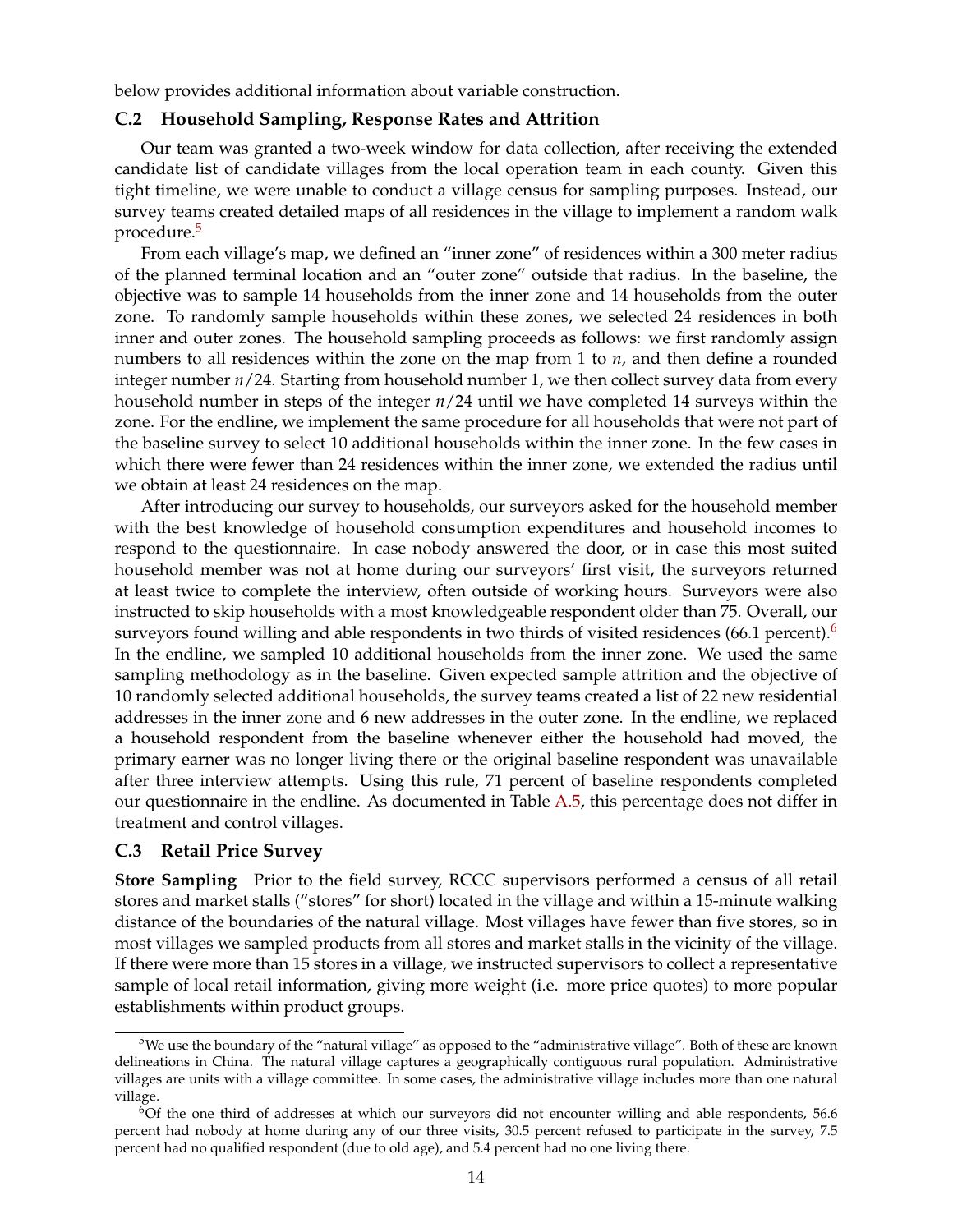**Product Sampling and Data Collection** The data collection for the local retail price survey was conducted by the trained RCCC supervisors. We aim to collect data on 115 price quotes for each village. 100 of these prices are from the same 9 household consumption categories for retail products as in our household survey (food and beverages, tobacco and alcohol, medicine and health, clothing and accessories, other every-day products, fuel and gas, furniture and appliances, electronics, transport equipment), and 15 price quotes are for local production and business inputs. Our protocol for the price data collection closely follows the IMF/ILO standards for store price surveys that central banks collect to compute the CPI statistics. The sampling of products across consumption categories is based on budget shares of rural households in Anhui and Henan that we observe in the microdata of the China Family Panel Study (CFPS) for 2012. Reflecting these consumption weights, supervisors in the baseline survey data aim to collect 47/100 price quotes in food and beverages, 15/100 in tobacco and alcohol, 9/100 in medicine and health, 9/100 in clothing and accessories, 4/100 in other every-day products, 4/100 in fuel and gas, 4/100 in furniture and appliances, 4/100 in electronics and 4/100 in transport equipment. In addition, we collect 15 price quotes for purchases of inputs to production or businesses.<sup>[7](#page--1-0)</sup>

We provided supervisors with pre-prepared price surveys reflecting the number of observations to be collected for each product group. As for the collection of data on household expenses that we discuss above and in Appendix C.4 below, the supervisors were provided with detailed product cards that list product groups within each of the 10 broad categories above, as well as examples of product types within those subgroups of products. They also received instructions on product sampling, for instance about how to evaluate the popularity of an individual product by measuring shelf space and recurrence across different stores. To ensure that we can match identical products in both survey rounds, supervisors saved a picture of each product and recorded product characteristics at the barcode-equivalent level, including packaging type, size, and a detailed product description (name, brand, flavor, etc) wherever possible.<sup>[8](#page--1-0)</sup> For 78 percent of products collected in the baseline, we were able to find the exact same product in the same store one year later in the endline. As documented in Table [6,](#page-47-0) this percentage is somewhat smaller in intent to treat villages than in control villages, but this difference is not statistically significant. One challenge of surveying prices in rural China is a frequent lack of price tags displayed in store. As shown in Table [A.4,](#page-56-0) about two thirds of the surveyed products lacked a price tag. In these cases, supervisors asked the store owner for the price that villagers would pay for the product. As part of quality control, we asked supervisors to rate the reliability of store owners' price quotes as good, average or poor. The reported findings in Tables [6](#page-47-0) to [8](#page-49-0) and [10](#page-51-0) do not change in sign, size or statistical significance when limiting the sample to price quotes from labeled products only or excluding reportedly unreliable price quotes.

#### **C.4 Variable Construction**

To collect data on household consumption expenditures and incomes from different activities, we trained the surveyors in using separate pre-prepared spreadsheets before filling out the final survey questionnaires. For expenditures, there is one spreadsheet for each of the nine categories that we include in retail consumption, and a separate sheet for business inputs. This allowed households to recall and list all relevant expenses or income flows within a given product group or type of activity over a given period of time. This transaction-level information was then aggregated in the presence of the household to complete the final survey questionnaire sections on expenditures or income flows.

To help respondent recall and categorize their expenditures, surveyors also received cards

 $7$ Supervisors sometimes failed to find enough products in a given category within the village. This was often the case for the durable goods categories. In such cases, supervisors replaced products in these missing categories with additional price quotes for products in "other every-day products".

<sup>&</sup>lt;sup>8</sup>Some store owners refused to let supervisors take pictures. In such cases, we identify identical products in the endline data based on the same store and the detailed recorded product description.